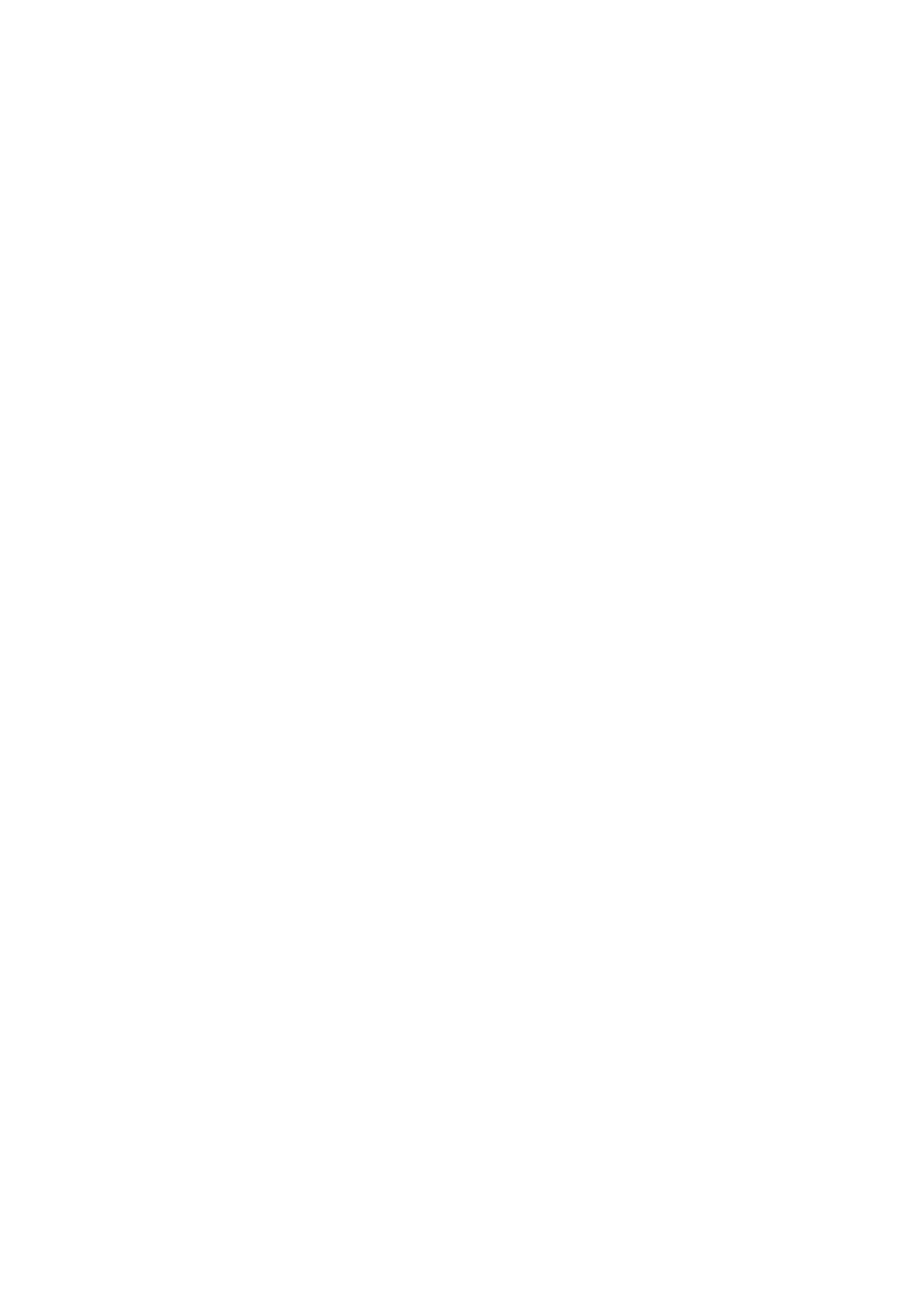# **Indoor Track & Field Championships <sup>2015</sup>** *International Arena, <sup>28</sup> Feb & <sup>1</sup> Mar <sup>2015</sup>*

# **<sup>3</sup> 60m U12 Girls** Event 3 60m U12 Girls

|      |                                     | <b>Connacht Indoor Track &amp; Field Championships 2015</b><br>Athlone International Arena, 28 Feb & 1 Mar 2015 |           |                |                |        |              |
|------|-------------------------------------|-----------------------------------------------------------------------------------------------------------------|-----------|----------------|----------------|--------|--------------|
|      |                                     |                                                                                                                 |           |                |                |        |              |
| 59   | Event 3 60m U12 Girls<br>Emma Moore |                                                                                                                 | U12 Girls |                |                |        |              |
| 286  | Ava Flynn                           | Galway City Harriers A.C.<br>Claremorris A.C.                                                                   | U12 Girls | 4<br>3         | 5<br>5         | 1<br>2 | 8.98<br>9.24 |
| 63   | Aoibheann Costello                  | Galway City Harriers A.C.                                                                                       | U12 Girls | 3              | 6              | 3      | 9.27         |
| 498  | Moya O'Connell                      | Lake District Athletics                                                                                         | U12 Girls | $\overline{2}$ | 6              |        | 9.28         |
| 518  | Sarah Mc Phillips                   | Longford A.C                                                                                                    | U12 Girls | 2              | 5              |        | 9.36         |
| 604  | <b>Erin Somers</b>                  | North Leitrim A.C.                                                                                              | U12 Girls | 4              | $\mathbf{1}$   |        | 9.41         |
| 38   | Fiona Whitehead                     | Corran A.C.                                                                                                     | U12 Girls | 8              | 5              |        | 9.42         |
| 519  | Avril Cosgrove                      | Longford A.C                                                                                                    | U12 Girls | 1              | 8              |        | 9.5          |
| 327  | Maebh Walsh                         | Corrib A.C.                                                                                                     | U12 Girls | 6              | 5              |        | 9.53         |
| 355  | Eve Ayo                             | Craughwell A.C.                                                                                                 | U12 Girls | 7              | $\overline{2}$ |        | 9.53         |
| 774  | <b>Roisin Dalton</b>                | South Galway A.C                                                                                                | U12 Girls | 6              | 4              |        | 9.57         |
| 37   | Elizabeth Tighe                     | Corran A.C.                                                                                                     | U12 Girls | 7              | 6              |        | 9.64         |
| 284  | Alannah McNicholas                  | Claremorris A.C.                                                                                                | U12 Girls | 2              | 1              |        | 9.73         |
| 517  | Melissa O Kane                      | Longford A.C                                                                                                    | U12 Girls | 4              | 4              |        | 9.78         |
| 675  | Abby Gooney                         | Roscommon A.C.                                                                                                  | U12 Girls | 3              | 4              |        | 9.79         |
| 1018 | Katie O'Grady                       | Westport A.C.                                                                                                   | U12 Girls | 1              | 4              |        | 9.81         |
| 623  | Aisling Feely                       | North Roscommon A.C.                                                                                            | U12 Girls | 7              | $\overline{7}$ |        | 9.82         |
| 630  | Rachel Kelly                        | North Sligo A.C.                                                                                                | U12 Girls | 2              | 7              |        | 9.84         |
| 60   | Gillian mcGrath                     | Galway City Harriers A.C.                                                                                       | U12 Girls | 2              | 3              |        | 9.92         |
| 703  | Cliona Walsh                        | Sligo A.C.                                                                                                      | U12 Girls | 6              | 3              |        | 9.92         |
| 221  | Katelyn Gannon                      | Carrick-on-Shannon A.C.                                                                                         | U12 Girls | 2              | 8              |        | 9.94         |
| 1020 | Niamh Reilly                        | Westport A.C.                                                                                                   | U12 Girls | 8              | 7              |        | 9.97         |
| 786  | Hannah Farrell                      | S.R.L. A.C.                                                                                                     | U12 Girls | 5              | 5              |        | 9.98         |
| 39   | <b>Eimear Connolly</b>              | Corran A.C.                                                                                                     | U12 Girls | 4              | 3              |        | 9.99         |
| 356  | Hannah Hynes                        | Craughwell A.C.                                                                                                 | U12 Girls | 5              | 6              |        | 10.02        |
| 146  | aoife Wall                          | Athenry A.C.                                                                                                    | U12 Girls | 4              | 6              |        | 10.03        |
| 61   | Hannnah O'Grady                     | Galway City Harriers A.C.                                                                                       | U12 Girls | 1              | 1              |        | 10.04        |
| 637  | Rachel McManus                      | North Sligo A.C.                                                                                                | U12 Girls | 3              | 3              |        | 10.06        |
| 520  | Aideen Mulligan                     | Longford A.C                                                                                                    | U12 Girls | 3              | $\mathbf{1}$   |        | 10.08        |
| 283  | Jenna Mortimer                      | Claremorris A.C.                                                                                                | U12 Girls | 8              | 2              |        | 10.14        |
| 285  | <b>Aisling Commons</b>              | Claremorris A.C.                                                                                                | U12 Girls | 1              | 6              |        | 10.18        |
| 1016 | <b>Abbey McGreal</b>                | Westport A.C.                                                                                                   | U12 Girls | 6              | 1              |        | 10.18        |
| 1021 | Sophie Schaill                      | Westport A.C.                                                                                                   | U12 Girls | 7              | 5              |        | 10.24        |
| 1059 | Aoibhann Keane                      | East Galway A.C.                                                                                                | U12 Girls | 2              | 2              |        | 10.26        |
| 174  | Kiera Touhy                         | Ballina A.C.                                                                                                    | U12 Girls | 4              | 8              |        | 10.3         |
| 357  | Rebecca Lynch                       | Craughwell A.C.                                                                                                 | U12 Girls | 8              | 1              |        | 10.32        |
| 706  | Amy Jordan                          | Sligo A.C.                                                                                                      | U12 Girls | 5              | $\mathbf{1}$   |        | 10.33        |
| 605  | Niamh Carolan                       | North Leitrim A.C.                                                                                              | U12 Girls | 6              | 6              |        | 10.34        |
| 360  | Saoirse Moore                       | Craughwell A.C.                                                                                                 | U12 Girls | 1              | 3              |        | 10.41        |
| 791  | Danielle Brennan                    | Swinford A.C.                                                                                                   | U12 Girls | 4              | $\overline{2}$ |        | 10.41        |
| 220  | <b>Fleur Burns</b>                  | Carrick-on-Shannon A.C.                                                                                         | U12 Girls | 1              | $\overline{7}$ |        | 10.43        |
| 495  | Cecelia Furey                       | Galway City Harriers A.C.                                                                                       | U12 Girls | 8              | 4              |        | 10.5         |
| 361  | Oliwia Koman                        | Craughwell A.C.                                                                                                 | U12 Girls | 6              | 7              |        | 10.51        |
| 607  | <b>Emily Conlon</b>                 | North Leitrim A.C.                                                                                              | U12 Girls | 5              | 4              |        | 10.55        |
| 773  | Aoife Corless                       | South Galway A.C                                                                                                | U12 Girls | 5              | 3              |        | 10.56        |
| 634  | Eabhaoin Conneely                   | North Sligo A.C.                                                                                                | U12 Girls | 6              | $\overline{2}$ |        | 10.59        |
| 516  | Kate Hagan                          | Longford A.C                                                                                                    | U12 Girls | 8              | 6              |        | 10.64        |
| 557  | Orla Cox                            | Lough Ree A.C.                                                                                                  | U12 Girls | 2              | 4              |        | 10.66        |
| 636  | Aoife Hayes                         | North Sligo A.C.                                                                                                | U12 Girls | 5              | $\overline{2}$ |        | 10.7         |
| 556  | <b>Bronagh Kiely</b>                | Lough Ree A.C.                                                                                                  | U12 Girls | 5              | $\overline{7}$ |        | 10.72        |
| 224  | Jane Carty                          | Carrick-on-Shannon A.C.                                                                                         | U12 Girls | 3              | 8              |        | 10.73        |
| 635  | Caoimhe Gillespie                   | North Sligo A.C.                                                                                                | U12 Girls | 1              | 5              |        | 10.73        |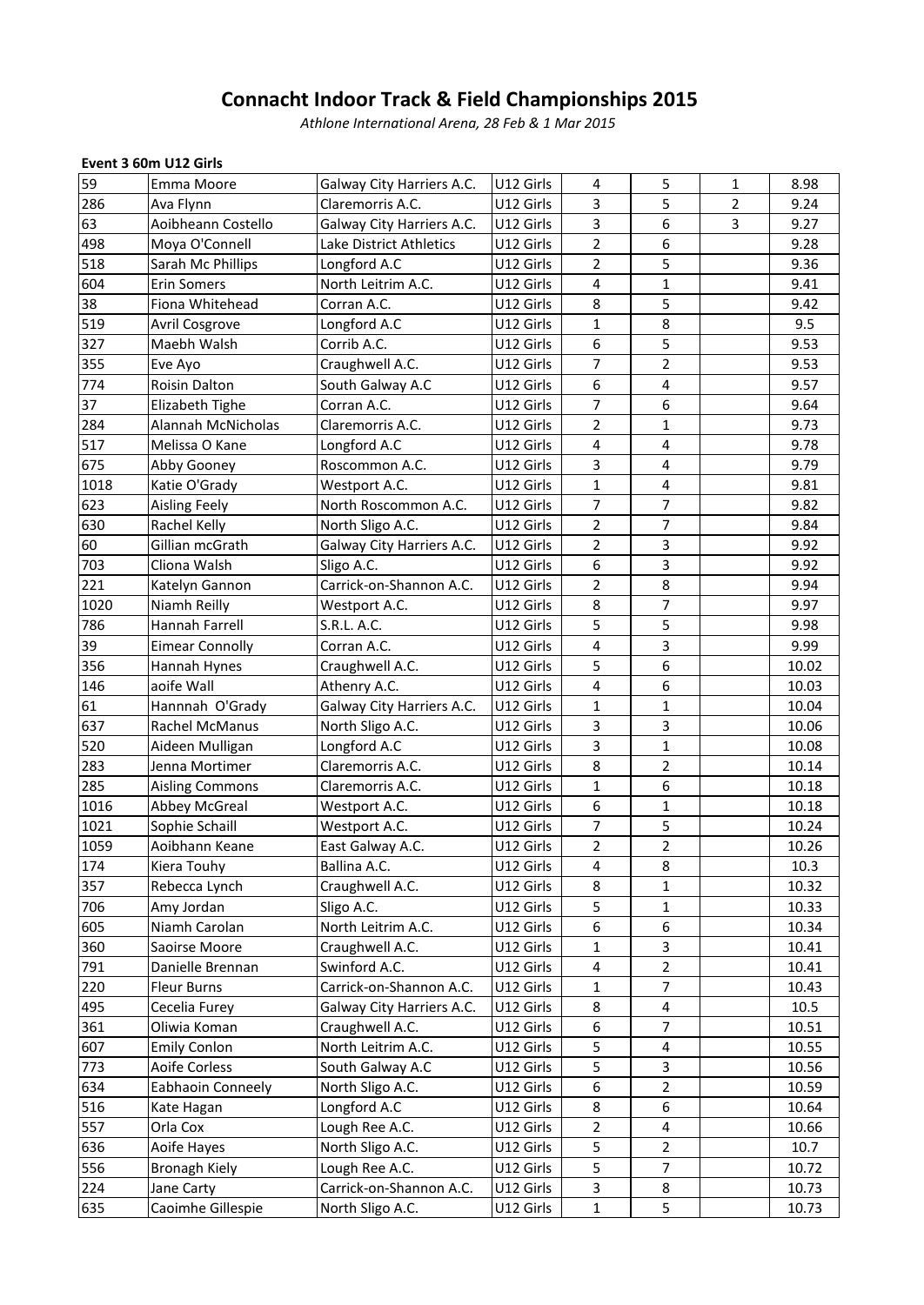| 496 | Cara Furey               | Galway City Harriers A.C.         | U12 Girls | 7 | 3              |   | 10.73 |
|-----|--------------------------|-----------------------------------|-----------|---|----------------|---|-------|
| 629 | Lauren Gilmartin         | North Sligo A.C.                  | U12 Girls | 7 | 1              |   | 10.82 |
| 847 | Aoibheann Phelan         | Tuam A.C.                         | U12 Girls | 7 | 4              |   | 10.94 |
| 558 | Shauna Mimnagh           | Lough Ree A.C.                    | U12 Girls | 1 | 2              |   | 11.09 |
| 555 | <b>Blaithin McElgunn</b> | Lough Ree A.C.                    | U12 Girls | 3 | $\overline{2}$ |   | 11.33 |
| 499 | Lilli Smith              | Lake District Athletics           | U12 Girls | 3 | 7              |   | 11.36 |
| 624 | Arianna Lannon           | North Roscommon A.C.              | U12 Girls | 8 | 3              |   | 11.38 |
| 633 | Kiara Howley             | North Sligo A.C.                  | U12 Girls | 4 | 7              |   | 16.26 |
|     |                          |                                   |           |   |                |   |       |
|     | Event 8 60m U12 Boys     |                                   |           |   |                |   |       |
| 227 | <b>Patrick Charles</b>   | Carrick-on-Shannon A.C.           | U12 Boys  | 7 |                | 1 | 8.771 |
| 8   | Charlie Naughton         | <b>Ballinasloe &amp; District</b> | U12 Boys  |   | 4              |   | 8.774 |

| 624     | Arianna Lannon         | North Roscommon A.C.              | U12 Girls | 8                       | 3                |                | 11.38 |
|---------|------------------------|-----------------------------------|-----------|-------------------------|------------------|----------------|-------|
| 633     | Kiara Howley           | North Sligo A.C.                  | U12 Girls | 4                       | $\overline{7}$   |                | 16.26 |
|         |                        |                                   |           |                         |                  |                |       |
|         | Event 8 60m U12 Boys   |                                   |           |                         |                  |                |       |
| 227     | <b>Patrick Charles</b> | Carrick-on-Shannon A.C.           | U12 Boys  | $\overline{7}$          | 1                | 1              | 8.771 |
| $\bf 8$ | Charlie Naughton       | <b>Ballinasloe &amp; District</b> | U12 Boys  | 1                       | 4                | $\overline{2}$ | 8.774 |
| 151     | Calum Healy            | Athenry A.C.                      | U12 Boys  | 5                       | 5                | 3              | 8.79  |
| 7       | Shane Fitzpatrick      | <b>Ballinasloe &amp; District</b> | U12 Boys  | 6                       | 5                |                | 8.8   |
| 43      | Michael Lavin          | Corran A.C.                       | U12 Boys  | $\overline{2}$          | $\overline{7}$   |                | 8.98  |
| 366     | Sean Fox               | Craughwell A.C.                   | U12 Boys  | 5                       | $\overline{7}$   |                | 9.02  |
| 1024    | Niall McLoughlin       | Westport A.C.                     | U12 Boys  | 3                       | 4                |                | 9.1   |
| 44      | Oisin Brennan          | Corran A.C.                       | U12 Boys  | 1                       | 8                |                | 9.14  |
| 710     | Ross Doherty           | Sligo A.C.                        | U12 Boys  | 6                       | 7                |                | 9.16  |
| $10\,$  | Conor Harley           | <b>Ballinasloe &amp; District</b> | U12 Boys  | 5                       | $\mathbf{1}$     |                | 9.18  |
| 152     | <b>Adam Molloy</b>     | Athenry A.C.                      | U12 Boys  | 4                       | 6                |                | 9.21  |
| 365     | Conor Hoade            | Craughwell A.C.                   | U12 Boys  | 5                       | 3                |                | 9.21  |
| 66      | Danny O'Toole          | Galway City Harriers A.C.         | U12 Boys  | $\overline{2}$          | 4                |                | 9.24  |
| 525     | Tommy Corcoran         | Longford A.C                      | U12 Boys  | 3                       | 1                |                | 9.25  |
| 523     | Jack Gallagher         | Longford A.C                      | U12 Boys  | 1                       | 3                |                | 9.29  |
| 176     | Cathal Kelly           | Ballina A.C.                      | U12 Boys  | 1                       | 1                |                | 9.32  |
| 45      | Dylan McKenna          | Corran A.C.                       | U12 Boys  | $\overline{7}$          | $\overline{2}$   |                | 9.35  |
| 175     | James Harrington       | Ballina A.C.                      | U12 Boys  | 3                       | 5                |                | 9.35  |
| 374     | Lukas Schukat          | Craughwell A.C.                   | U12 Boys  | 4                       | 4                |                | 9.35  |
| 14      | <b>Tom Comerford</b>   | Castlebar A.C.                    | U12 Boys  | 2                       | 6                |                | 9.37  |
| 149     | Darragh McNeelis       | Athenry A.C.                      | U12 Boys  | 3                       | 7                |                | 9.38  |
| 9       | <b>Adam McGreal</b>    | <b>Ballinasloe &amp; District</b> | U12 Boys  | $\overline{7}$          | 7                |                | 9.42  |
| 482     | Liam Mulveen           | Craughwell A.C.                   | U12 Boys  | 6                       | 4                |                | 9.48  |
| 608     | Hugo Filan             | North Leitrim A.C.                | U12 Boys  | 1                       | 5                |                | 9.48  |
| 178     | <b>Brian O'Malley</b>  | Ballina A.C.                      | U12 Boys  | 4                       | 7                |                | 9.5   |
| 288     | Cathal Finnerty        | Claremorris A.C.                  | U12 Boys  | 3                       | 2                |                | 9.5   |
| 368     | Robert Urquhart        | Craughwell A.C.                   | U12 Boys  | 1                       | 6                |                | 9.61  |
| 179     | Darragh Syron          | Ballina A.C.                      | U12 Boys  | 2                       | 5                |                | 9.78  |
| 711     | Sean McLoughlin        | Sligo A.C.                        | U12 Boys  | 4                       | 3                |                | 9.8   |
| 708     | paul o brien           | Sligo A.C.                        | U12 Boys  | 5                       | 2                |                | 9.86  |
| 15      | Darragh Reilly         | Castlebar A.C.                    | U12 Boys  | $\mathbf{1}$            | 7                |                | 9.98  |
| 46      | Rory Carr              | Corran A.C.                       | U12 Boys  | 6                       | $\boldsymbol{6}$ |                | 10.05 |
| 362     | Joshua Ryan            | Craughwell A.C.                   | U12 Boys  | 3                       | 6                |                | 10.1  |
| 65      | Ryan Trill             | Galway City Harriers A.C.         | U12 Boys  | $\overline{7}$          | 6                |                | 10.14 |
| 678     | Lorcan Kelly           | Roscommon A.C.                    | U12 Boys  | 5                       | 6                |                | 10.19 |
| 776     | Ciaran Bailey          | South Galway A.C                  | U12 Boys  | $\overline{7}$          | 5                |                | 10.22 |
| 775     | Ronan Larkin           | South Galway A.C                  | U12 Boys  | 6                       | $\mathbf{1}$     |                | 10.27 |
| 526     | Michael Mc Donnell     | Longford A.C                      | U12 Boys  | $\overline{2}$          | 3                |                | 10.29 |
| 676     | Brian Mc Loughlin      | Roscommon A.C.                    | U12 Boys  | 6                       | 3                |                | 10.29 |
| 625     | Sean Conheady          | North Roscommon A.C.              | U12 Boys  | 6                       | $\overline{2}$   |                | 10.31 |
| 521     | Mark Rowley            | Longford A.C                      | U12 Boys  | $\overline{7}$          | 3                |                | 10.32 |
| 367     | Jack Kinane            | Craughwell A.C.                   | U12 Boys  | 2                       | 2                |                | 10.33 |
| 1022    | Danny Brennnan         | Westport A.C.                     | U12 Boys  | 5                       | 4                |                | 10.35 |
| 375     | Noah Keane             | Craughwell A.C.                   | U12 Boys  | $\overline{\mathbf{4}}$ | $\mathbf{1}$     |                | 10.43 |
| 69      | Daithi Kilcommins      | Galway City Harriers A.C.         | U12 Boys  | $\mathbf{1}$            | $\overline{a}$   |                | 10.46 |
| 679     | Michael Hussey         | Roscommon A.C.                    | U12 Boys  | 4                       | 5                |                | 10.47 |
|         |                        |                                   |           |                         |                  |                |       |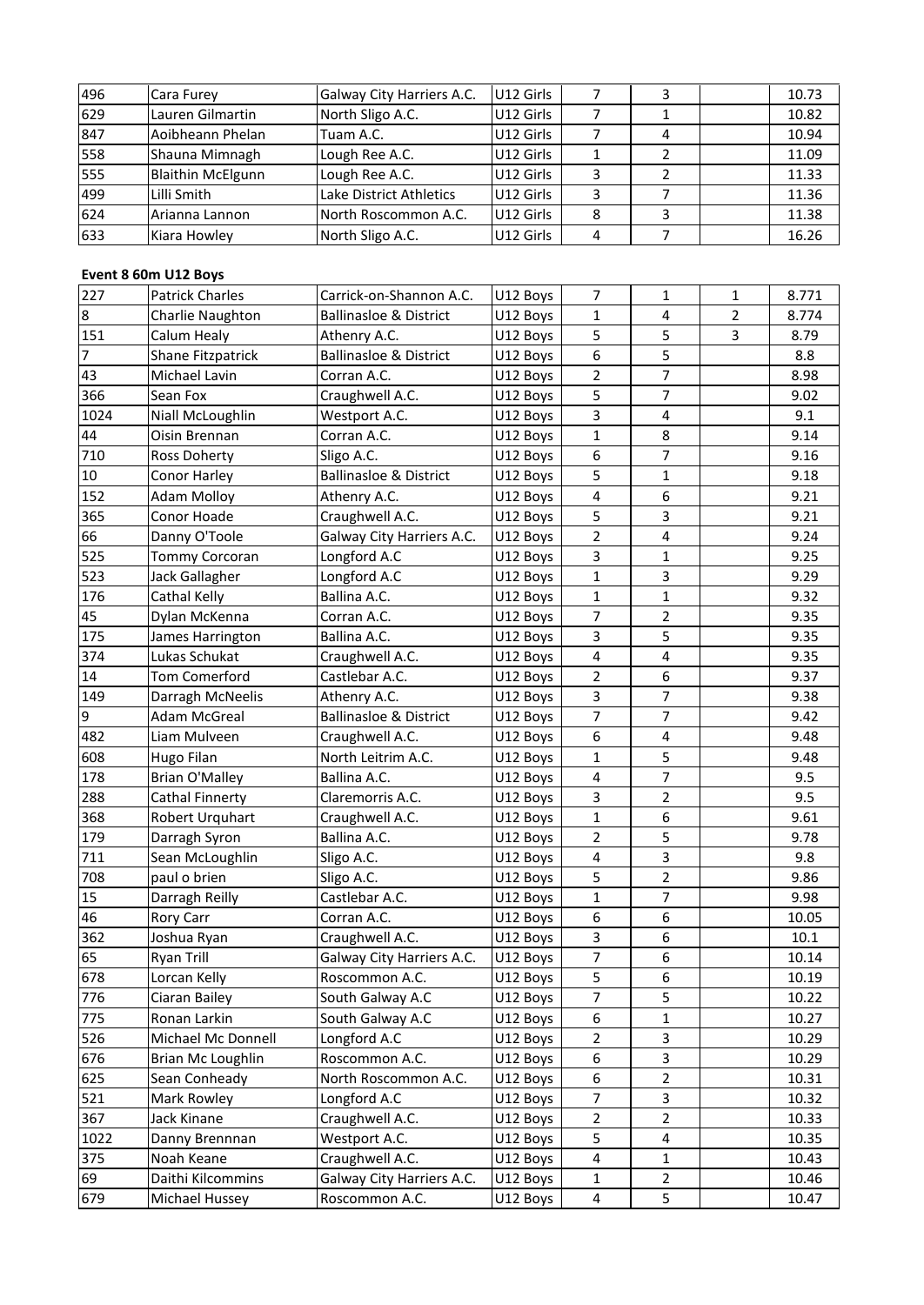| 642 | David Morrow           | North Sligo A.C.          | U12 Boys  | 3 | 3 |   | 10.51 |
|-----|------------------------|---------------------------|-----------|---|---|---|-------|
| 639 | <b>Thomas Davis</b>    | North Sligo A.C.          | U12 Boys  | 2 |   |   | 10.92 |
| 364 | Eoin Connolly          | Craughwell A.C.           | U12 Boys  | 7 | 4 |   | 10.97 |
| 560 | Aaron Kenny            | Lough Ree A.C.            | U12 Boys  | 4 | 2 |   | 1054  |
|     |                        |                           |           |   |   |   |       |
|     | Event 13 60m U13 Girls |                           |           |   |   |   |       |
| 74  | Sarah Agboola          | Galway City Harriers A.C. | U13 Girls | 6 | 7 | 1 | 8.43  |
| 48  | Erin Taheny            | Corran A.C.               | U13 Girls | 2 |   |   | 8.71  |

| 364            | Eoin Connolly                           | Craughwell A.C.           | U12 Boys  | 7              | 4                   |   | 10.97 |
|----------------|-----------------------------------------|---------------------------|-----------|----------------|---------------------|---|-------|
| 560            | Aaron Kenny                             | Lough Ree A.C.            | U12 Boys  | 4              | $\overline{2}$      |   | 1054  |
|                |                                         |                           |           |                |                     |   |       |
| 74             | Event 13 60m U13 Girls<br>Sarah Agboola | Galway City Harriers A.C. | U13 Girls | 6              | $\overline{7}$      | 1 | 8.43  |
| 48             | Erin Taheny                             | Corran A.C.               | U13 Girls | 2              | $\mathbf{1}$        | 2 | 8.71  |
| 712            | Meadhbh Mooney                          | Sligo A.C.                | U13 Girls | 5              | 3                   | 3 | 8.72  |
| $71\,$         | <b>Eimear Rowe</b>                      | Galway City Harriers A.C. | U13 Girls | 6              | 1                   |   | 8.87  |
| 575            | Aoibhin Farrell                         | Loughrea A.C.             | U13 Girls | 3              | $\overline{7}$      |   | 8.88  |
| 73             |                                         | Galway City Harriers A.C. | U13 Girls | 4              | 5                   |   | 8.89  |
| 78             | Sinead Duggan<br><b>Chellene Trill</b>  | Galway City Harriers A.C. | U13 Girls | 5              | 7                   |   | 8.89  |
| 241            | Aine McGwynne                           | Carrick-on-Shannon A.C.   | U13 Girls | 1              | 5                   |   | 8.9   |
| 75             | Kara McCLeane                           | Galway City Harriers A.C. | U13 Girls | 1              | $\overline{2}$      |   | 8.99  |
| $\overline{2}$ | <b>Aisling Calvey</b>                   | Aughagower A.C.           | U13 Girls | 7              | 7                   |   | 9.02  |
| 76             | Ava McCleane                            |                           | U13 Girls | $\mathbf{1}$   | 4                   |   | 9.13  |
|                |                                         | Galway City Harriers A.C. |           |                |                     |   |       |
| 240            | Emma O'Connell                          | Carrick-on-Shannon A.C.   | U13 Girls | 5              | 3<br>$\overline{7}$ |   | 9.13  |
| 581            | Alisha Larkin                           | Loughrea A.C.             | U13 Girls | 4              |                     |   | 9.14  |
| 529            | Jenny Purdy                             | Longford A.C              | U13 Girls | 1              | 3                   |   | 9.2   |
| 578            | Ciara Kyne                              | Loughrea A.C.             | U13 Girls | 1              | 1                   |   | 9.25  |
| 72             | Hannah King                             | Galway City Harriers A.C. | U13 Girls | 3              | 4                   |   | 9.27  |
| 801            | Hazel Lavin                             | Swinford A.C.             | U13 Girls | 3              | 3                   |   | 9.29  |
| 613            | Ella McDaid                             | North Leitrim A.C.        | U13 Girls | $\overline{2}$ | 2                   |   | 9.33  |
| 646            | Karla O'Donnell                         | North Sligo A.C.          | U13 Girls | 2              | 4                   |   | 9.35  |
| 292            | Nicole Slattery                         | Claremorris A.C.          | U13 Girls | 6              | 6                   |   | 9.48  |
| 203            | Ellie O Rourke                          | Ballinamore A.C.          | U13 Girls | 5              | 6                   |   | 9.52  |
| 645            | Sarah Kiernan                           | North Sligo A.C.          | U13 Girls | 8              | 6                   |   | 9.53  |
| 681            | <b>Emily Feeley</b>                     | Roscommon A.C.            | U13 Girls | 6              | 2                   |   | 9.55  |
| 245            | Kate Brady                              | Carrick-on-Shannon A.C.   | U13 Girls | 6              | 5                   |   | 9.64  |
| 611            | Sarah Brady                             | North Leitrim A.C.        | U13 Girls | 3              | $\overline{2}$      |   | 9.68  |
| 644            | Lorraine Oates                          | North Sligo A.C.          | U13 Girls | $\overline{7}$ | 4                   |   | 9.68  |
| 579            | Denis Deely                             | Loughrea A.C.             | U13 Girls | 5              | 1                   |   | 9.69  |
| 576            | Emma Stewart                            | Loughrea A.C.             | U13 Girls | 2              | 5                   |   | 9.7   |
| 798            | Sheena Gallagher                        | Swinford A.C.             | U13 Girls | 8              | 3                   |   | 9.7   |
| 794            | Clare Bracken                           | Swinford A.C.             | U13 Girls | 5              | 2                   |   | 9.74  |
| 382            | Ailbhe Doyle                            | Craughwell A.C.           | U13 Girls | $\overline{7}$ | 5                   |   | 9.76  |
| 384            | <b>Edel Farrelly</b>                    | Craughwell A.C.           | U13 Girls | $\overline{7}$ | 3                   |   | 9.83  |
| 18             | Laura Tunney                            | Castlebar A.C.            | U13 Girls | 1              | 8                   |   | 9.84  |
| 238            | Lisa Burke                              | Carrick-on-Shannon A.C.   | U13 Girls | 3              | 6                   |   | 9.88  |
| 77             | Joanna Healy                            | Galway City Harriers A.C. | U13 Girls | 2              | 7                   |   | 9.92  |
| 329            | Maeve Keogh                             | Corrib A.C.               | U13 Girls | 8              | $\mathbf{1}$        |   | 9.94  |
| 648            | Lauren Lindsay                          | North Sligo A.C.          | U13 Girls | 8              | $\overline{7}$      |   | 9.99  |
| 330            | Maeve Ford                              | Corrib A.C.               | U13 Girls | 7              | $\overline{2}$      |   | 10.02 |
| 563            | Aine Kiely                              | Lough Ree A.C.            | U13 Girls | 6              | 3                   |   | 10.02 |
| 715            | Karen Tully                             | Sligo A.C.                | U13 Girls | 4              | 4                   |   | 10.06 |
| 612            | Rachel Conlon                           | North Leitrim A.C.        | U13 Girls | 4              | 3                   |   | 10.18 |
| 392            | Lauren Mc Nally                         | Craughwell A.C.           | U13 Girls | 8              | $\overline{2}$      |   | 10.19 |
| 239            | Elsie Harman                            | Carrick-on-Shannon A.C.   | U13 Girls | 4              | 6                   |   | 10.23 |
| 379            | Siofra Boland                           | Craughwell A.C.           | U13 Girls | 5              | 5                   |   | 10.31 |
| 566            | Louise Costello                         | Lough Ree A.C.            | U13 Girls | $\overline{2}$ | 6                   |   | 10.31 |
| 390            | Niamh Mvc Sweeney                       | Craughwell A.C.           | U13 Girls | 6              | 4                   |   | 10.34 |
| 795            | Sarah Gallagher                         | Swinford A.C.             | U13 Girls | 4              | 2                   |   | 10.37 |
| 381            | kate Murphy                             | Craughwell A.C.           | U13 Girls | 3              | 5                   |   | 10.41 |
| 294            | Abigail Gibbons                         | Claremorris A.C.          | U13 Girls | 8              | 5                   |   | 10.42 |
| 564            | Caoilinn Flood                          | Lough Ree A.C.            | U13 Girls | 1              | $\overline{7}$      |   | 10.5  |
|                |                                         |                           |           |                |                     |   |       |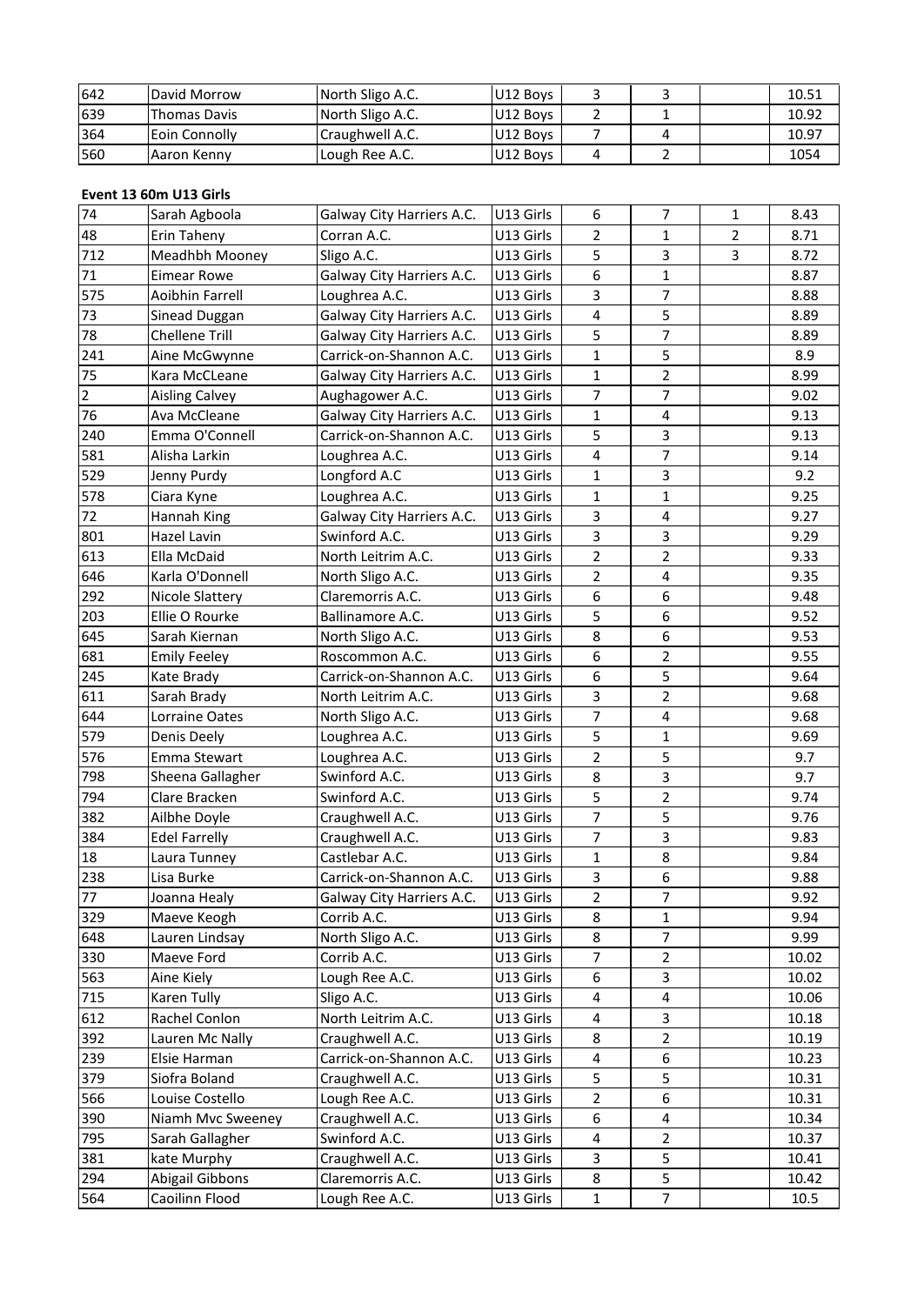| 803 | Katelyn Regan         | Swinford A.C.            | U13 Girls | 2 | 3            |   | 10.51 |  |
|-----|-----------------------|--------------------------|-----------|---|--------------|---|-------|--|
| 713 | Keri Mitchell         | Sligo A.C.               | U13 Girls | 3 | $\mathbf{1}$ |   | 10.63 |  |
| 389 | Maeve Mc Loughlin     | Craughwell A.C.          | U13 Girls | 8 | 4            |   | 10.75 |  |
| 385 | Sophie Finn           | Craughwell A.C.          | U13 Girls | 4 | 1            |   | 10.78 |  |
| 243 | Caelan Feely          | Carrick-on-Shannon A.C.  | U13 Girls | 2 | 8            |   | 10.87 |  |
| 391 | Heather Hogan         | Craughwell A.C.          | U13 Girls | 1 | 6            |   | 10.96 |  |
| 614 | Abigail Barrett       | North Leitrim A.C.       | U13 Girls | 7 | 6            |   | 11.06 |  |
| 800 | Hazel Brennan         | Swinford A.C.            | U13 Girls | 7 | $\mathbf{1}$ |   | 13.07 |  |
|     |                       |                          |           |   |              |   |       |  |
|     | Event 19 60m U13 Boys |                          |           |   |              |   |       |  |
| 650 | Luke Casserly         | North Sligo A.C.         | U13 Boys  | 3 |              | 1 | 8.29  |  |
| 246 | Oliver Charles        | lCarrick-on-Shannon A.C. | U13 Boys  |   | 8            | 2 | 8.73  |  |

| 614  | Abigail Barrett                                | North Leitrim A.C.             | U13 Girls | 7                             | 6                |                | 11.06 |
|------|------------------------------------------------|--------------------------------|-----------|-------------------------------|------------------|----------------|-------|
| 800  | Hazel Brennan                                  | Swinford A.C.                  | U13 Girls | $\overline{7}$                | $\mathbf{1}$     |                | 13.07 |
|      |                                                |                                |           |                               |                  |                |       |
| 650  | Event 19 60m U13 Boys<br>Luke Casserly         | North Sligo A.C.               | U13 Boys  | 3                             | $\overline{7}$   | 1              | 8.29  |
| 246  | <b>Oliver Charles</b>                          | Carrick-on-Shannon A.C.        | U13 Boys  |                               | 8                | $\overline{2}$ | 8.73  |
| 79   | Louis Corr                                     | Galway City Harriers A.C.      | U13 Boys  | 1                             | 7                | 3              | 8.74  |
| 400  | Shaun Gilligan                                 |                                |           | $\overline{\mathcal{A}}$<br>5 | $\overline{7}$   |                | 8.76  |
| 536  | David Mc Donnell                               | Craughwell A.C.                | U13 Boys  | $\overline{2}$                | $\mathbf{1}$     |                | 8.8   |
| 19   |                                                | Longford A.C<br>Castlebar A.C. | U13 Boys  |                               | 3                |                |       |
| 534  | <b>Tiernan Beirne</b><br><b>Cathal Farrell</b> |                                | U13 Boys  | 4                             |                  |                | 9.01  |
|      |                                                | Longford A.C                   | U13 Boys  | 5                             | 4                |                | 9.02  |
| 616  | Diarmuid Giblin                                | North Leitrim A.C.             | U13 Boys  | 5                             | 3                |                | 9.04  |
| 20   | Luke Comerford                                 | Castlebar A.C.                 | U13 Boys  | $\mathbf 1$                   | $\overline{4}$   |                | 9.11  |
| 396  | Jack Fitzgerald                                | Craughwell A.C.                | U13 Boys  | 2                             | 5                |                | 9.12  |
| 403  | Gavin Lee                                      | Craughwell A.C.                | U13 Boys  | $\overline{4}$                | $\mathbf{1}$     |                | 9.13  |
| 404  | Padraig Martyn                                 | Craughwell A.C.                | U13 Boys  | $\mathbf 1$                   | $\mathbf{1}$     |                | 9.24  |
| 492  | Lennan Doyle                                   | East Galway A.C.               | U13 Boys  | $\overline{\mathbf{4}}$       | 5                |                | 9.28  |
| 247  | Sean Brennan                                   | Carrick-on-Shannon A.C.        | U13 Boys  | 2                             | $\overline{7}$   |                | 9.31  |
| 408  | Ben lalor                                      | Craughwell A.C.                | U13 Boys  | 3                             | $\overline{2}$   |                | 9.32  |
| 651  | <b>Augustine Watters</b>                       | North Sligo A.C.               | U13 Boys  | 1                             | 2                |                | 9.32  |
| 807  | Cian McHale                                    | Swinford A.C.                  | U13 Boys  | 2                             | $\overline{2}$   |                | 9.32  |
| 530  | Rory Farago                                    | Longford A.C                   | U13 Boys  | 2                             | 4                |                | 9.41  |
| 399  | Pascal Wash                                    | Craughwell A.C.                | U13 Boys  | 3                             | $\overline{4}$   |                | 9.45  |
| 490  | Liam Lennan                                    | East Galway A.C.               | U13 Boys  | 3                             | 6                |                | 9.51  |
| 804  | Eoin Coyle                                     | Swinford A.C.                  | U13 Boys  | $\mathbf 1$                   | 3                |                | 9.53  |
| 394  | Lewis Ryan                                     | Craughwell A.C.                | U13 Boys  | $\pmb{4}$                     | $\boldsymbol{6}$ |                | 9.57  |
| 248  | Daniel Bosquette                               | Carrick-on-Shannon A.C.        | U13 Boys  | 5                             | 6                |                | 9.58  |
| 537  | Evan Moran                                     | Longford A.C                   | U13 Boys  | $\overline{\mathcal{L}}$      | 4                |                | 9.59  |
| 402  | Liam Leen                                      | Craughwell A.C.                | U13 Boys  | 5                             | 8                |                | 9.65  |
| 1028 | Harrison Quinn                                 | Westport A.C.                  | U13 Boys  | $\mathbf 1$                   | 6                |                | 9.79  |
| 331  | Fintan Henderson                               | Corrib A.C.                    | U13 Boys  | 3                             | 5                |                | 9.88  |
| 506  | Adam Walsh                                     | Lake District Athletics        | U13 Boys  | 3                             | 3                |                | 9.92  |
| 652  | Cian Oates                                     | North Sligo A.C.               | U13 Boys  | 2                             | 3                |                | 9.98  |
| 21   | Liam Coyne                                     | Castlebar A.C.                 | U13 Boys  | 5                             | 5                |                | 10.03 |
| 295  | <b>Brian King</b>                              | Claremorris A.C.               | U13 Boys  | 5                             | $\overline{2}$   |                | 10.11 |
| 486  | Alex Creavan                                   | Craughwell A.C.                | U13 Boys  | 1                             | 7                |                | 10.16 |
| 531  | Christopher Conaty                             | Longford A.C                   | U13 Boys  | 1                             | 5                |                | 10.23 |
| 398  | oisin Davis                                    | Craughwell A.C.                | U13 Boys  | 2                             | 6                |                | 10.24 |
| 535  | Jim Crossan                                    | Longford A.C                   | U13 Boys  | 3                             | 1                |                | 10.5  |
| 333  | <b>Tiernan Conneely</b>                        | Corrib A.C.                    | U13 Boys  | 4                             | $\overline{2}$   |                | 10.79 |
| 335  | Cian Mullarkey                                 | Corrib A.C.                    | U13 Boys  | 5                             | $\mathbf{1}$     |                | 11.18 |
|      |                                                |                                |           |                               |                  |                |       |
|      | Event 35 60m U14 Girls                         |                                |           |                               |                  |                |       |
| 541  | Yemi Talabi                                    | Longford A.C                   | U14 Girls | $\overline{2}$                | 2                | 1              | 8.54  |
| 81   | Zoe Moore                                      | Galway City Harriers A.C.      | U14 Girls | 6                             | $\overline{4}$   | $\overline{2}$ | 8.6   |

| 333            | Tiernan Conneely       | Corrib A.C.               | U13 Boys  | 4 |   |   | 10.79 |
|----------------|------------------------|---------------------------|-----------|---|---|---|-------|
| 335            | Cian Mullarkey         | Corrib A.C.               | U13 Boys  | 5 |   |   | 11.18 |
|                |                        |                           |           |   |   |   |       |
|                | Event 35 60m U14 Girls |                           |           |   |   |   |       |
| 541            | Yemi Talabi            | Longford A.C              | U14 Girls |   |   |   | 8.54  |
| 81             | Zoe Moore              | Galway City Harriers A.C. | U14 Girls | 6 | 4 |   | 8.6   |
| 80             | Seren O'Toole          | Galway City Harriers A.C. | U14 Girls | 5 | 6 | 3 | 8.74  |
| 654            | Laoise McBrien         | North Sligo A.C.          | U14 Girls | 5 |   |   | 8.78  |
| $\overline{4}$ | Ruth moran             | Aughagower A.C.           | U14 Girls | 3 | 6 |   | 8.8   |
| 413            | Mia Waters             | Craughwell A.C.           | U14 Girls | 5 | 4 |   | 8.85  |
| 583            | <b>Chloe Casey</b>     | Loughrea A.C.             | U14 Girls | 3 | 3 |   | 8.9   |
|                |                        |                           |           |   |   |   |       |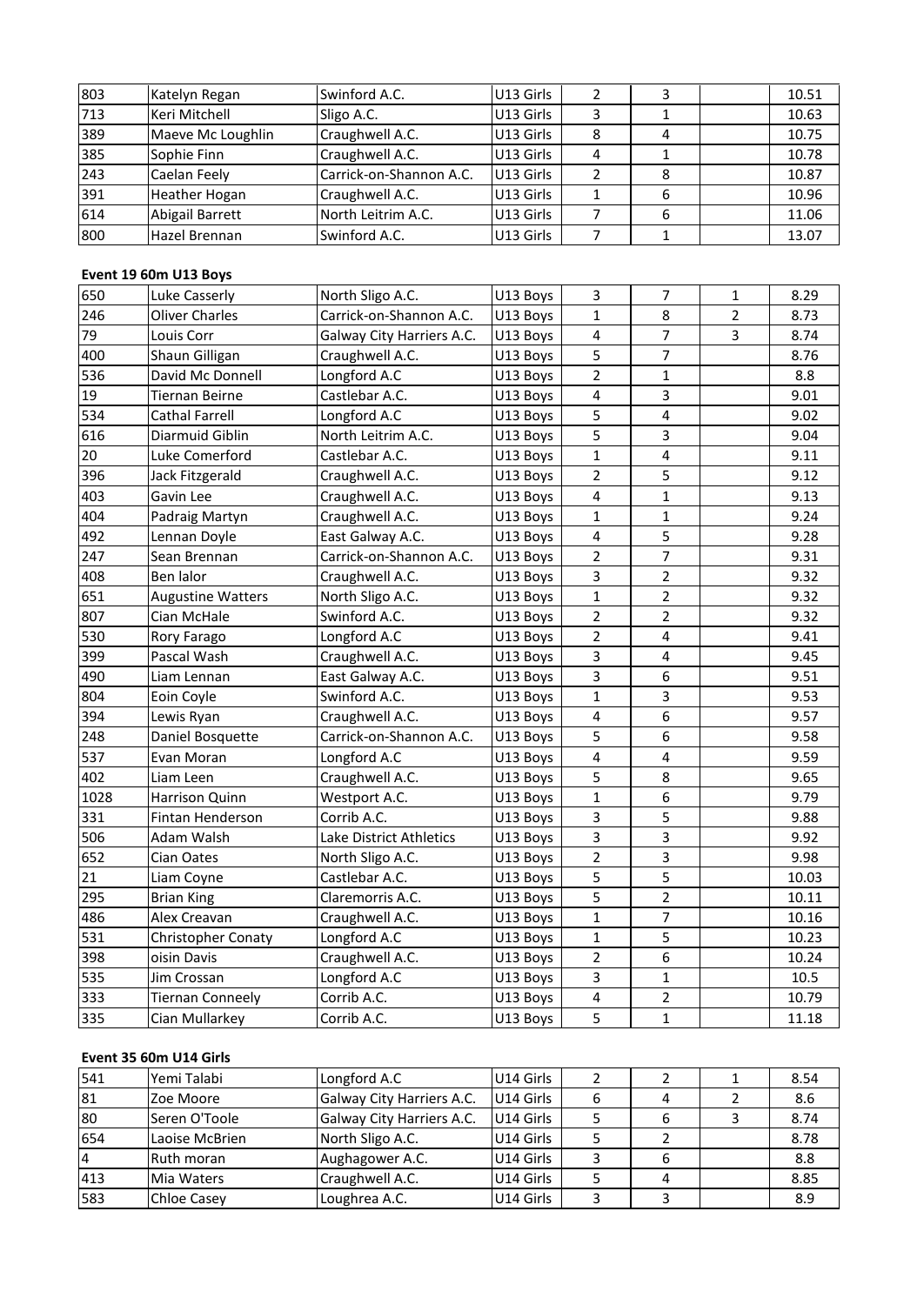| 157  | Ciara McDonagh                          | Athenry A.C.              | U14 Girls | 4              | 3              |                               | 8.93  |
|------|-----------------------------------------|---------------------------|-----------|----------------|----------------|-------------------------------|-------|
| 160  | Aoilbhe Deeley                          | Athenry A.C.              | U14 Girls | 2              | 4              |                               | 8.95  |
| 52   | <b>Orlaith Connolly</b>                 | Corran A.C.               | U14 Girls | 5              | $\mathbf 1$    |                               | 9.05  |
| 507  | Rebekah McHale                          | Lake District Athletics   | U14 Girls | 4              | $\overline{2}$ |                               | 9.15  |
| 301  | Cliona McGreal                          | Claremorris A.C.          | U14 Girls | 3              | 2              |                               | 9.16  |
| 337  | Eilis Keogh                             | Corrib A.C.               | U14 Girls | 1              | 3              |                               | 9.25  |
| 24   | Deirdre Quinn                           | Castlebar A.C.            | U14 Girls | 1              | 7              |                               | 9.28  |
| 302  | Alana Bowens                            | Claremorris A.C.          | U14 Girls | 4              | 6              |                               | 9.28  |
| 25   | Meadbh O'Shea                           | Castlebar A.C.            | U14 Girls | 3              | 5              |                               | 9.29  |
| 255  | Sarah Carty                             | Carrick-on-Shannon A.C.   | U14 Girls | 2              | 8              |                               | 9.5   |
| 83   | Eabha Geraghty                          | Galway City Harriers A.C. | U14 Girls | $\mathbf 1$    | 8              |                               | 9.55  |
| 254  | Caoimhe McGarry                         | Carrick-on-Shannon A.C.   | U14 Girls | 5              | 5              |                               | 9.55  |
| 85   | Colma Ni Cheidigh                       | Galway City Harriers A.C. | U14 Girls | $\overline{2}$ | 3              |                               | 9.56  |
| 812  | <b>Emily Yeates</b>                     | Swinford A.C.             | U14 Girls | 5              | 6              |                               | 9.65  |
| 810  | Nicole Moran                            | Swinford A.C.             | U14 Girls | 4              | $\mathbf{1}$   |                               | 9.69  |
| 185  | Finnola Collins                         | Ballina A.C.              | U14 Girls | 5              | 1              |                               | 9.71  |
| 159  | Jessica Reilly                          | Athenry A.C.              | U14 Girls | 1              | 4              |                               | 9.77  |
| 27   | Aoife Moran                             | Castlebar A.C.            | U14 Girls | 2              | 5              |                               | 9.81  |
| 585  | Georgia Deely                           | Loughrea A.C.             | U14 Girls | 4              | 4              |                               | 9.81  |
| 720  | Lauren French                           | Sligo A.C.                | U14 Girls | 5              | 2              |                               | 9.81  |
| 1031 | <b>Eimhear Corduff</b>                  | Westport A.C.             | U14 Girls | 5              | 3              |                               | 9.86  |
| 304  | <b>Catherine Cantwell</b>               | Claremorris A.C.          | U14 Girls | 2              | $\mathbf{1}$   |                               | 9.88  |
| 253  | Anna Crossley                           | Carrick-on-Shannon A.C.   | U14 Girls | 4              | $\overline{7}$ |                               | 9.92  |
| 28   | <b>Holly Reilly</b>                     | Castlebar A.C.            | U14 Girls | 2              | 6              |                               | 9.93  |
| 493  | <b>Teagan Stanley</b>                   | East Galway A.C.          | U14 Girls | 3              | 8              |                               | 9.95  |
| 338  | Emma Hogan                              | Corrib A.C.               | U14 Girls | 5              | 5              |                               | 9.97  |
| 53   | Erin O'Connor                           | Corran A.C.               | U14 Girls | 5              | 3              |                               | 10    |
| 250  | Claire Moran                            | Carrick-on-Shannon A.C.   | U14 Girls | 1              | 2              |                               | 10    |
| 158  | Sinead Lyons                            | Athenry A.C.              | U14 Girls | 3              | 4              |                               | 10.04 |
| 1032 | Ella Staunton                           | Westport A.C.             | U14 Girls | 3              | 7              |                               | 10.05 |
| 619  | Hannah Gilmartin                        | North Leitrim A.C.        | U14 Girls | 2              | $\overline{7}$ |                               | 10.09 |
| 618  | Hannah Johnson                          | North Leitrim A.C.        | U14 Girls | 1              | 5              |                               | 10.17 |
| 252  | Ailbhe Cryan                            | Carrick-on-Shannon A.C.   | U14 Girls | 3              | 1              |                               | 10.26 |
| 627  | Alisha Lannon                           | North Roscommon A.C.      | U14 Girls | 1              | 6              |                               | 10.31 |
| 721  | Sarah Gillen                            | Sligo A.C.                | U14 Girls | 4              | 5              |                               | 10.34 |
| 539  | Aoife Maher                             | Longford A.C              | U14 Girls | 1              | $\mathbf 1$    |                               | 10.58 |
|      |                                         |                           |           |                |                |                               |       |
| 510  | Event 36 60m U14 Boys<br>Cian O'connell | Lake District Athletics   | U14 Boys  | 3              | 6              |                               | 8.22  |
| 90   | Robert McDonnell                        | Galway City Harriers A.C. | U14 Boys  | $\overline{2}$ | 4              | 1<br>$\overline{\phantom{a}}$ | 8.34  |
|      |                                         |                           |           |                |                |                               |       |

| 721  | Sarah Gillen          | Sligo A.C.                | U14 Girls | 4              | 5            |   | 10.34 |
|------|-----------------------|---------------------------|-----------|----------------|--------------|---|-------|
| 539  | Aoife Maher           | Longford A.C              | U14 Girls | 1              | 1            |   | 10.58 |
|      |                       |                           |           |                |              |   |       |
|      | Event 36 60m U14 Boys |                           |           |                |              |   |       |
| 510  | Cian O'connell        | Lake District Athletics   | U14 Boys  | 3              | 6            | 1 | 8.22  |
| 90   | Robert McDonnell      | Galway City Harriers A.C. | U14 Boys  | 2              | 4            | 2 | 8.34  |
| 419  | Sean Connaughton      | Craughwell A.C.           | U14 Boys  | 4              | 5            | 3 | 8.38  |
| 544  | Daire Mc Manus        | Longford A.C              | U14 Boys  | $\mathbf{1}$   | 4            |   | 8.41  |
| 88   | Jonathon McGrath      | Galway City Harriers A.C. | U14 Boys  | 1              | 6            |   | 8.45  |
| 1036 | Cillian Heahey        | Westport A.C.             | U14 Boys  | 2              | 2            |   | 8.57  |
| 542  | Cian Mc Phillips      | Longford A.C              | U14 Boys  | $\overline{2}$ | 6            |   | 8.59  |
| 416  | Ryan Gallagher        | Craughwell A.C.           | U14 Boys  | 5              | 5            |   | 8.6   |
| 779  | Eli Sheedy            | South Galway A.C          | U14 Boys  | 4              | 2            |   | 8.87  |
| 415  | Alex Evans            | Craughwell A.C.           | U14 Boys  | 2              | 3            |   | 8.91  |
| 1037 | Eathan Lloyd          | Westport A.C.             | U14 Boys  | 5              | 1            |   | 9     |
| 91   | Kristan Flaherty      | Galway City Harriers A.C. | U14 Boys  | 3              | 4            |   | 9.01  |
| 423  | Ciaran Connaughton    | Craughwell A.C.           | U14 Boys  | 1              | 2            |   | 9.01  |
| 512  | Seamus Langan         | Lake District Athletics   | U14 Boys  | 4              | 1            |   | 9.01  |
| 418  | Kyle Moorhead         | Craughwell A.C.           | U14 Boys  | 5              | 4            |   | 9.09  |
| 817  | Conor Reid            | Swinford A.C.             | U14 Boys  | 1              | $\mathbf{1}$ |   | 9.1   |
| 1038 | Kian Moore            | Westport A.C.             | U14 Boys  | 4              | 3            |   | 9.13  |
| 725  | <b>Richard Hunter</b> | Sligo A.C.                | U14 Boys  | 4              | 4            |   | 9.3   |
|      |                       |                           |           |                |              |   |       |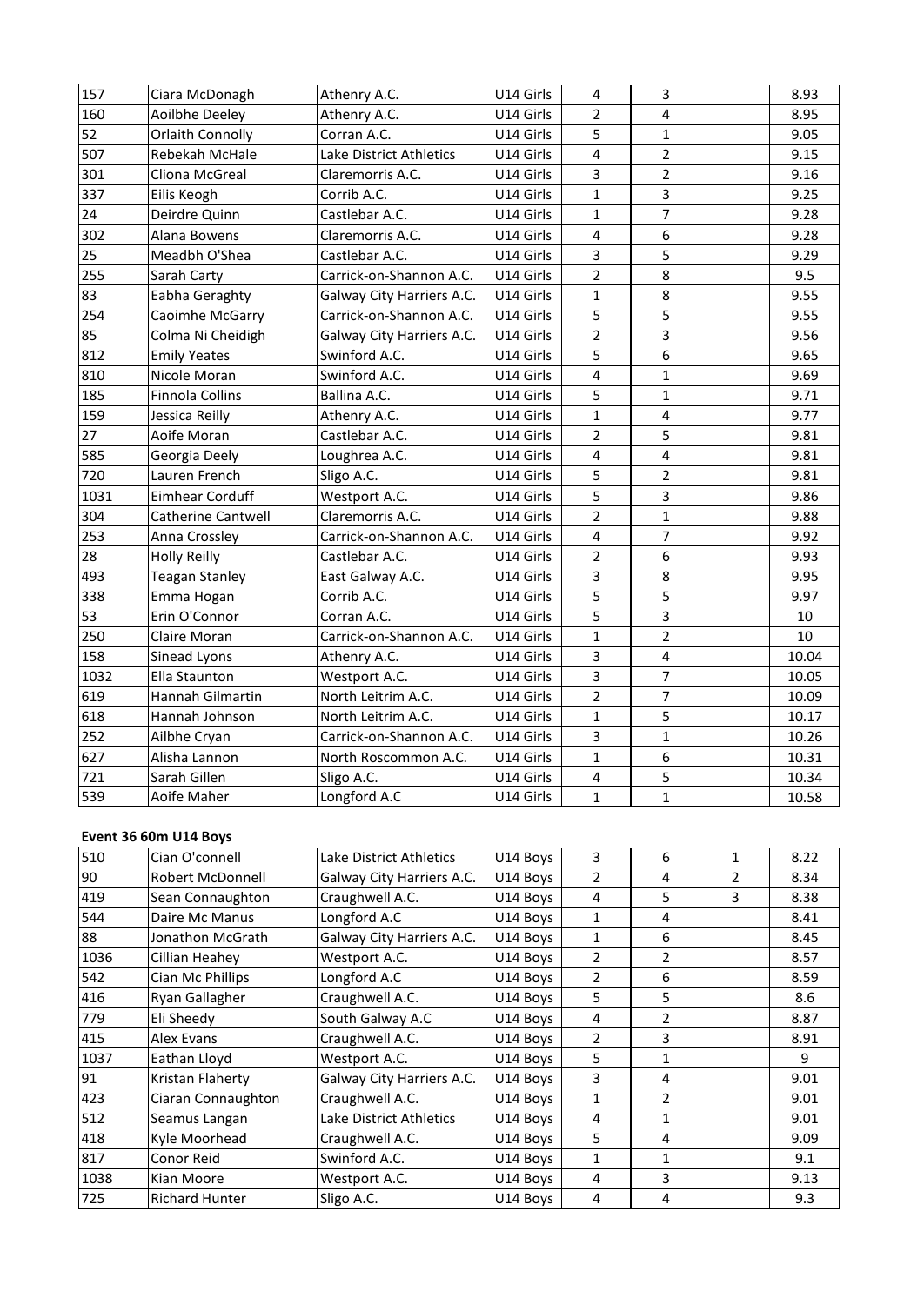| 658  | Adam Rooney            | North Sligo A.C. | U14 Boys  | 3              | 1 |                          | 9.37  |
|------|------------------------|------------------|-----------|----------------|---|--------------------------|-------|
| 339  | Brian Walsh            | Corrib A.C.      | U14 Boys  | 5              | 2 |                          | 9.415 |
| 29   | Oisin Tunney           | Castlebar A.C.   | U14 Boys  | 5              | 3 |                          | 9.418 |
| 687  | Mark Dwyer             | Roscommon A.C.   | U14 Boys  | $\overline{2}$ | 5 |                          | 9.44  |
| 657  | John Kerins            | North Sligo A.C. | U14 Boys  | 2              | 1 |                          | 9.53  |
| 656  | Ronan Gilmartin        | North Sligo A.C. | U14 Boys  | $\mathbf{1}$   | 5 |                          | 9.58  |
| 422  | Garvin Surlis          | Craughwell A.C.  | U14 Boys  | 3              | 2 |                          | 9.67  |
| 688  | Harry Mahon            | Roscommon A.C.   | U14 Boys  | 1              | 3 |                          | 9.68  |
| 691  | Eoin Kiernan           | Roscommon A.C.   | U14 Boys  | 3              | 5 |                          | 9.77  |
| 1041 | Rossa McAllister       | Westport A.C.    | U14 Boys  | 3              | 3 |                          | 9.81  |
|      |                        |                  |           |                |   |                          |       |
|      | Event 37 60m U15 Girls |                  |           |                |   |                          |       |
| 310  | Niamh O'Neill          | Claremorris A.C. | U15 Girls | 1              | 1 | 1                        | 8.21  |
| 424  | Siona Lawless          | lCraughwell A.C. | U15 Girls |                | 4 | $\overline{\phantom{a}}$ | 8.38  |

| 691  | Eoin Kiernan           | Roscommon A.C.            | U14 Boys             | 3              | 5            |   | 9.77  |
|------|------------------------|---------------------------|----------------------|----------------|--------------|---|-------|
| 1041 | Rossa McAllister       | Westport A.C.             | U14 Boys             | 3              | 3            |   | 9.81  |
|      |                        |                           |                      |                |              |   |       |
|      | Event 37 60m U15 Girls |                           |                      |                |              |   |       |
| 310  | Niamh O'Neill          | Claremorris A.C.          | U15 Girls            | 1              | 1            | 1 | 8.21  |
| 424  | Siona Lawless          | Craughwell A.C.           | U15 Girls            | 1              | 4            | 2 | 8.38  |
| 92   | Eadoin Langan          | Galway City Harriers A.C. | U15 Girls            | $\overline{2}$ | 3            | 3 | 8.46  |
| 265  | Ellis Conway           | Carrick-on-Shannon A.C.   | U15 Girls            | $\overline{2}$ | 2            |   | 8.52  |
| 1044 | Aishling Halpin Fahy   | Westport A.C.             | U15 Girls            | 1              | 2            |   | 8.76  |
| 308  | Amy Gaynard            | Claremorris A.C.          | U15 Girls            | $\overline{2}$ | 4            |   | 8.86  |
| 789  | Aileen Egan            | S.R.L. A.C.               | U15 Girls            | $\overline{2}$ | 7            |   | 8.91  |
| 94   | Mary Duggan            | Galway City Harriers A.C. | U15 Girls            | $\mathbf{1}$   | 6            |   | 8.96  |
| 428  | Anna Farrelly          | Craughwell A.C.           | U15 Girls            | $\overline{2}$ | 5            |   | 9.21  |
| 660  | Katie McGreal          | North Sligo A.C.          | U15 Girls            | 1              | 3            |   | 9.25  |
| 819  | Elizabeth Gallagher    | Swinford A.C.             | U15 Girls            | $\overline{2}$ | $\mathbf{1}$ |   | 9.37  |
| 309  | Louise King            | Claremorris A.C.          | U15 Girls            | 2              | 6            |   | 9.73  |
| 30   | Tara Walkin            | Castlebar A.C.            | U15 Girls            | 1              | 5            |   | 10.12 |
|      |                        |                           |                      |                |              |   |       |
|      | Event 38 60m U15 Boys  |                           |                      |                |              |   |       |
| 435  | Oisin Shannon          | Craughwell A.C.           | U15 Boys             | 2              | 1            | 1 | 7.911 |
| 99   | Diarmuid Kilcommins    | Galway City Harriers A.C. | U <sub>15</sub> Boys | 1              | 3            | 2 | 7.913 |

| 309 | Louise King                | Claremorris A.C.                  | U15 Girls | 2              | 6              |                | 9.73  |
|-----|----------------------------|-----------------------------------|-----------|----------------|----------------|----------------|-------|
| 30  | Tara Walkin                | Castlebar A.C.                    | U15 Girls | 1              | 5              |                | 10.12 |
|     |                            |                                   |           |                |                |                |       |
|     | Event 38 60m U15 Boys      |                                   |           |                |                |                |       |
| 435 | Oisin Shannon              | Craughwell A.C.                   | U15 Boys  | $\overline{2}$ | $\mathbf{1}$   | 1              | 7.911 |
| 99  | <b>Diarmuid Kilcommins</b> | Galway City Harriers A.C.         | U15 Boys  | $\mathbf{1}$   | 3              | $\overline{2}$ | 7.913 |
| 550 | Cian Nolan                 | Longford A.C                      | U15 Boys  | $\mathbf{1}$   | 7              | 3              | 7.98  |
| 790 | Daniel Farrell             | S.R.L. A.C.                       | U15 Boys  | 1              | 1              |                | 8.07  |
| 822 | Matthew Coyle              | Swinford A.C.                     | U15 Boys  | $\overline{2}$ | $\overline{2}$ |                | 8.16  |
| 547 | Niall Moran                | Longford A.C                      | U15 Boys  | $\overline{2}$ | 4              |                | 8.31  |
| 546 | Cian Belton                | Longford A.C                      | U15 Boys  | 1              | 6              |                | 8.34  |
| 207 | Tom McKeon                 | Ballinamore A.C.                  | U15 Boys  | 1              | 4              |                | 8.38  |
| 98  | <b>Stephen Flaherty</b>    | Galway City Harriers A.C.         | U15 Boys  | $\overline{2}$ | 6              |                | 8.43  |
| 31  | Kevin Coyne                | Castlebar A.C.                    | U15 Boys  | 1              | 8              |                | 8.47  |
| 166 | Aubery O Brien             | Athenry A.C.                      | U15 Boys  | 2              | 5              |                | 8.7   |
| 432 | <b>Ultan Sheerin</b>       | Craughwell A.C.                   | U15 Boys  | $\mathbf{1}$   | $\overline{2}$ |                | 8.72  |
| 549 | Martin Parker              | Longford A.C                      | U15 Boys  | 1              | 5              |                | 8.93  |
| 548 | Peter Parker               | Longford A.C                      | U15 Boys  | $\overline{2}$ | 7              |                | 9.11  |
| 12  | Rowan Harley               | <b>Ballinasloe &amp; District</b> | U15 Boys  | 2              | 8              |                | 9.97  |
| 431 | Conor Hughes               | Craughwell A.C.                   | U15 Boys  | $\overline{2}$ | 3              |                | 10.51 |
|     |                            |                                   |           |                |                |                |       |
|     | Event 39 60m U16 Girls     |                                   |           |                |                |                |       |
| 737 | Ellen McGeough             | Sligo A.C.                        | U16 Girls | 2              | 3              | 1              | 7.98  |
| 106 | Lydia Dovle                | Galway City Harriers A.C.         | U16 Girls | $\overline{2}$ |                | $\overline{2}$ | 8.19  |

| 12   | Rowan Harley           | <b>Ballinasloe &amp; District</b> | U15 Boys  |               | 8 |   | 9.97  |
|------|------------------------|-----------------------------------|-----------|---------------|---|---|-------|
| 431  | Conor Hughes           | Craughwell A.C.                   | U15 Boys  | 2             | 3 |   | 10.51 |
|      |                        |                                   |           |               |   |   |       |
|      | Event 39 60m U16 Girls |                                   |           |               |   |   |       |
| 737  | Ellen McGeough         | Sligo A.C.                        | U16 Girls | 2             | 3 | 1 | 7.98  |
| 106  | Lydia Doyle            | Galway City Harriers A.C.         | U16 Girls | 2             |   | 2 | 8.19  |
| 628  | <b>Ruth Cox</b>        | North Roscommon A.C.              | U16 Girls | 1             | 3 | 3 | 8.32  |
| 736  | Lauren Cadden          | Sligo A.C.                        | U16 Girls | 1             | 6 |   | 8.33  |
| 826  | <b>Maisy Hopkins</b>   | Swinford A.C.                     | U16 Girls | 2             | 4 |   | 8.61  |
| 103  | Naomi Whyte            | Galway City Harriers A.C.         | U16 Girls | $\mathbf{1}$  |   |   | 8.64  |
| 588  | Erica Leslie           | Loughrea A.C.                     | U16 Girls | $\mathcal{P}$ | 2 |   | 8.66  |
| 589  | Siobhan Mcgrath        | Loughrea A.C.                     | U16 Girls | $\mathcal{P}$ | 5 |   | 8.82  |
| 192  | amanda walsh           | Ballina A.C.                      | U16 Girls | 1             | 8 |   | 8.83  |
| 1015 | Shauna Griffin         | Sligo A.C.                        | U16 Girls | 1             | 7 |   | 8.97  |
| 312  | Aoife Hernon           | Claremorris A.C.                  | U16 Girls | 1             |   |   | 9     |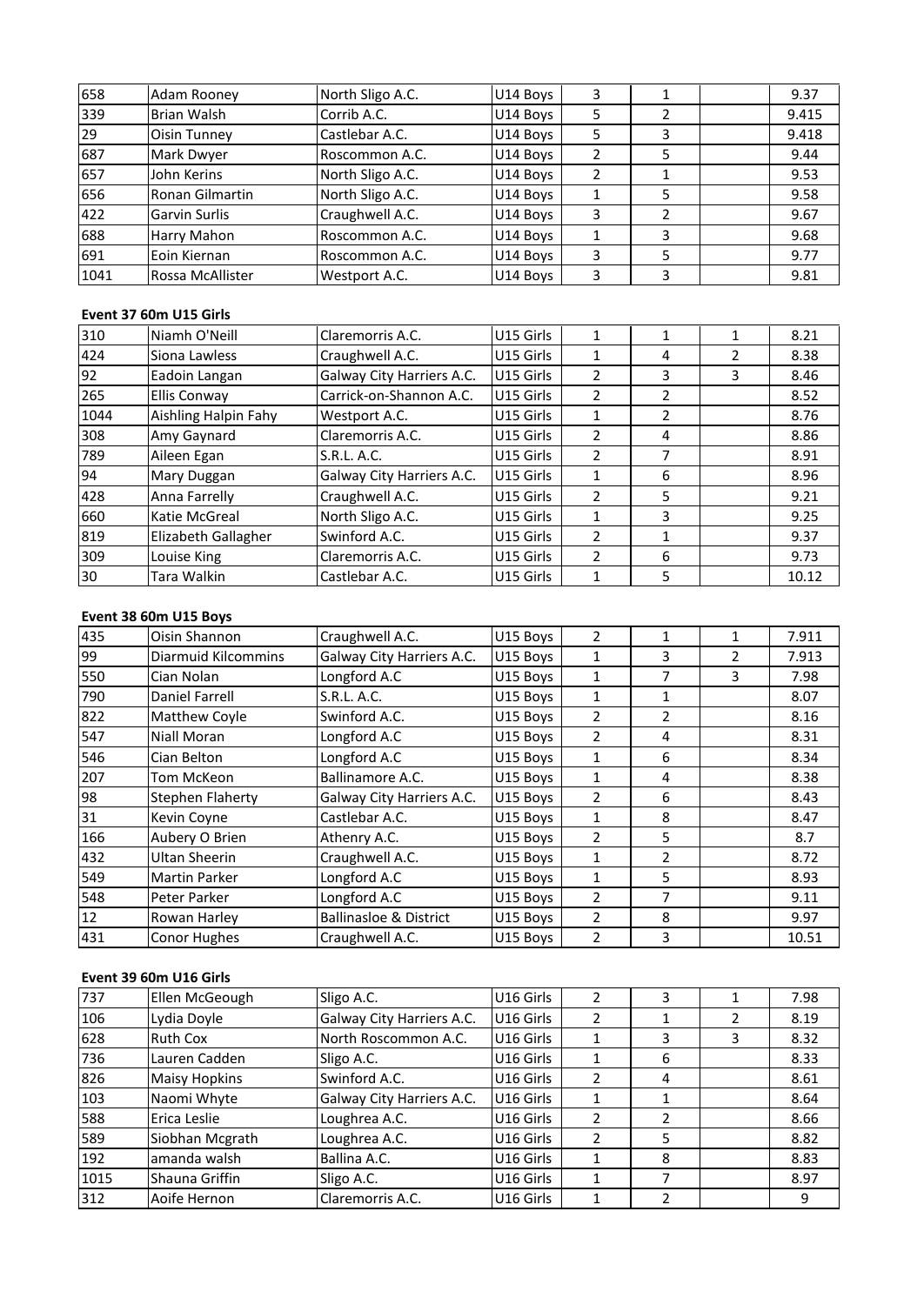| 590 | Lauren Stewart        | Loughrea A.C.             | U16 Girls | 1 | 5 |   | 9.06  |
|-----|-----------------------|---------------------------|-----------|---|---|---|-------|
| 568 | Clodagh Kiely         | Lough Ree A.C.            | U16 Girls | 1 | 4 |   | 9.46  |
| 210 | <b>LAURA EARLY</b>    | Ballycastle               | U16 Girls | 2 | 7 |   | 9.93  |
| 739 | Ceola Mitchell        | Sligo A.C.                | U16 Girls | 2 | 6 |   | 9.98  |
|     |                       |                           |           |   |   |   |       |
|     | Event 40 60m U16 Boys |                           |           |   |   |   |       |
| 114 | Darren Costello       | Galway City Harriers A.C. | U16 Boys  | 2 | 4 | 1 | 7.772 |
| 553 | cory Mollov           | Longford A.C              | U16 Boys  |   | 3 |   | 7.776 |

# Event 40 60m U16 Boys

| 210 | LAURA EARLY            | Ballycastle               | U16 Girls | 2              | 7 |   | 9.93  |
|-----|------------------------|---------------------------|-----------|----------------|---|---|-------|
| 739 | Ceola Mitchell         | Sligo A.C.                | U16 Girls | $\overline{2}$ | 6 |   | 9.98  |
|     |                        |                           |           |                |   |   |       |
|     | Event 40 60m U16 Boys  |                           |           |                |   |   |       |
| 114 | Darren Costello        | Galway City Harriers A.C. | U16 Boys  | $\overline{2}$ | 4 | 1 | 7.772 |
| 553 | cory Molloy            | Longford A.C              | U16 Boys  | 1              | 3 | 2 | 7.776 |
| 552 | Aaron Kelly            | Longford A.C              | U16 Boys  | 2              | 1 | 3 | 7.79  |
| 514 | Kian Sweeney           | Lake District Athletics   | U16 Boys  | 2              | 3 |   | 7.82  |
| 443 | Daniel Callanan-Forde  | Craughwell A.C.           | U16 Boys  | 2              | 2 |   | 7.88  |
| 113 | Kacper Poniatowski     | Galway City Harriers A.C. | U16 Boys  | 1              | 5 |   | 7.93  |
| 666 | Conor Herity           | North Sligo A.C.          | U16 Boys  | 2              | 5 |   | 7.95  |
| 667 | Colm McBrien           | North Sligo A.C.          | U16 Boys  | $\overline{2}$ | 6 |   | 8.57  |
| 452 | Louis Molloy           | Craughwell A.C.           | U16 Boys  | 1              | 2 |   | 8.38  |
| 845 | Joshua Fairbrother     | Tireragh A.C.             | U16 Boys  | 1              | 4 |   | 8.69  |
| 315 | Joe Cantwell           | Claremorris A.C.          | U16 Boys  | $\mathbf{1}$   | 1 |   | 9.26  |
|     |                        |                           |           |                |   |   |       |
|     | Event 41 60m U17 Girls |                           |           |                |   |   |       |
| 116 | Sallyann O'Malley      | Galway City Harriers A.C. | U17 Girls | 1              | 3 | 1 | 8.25  |
| 117 | Roisin Flynn           | Galway City Harriers A.C. | U17 Girls | 1              | 4 | 2 | 8.28  |

# Event 41 60m U17 Girls

| 845 | Joshua Fairbrother     | Tireragh A.C.             | U16 Boys  | 1 | 4 |   | 8.69  |
|-----|------------------------|---------------------------|-----------|---|---|---|-------|
| 315 | Joe Cantwell           | Claremorris A.C.          | U16 Boys  | 1 |   |   | 9.26  |
|     |                        |                           |           |   |   |   |       |
|     | Event 41 60m U17 Girls |                           |           |   |   |   |       |
| 116 | Sallyann O'Malley      | Galway City Harriers A.C. | U17 Girls |   | 3 | 1 | 8.25  |
| 117 | Roisin Flynn           | Galway City Harriers A.C. | U17 Girls | 1 | 4 |   | 8.28  |
| 208 | Sibeal Reynolds        | Ballinamore A.C.          | U17 Girls | 1 |   | 3 | 8.31  |
| 58  | Zara Stafford          | Corran A.C.               | U17 Girls | 1 | 2 |   | 8.53  |
| 699 | Shannon Quigley        | Roscommon A.C.            | U17 Girls | 1 | 6 |   | 8.98  |
| 700 | Lauren England         | Roscommon A.C.            | U17 Girls |   |   |   | 9.12  |
| 194 | <b>Chloe Gardiner</b>  | Ballina A.C.              | U17 Girls | 1 | 5 |   | 10.44 |
|     |                        |                           |           |   |   |   |       |
|     | Event 42 60m U17 Boys  |                           |           |   |   |   |       |
| 124 | Jack Dempsey           | Galway City Harriers A.C. | U17 Boys  |   |   |   | 7.32  |
| 460 | Cillian Dolan          | Craughwell A.C.           | U17 Boys  |   |   |   | 7.47  |

# Event 42 60m U17 Boys

| 700 | Lauren England         | Roscommon A.C.            | U17 Girls |   | 9.12  |
|-----|------------------------|---------------------------|-----------|---|-------|
| 194 | Chloe Gardiner         | Ballina A.C.              | U17 Girls |   | 10.44 |
|     |                        |                           |           |   |       |
|     | Event 42 60m U17 Boys  |                           |           |   |       |
| 124 | Jack Dempsey           | Galway City Harriers A.C. | U17 Boys  |   | 7.32  |
| 460 | Cillian Dolan          | Craughwell A.C.           | U17 Boys  | 3 | 7.47  |
| 125 | Luke O'Shaughnessy     | Galway City Harriers A.C. | U17 Boys  | 4 | 7.63  |
| 846 | Shane Mooney           | Tireragh A.C.             | U17 Boys  |   | 7.65  |
|     |                        |                           |           |   |       |
|     | Event 43 60m U18 Girls |                           |           |   |       |
| 831 | Aishling Forkan        | Swinford A.C.             | U18 Girls | 4 | 7.72  |
| 270 | Christina Beirne       | Carrick-on-Shannon A.C.   | U18 Girls |   | 8.22  |

# Event 43 60m U18 Girls

| 125 | Luke O'Shaughnessy     | Galway City Harriers A.C. | U17 Boys  | 4 | 3 | 7.63 |
|-----|------------------------|---------------------------|-----------|---|---|------|
| 846 | Shane Mooney           | Tireragh A.C.             | U17 Boys  |   |   | 7.65 |
|     |                        |                           |           |   |   |      |
|     | Event 43 60m U18 Girls |                           |           |   |   |      |
| 831 | Aishling Forkan        | Swinford A.C.             | U18 Girls |   |   | 7.72 |
| 270 | Christina Beirne       | Carrick-on-Shannon A.C.   | U18 Girls |   |   | 8.22 |
| 272 | Dara Morahan           | Carrick-on-Shannon A.C.   | U18 Girls |   | 3 | 8.53 |
|     |                        |                           |           |   |   |      |
|     | Event 44 60m U18 Boys  |                           |           |   |   |      |
| 756 | Graham Kerr            | Sligo A.C.                | U18 Boys  |   |   | 7.31 |
| 132 | Eoghan Dobey           | Galway City Harriers A.C. | U18 Boys  |   |   | 7.36 |

# Event 44 60m U18 Boys

| 270 | Christina Beirne       | Carrick-on-Shannon A.C.   | U18 Girls |              |               | 2              | 8.22 |
|-----|------------------------|---------------------------|-----------|--------------|---------------|----------------|------|
| 272 | Dara Morahan           | Carrick-on-Shannon A.C.   | U18 Girls | 1            | 3             | 3              | 8.53 |
|     | Event 44 60m U18 Boys  |                           |           |              |               |                |      |
| 756 | Graham Kerr            | Sligo A.C.                | U18 Boys  | $\mathbf{1}$ | 3             | 1              | 7.31 |
| 132 | Eoghan Dobey           | Galway City Harriers A.C. | U18 Boys  | $\mathbf{1}$ | 4             | 2              | 7.36 |
| 670 | Christopher O'Donnell  | North Sligo A.C.          | U18 Boys  | 1            | $\mathcal{L}$ | 3              | 7.4  |
| 197 | Eric Connolly          | Ballina A.C.              | U18 Boys  | 1            | 5             |                | 7.65 |
| 757 | Kyle McNabola          | Sligo A.C.                | U18 Boys  | 1            |               |                | 7.79 |
| 274 | Callum Whelan          | Carrick-on-Shannon A.C.   | U18 Boys  | 1            | 8             |                | 8.28 |
| 212 | <b>CHRIS MURRAY</b>    | Ballycastle               | U18 Boys  | $\mathbf{1}$ | 6             |                | 9.17 |
| 213 | <b>DAVID MCHALE</b>    | Ballycastle               | U18 Boys  | 1            | 7             |                | 9.22 |
|     | Event 45 60m U19 Girls |                           |           |              |               |                |      |
| 471 | Sinead Treacy          | Craughwell A.C.           | U19 Girls | 1            | 5             | 1              | 7.97 |
| 134 | Laura Ann Costello     | Galway City Harriers A.C. | U19 Girls |              | 6             | $\overline{2}$ | 8.05 |

# **Event 45 60m U19 Girls**

| 212 | <b>CHRIS MURRAY</b>    | Ballycastle               | U18 Boys  |   | 6 |   | 9.17 |
|-----|------------------------|---------------------------|-----------|---|---|---|------|
| 213 | <b>DAVID MCHALE</b>    | Ballycastle               | U18 Boys  |   |   |   | 9.22 |
|     |                        |                           |           |   |   |   |      |
|     | Event 45 60m U19 Girls |                           |           |   |   |   |      |
| 471 | Sinead Treacy          | Craughwell A.C.           | U19 Girls |   |   |   | 7.97 |
| 134 | Laura Ann Costello     | Galway City Harriers A.C. | U19 Girls |   | 6 |   | 8.05 |
| 758 | <b>Stacey Kerr</b>     | Sligo A.C.                | U19 Girls | 1 | 8 | 3 | 8.15 |
| 320 | Connie Jennings        | Claremorris A.C.          | U19 Girls |   |   |   | 8.65 |
|     |                        |                           |           |   |   |   |      |
|     | Event 46 60m U19 Boys  |                           |           |   |   |   |      |
| 673 | lOdhran Bvrne Gildea   | North Sligo A.C.          | U19 Boys  |   |   |   | 7.04 |

| 673<br>-<br>---<br>'North<br><b>Boys</b><br>Gildea<br>. Odhran '<br>Byrne<br>Sligo<br>. .<br>.U<br>¬.⊾.<br>ັບ⊥<br>__<br>__ |  |  |  |  |
|----------------------------------------------------------------------------------------------------------------------------|--|--|--|--|
|                                                                                                                            |  |  |  |  |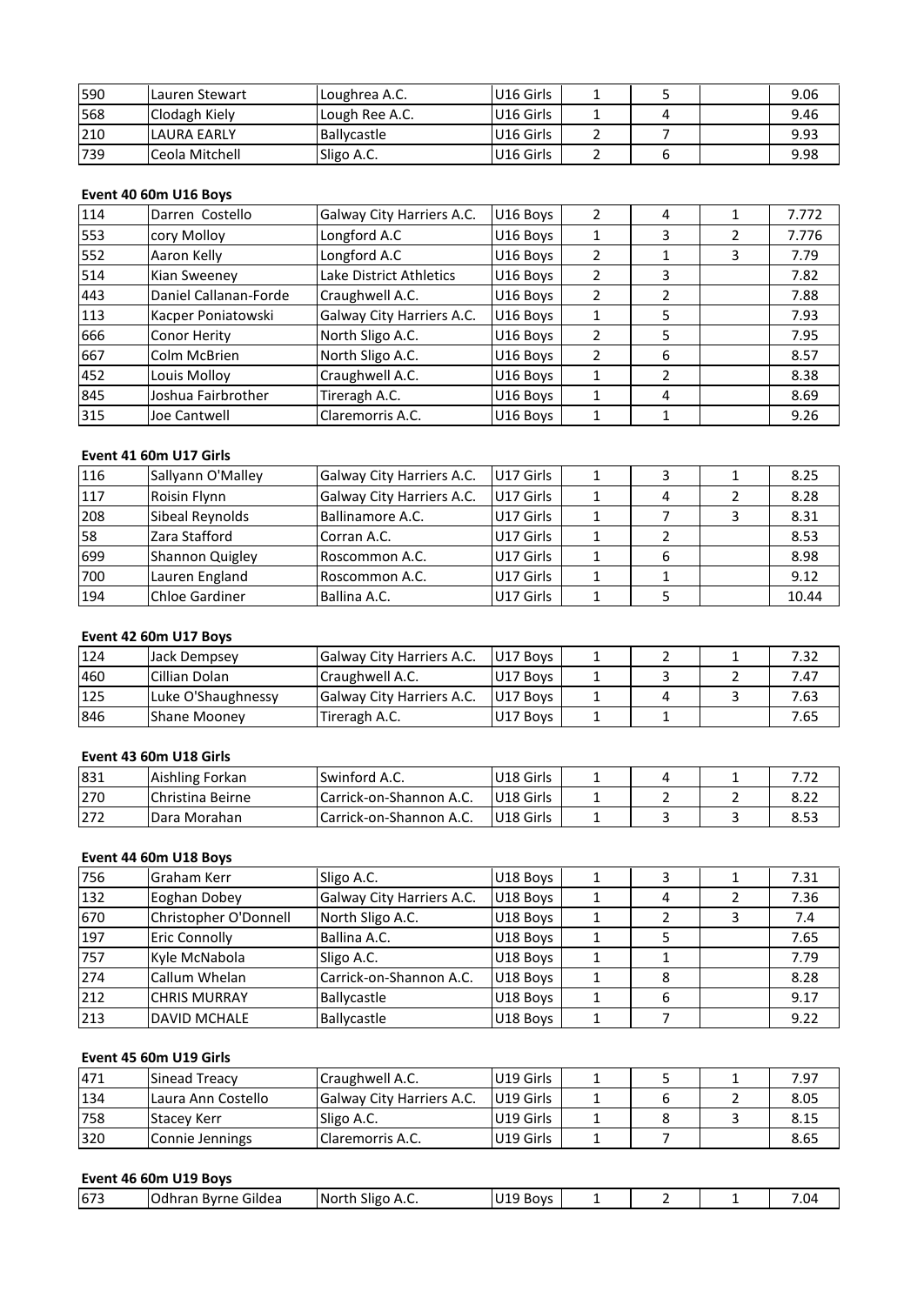| 515  | Darra Deane             | Lake District Athletics | U19 Boys   | 1 | 4 | $\mathcal{P}$ | 7.59 |
|------|-------------------------|-------------------------|------------|---|---|---------------|------|
| 321  | Sean Carrick            | Claremorris A.C.        | U19 Boys   | 1 | 3 | 3             | 7.64 |
|      |                         |                         |            |   |   |               |      |
|      | Event 48 60m Senior Men |                         |            |   |   |               |      |
| 983  | Brendan Doyle           | Guest                   | Senior Mer | 1 | 4 |               | 7.17 |
| 1083 | Ferdia kenny            | Guest                   |            |   | 3 |               | 7.38 |

| 515  | Darra Deane             | Lake District Athletics   | U19 Boys          | 1              | 4 | 2 | 7.59 |
|------|-------------------------|---------------------------|-------------------|----------------|---|---|------|
| 321  | Sean Carrick            | Claremorris A.C.          | U19 Boys          | $\mathbf{1}$   | 3 | 3 | 7.64 |
|      |                         |                           |                   |                |   |   |      |
|      | Event 48 60m Senior Men |                           |                   |                |   |   |      |
| 983  | Brendan Doyle           | Guest                     | Senior Mei        | 1              | 4 |   | 7.17 |
| 1083 | Ferdia kenny            | Guest                     |                   | $\mathbf{1}$   | 3 |   | 7.38 |
| 764  | Colm Bourke             | Sligo A.C.                | Senior Mei        | 1              | 5 |   | 7.4  |
| 768  | Aaron Cadden            | Sligo A.C.                | Senior Mei        | 2              | 4 |   | 7.43 |
| 1006 | Ger Cremin              | Guest                     | Senior Mei        | $\overline{2}$ | 2 |   | 7.53 |
| 766  | Conor Duffy             | Sligo A.C.                | Senior Mei        | $\overline{2}$ | 6 |   | 7.59 |
| 138  | Owen McDonnell          | Galway City Harriers A.C. | Senior Mei        | 2              | 1 |   | 7.75 |
| 992  | Kenneth Lee             | Guest                     | Senior Mei        | $\mathbf{1}$   | 1 |   | 7.79 |
| 1005 | tomas griffin           | Guest                     | Senior Mei        | $\mathbf{1}$   | 7 |   | 7.82 |
| 600  | John Walkin             | Mayo A.C.                 | Senior Mei        | 2              | 5 |   | 7.84 |
| 601  | Declan Owens            | Mayo A.C.                 | Senior Mei        | $\mathbf{1}$   | 2 |   | 8    |
| 347  | Ivan Gannon             | Corrib A.C.               | Senior Mei        | $\mathbf{1}$   | 6 |   | 8.15 |
| 346  | Pat Devaney             | Corrib A.C.               | Senior Mei        | 2              |   |   | 8.4  |
| 1075 | pierce mcmanus          | Galway City Harriers A.C. | <b>Senior Mel</b> | $\overline{2}$ | 3 |   | 8.6  |
| 1058 | Cain Moore              | Westport A.C.             | Senior Mei        | $\mathbf{1}$   | 8 |   | 8.68 |
| 214  | <b>MICHAEL KELLY</b>    | Ballycastle               | Senior Mei        | $\overline{2}$ | 8 |   | 9    |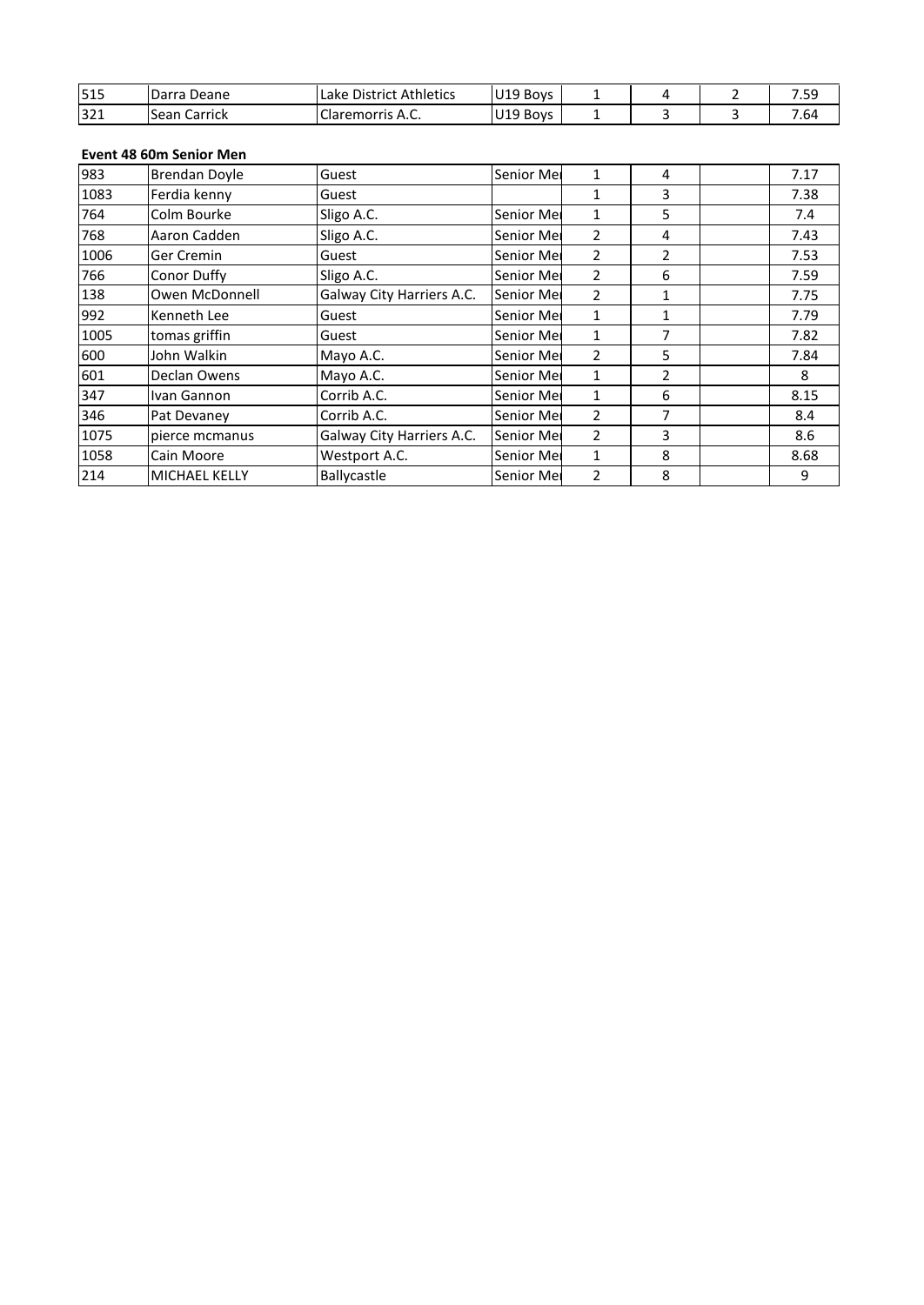# **14 60mH** U13 Girls<br>**14** SomH U13 Girls

|     | Event 14 60mH U13 Girls |                           |           |                         |                |                |        |
|-----|-------------------------|---------------------------|-----------|-------------------------|----------------|----------------|--------|
| 575 | Aoibhin Farrell         | Loughrea A.C.             | U13 Girls | $\mathbf{1}$            | $\mathsf S$    | $\mathbf{1}$   | 10.35  |
| 78  | <b>Chellene Trill</b>   | Galway City Harriers A.C. | U13 Girls | 3                       | $\overline{2}$ | $\overline{2}$ | 10.59  |
| 48  | Erin Taheny             | Corran A.C.               | U13 Girls | $\overline{4}$          | 6              | 3              | 10.933 |
| 75  | Kara McCLeane           | Galway City Harriers A.C. | U13 Girls | 3                       | 3              |                | 10.938 |
| 153 | Saoirse Healey          | Athenry A.C.              | U13 Girls | 3                       | $\overline{4}$ |                | 11.05  |
| 801 | Hazel Lavin             | Swinford A.C.             | U13 Girls | $\mathbf{1}$            | 4              |                | 11.54  |
| 578 | Ciara Kyne              | Loughrea A.C.             | U13 Girls | $\overline{2}$          | 6              |                | 11.77  |
| 292 | Nicole Slattery         | Claremorris A.C.          | U13 Girls | $\mathbf{1}$            | 3              |                | 11.97  |
| 579 | Denis Deely             | Loughrea A.C.             | U13 Girls | $\overline{3}$          | $\mathbf{1}$   |                | 12.03  |
| 76  | Ava McCleane            | Galway City Harriers A.C. | U13 Girls | $\overline{2}$          | $\overline{4}$ |                | 12.215 |
| 291 | Leah Hunt               | Claremorris A.C.          | U13 Girls | $\overline{2}$          | $\overline{7}$ |                | 12.22  |
| 388 | Emma Jane Moran         | Craughwell A.C.           | U13 Girls | 3                       | 6              |                | 12.38  |
| 386 | Ciara Huges             | Craughwell A.C.           | U13 Girls | $\mathbf{1}$            | $\overline{2}$ |                | 12.47  |
| 382 | Ailbhe Doyle            | Craughwell A.C.           | U13 Girls | 4                       | 5              |                | 12.53  |
| 379 | Siofra Boland           | Craughwell A.C.           | U13 Girls | 4                       | 3              |                | 12.55  |
| 72  | Hannah King             | Galway City Harriers A.C. | U13 Girls | $\overline{\mathbf{4}}$ | 4              |                | 12.56  |
| 610 | Lara Mulvaney Kelly     | North Leitrim A.C.        | U13 Girls | $\overline{\mathbf{4}}$ | $\mathbf{1}$   |                | 12.77  |
| 156 | Laura Kenny             | Athenry A.C.              | U13 Girls | $\overline{4}$          | $\overline{2}$ |                | 12.84  |
| 180 | Catherine O'Reilly      | Ballina A.C.              | U13 Girls | 3                       | 5              |                | 12.89  |
| 390 | Niamh Mvc Sweeney       | Craughwell A.C.           | U13 Girls | $\overline{2}$          | 5              |                | 13.07  |
| 70  | Ciara Dunne             | Galway City Harriers A.C. | U13 Girls | $\mathbf{1}$            | $\mathbf{1}$   |                | 13.16  |
| 795 | Sarah Gallagher         | Swinford A.C.             | U13 Girls | $\overline{2}$          | $\overline{2}$ |                | 13.55  |
| 154 | Aileen Evans            | Athenry A.C.              | U13 Girls | $\overline{2}$          | 3              |                | 13.75  |
| 381 | kate Murphy             | Craughwell A.C.           | U13 Girls | 3                       | $\overline{7}$ |                | 13.81  |
| 385 | Sophie Finn             | Craughwell A.C.           | U13 Girls | $\mathbf{1}$            | 6              |                | 13.86  |
| 682 | Ciara Carr              | Roscommon A.C.            | U13 Girls | $\overline{2}$          | $\mathbf{1}$   |                | 13.9   |
|     |                         |                           |           |                         |                |                |        |
|     | Event 20 60mH U13 Boys  |                           |           |                         |                |                |        |
| 401 | <b>Jack Farrell</b>     | Craughwell A.C.           | U13 Boys  | $\mathbf{1}$            | $\sqrt{5}$     | $\mathbf 1$    | 10.53  |
| 79  | Louis Corr              | Galway City Harriers A.C. | U13 Boys  | 3                       | 6              | $\overline{2}$ | 10.57  |

| 385  | Sophie Finn             | Craughwell A.C.           | U13 Girls | $\mathbf{1}$   | 6              |                | 13.86 |
|------|-------------------------|---------------------------|-----------|----------------|----------------|----------------|-------|
| 682  | Ciara Carr              | Roscommon A.C.            | U13 Girls | $\overline{2}$ | 1              |                | 13.9  |
|      | Event 20 60mH U13 Boys  |                           |           |                |                |                |       |
| 401  | <b>Jack Farrell</b>     | Craughwell A.C.           | U13 Boys  | $\mathbf{1}$   | 5              | 1              | 10.53 |
| 79   | Louis Corr              | Galway City Harriers A.C. | U13 Boys  | 3              | 6              | $\overline{2}$ | 10.57 |
| 396  | Jack Fitzgerald         | Craughwell A.C.           | U13 Boys  | $\overline{2}$ | 5              | 3              | 10.83 |
| 533  | Brendan Finnan          | Longford A.C              | U13 Boys  | $\overline{2}$ | $\overline{2}$ |                | 10.84 |
| 408  | Ben lalor               | Craughwell A.C.           | U13 Boys  | 3              | $\mathbf{1}$   |                | 10.9  |
| 400  | Shaun Gilligan          | Craughwell A.C.           | U13 Boys  | $\mathbf{1}$   | 3              |                | 10.98 |
| 404  | Padraig Martyn          | Craughwell A.C.           | U13 Boys  | $\mathbf{1}$   | $\mathbf{1}$   |                | 11.37 |
| 487  | Conor Trehy             | Craughwell A.C.           | U13 Boys  | $\overline{2}$ | $\mathbf{1}$   |                | 11.65 |
| 807  | Cian McHale             | Swinford A.C.             | U13 Boys  | $\overline{2}$ | 3              |                | 11.66 |
| 394  | Lewis Ryan              | Craughwell A.C.           | U13 Boys  | 3              | 3              |                | 11.85 |
| 838  | Canice Mulligan         | Tireragh A.C.             | U13 Boys  | 3              | $\overline{2}$ |                | 12.19 |
| 1027 | Con McNamara            | Westport A.C.             | U13 Boys  | $\mathbf{1}$   | 4              |                | 12.29 |
| 806  | Danny McCann            | Swinford A.C.             | U13 Boys  | 3              | $\overline{7}$ |                | 12.32 |
| 486  | Alex Creavan            | Craughwell A.C.           | U13 Boys  | $\overline{2}$ | 6              |                | 12.36 |
| 490  | Liam Lennan             | East Galway A.C.          | U13 Boys  | $\overline{2}$ | 4              |                | 12.56 |
| 1028 | Harrison Quinn          | Westport A.C.             | U13 Boys  | 3              | 5              |                | 12.73 |
| 395  | Sean Cotter             | Craughwell A.C.           | U13 Boys  | 3              | 4              |                | 12.91 |
| 684  | <b>Thomas Carr</b>      | Roscommon A.C.            | U13 Boys  | $\mathbf{1}$   | $\overline{2}$ |                | 14.36 |
|      | Event 81 60mH U14 Girls |                           |           |                |                |                |       |
| 80   | Seren O'Toole           | Galway City Harriers A.C. | U14 Girls | $\mathbf{1}$   | $\mathbf{1}$   | $\mathbf 1$    | 9.72  |
| 81   | Zoe Moore               | Galway City Harriers A.C. | U14 Girls | $\overline{2}$ | 1              | $\overline{2}$ | 9.83  |

| 395  | Sean Cotter             | Craughwell A.C.           | U13 Boys  | 3 | 4 |   | 12.91 |
|------|-------------------------|---------------------------|-----------|---|---|---|-------|
| 684  | Thomas Carr             | Roscommon A.C.            | U13 Boys  |   |   |   | 14.36 |
|      |                         |                           |           |   |   |   |       |
|      | Event 81 60mH U14 Girls |                           |           |   |   |   |       |
| 80   | Seren O'Toole           | Galway City Harriers A.C. | U14 Girls |   |   |   | 9.72  |
| 81   | Zoe Moore               | Galway City Harriers A.C. | U14 Girls | 2 |   |   | 9.83  |
| 160  | Aoilbhe Deeley          | Athenry A.C.              | U14 Girls | 2 | 4 | 3 | 10.26 |
| 413  | Mia Waters              | Craughwell A.C.           | U14 Girls | 2 |   |   | 10.54 |
| 157  | Ciara McDonagh          | Athenry A.C.              | U14 Girls | 1 | 6 |   | 10.87 |
| 507  | Rebekah McHale          | Lake District Athletics   | U14 Girls |   | 5 |   | 10.93 |
| 1033 | <b>Kitty Harburn</b>    | Westport A.C.             | U14 Girls |   | 3 |   | 11.52 |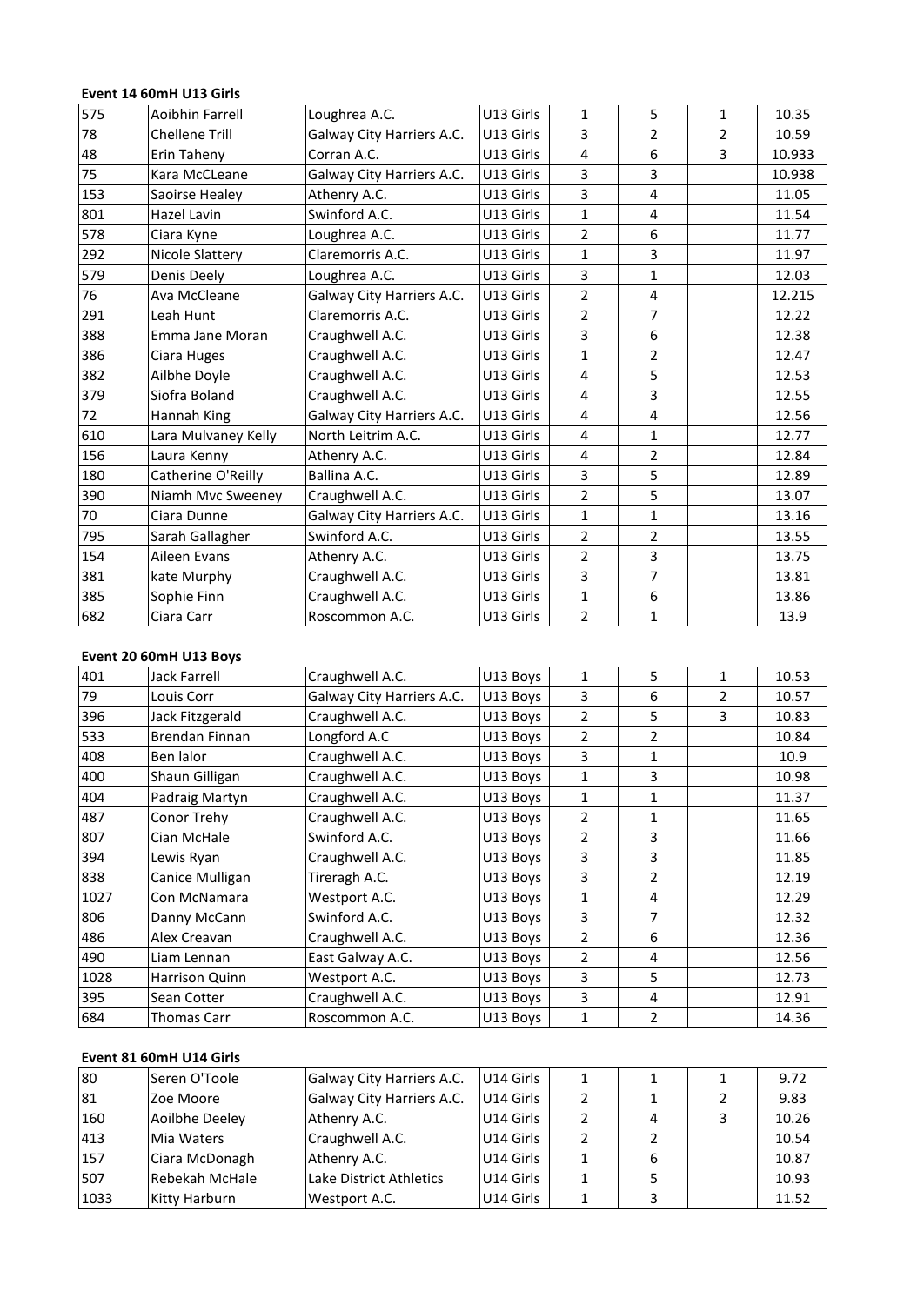| 52  | Orlaith Connolly       | Corran A.C.               | U14 Girls | $\overline{2}$ | 6 |   | 11.74 |
|-----|------------------------|---------------------------|-----------|----------------|---|---|-------|
| 82  | Mairead Flynn          | Galway City Harriers A.C. | U14 Girls | $\overline{2}$ | 3 |   | 11.82 |
| 303 | Michaela Hernon        | Claremorris A.C.          | U14 Girls | 1              | 4 |   | 12.34 |
| 585 | Georgia Deely          | Loughrea A.C.             | U14 Girls | 1              | 2 |   | 12.47 |
| 85  | Colma Ni Cheidigh      | Galway City Harriers A.C. | U14 Girls | 1              | 8 |   | 12.61 |
| 158 | Sinead Lyons           | Athenry A.C.              | U14 Girls | $\mathbf{1}$   | 7 |   | 12.91 |
| 159 | Jessica Reilly         | Athenry A.C.              | U14 Girls | 2              | 7 |   | 13.43 |
| 24  | Deirdre Quinn          | Castlebar A.C.            | U14 Girls | 2              | 5 |   | 15.68 |
|     |                        |                           |           |                |   |   |       |
|     | Event 82 60mH U14 Boys |                           |           |                |   |   |       |
| 510 | Cian O'connell         | Lake District Athletics   | U14 Boys  | $\overline{2}$ | 1 | 1 | 9.7   |
| 88  | Jonathon McGrath       | Galway City Harriers A.C. | U14 Boys  | 2              | 4 | 2 | 9.89  |

# Event 82 60mH U14 Boys

| 159  | Jessica Reilly          | Athenry A.C.              | U14 Girls | $\overline{2}$ | 7              |                | 13.43 |
|------|-------------------------|---------------------------|-----------|----------------|----------------|----------------|-------|
| 24   | Deirdre Quinn           | Castlebar A.C.            | U14 Girls | $\overline{2}$ | 5              |                | 15.68 |
|      |                         |                           |           |                |                |                |       |
|      | Event 82 60mH U14 Boys  |                           |           |                |                |                |       |
| 510  | Cian O'connell          | Lake District Athletics   | U14 Boys  | $\overline{2}$ | 1              | 1              | 9.7   |
| 88   | Jonathon McGrath        | Galway City Harriers A.C. | U14 Boys  | $\overline{2}$ | 4              | 2              | 9.89  |
| 817  | Conor Reid              | Swinford                  | U14 Boys  | $\mathbf{1}$   | $\mathcal{P}$  | 3              | 11.28 |
| 89   | Eoghan Jennings         | Galway City Harriers A.C. | U14 Boys  | $\overline{2}$ | 3              |                | 11.62 |
| 840  | Jim Davis               | Tireragh A.C.             | U14 Boys  | 1              | 4              |                | 11.75 |
| 1038 | Kian Moore              | Westport A.C.             | U14 Boys  | 2              | 4              |                | 12.04 |
| 779  | Eli Sheedy              | South Galway A.C          | U14 Boys  | 1              | 3              |                | 12.29 |
| 687  | Mark Dwyer              | Roscommon A.C.            | U14 Boys  | 1              | 6              |                | 12.38 |
| 511  | <b>Conor Cusack</b>     | Lake District Athletics   | U14 Boys  | 2              | 5              |                | 12.59 |
| 162  | Adam Reilly             | Athenry A.C.              | U14 Boys  | 2              | 6              |                | 12.81 |
| 423  | Ciaran Connaughton      | Craughwell A.C.           | U14 Boys  | 1              | 5              |                | 12.85 |
|      |                         |                           |           |                |                |                |       |
|      | Event 83 60mH U15 Girls |                           |           |                |                |                |       |
| 310  | Niamh O'Neill           | Claremorris A.C.          | U15 Girls | $\mathbf{1}$   | $\overline{2}$ | 1              | 9.73  |
| 92   | Eadoin Langan           | Galway City Harriers A.C. | U15 Girls |                | 3              | $\mathfrak{p}$ | 10.29 |

# Event 83 60mH U15 Girls

| 162 | Adam Reilly             | Athenry A.C.              | U14 Boys             | 2 | 6             |   | 12.81 |
|-----|-------------------------|---------------------------|----------------------|---|---------------|---|-------|
| 423 | Ciaran Connaughton      | Craughwell A.C.           | U14 Boys             | 1 | 5             |   | 12.85 |
|     |                         |                           |                      |   |               |   |       |
|     | Event 83 60mH U15 Girls |                           |                      |   |               |   |       |
| 310 | Niamh O'Neill           | Claremorris A.C.          | U15 Girls            | 1 | $\mathfrak z$ |   | 9.73  |
| 92  | Eadoin Langan           | Galway City Harriers A.C. | U15 Girls            | 1 | 3             | 2 | 10.29 |
| 186 | Caoimhe Loftus          | Ballina A.C.              | U15 Girls            | 1 | 3             | 3 | 11.37 |
| 163 | Sarah Gilhooley         | Athenry A.C.              | U15 Girls            | 1 | 7             |   | 11.55 |
| 427 | Rachel Hughes           | Craughwell A.C.           | U15 Girls            |   | 4             |   | 12    |
| 819 | Elizabeth Gallagher     | Swinford A.C.             | U15 Girls            |   | 5             |   | 12.01 |
| 820 | <b>Antionette Grady</b> | Swinford A.C.             | U15 Girls            | 1 | 6             |   | 12.39 |
|     |                         |                           |                      |   |               |   |       |
|     | Event 87 60mH U15 Boys  |                           |                      |   |               |   |       |
| 164 | <b>Brandon Lee</b>      | Athenry A.C.              | U15 Boys             |   |               |   | 9.89  |
| 435 | Oisin Shannon           | Craughwell A.C.           | U <sub>15</sub> Boys |   | 5             |   | 10.01 |

# Event 87 60mH U15 Boys

| 819 | Elizabeth Gallagher     | Swinford A.C.             | U <sub>15</sub> Girls |   | 5 |   | 12.01      |
|-----|-------------------------|---------------------------|-----------------------|---|---|---|------------|
| 820 | <b>Antionette Grady</b> | Swinford A.C.             | U15 Girls             |   | 6 |   | 12.39      |
|     | Event 87 60mH U15 Boys  |                           |                       |   |   |   |            |
| 164 | <b>Brandon Lee</b>      | Athenry A.C.              | U15 Boys              |   |   |   | 9.89       |
| 435 | Oisin Shannon           | Craughwell A.C.           | U15 Boys              |   | 5 |   | 10.01      |
| 166 | Aubery O Brien          | Athenry A.C.              | U15 Boys              |   | 6 | 3 | 10.76      |
| 432 | Ultan Sheerin           | Craughwell A.C.           | U15 Boys              |   | 2 |   | 11.67      |
| 165 | Dean Treacy             | Athenry A.C.              | U15 Boys              |   | 3 |   | 12.1       |
| 99  | Diarmuid Kilcommins     | Galway City Harriers A.C. | U15 Boys              | 1 | 4 |   | <b>DNF</b> |
|     | Event 84 60mH U16 Girls |                           |                       |   |   |   |            |
| 106 | Lydia Doyle             | Galway City Harriers A.C. | U <sub>16</sub> Girls | 1 | 2 |   | 9.88       |
| 105 | Cliona Ni Chochlain     | Galway City Harriers A.C. | U16 Girls             |   | 3 |   | 10.52      |

# Event 84 60mH U16 Girls

| 165 | Dean Treacy                             | Athenry A.C.              | U15 Boys              |   | 3 | 12.1       |
|-----|-----------------------------------------|---------------------------|-----------------------|---|---|------------|
| 99  | Diarmuid Kilcommins                     | Galway City Harriers A.C. | U15 Boys              |   | 4 | <b>DNF</b> |
|     |                                         |                           |                       |   |   |            |
|     | Event 84 60mH U16 Girls                 |                           |                       |   |   |            |
| 106 | Lydia Doyle                             | Galway City Harriers A.C. | U <sub>16</sub> Girls |   |   | 9.88       |
| 105 | Cliona Ni Chochlain                     | Galway City Harriers A.C. | U <sub>16</sub> Girls |   | 3 | 10.52      |
| 313 | Molly Quinn Monaghan   Claremorris A.C. |                           | U16 Girls             |   | 5 | 10.56      |
| 437 | Caoilin Milton                          | Craughwell A.C.           | U <sub>16</sub> Girls |   | 4 | 10.87      |
|     |                                         |                           |                       |   |   |            |
|     | Event 88 60mH U16 Boys                  |                           |                       |   |   |            |
| 167 | <b>Ryan McNelis</b>                     | Athenry A.C.              | U16 Boys              | 1 |   | 10.93      |
| 697 | Orin Hoare                              | Roscommon A.C.            | U <sub>16</sub> Boys  |   |   | 12.14      |

# Event 88 60mH U16 Boys

| 437 | Caoilin Milton          | Craughwell A.C. | U <sub>16</sub> Girls | 4 | 10.87 |
|-----|-------------------------|-----------------|-----------------------|---|-------|
|     | Event 88 60mH U16 Boys  |                 |                       |   |       |
| 167 | <b>Ryan McNelis</b>     | Athenry A.C.    | U <sub>16</sub> Boys  |   | 10.93 |
| 697 | <b>Orin Hoare</b>       | Roscommon A.C.  | U <sub>16</sub> Boys  |   | 12.14 |
|     | Event 85 60mH U17 Girls |                 |                       |   |       |
| 168 | Shannen Lee             | Athenry A.C.    | U17 Girls             |   | 12.2  |
| 593 | lAnia Ouinn             | Loughrea A.C.   | U17 Girls             |   | 12.21 |

# Event 85 60mH U17 Girls

| 697 | lOrin Hoare             | Roscommon A.C. | U16 Boys  |   | 2 | 12.14 |
|-----|-------------------------|----------------|-----------|---|---|-------|
|     | Event 85 60mH U17 Girls |                |           |   |   |       |
| 168 | lShannen Lee            | Athenry A.C.   | U17 Girls |   |   | 12.2  |
| 593 | Anja Quinn              | Loughrea A.C.  | U17 Girls |   |   | 12.21 |
|     | Event 91 60mH U17 Boys  |                |           |   |   |       |
| 846 | Shane Mooney            | Tireragh A.C.  | U17 Boys  | 4 |   | 9.29  |
| 596 | lBrendan Lvnch          | Loughrea A.C.  | U17 Bovs  |   |   | 10.25 |

| 846 | .<br>hane<br>. Moonev<br>эна | <i>i</i> ireragh<br>11 A.U. | $\overline{\phantom{a}}$<br><b>Boys</b> |   |  | $\sim$<br><u></u>      |
|-----|------------------------------|-----------------------------|-----------------------------------------|---|--|------------------------|
| 596 | Lynch<br><b>Brendan</b>      | Loughrea<br>. n.v.          | Boys                                    | - |  | $\sim$ $\sim$<br>10.25 |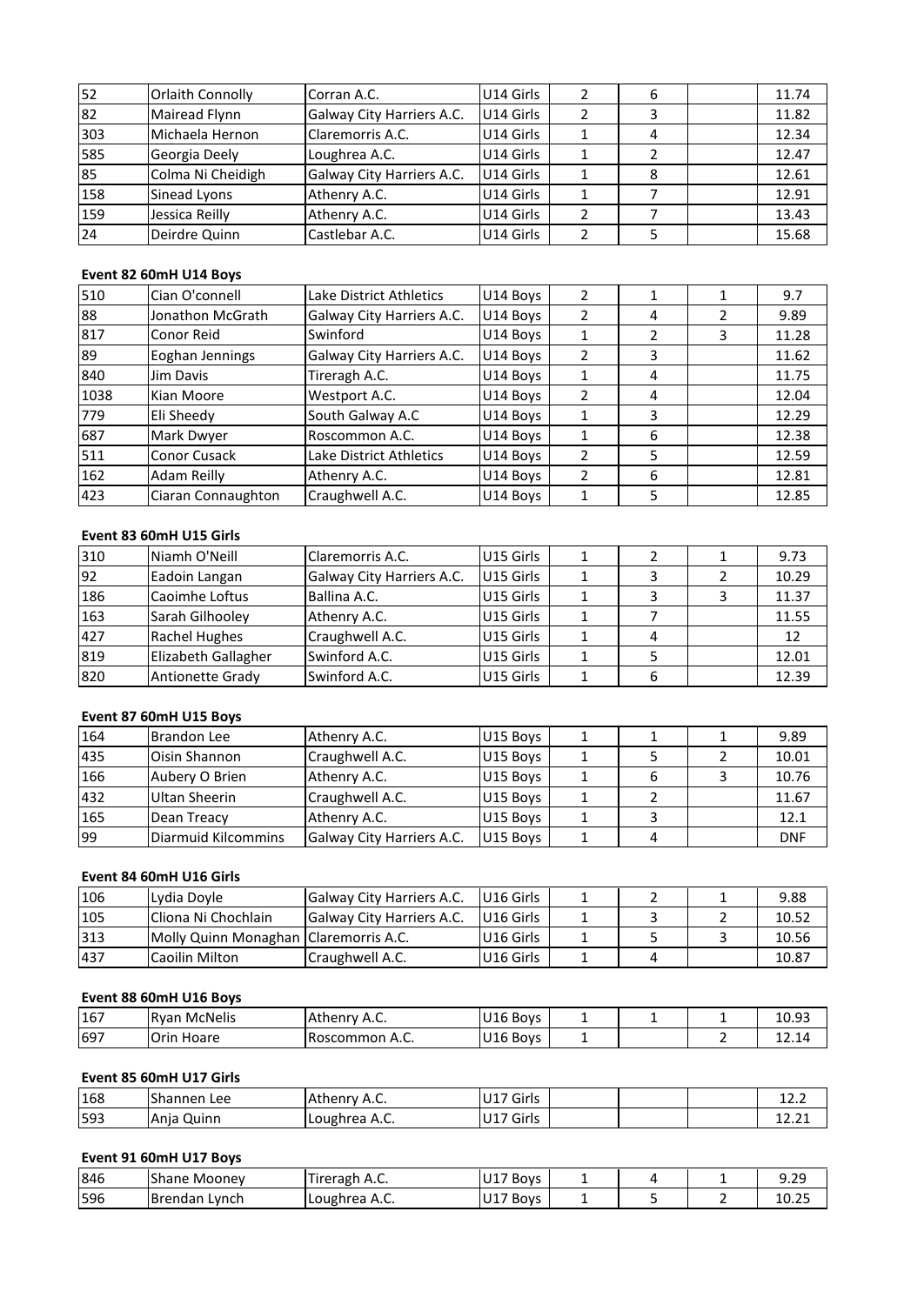| 169  | <b>Mathew Treacy</b>                       | Athenry A.C.     | U17 Boys     | 1            | 3 | 3 | 10.65 |  |
|------|--------------------------------------------|------------------|--------------|--------------|---|---|-------|--|
|      |                                            |                  |              |              |   |   |       |  |
|      | Event 86 60mH U18 Girls                    |                  |              |              |   |   |       |  |
| 319  | Sarah Quinn                                | Claremorris A.C. | U18 Girls    |              |   |   | 9.35  |  |
| 320  | Event 89 60mH U19 Girls<br>Connie Jennings | Claremorris A.C. | U19 Girls    | $\mathbf{1}$ |   |   | 10.68 |  |
|      | Event 93 60mH U19 Boys                     |                  |              |              |   |   |       |  |
| 323  | Daniel Hernon                              | Claremorris A.C. | U19 Boys     |              |   |   |       |  |
|      | <b>Event 90 60mH Senior Women</b>          |                  |              |              |   |   |       |  |
| 326  | Alessandra Feudatari                       | Corran A.C.      | Senior Women |              |   |   | 9.26  |  |
| 598  | Mary Barrett                               | Loughrea A.C.    | Senior Women |              |   |   | 11.55 |  |
|      | <b>Event 94 60mH Senior Men</b>            |                  |              |              |   |   |       |  |
| 1006 | Ger Cremin                                 | Guest            | Senior Men   |              |   |   | 9.09  |  |
|      |                                            |                  |              |              |   |   |       |  |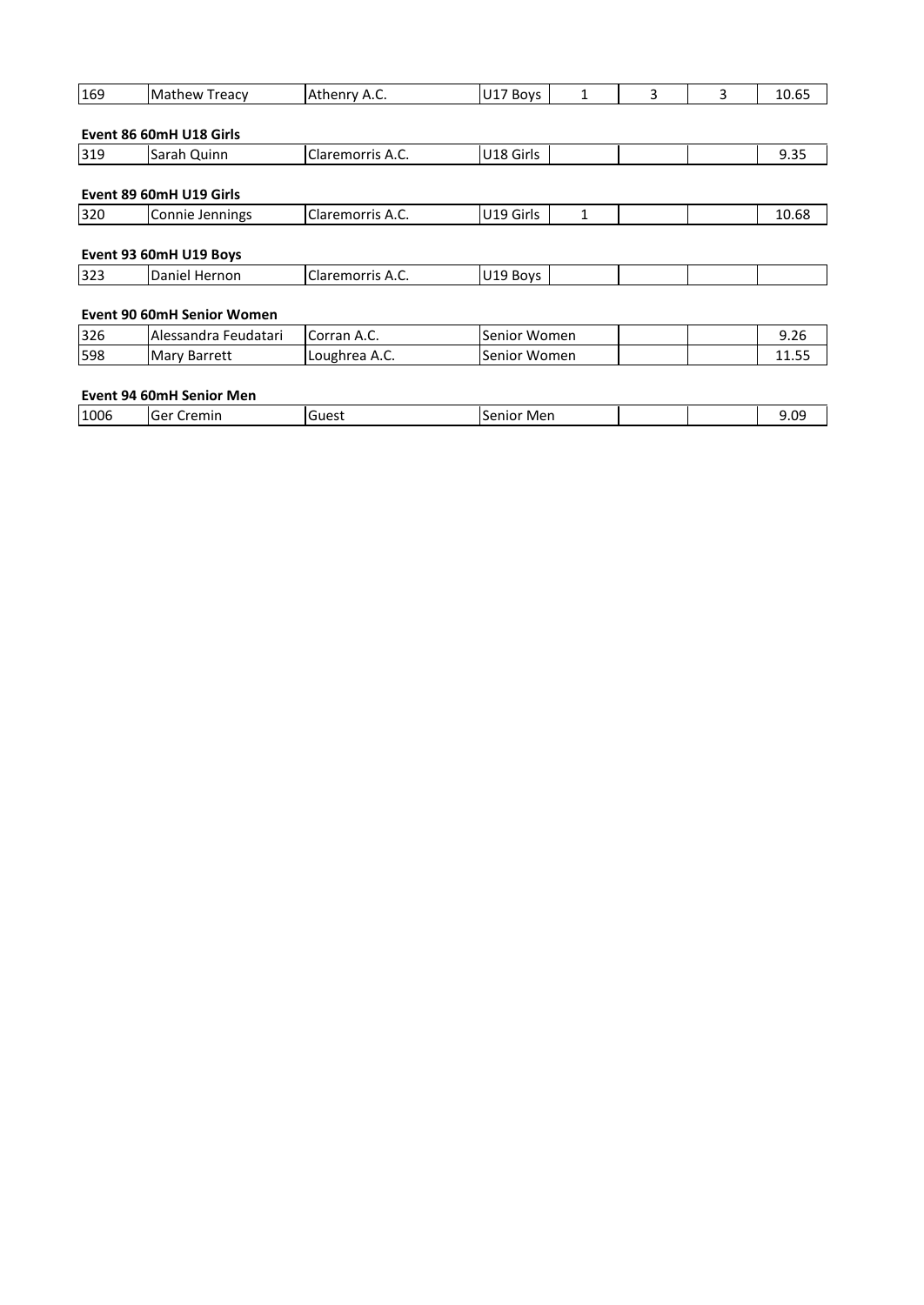# **Event 95 200m U16 Girls**

|      | Event 95 200m U16 Girls |                           |           |                |                |                |       |
|------|-------------------------|---------------------------|-----------|----------------|----------------|----------------|-------|
| 737  | Ellen McGeough          | Sligo A.C.                | U16 Girls | 3              | 6              | $\mathbf{1}$   | 26.20 |
| 736  | Lauren Cadden           | Sligo A.C.                | U16 Girls | $\overline{2}$ | 6              | $\overline{2}$ | 27.18 |
| 106  | Lydia Doyle             | Galway City Harriers A.C. | U16 Girls | 3              | 4              | 3              | 27.47 |
| 104  | Laura Nally             | Galway City Harriers A.C. | U16 Girls | $\mathbf{1}$   | 4              |                | 27.90 |
| 826  | <b>Maisy Hopkins</b>    | Swinford A.C.             | U16 Girls | 1              | 3              |                | 28.97 |
| 105  | Cliona Ni Chochlain     | Galway City Harriers A.C. | U16 Girls |                | 5              |                | 29.32 |
| 312  | Aoife Hernon            | Claremorris A.C.          | U16 Girls | 1              | 5              |                | 29.44 |
| 192  | amanda walsh            | Ballina A.C.              | U16 Girls | $\overline{2}$ | 4              |                | 30.13 |
| 108  | Aoife Sheehy            | Galway City Harriers A.C. | U16 Girls | 3              | 5              |                | 30.46 |
| 1048 | Emma Murphy             | Westport A.C.             | U16 Girls | 1              | $\overline{2}$ |                | 30.89 |
| 191  | Clara Gardiner          | Ballina A.C.              | U16 Girls | 3              | 3              |                | 33.56 |
| 551  | Sarah Sloane            | Longford A.C              | U16 Girls | $\overline{2}$ | 3              |                | 34.15 |
| 103  | Naomi Whyte             | Galway City Harriers A.C. | U16 Girls | $\overline{2}$ | 5              |                | 27:93 |
|      |                         |                           |           |                |                |                |       |
|      | Event 96 200m U16 Boys  |                           |           |                |                |                |       |
| 113  | Kacper Poniatowski      | Galway City Harriers A.C. | U16 Boys  | 1              | $\overline{2}$ | 1              | 25.35 |
| 114  | Darren Costello         | Galway City Harriers A.C. | U16 Boys  | $\overline{2}$ | 6              | $\overline{2}$ | 25.48 |

| 551 | Sarah Sloane                   | Longford A.C              | U16 Girls | 2              | 3              |                | 34.15 |
|-----|--------------------------------|---------------------------|-----------|----------------|----------------|----------------|-------|
| 103 | Naomi Whyte                    | Galway City Harriers A.C. | U16 Girls | $\overline{2}$ | 5              |                | 27:93 |
|     | Event 96 200m U16 Boys         |                           |           |                |                |                |       |
| 113 | Kacper Poniatowski             | Galway City Harriers A.C. | U16 Boys  | 1              | $\overline{2}$ | $\mathbf{1}$   | 25.35 |
| 114 | Darren Costello                | Galway City Harriers A.C. | U16 Boys  | $\overline{2}$ | 6              | $\overline{2}$ | 25.48 |
| 666 | <b>Conor Herity</b>            | North Sligo A.C.          | U16 Boys  | $\overline{2}$ | $\overline{2}$ | 3              | 25.51 |
| 514 | Kian Sweeney                   | Lake District Athletics   | U16 Boys  | 3              | 6              |                | 25.77 |
| 553 | cory Molloy                    | Longford A.C              | U16 Boys  | 2              | 3              |                | 26.00 |
| 552 | Aaron Kelly                    | Longford A.C              | U16 Boys  | $\mathbf{1}$   | 3              |                | 26.27 |
| 448 | Cian Waters                    | Craughwell A.C.           | U16 Boys  | 3              | 5              |                | 26.54 |
| 667 | Colm McBrien                   | North Sligo A.C.          | U16 Boys  | 3              | $\overline{2}$ |                | 26.69 |
| 592 | Shane Donnellnan               | Loughrea A.C.             | U16 Boys  | 3              | 3              |                | 27.39 |
| 452 | Louis Molloy                   | Craughwell A.C.           | U16 Boys  | $\mathbf{1}$   | 5              |                | 27.53 |
| 698 | Oisin Stephens                 | Roscommon A.C.            | U16 Boys  | 3              | 4              |                | 28.65 |
| 591 | Stephen Doran                  | Loughrea A.C.             | U16 Boys  | $\mathbf{1}$   | 4              |                | 29.14 |
| 315 | Joe Cantwell                   | Claremorris A.C.          | U16 Boys  | $\mathbf{1}$   | 6              |                | 30.11 |
| 314 | Noel Warde                     | Claremorris A.C.          | U16 Boys  | $\overline{2}$ | 5              |                | 30.37 |
| 451 | Paul Molloy                    | Craughwell A.C.           | U16 Boys  | $\overline{2}$ | 4              |                | 31.41 |
|     |                                |                           |           |                |                |                |       |
|     | <b>Event 97 200m U17 Girls</b> |                           |           |                |                |                |       |
| 117 | Roisin Flynn                   | Galway City Harriers A.C. | U17 Girls | $\mathbf{1}$   | 4              | $\mathbf{1}$   | 26.38 |
| 116 | Sallvann O'Mallev              | Galway City Harriers A.C. | U17 Girls |                | 5              | $\overline{2}$ | 27.81 |

| 314 | Noel Warde                     | Claremorris A.C.          | U16 Boys  | 2              | 5             |   | 30.37 |
|-----|--------------------------------|---------------------------|-----------|----------------|---------------|---|-------|
| 451 | Paul Molloy                    | Craughwell A.C.           | U16 Boys  | 2              | 4             |   | 31.41 |
|     | <b>Event 97 200m U17 Girls</b> |                           |           |                |               |   |       |
| 117 | Roisin Flynn                   | Galway City Harriers A.C. | U17 Girls | 1              | 4             |   | 26.38 |
| 116 | Sallyann O'Malley              | Galway City Harriers A.C. | U17 Girls | 1              | 5.            | 2 | 27.81 |
| 58  | Zara Stafford                  | Corran A.C.               | U17 Girls | 1              | 3             | 3 | 28.68 |
| 317 | Siobhan Lyons                  | Claremorris A.C.          | U17 Girls | 1              | $\mathcal{P}$ |   | 29.40 |
| 120 | Clodagh O'Hanlon               | Galway City Harriers A.C. | U17 Girls | 2              | 5             |   | 29.59 |
| 699 | Shannon Quigley                | Roscommon A.C.            | U17 Girls | 1              | 6             |   | 29.96 |
| 118 | Maeve Hughes                   | Galway City Harriers A.C. | U17 Girls | 2              | 3             |   | 30.60 |
| 316 | Niamh Ward                     | Claremorris A.C.          | U17 Girls | $\mathcal{P}$  | 4             |   | 31.00 |
| 456 | Laura Keane                    | Craughwell A.C.           | U17 Girls | $\overline{2}$ | 6             |   | DQ.   |
|     | Event 98 200m U17 Boys         |                           |           |                |               |   |       |
| 124 | Jack Dempsey                   | Galway City Harriers A.C. | U17 Boys  | 1              | 4             |   | 23.12 |
| 125 | Luke O'Shaughnessy             | Galway City Harriers A.C. | U17 Boys  |                |               |   | 24.09 |

| 316 | Niamh Ward              | <b>Claremorris A.C.</b>   | U17 Girls | 4  |   | 31.00 |
|-----|-------------------------|---------------------------|-----------|----|---|-------|
| 456 | Laura Keane             | Craughwell A.C.           | U17 Girls | 6  |   | DQ    |
|     |                         |                           |           |    |   |       |
|     | Event 98 200m U17 Boys  |                           |           |    |   |       |
| 124 | Jack Dempsey            | Galway City Harriers A.C. | U17 Boys  | 4  |   | 23.12 |
| 125 | Luke O'Shaughnessy      | Galway City Harriers A.C. | U17 Boys  |    |   | 24.09 |
| 846 | <b>Shane Mooney</b>     | Tireragh A.C.             | U17 Boys  | 5. | 3 | 24.35 |
| 269 | Brian Finn              | lCarrick-on-Shannon A.C.  | U17 Boys  | 3  |   | 25.99 |
| 123 | Sean Kilmartin          | Galway City Harriers A.C. | U17 Boys  | 6  |   | DQ    |
|     |                         |                           |           |    |   |       |
|     | Event 99 200m U18 Girls |                           |           |    |   |       |
| 831 | Aishling Forkan         | Swinford A.C.             | U18 Girls | 6  |   | 25.12 |
| 270 | Christina Beirne        | lCarrick-on-Shannon A.C.  | U18 Girls | 4  |   | 27.27 |

# **Event 99 200m U18 Girls**

| 123<br>Sean Kilmartin<br>Event 99 200m U18 Girls<br>831<br>Aishling Forkan<br>270<br>Christina Beirne<br>271<br>Elise Bruen | 6 |               | DQ    |
|-----------------------------------------------------------------------------------------------------------------------------|---|---------------|-------|
|                                                                                                                             |   |               |       |
|                                                                                                                             |   |               |       |
|                                                                                                                             | 6 |               | 25.12 |
|                                                                                                                             | 4 | $\mathcal{P}$ | 27.27 |
|                                                                                                                             | 5 | 3             | 27.37 |
| 272<br>Dara Morahan                                                                                                         | 2 |               | 28.79 |
| 127<br><b>Ellie May Sutton</b>                                                                                              | 3 |               | 31.93 |
|                                                                                                                             |   |               |       |
|                                                                                                                             |   |               |       |

| 12'<br>ᅶᇰᅶ | Cillin<br>Greene | ╭<br><b>Harriers</b><br>lGalway<br>∴itv ∶<br><sup>∼с</sup> A.L. | 1140<br>Bovs<br>U Lõ |  | $\sim$ $\sim$<br>n, |
|------------|------------------|-----------------------------------------------------------------|----------------------|--|---------------------|
|            |                  |                                                                 |                      |  |                     |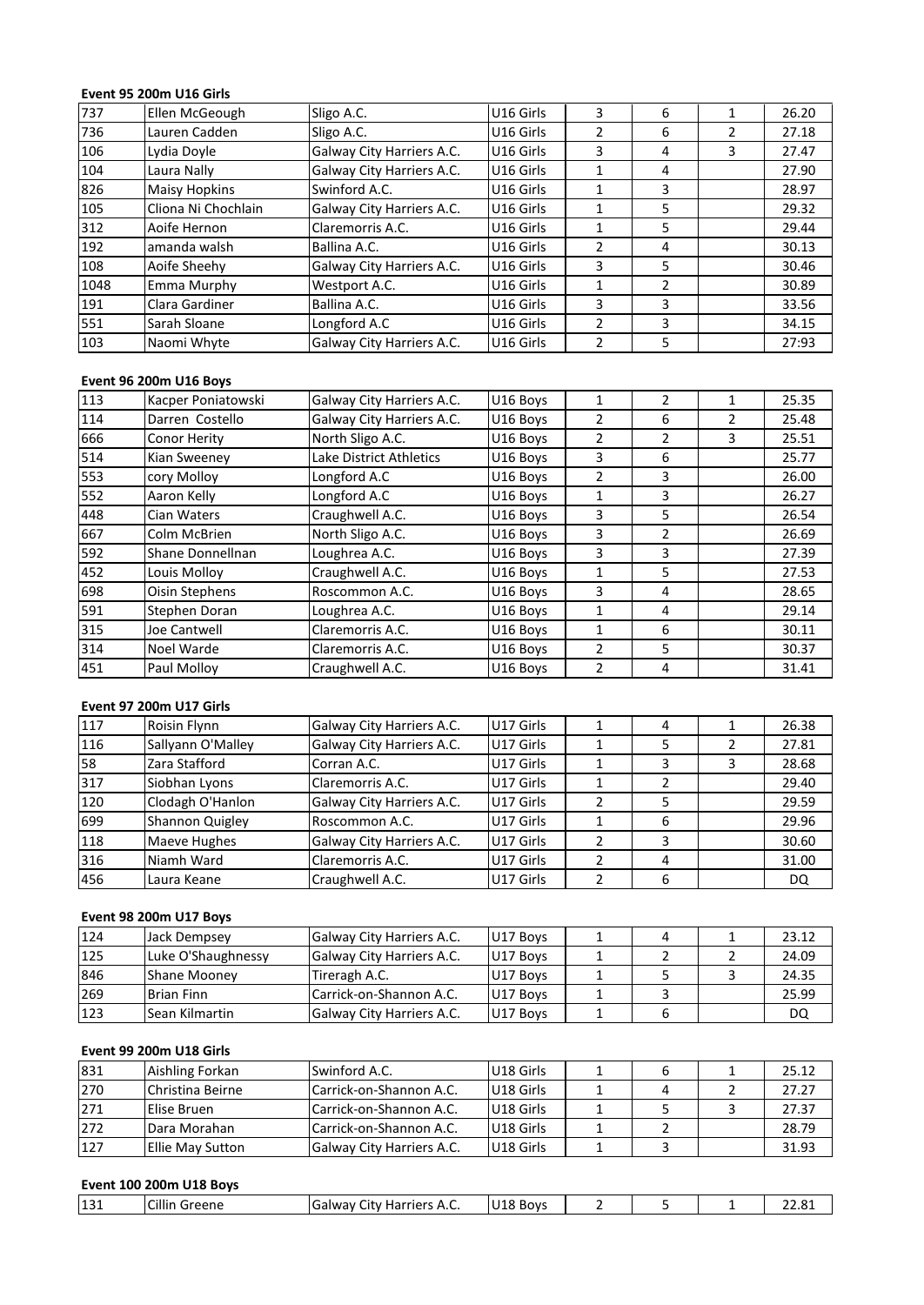| 670 | Christopher O'Donnell           | North Sligo A.C.          | U18 Boys  | 1 | 4 | $\overline{2}$ | 22.93 |
|-----|---------------------------------|---------------------------|-----------|---|---|----------------|-------|
| 756 | Graham Kerr                     | Sligo A.C.                | U18 Boys  | 2 | 4 | 3              | 23.19 |
| 132 | Eoghan Dobey                    | Galway City Harriers A.C. | U18 Boys  |   | 6 |                | 23.45 |
| 757 | Kyle McNabola                   | Sligo A.C.                | U18 Boys  | 1 | 5 |                | 24.6  |
| 597 | David Brown                     | Loughrea A.C.             | U18 Boys  | 2 | 6 |                | 24.66 |
| 213 | <b>DAVID MCHALE</b>             | Ballycastle               | U18 Boys  | 2 | 3 |                | 30.9  |
|     |                                 |                           |           |   |   |                |       |
|     | <b>Event 101 200m U19 Girls</b> |                           |           |   |   |                |       |
| 471 | Sinead Treacy                   | Craughwell A.C.           | U19 Girls | 1 | 4 | 1              | 25.55 |
| 758 | Stacey Kerr                     | Sligo A.C.                | U19 Girls |   | 3 | 2              | 27.17 |

# Eve

| 213 | <b>DAVID MCHALE</b>             | Ballycastle             | U18 Boys             | 3 | 30.9  |
|-----|---------------------------------|-------------------------|----------------------|---|-------|
|     | <b>Event 101 200m U19 Girls</b> |                         |                      |   |       |
| 471 | <b>Sinead Treacy</b>            | Craughwell A.C.         | U19 Girls            | 4 | 25.55 |
| 758 | <b>Stacey Kerr</b>              | Sligo A.C.              | U19 Girls            |   | 27.17 |
|     | <b>Event 102 200m U19 Boys</b>  |                         |                      |   |       |
| 673 | Odhran Byrne Gildea             | North Sligo A.C.        | U19 Boys             | 6 | 22.27 |
| 515 | Darra Deane                     | Lake District Athletics | U <sub>19</sub> Boys |   | 24.62 |

| 758 | <b>Stacey Kerr</b>             | Sligo A.C.              | U19 Girls         | 3 | 27.17 |
|-----|--------------------------------|-------------------------|-------------------|---|-------|
|     |                                |                         |                   |   |       |
|     | <b>Event 102 200m U19 Boys</b> |                         |                   |   |       |
| 673 | Odhran Byrne Gildea            | North Sligo A.C.        | U19 Boys          | b | 22.27 |
| 515 | Darra Deane                    | Lake District Athletics | U19 Boys          |   | 24.62 |
|     |                                |                         |                   |   |       |
|     | Event 103 200m Senior Women    |                         |                   |   |       |
| 343 | Sandra O' Connor               | Corrib A.C.             | <b>Senior Wom</b> |   | 34.13 |

## Eve

| 515 | Darra Deane                 | Lake District Athletics | U19 Boys      |  | 24.62 |
|-----|-----------------------------|-------------------------|---------------|--|-------|
|     | Event 103 200m Senior Women |                         |               |  |       |
| 343 | ISandra O' Connor           | Corrib A.C.             | Senior Wom    |  | 34.13 |
|     | Event 104 200m Senior Men   |                         |               |  |       |
| 768 | IAaron Cadden               | Sligo A.C.              | lSenior Men l |  | 23.53 |

# Event 104 200m Senior Men

| 343  | Sandra O' Connor          | Corrib A.C.               | Senior Wom |                | 2 | 34.13 |
|------|---------------------------|---------------------------|------------|----------------|---|-------|
|      |                           |                           |            |                |   |       |
|      | Event 104 200m Senior Men |                           |            |                |   |       |
| 768  | Aaron Cadden              | Sligo A.C.                | Senior Men | 2              | 6 | 23.53 |
| 766  | Conor Duffy               | Sligo A.C.                | Senior Men | $\mathcal{P}$  | 4 | 24.05 |
| 975  | Ciaran Treacy             | Guest                     | Senior Men |                | 3 | 24.39 |
| 992  | Kenneth Lee               | Guest                     | Senior Men | 1              | 6 | 25.04 |
| 138  | Owen McDonnell            | Galway City Harriers A.C. | Senior Men | $\mathfrak{p}$ | 3 | 25.12 |
| 344  | Owen Finn                 | Corrib A.C.               | Senior Men |                | 4 | 26.04 |
| 1058 | Cain Moore                | Westport A.C.             | Senior Men | $\overline{2}$ | 5 | 27.96 |
| 1062 | Michael Cornyn            | Guest                     | Senior Men |                | 7 | 29.02 |
| 214  | <b>MICHAEL KELLY</b>      | <b>Ballycastle</b>        | Senior Men |                | 5 | 29.83 |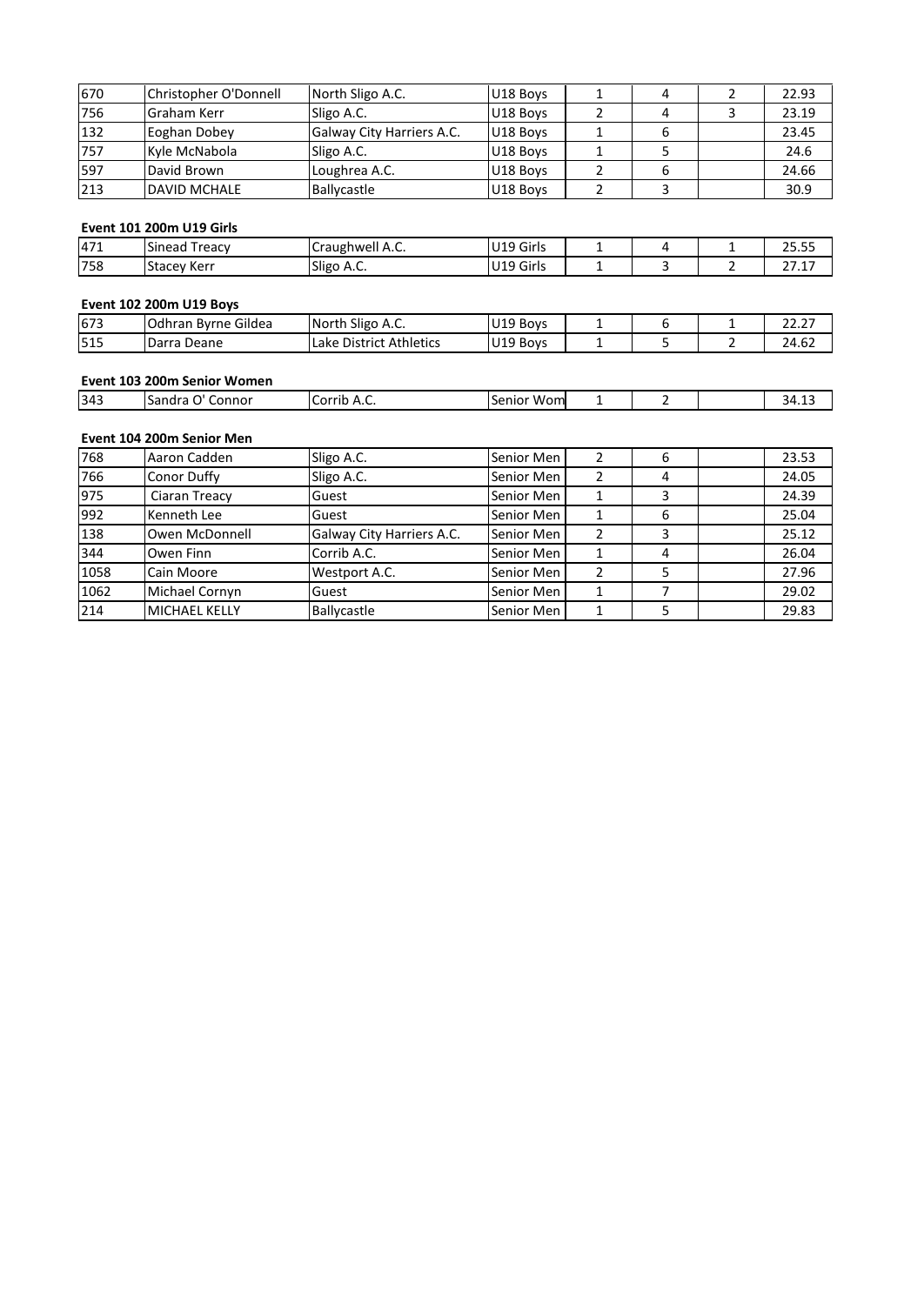# **<sup>31</sup> 400m U18 Girls** Eve

|     | Event 31 400m U18 Girls       |                         |           |   |         |
|-----|-------------------------------|-------------------------|-----------|---|---------|
| 271 | Elise Bruen                   | Carrick-on-Shannon A.C. | U18 Girls |   | 1.02:25 |
| 750 | Laura Joyce                   | Sligo A.C.              | U18 Girls |   | 1.12:91 |
|     |                               |                         |           |   |         |
|     | <b>Event 32 400m U18 Boys</b> |                         |           |   |         |
| 998 | Oisin O'callaghan             | Guest                   | U18 Boys  | 5 | 52.55   |
| 597 | David Brown                   | Loughrea A.C.           | U18 Boys  | 3 | 54.12   |

| 271 | Elise Bruen                   | Carrick-on-Shannon A.C.    | IU18 Girls |   | 1.02:25 |
|-----|-------------------------------|----------------------------|------------|---|---------|
| 750 | Laura Joyce                   | Sligo A.C.                 | U18 Girls  |   | 1.12:91 |
|     |                               |                            |            |   |         |
|     | <b>Event 32 400m U18 Boys</b> |                            |            |   |         |
| 998 | Oisin O'callaghan             | Guest                      | U18 Boys   |   | 52.55   |
| 597 | David Brown                   | Loughrea A.C.              | U18 Boys   | 3 | 54.12   |
| 130 | Cian McSweeney                | Galway City Harriers A.C.  | U18 Boys   |   | 58.10   |
| 275 | Tom McCabe                    | Carrick-on-Shannon A.C.    | U18 Boys   | 4 | 61.61   |
| 341 | Glen McEvoy                   | Corrib A.C.                | U18 Boys   | 6 | 68.35   |
|     |                               |                            |            |   |         |
|     | Event 33 400m U19 Girls       |                            |            |   |         |
| 133 | Maebh Brannigan               | lGalway City Harriers A.C. | U19 Girls  |   | 1.01:73 |

# **Event 33 400m U19 Girls**

| 341 | Glen McEvov             | Corrib A.C.               | U18 Boys  |  | 68.35   |
|-----|-------------------------|---------------------------|-----------|--|---------|
|     | Event 33 400m U19 Girls |                           |           |  |         |
| 133 | Maebh Brannigan         | Galway City Harriers A.C. | U19 Girls |  | 1.01:73 |
|     |                         |                           |           |  |         |
|     | Event 34 400m U19 Boys  |                           |           |  |         |
| 322 | Cathal Curry            | Claremorris A.C.          | U19 Boys  |  | 52.70   |

# Event 34 400m U19 Boys

|     | Event 33 400m U19 Girls |                            |               |   |         |
|-----|-------------------------|----------------------------|---------------|---|---------|
| 133 | Maebh Brannigan         | Galway City Harriers A.C.  | U19 Girls     |   | 1.01:73 |
|     | Event 34 400m U19 Boys  |                            |               |   |         |
| 322 | Cathal Curry            | Claremorris A.C.           | U19 Boys      |   | 52.70   |
| 515 | Darra Deane             | Lake District Athletics    | U19 Boys      |   | 56.02   |
|     | Senior Women 400m       |                            |               |   |         |
| 136 | Elizabeth Maher         | Galway City Harriers A.C.  | lSenior Women |   | 63.74   |
| 140 | Eleanor Whyte           | lGalway City Harriers A.C. | Senior Women  | 4 | 70.44   |

# **Senior Women 400m**

| 322  | Cathal Curry      | lClaremorris A.C.         | U19 Boys      |   |   | 52.70 |
|------|-------------------|---------------------------|---------------|---|---|-------|
| 515  | Darra Deane       | Lake District Athletics   | U19 Boys      |   |   | 56.02 |
|      |                   |                           |               |   |   |       |
|      | Senior Women 400m |                           |               |   |   |       |
| 136  | Elizabeth Maher   | Galway City Harriers A.C. | lSenior Women |   |   | 63.74 |
| 140  | Eleanor Whyte     | Galway City Harriers A.C. | lSenior Women | 4 |   | 70.44 |
| 342  | Emer O'Connell    | Corrib A.C.               | Senior Women  |   | 3 | 73.75 |
| 343  | Sandra O' Connor  | Corrib A.C.               | Senior Women  |   |   | 77.55 |
|      |                   |                           |               |   |   |       |
|      | Senior Men 400m   |                           |               |   |   |       |
| 997  | Nick Ennis        | Guest                     | Senior Men    | 4 |   | 51.23 |
| 1008 | Sean Gill         | Guest                     | Senior Men    | 6 |   | 51.97 |

| 342  | Emer O'Connell          | Corrib A.C.     | Senior Women |               | 3              | 3              | 73.75 |
|------|-------------------------|-----------------|--------------|---------------|----------------|----------------|-------|
| 343  | Sandra O' Connor        | Corrib A.C.     | Senior Women | 1             | 5              |                | 77.55 |
|      | Senior Men 400m         |                 |              |               |                |                |       |
| 997  | Nick Ennis              | Guest           | Senior Men   | 3             | 4              |                | 51.23 |
| 1008 | Sean Gill               | Guest           | Senior Men   | 2             | 6              |                | 51.97 |
| 1073 | <b>Mark Rogers</b>      | Guest           | Senior Men   | 1             | 5.             |                | 52.13 |
| 1076 | Peter Gaffney           | Guest           | Senior Men   | 1             | $\overline{2}$ |                | 52.47 |
| 975  | Ciaran Treacy           | Guest           | Senior Men   | 1             | 4              |                | 53.85 |
| 478  | Peadar Harvey           | Craughwell A.C. | Senior Men   | $\mathcal{P}$ | $\overline{2}$ | $\mathbf{1}$   | 54.35 |
| 1003 | <b>Adrian Mc Ginley</b> | Guest           | Senior Men   | 1             | 3              |                | 55.29 |
| 1009 | Paul Johnston           | Guest           | Senior Men   | 3             | 3              |                | 55.68 |
| 976  | James Sullivan          | Guest           | Senior Men   | 3             | $\overline{2}$ |                | 56.93 |
| 772  | Kilian O'Connor         | Sligo A.C.      | Senior Men   | $\mathcal{P}$ | 3              | $\overline{2}$ | 57.62 |
| 349  | Jack Geoghegan          | Corrib A.C.     | Senior Men   | 2             | 5              | 3              | 59.95 |
| 345  | Enda Gannon             | Corrib A.C.     | Senior Men   | $\mathcal{P}$ | 4              |                | 62.73 |
| 985  | Conor Mcilveen          | Guest           | Senior Men   | 3             | 5              |                | 63.2  |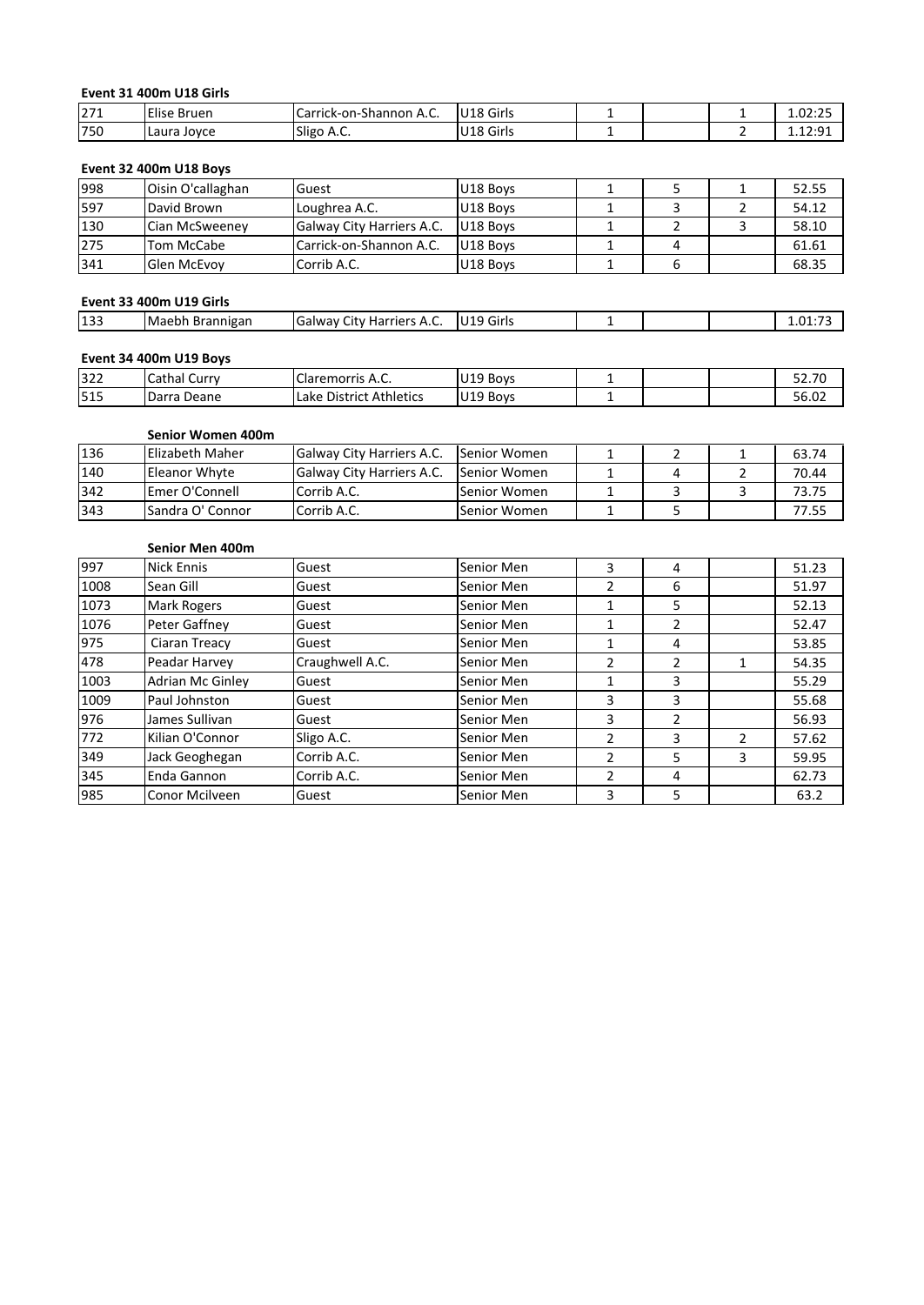# Ferraries 1000 MB<br>Ferraries 1000 MB<br>Transaction U12 Girls

|      | Event 7 600m U12 Girls   |                           |           |                |                          |         |
|------|--------------------------|---------------------------|-----------|----------------|--------------------------|---------|
| 59   | Emma Moore               | Galway City Harriers A.C. | U12 Girls | $\mathbf{1}$   | $\mathbf{1}$             | 1.49:08 |
| 498  | Moya O'Connell           | Lake District Athletics   | U12 Girls | $\overline{2}$ | $\overline{2}$           | 1.57:09 |
| 327  | Maebh Walsh              | Corrib A.C.               | U12 Girls | 3              | 3                        | 1.59:30 |
| 604  | <b>Erin Somers</b>       | North Leitrim A.C.        | U12 Girls | $\overline{2}$ |                          | 1.59:49 |
| 517  | Melissa O Kane           | Longford A.C              | U12 Girls | 3              |                          | 2.01:24 |
| 360  | Saoirse Moore            | Craughwell A.C.           | U12 Girls | $\mathbf{1}$   |                          | 2.04:75 |
| 353  | Caoimhe Connolly         | Craughwell A.C.           | U12 Girls | $\overline{2}$ |                          | 2.04:93 |
| 282  | Rebecca Lyons            | Claremorris A.C.          | U12 Girls | $\overline{2}$ |                          | 2.06:54 |
| 60   | Gillian mcGrath          | Galway City Harriers A.C. | U12 Girls | 3              |                          | 2.06:58 |
| 1018 | Katie O'Grady            | Westport A.C.             | U12 Girls | $\mathbf{1}$   |                          | 2.06:59 |
| 354  | Emily Miskella           | Craughwell A.C.           | U12 Girls | 3              |                          | 2.06:99 |
| 1020 | Niamh Reilly             | Westport A.C.             | U12 Girls | $\overline{2}$ |                          | 2.10:39 |
| 520  | Aideen Mulligan          | Longford A.C              | U12 Girls | $\overline{2}$ |                          | 2.11:25 |
| 607  | <b>Emily Conlon</b>      | North Leitrim A.C.        | U12 Girls | $\mathbf{1}$   |                          | 2.11:35 |
| 219  | Helena Reynolds          | Carrick-on-Shannon A.C.   | U12 Girls | $\mathbf{1}$   |                          | 2.11:41 |
| 675  | Abby Gooney              | Roscommon A.C.            | U12 Girls | 3              |                          | 2.11:70 |
| 605  | Niamh Carolan            | North Leitrim A.C.        | U12 Girls | 3              |                          | 2.11:93 |
| 1059 | Aoibhann Keane           | East Galway A.C.          | U12 Girls | 3              |                          | 2.12:03 |
| 1021 | Sophie Schaill           | Westport A.C.             | U12 Girls | 3              |                          | 2.12:94 |
| 38   | Fiona Whitehead          | Corran A.C.               | U12 Girls | $\mathbf{1}$   |                          | 2.14:04 |
| 516  | Kate Hagan               | Longford A.C              | U12 Girls | $\mathbf{1}$   |                          | 2.14:70 |
| 495  | Cecelia Furey            | Galway City Harriers A.C. | U12 Girls | $\mathbf{1}$   |                          | 2.17:20 |
| 707  | Kayla Mc Gowan           | Sligo A.C.                | U12 Girls | $\mathbf{1}$   |                          | 2.17:48 |
| 704  | Caoimhe Connor           | Sligo A.C.                | U12 Girls | $\overline{2}$ |                          | 2.17:69 |
| 328  | Peggy Ford               | Corrib A.C.               | U12 Girls | $\overline{2}$ |                          | 2.20:89 |
| 558  | Shauna Mimnagh           | Lough Ree A.C.            | U12 Girls | 3              |                          | 2.21:05 |
| 703  | Cliona Walsh             | Sligo A.C.                | U12 Girls | 3              |                          | 2.21:96 |
| 496  | Cara Furey               | Galway City Harriers A.C. | U14 Girls | $\overline{2}$ |                          | 2.23:14 |
| 629  | Lauren Gilmartin         | North Sligo A.C.          | U12 Girls | $\overline{2}$ |                          | 2.23:89 |
| 638  | Nicola Dunleavy          | North Sligo A.C.          | U12 Girls | 3              |                          | 2.30:09 |
| 847  | Aoibheann Phelan         | Tuam A.C.                 | U12 Girls | $\overline{2}$ |                          | 2.33:49 |
| 555  | <b>Blaithin McElgunn</b> | Lough Ree A.C.            | U12 Girls | $\mathbf{1}$   |                          | 2.37:45 |
|      |                          |                           |           |                |                          |         |
|      | Event 12 600m U12 Boys   |                           |           |                |                          |         |
| 149  | Darragh McNeelis         | Athenry A.C.              | U12 Boys  | $\mathbf{1}$   | $\mathbf{1}$             | 1.53:67 |
| 179  | Darragh Syron.           | Ballina A.C.              | U12 Boys  | $\mathfrak{p}$ | $\overline{\phantom{a}}$ | 1.54:09 |

| 847            | Aoibheann Phelan         | Tuam A.C.                         | U12 Girls | 2              |                | 2.33:49 |
|----------------|--------------------------|-----------------------------------|-----------|----------------|----------------|---------|
| 555            | <b>Blaithin McElgunn</b> | Lough Ree A.C.                    | U12 Girls | 1              |                | 2.37:45 |
|                | Event 12 600m U12 Boys   |                                   |           |                |                |         |
| 149            | Darragh McNeelis         | Athenry A.C.                      | U12 Boys  | $\mathbf{1}$   | $\mathbf{1}$   | 1.53:67 |
| 179            | Darragh Syron            | Ballina A.C.                      | U12 Boys  | 2              | $\overline{2}$ | 1.54:09 |
| 43             | Michael Lavin            | Corran A.C.                       | U12 Boys  | 1              | 3              | 1.54:91 |
| 44             | Oisin Brennan            | Corran A.C.                       | U12 Boys  | $\overline{2}$ |                | 1.55:05 |
| 150            | Fearghus Deeley          | Athenry A.C.                      | U12 Boys  | $\overline{4}$ |                | 1.55:38 |
| $10\,$         | <b>Conor Harley</b>      | <b>Ballinasloe &amp; District</b> | U12 Boys  | 1              |                | 1.55:83 |
| $\overline{7}$ | Shane Fitzpatrick        | <b>Ballinasloe &amp; District</b> | U12 Boys  | 3              |                | 1.55:93 |
| 504            | James Marrey             | Lake District Athletics           | U12 Boys  | 3              |                | 1.55:96 |
| 66             | Danny O'Toole            | Galway City Harriers A.C.         | U12 Boys  | 2              |                | 1.56:23 |
| 1061           | Conal Dawson             | Westport A.C.                     | U12 Boys  | 1              |                | 1.57:10 |
| 230            | Cian Mollohan            | Carrick-on-Shannon A.C.           | U12 Boys  | 1              |                | 1.58:49 |
| 1026           | Sean Heaney              | Westport A.C.                     | U12 Boys  | 4              |                | 1.59:38 |
| 523            | Jack Gallagher           | Longford A.C                      | U12 Boys  | 3              |                | 1.59:64 |
| 710            | Ross Doherty             | Sligo A.C.                        | U12 Boys  | 3              |                | 2.00:61 |
| 177            | Barry Gaughan            | Ballina A.C.                      | U12 Boys  | 3              |                | 2.01:48 |
| 573            | <b>Thomas Power</b>      | Loughrea A.C.                     | U12 Boys  | 3              |                | 2.01:81 |
| 679            | Michael Hussey           | Roscommon A.C.                    | U12 Boys  | 3              |                | 2.02:12 |
| 9              | Adam McGreal             | <b>Ballinasloe &amp; District</b> | U12 Boys  | 3              |                | 2.02:80 |
| 16             | <b>Conor Hughes</b>      | Castlebar A.C.                    | U12 Boys  | 1              |                | 2.06:18 |
| 528            | James Miney              | Longford A.C                      | U12 Boys  | $\overline{2}$ |                | 2.06:69 |
| 571            | Darragh Donoghue         | Loughrea A.C.                     | U12 Boys  | 2              |                | 2.07:62 |
| 572            | John Cosgrove            | Loughrea A.C.                     | U12 Boys  | 2              |                | 2.08:97 |
| 521            | Mark Rowley              | Longford A.C                      | U12 Boys  | $\overline{4}$ |                | 2.09:08 |
| 561            | Cian Walton              | Lough Ree A.C.                    | U12 Boys  | 4              |                | 2.09:13 |
|                |                          |                                   |           |                |                |         |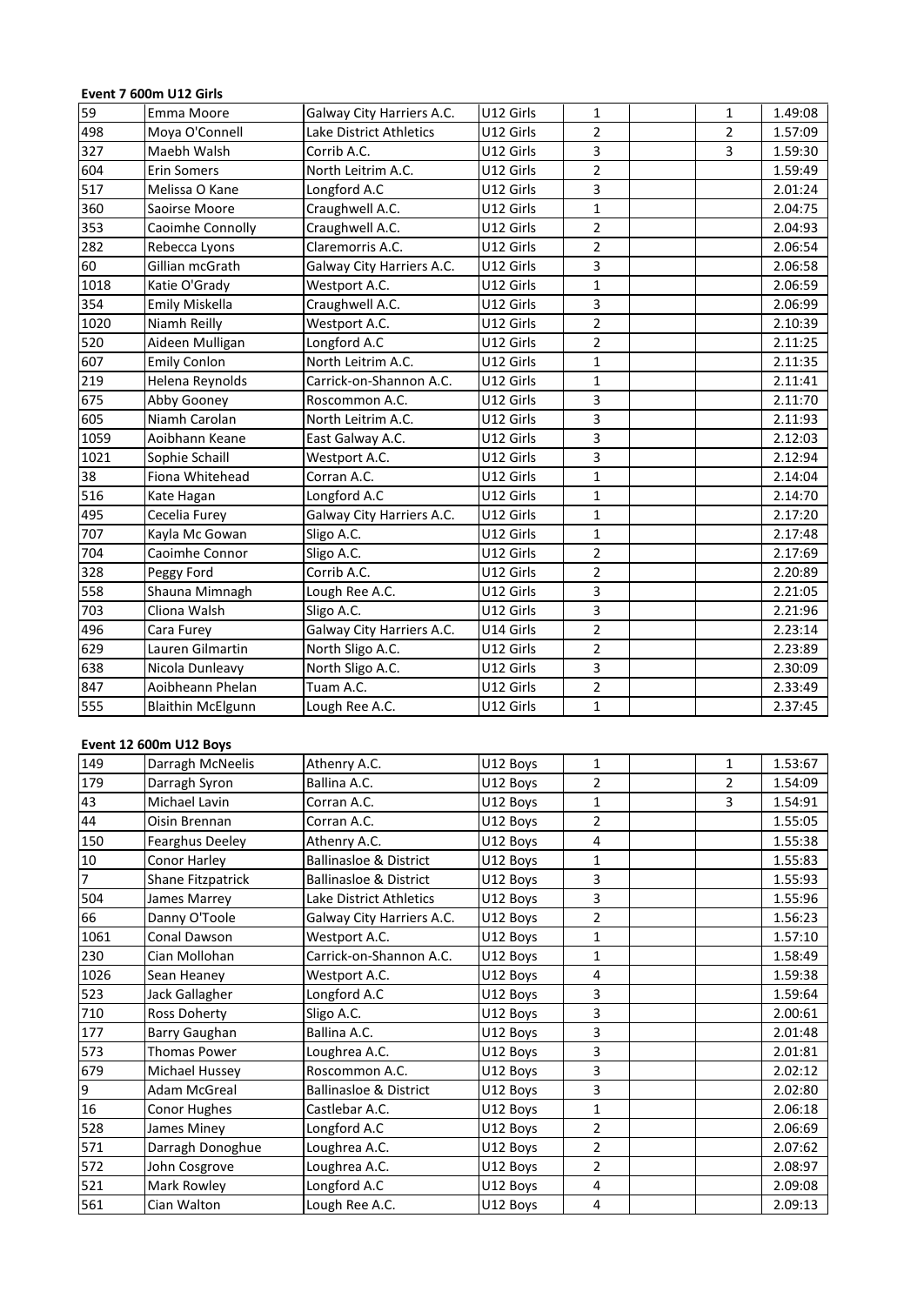| 570 | Leon Connaire           | Loughrea A.C.             | U12 Boys  | $\mathbf{1}$   |                | 2.09:42    |
|-----|-------------------------|---------------------------|-----------|----------------|----------------|------------|
| 362 | Joshua Ryan             | Craughwell A.C.           | U12 Boys  | 4              |                | 2.10:50    |
| 676 | Brian Mc Loughlin       | Roscommon A.C.            | U12 Boys  | 4              |                | 2.10:85    |
| 376 | Mark Egan               | Craughwell A.C.           | U12 Boys  | 4              |                | 2.11:00    |
| 375 | Noah Keane              | Craughwell A.C.           | U12 Boys  | 4              |                | 2.11:25    |
| 776 | Ciaran Bailey           | South Galway A.C          | U12 Boys  | 3              |                | 2.11:79    |
| 481 | Cian Daly               | Craughwell A.C.           | U12 Boys  | 3              |                | 2.12:90    |
| 708 | paul o brien            | Sligo A.C.                | U12 Boys  | 3              |                | 2.13:84    |
| 677 | Matthew Shally          | Roscommon A.C.            | U12 Boys  | $\mathbf{1}$   |                | 2.14:15    |
| 678 | Lorcan Kelly            | Roscommon A.C.            | U12 Boys  | $\mathbf{1}$   |                | 2.14:85    |
| 15  | Darragh Reilly          | Castlebar A.C.            | U12 Boys  | $\overline{2}$ |                | 2.15:41    |
| 642 | David Morrow            | North Sligo A.C.          | U12 Boys  | $\mathbf{1}$   |                | 2.15:49    |
| 527 | Jack Beirne             | Longford A.C              | U12 Boys  | $\mathbf{1}$   |                | 2.18:66    |
| 522 | Dan Crossan             | Longford A.C              | U12 Boys  | $\overline{2}$ |                | 2.18:71    |
| 524 | Patrick Crossan         | Longford A.C              | U12 Boys  | 1              |                | 2.19:38    |
| 625 | Sean Conheady           | North Roscommon A.C.      | U12 Boys  | 4              |                | 2.22:86    |
| 484 | Ben Brady               | Craughwell A.C.           | U12 Boys  | 3              |                | 2.26:52    |
| 364 | Eoin Connolly           | Craughwell A.C.           | U12 Boys  | 4              |                | 2.28:10    |
| 574 | Cathal Ward             | Loughrea A.C.             | U12 Boys  | 4              |                | 2.34:24    |
| 640 | Daniel O'Connor         | North Sligo A.C.          | U12 Boys  |                |                | <b>DNF</b> |
|     |                         |                           |           |                |                |            |
|     | Event 18 600m U13 Girls |                           |           |                |                |            |
| 75  | Kara McCLeane           | Galway City Harriers A.C. | U13 Girls | 3              | 1              | 1.53:40    |
| 613 | Ella McDaid             | North Leitrim A.C.        | U13 Girls | 3              | $\mathfrak{p}$ | 1.55:02    |

| 574 | Cathal Ward             | Loughrea A.C.             | U12 Boys  | 4              |                | 2.34:24    |
|-----|-------------------------|---------------------------|-----------|----------------|----------------|------------|
| 640 | Daniel O'Connor         | North Sligo A.C.          | U12 Boys  |                |                | <b>DNF</b> |
|     |                         |                           |           |                |                |            |
|     | Event 18 600m U13 Girls |                           |           |                |                |            |
| 75  | Kara McCLeane           | Galway City Harriers A.C. | U13 Girls | 3              | $\mathbf{1}$   | 1.53:40    |
| 613 | Ella McDaid             | North Leitrim A.C.        | U13 Girls | 3              | $\overline{2}$ | 1.55:02    |
| 203 | Ellie O Rourke          | Ballinamore A.C.          | U13 Girls | $\overline{2}$ | 3              | 1.55:30    |
| 712 | Meadhbh Mooney          | Sligo A.C.                | U13 Girls | 4              |                | 1.56:59    |
| 71  | <b>Eimear Rowe</b>      | Galway City Harriers A.C. | U13 Girls | $\mathbf{1}$   |                | 1.56:83    |
| 240 | Emma O'Connell          | Carrick-on-Shannon A.C.   | U13 Girls | $\overline{2}$ |                | 1.57:37    |
| 797 | Rachel Mullaney         | Swinford A.C.             | U13 Girls | $\overline{2}$ |                | 1.57:92    |
| 73  | Sinead Duggan           | Galway City Harriers A.C. | U13 Girls | $\overline{2}$ |                | 1.58:70    |
| 70  | Ciara Dunne             | Galway City Harriers A.C. | U13 Girls | 3              |                | 1.59:62    |
| 242 | Lauren Reynolds         | Carrick-on-Shannon A.C.   | U13 Girls | $\mathbf{1}$   |                | 2.01:48    |
| 180 | Catherine O'Reilly      | Ballina A.C.              | U13 Girls | $\overline{2}$ |                | 2.03:52    |
| 156 | Laura Kenny             | Athenry A.C.              | U13 Girls | $\overline{2}$ |                | 2.04:93    |
| 796 | Claire Grady            | Swinford A.C.             | U13 Girls | 3              |                | 2.05:99    |
| 647 | Cathy Harrison          | North Sligo A.C.          | U13 Girls | 4              |                | 2.06:14    |
| 154 | Aileen Evans            | Athenry A.C.              | U13 Girls | $\mathbf{1}$   |                | 2.06:15    |
| 611 | Sarah Brady             | North Leitrim A.C.        | U13 Girls | $\sqrt{4}$     |                | 2.06:22    |
| 798 | Sheena Gallagher        | Swinford A.C.             | U13 Girls | $\overline{2}$ |                | 2.06:70    |
| 204 | Kate Gilheany           | Ballinamore A.C.          | U13 Girls | $\mathbf{1}$   |                | 2.07:08    |
| 714 | Amy Deering             | Sligo A.C.                | U13 Girls | $\mathbf{1}$   |                | 2.09:08    |
| 77  | Joanna Healy            | Galway City Harriers A.C. | U13 Girls | $\overline{2}$ |                | 2.09:47    |
| 610 | Lara Mulvaney Kelly     | North Leitrim A.C.        | U13 Girls | $\mathbf{1}$   |                | 2.10:06    |
| 388 | Emma Jane Moran         | Craughwell A.C.           | U13 Girls | 3              |                | 2.10:45    |
| 794 | Clare Bracken           | Swinford A.C.             | U13 Girls | $\mathbf{1}$   |                | 2.10:70    |
| 612 | Rachel Conlon           | North Leitrim A.C.        | U13 Girls | $\mathbf{1}$   |                | 2.13:15    |
| 582 | Hazel Stratford         | Loughrea A.C.             | U13 Girls | $\mathbf{1}$   |                | 2.13:93    |
| 643 | <b>Brid McSharry</b>    | North Sligo A.C.          | U13 Girls | $\overline{2}$ |                | 2.14:17    |
| 682 | Ciara Carr              | Roscommon A.C.            | U13 Girls | 3              |                | 2.14:23    |
| 713 | Keri Mitchell           | Sligo A.C.                | U13 Girls | $\overline{2}$ |                | 2.14:50    |
| 649 | Marianne Kelly          | North Sligo A.C.          | U13 Girls | $\mathbf{1}$   |                | 2.14:59    |
| 564 | Caoilinn Flood          | Lough Ree A.C.            | U13 Girls | $\overline{2}$ |                | 2.17:06    |
| 329 | Maeve Keogh             | Corrib A.C.               | U13 Girls | 4              |                | 2.17:90    |
| 245 | Kate Brady              | Carrick-on-Shannon A.C.   | U13 Girls | $\overline{4}$ |                | 2.18:53    |
| 614 | Abigail Barrett         | North Leitrim A.C.        | U13 Girls | $\overline{2}$ |                | 2.19:47    |
| 562 | Roisin Brennan          | Lough Ree A.C.            | U13 Girls | 3              |                | 2.25:08    |

| 1029 | $\cdot$<br>Malcom<br>MacEvilly | Westport<br>. הי | U13 Boys |  | .<br>1.44:5 |
|------|--------------------------------|------------------|----------|--|-------------|
|      |                                |                  |          |  |             |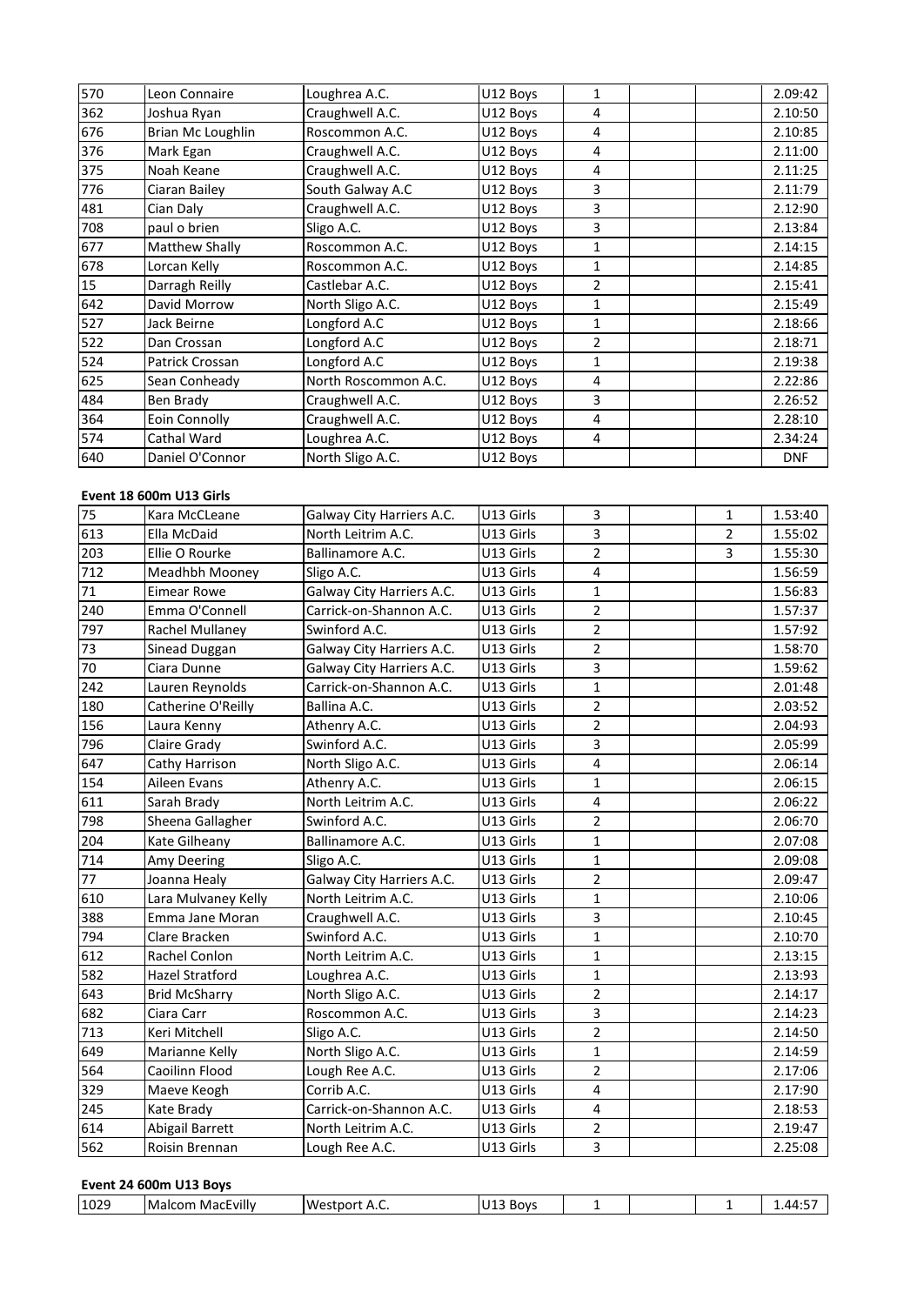| 246  | <b>Oliver Charles</b>    | Carrick-on-Shannon A.C. | U13 Boys  | 3              | $\overline{2}$ | 1.51:05 |
|------|--------------------------|-------------------------|-----------|----------------|----------------|---------|
| 400  | Shaun Gilligan           | Craughwell A.C.         | U13 Boys  | $\mathbf{1}$   | 3              | 1.51:61 |
| 807  | Cian McHale              | Swinford A.C.           | U13 Boys  | $\overline{2}$ |                | 1.52:34 |
| 808  | Shane Moran              | Swinford A.C.           | U13 Boys  | $\overline{2}$ |                | 1.52:81 |
| 804  | Eoin Coyle               | Swinford A.C.           | U13 Boys  | $\mathbf{1}$   |                | 1.53:30 |
| 403  | Gavin Lee                | Craughwell A.C.         | U13 Boys  | 2              |                | 1.53:31 |
| 402  | Liam Leen                | Craughwell A.C.         | U13 Boys  | 3              |                | 1.54:23 |
| 838  | Canice Mulligan          | Tireragh A.C.           | U13 Boys  | $\mathbf{1}$   |                | 1.55:59 |
| 1027 | Con McNamara             | Westport A.C.           | U13 Boys  | $\overline{2}$ |                | 1.56:16 |
| 395  | Sean Cotter              | Craughwell A.C.         | U13 Boys  | $\overline{2}$ |                | 1.57:63 |
| 534  | Cathal Farrell           | Longford A.C            | U13 Boys  | $\mathbf{1}$   |                | 1.58:36 |
| 399  | Pascal Wash              | Craughwell A.C.         | U13 Boys  | $\mathbf 1$    |                | 1.58:99 |
| 1028 | <b>Harrison Quinn</b>    | Westport A.C.           | U13 Boys  | 3              |                | 1.59:54 |
| 805  | Naoise Kelly             | Swinford A.C.           | U13 Boys  | 3              |                | 2.00:53 |
| 205  | Danny McWeeney           | Ballinamore A.C.        | U13 Boys  | 1              |                | 2.02:30 |
| 652  | Cian Oates               | North Sligo A.C.        | U13 Boys  | $\mathbf{1}$   |                | 2.02:62 |
| 535  | Jim Crossan              | Longford A.C            | U13 Boys  | $\overline{2}$ |                | 2.03:43 |
| 616  | Diarmuid Giblin          | North Leitrim A.C.      | U13 Boys  | $\mathbf{1}$   |                | 2.03:60 |
| 506  | Adam Walsh               | Lake District Athletics | U13 Boys  | 2              |                | 2.04:00 |
| 532  | James Galligan           | Longford A.C            | U13 Boys  | $\overline{2}$ |                | 2.05:19 |
| 626  | Oisin Sheerin            | North Roscommon A.C.    | U13 Boys  | 3              |                | 2.06:87 |
| 398  | oisin Davis              | Craughwell A.C.         | U13 Boys  | 3              |                | 2.10:69 |
| 538  | <b>Tadhg Mc Nerney</b>   | Longford A.C            | U13 Boys  | 3              |                | 2.12:05 |
| 531  | Christopher Conaty       | Longford A.C            | U13 Boys  | 3              |                | 2.18:73 |
|      |                          |                         |           |                |                |         |
|      | Event 157 800m U14 Girls |                         |           |                |                |         |
| 1034 | Saoirse O'Brien          | Westport A.C.           | U14 Girls | 2              | $\mathbf{1}$   | 2.32:77 |
| 540  | Sarah Murphy             | Longford A.C            | U14 Girls | $\mathbf{1}$   | $\overline{2}$ | 2.36:97 |

| 538                     | <b>Tadhg Mc Nerney</b>          | Longford A.C              | U13 Boys  | 3              |                | 2.12:05 |
|-------------------------|---------------------------------|---------------------------|-----------|----------------|----------------|---------|
| 531                     | Christopher Conaty              | Longford A.C              | U13 Boys  | 3              |                | 2.18:73 |
|                         |                                 |                           |           |                |                |         |
|                         | <b>Event 157 800m U14 Girls</b> |                           |           |                |                |         |
| 1034                    | Saoirse O'Brien                 | Westport A.C.             | U14 Girls | $\overline{2}$ | $\mathbf{1}$   | 2.32:77 |
| 540                     | Sarah Murphy                    | Longford A.C              | U14 Girls | $\mathbf{1}$   | $\overline{c}$ | 2.36:97 |
| 86                      | Ela Tomczak                     | Galway City Harriers A.C. | U14 Girls | $\overline{2}$ | 3              | 2.45:08 |
| 25                      | Meadbh O'Shea                   | Castlebar A.C.            | U14 Girls | $\mathbf{1}$   |                | 2.45:69 |
| 411                     | Ailbhe Miskella                 | Craughwell A.C.           | U14 Girls | $\mathbf{1}$   |                | 2.46:11 |
| 256                     | Caoimhe O'Connor                | Carrick-on-Shannon A.C.   | U14 Girls | $\overline{2}$ |                | 2.47:69 |
| 82                      | Mairead Flynn                   | Galway City Harriers A.C. | U14 Girls | $\mathbf{1}$   |                | 2.48:95 |
| $\overline{\mathbf{4}}$ | Ruth moran                      | Aughagower A.C.           | U14 Girls | 1              |                | 2.49:81 |
| 414                     | Jennifer Hughes                 | Craughwell A.C.           | U14 Girls | 2              |                | 2.51:02 |
| 337                     | Eilis Keogh                     | Corrib A.C.               | U14 Girls | $\overline{2}$ |                | 2.53:78 |
| 84                      | Sorcha Morrish                  | Galway City Harriers A.C. | U14 Girls | 1              |                | 2.55:53 |
| 812                     | <b>Emily Yeates</b>             | Swinford A.C.             | U14 Girls | $\mathbf{1}$   |                | 2.56:55 |
| 777                     | Caoimhe Kelleher                | South Galway A.C          | U14 Girls | $\overline{2}$ |                | 2.57:90 |
| 809                     | Sian Kelly                      | Swinford A.C.             | U14 Girls | $\overline{2}$ |                | 2.58:92 |
| 584                     | Ava Power                       | Loughrea A.C.             | U14 Girls | $\overline{2}$ |                | 2.59:06 |
| 627                     | Alisha Lannon                   | North Roscommon A.C.      | U14 Girls | $\overline{2}$ |                | 2.59:32 |
| 257                     | Eimear Feely                    | Carrick-on-Shannon A.C.   | U14 Girls | 1              |                | 3.00:56 |
| 619                     | <b>Hannah Gilmartin</b>         | North Leitrim A.C.        | U14 Girls | $\overline{2}$ |                | 3.08:34 |
| 717                     | Sarah Melvin                    | Sligo A.C.                | U14 Girls | $\overline{2}$ |                | 3.10:17 |
| 719                     | Jane Cawley                     | Sligo A.C.                | U14 Girls | 1              |                | 3.13:13 |
| 720                     | Lauren French                   | Sligo A.C.                | U14 Girls | 1              |                | 3.17:00 |
| 718                     | <b>Tara Cawley</b>              | Sligo A.C.                | U14 Girls | $\overline{2}$ |                | 3.28:23 |
|                         |                                 |                           |           |                |                |         |
|                         | Event 158 800m U14 Boys         |                           |           |                |                |         |
| 817                     | Conor Reid                      | Swinford A.C.             | U14 Boys  | 3              | 1              | 2.23:88 |
| 418                     | Kyle Moorhead                   | Craughwell A.C.           | U14 Boys  | 3              | $\overline{2}$ | 2.26:18 |

| 720  | Lauren French                  | Sligo A.C.                | U14 Girls |   |   | 3.17:00 |
|------|--------------------------------|---------------------------|-----------|---|---|---------|
| 718  | Tara Cawley                    | Sligo A.C.                | U14 Girls |   |   | 3.28:23 |
|      |                                |                           |           |   |   |         |
|      | <b>Event 158 800m U14 Boys</b> |                           |           |   |   |         |
| 817  | Conor Reid                     | Swinford A.C.             | U14 Boys  | 3 |   | 2.23:88 |
| 418  | Kyle Moorhead                  | Craughwell A.C.           | U14 Boys  | 3 |   | 2.26:18 |
| 542  | Cian Mc Phillips               | Longford A.C              | U14 Boys  |   | 3 | 2.26:80 |
| 1037 | Eathan Lloyd                   | Westport A.C.             | U14 Boys  | 3 |   | 2.28:37 |
| 1036 | Cillian Heahey                 | Westport A.C.             | U14 Boys  |   |   | 2.28:47 |
| 91   | Kristan Flaherty               | Galway City Harriers A.C. | U14 Boys  |   |   | 2.30:76 |
| 1041 | Rossa McAllister               | Westport A.C.             | U14 Boys  |   |   | 2.33:91 |
| 1040 | Ronan O'Donnell                | Westport A.C.             | U14 Boys  |   |   | 2.35:02 |
| 263  | Evan Corcoran                  | Carrick-on-Shannon A.C.   | U14 Boys  |   |   | 2.35:77 |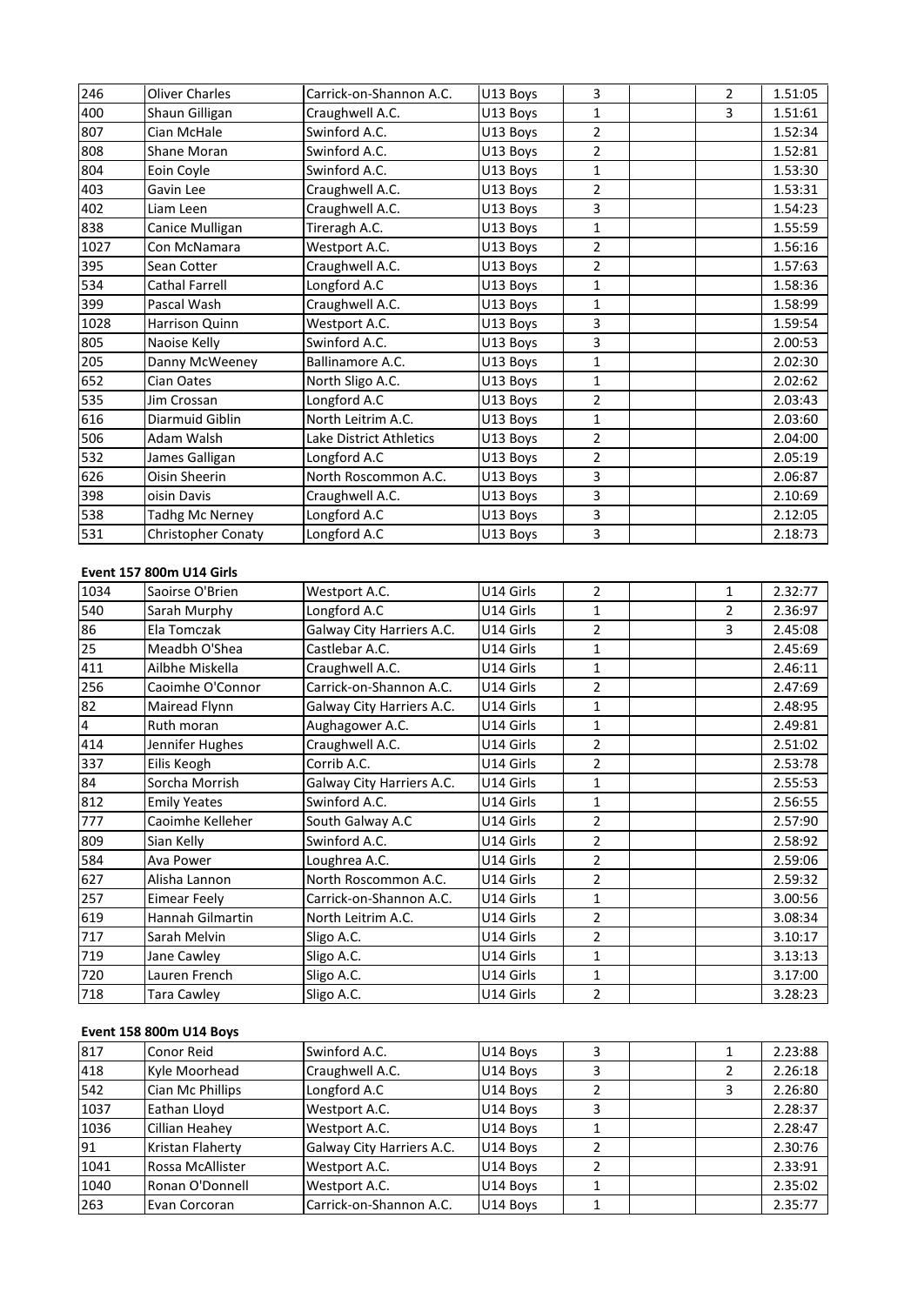| 417  | Finbarr McFadden      | Craughwell A.C.           | U14 Boys  | $\mathbf{1}$   |                | 2.36:30 |
|------|-----------------------|---------------------------|-----------|----------------|----------------|---------|
| 724  | Michael Morgan        | Sligo A.C.                | U14 Boys  | $\overline{2}$ |                | 2.36:39 |
| 1039 | Oisin Ryall           | Westport A.C.             | U14 Boys  | 3              |                | 2.36:81 |
| 722  | Eoin Carty            | Sligo A.C.                | U14 Boys  | 3              |                | 2.38:73 |
| 89   | Eoghan Jennings       | Galway City Harriers A.C. | U14 Boys  | 3              |                | 2.39:01 |
| 206  | <b>Barry McWeeney</b> | Ballinamore A.C.          | U14 Boys  | $\overline{2}$ |                | 2.40:36 |
| 725  | <b>Richard Hunter</b> | Sligo A.C.                | U14 Boys  | $\mathbf{1}$   |                | 2.40:52 |
| 723  | Sam McDermott         | Sligo A.C.                | U14 Boys  | $\mathbf{1}$   |                | 2.40:88 |
| 659  | Oisin Gilmartin       | North Sligo A.C.          | U14 Boys  | $\overline{2}$ |                | 2.40:93 |
| 543  | Adam Shields          | Longford A.C              | U14 Boys  | $\mathbf{1}$   |                | 2.41:13 |
| 1042 | <b>Tim Campion</b>    | Westport A.C.             | U14 Boys  | $\mathbf{1}$   |                | 2.41:46 |
| 339  | <b>Brian Walsh</b>    | Corrib A.C.               | U14 Boys  | $\overline{2}$ |                | 2.52:34 |
| 658  | Adam Rooney           | North Sligo A.C.          | U14 Boys  | 3              |                | 2.53:95 |
| 690  | Louis Mc Caffrey      | Roscommon A.C.            | U14 Boys  | 1              |                | 3.05:04 |
|      |                       |                           |           |                |                |         |
|      | Girls 15 Girls 800m   |                           |           |                |                |         |
| 93   | Laoise Geraghty       | Galway City Harriers A.C. | U15 Girls | $\overline{2}$ | $\mathbf{1}$   | 2.34:94 |
| 726  | Ailbhe Morgan         | Sligo A.C.                | U15 Girls | $\overline{2}$ | $\mathfrak{p}$ | 2.36:52 |

| 658  | Adam Rooney             | North Sligo A.C.          | U14 Boys  | 3              |                | 2.53:95 |
|------|-------------------------|---------------------------|-----------|----------------|----------------|---------|
| 690  | Louis Mc Caffrey        | Roscommon A.C.            | U14 Boys  | 1              |                | 3.05:04 |
|      |                         |                           |           |                |                |         |
|      | Girls 15 Girls 800m     |                           |           |                |                |         |
| 93   | Laoise Geraghty         | Galway City Harriers A.C. | U15 Girls | $\overline{2}$ | $\mathbf{1}$   | 2.34:94 |
| 726  | Ailbhe Morgan           | Sligo A.C.                | U15 Girls | 2              | 2              | 2.36:52 |
| 92   | Eadoin Langan           | Galway City Harriers A.C. | U15 Girls | $\mathbf{1}$   | 3              | 2.36:78 |
| 818  | Maeve Gallagher         | Swinford A.C.             | U15 Girls | $\mathbf{1}$   |                | 2.37:95 |
| 427  | Rachel Hughes           | Craughwell A.C.           | U15 Girls | 1              |                | 2.40:08 |
| 163  | Sarah Gilhooley         | Athenry A.C.              | U15 Girls | 1              |                | 2.41:60 |
| 1045 | Anna O'Rian             | Westport A.C.             | U15 Girls | 2              |                | 2.46:55 |
| 821  | Niamh McCann            | Swinford A.C.             | U15 Girls | 2              |                | 2.48:65 |
| 727  | Liadan Hanley           | Sligo A.C.                | U15 Girls | $\overline{2}$ |                | 2.49:19 |
| 95   | Miriam Greene           | Galway City Harriers A.C. | U15 Girls | $\overline{2}$ |                | 2.53:19 |
| 545  | Dearbhaile Rooney       | Longford A.C              | U15 Girls | 2              |                | 2.54:45 |
| 494  | Roisin Colleran         | East Galway A.C.          | U15 Girls | 1              |                | 2.54:84 |
| 661  | Sarah Kisby             | North Sligo A.C.          | U15 Girls | 2              |                | 3.01:44 |
| 264  | Anna Corcoran           | Carrick-on-Shannon A.C.   | U15 Girls | 1              |                | 3.01:82 |
| 1046 | Sarah Staunton          | Westport A.C.             | U15 Girls | 1              |                | 3.04:97 |
| 730  | Leah Jermyn             | Sligo A.C.                | U15 Girls | 1              |                | 3.32:38 |
|      |                         |                           |           |                |                |         |
|      | Event 160 800m U15 Boys |                           |           |                |                |         |
| 732  | Jack Cawley             | Sligo A.C.                | U15 Boys  | $\mathbf{1}$   | 1              | 2.17:33 |
| 164  | Brandon Lee             | Athenry A.C.              | U15 Boys  |                | $\mathfrak{p}$ | 2.22:05 |

| 1046 | Sarah Staunton          | Westport A.C.             | U15 Girls | $\mathbf{1}$ |               | 3.04:97 |
|------|-------------------------|---------------------------|-----------|--------------|---------------|---------|
| 730  | Leah Jermyn             | Sligo A.C.                | U15 Girls | 1            |               | 3.32:38 |
|      |                         |                           |           |              |               |         |
|      | Event 160 800m U15 Boys |                           |           |              |               |         |
| 732  | Jack Cawley             | Sligo A.C.                | U15 Boys  | 1            | 1             | 2.17:33 |
| 164  | <b>Brandon Lee</b>      | Athenry A.C.              | U15 Boys  | 1            | 2             | 2.22:05 |
| 190  | peter Timlin            | Ballina A.C.              | U15 Boys  | 1            | 3             | 2.23:67 |
| 98   | Stephen Flaherty        | Galway City Harriers A.C. | U15 Boys  | 1            |               | 2.25:94 |
| 843  | Darragh Williams        | Tireragh A.C.             | U15 Boys  | $\mathbf{1}$ |               | 2.27:26 |
| 100  | Aaron Brennan           | Galway City Harriers A.C. | U15 Boys  | $\mathbf{1}$ |               | 2.28:45 |
| 780  | Joseph Maddison         | South Galway A.C          | U15 Boys  | 1            |               | 2.31:06 |
| 1047 | Sean Doherty            | Westport A.C.             | U15 Boys  | 1            |               | 2.31:75 |
| 822  | Matthew Coyle           | Swinford A.C.             | U15 Boys  | $\mathbf{1}$ |               | 2.32:37 |
| 546  | Cian Belton             | Longford A.C              | U15 Boys  | 1            |               | 2.34:81 |
| 823  | Liam McCann             | Swinford A.C.             | U15 Boys  | 1            |               | 2.39:34 |
| 731  | Jack Connor             | Sligo A.C.                | U15 Boys  | 1            |               | 2.40:17 |
| 824  | Padraic Moran           | Swinford A.C.             | U15 Boys  | $\mathbf{1}$ |               | 2.54:78 |
| 209  | sean mchale             | Ballycastle               | U15 Boys  | $\mathbf{1}$ |               | 3.04:24 |
|      |                         |                           |           |              |               |         |
|      | Event 71 800m U16 Girls |                           |           |              |               |         |
| 694  | Maeve Dervin            | Roscommon A.C.            | U16 Girls | $\mathbf{1}$ | $\mathbf{1}$  | 2.29:87 |
| 828  | Anna Yeates             | Swinford A.C.             | U16 Girls |              | $\mathcal{P}$ | 2.30:62 |

| 824 | Padraic Moran           | Swinford A.C.             | U15 Boys              |   | 2.54:78 |
|-----|-------------------------|---------------------------|-----------------------|---|---------|
| 209 | sean mchale             | Ballycastle               | U15 Boys              |   | 3.04:24 |
|     |                         |                           |                       |   |         |
|     | Event 71 800m U16 Girls |                           |                       |   |         |
| 694 | Maeve Dervin            | Roscommon A.C.            | U16 Girls             |   | 2.29:87 |
| 828 | Anna Yeates             | Swinford A.C.             | U16 Girls             |   | 2.30:62 |
| 586 | Arlene Earls            | Loughrea A.C.             | U16 Girls             | 3 | 2.31:76 |
| 740 | Eimear Joyce            | Sligo A.C.                | U16 Girls             |   | 2.32:39 |
| 104 | Laura Nally             | Galway City Harriers A.C. | U16 Girls             |   | 2.37:28 |
| 827 | Eorna Mulroy            | Swinford A.C.             | U16 Girls             |   | 2.44:49 |
| 513 | Alannah Duffy           | Lake District Athletics   | U <sub>16</sub> Girls |   | 2.46:97 |
| 108 | Aoife Sheehy            | Galway City Harriers A.C. | U16 Girls             |   | 2.48:03 |
| 664 | Sadhbh McCarthy         | North Sligo A.C.          | U16 Girls             |   | 2.58:25 |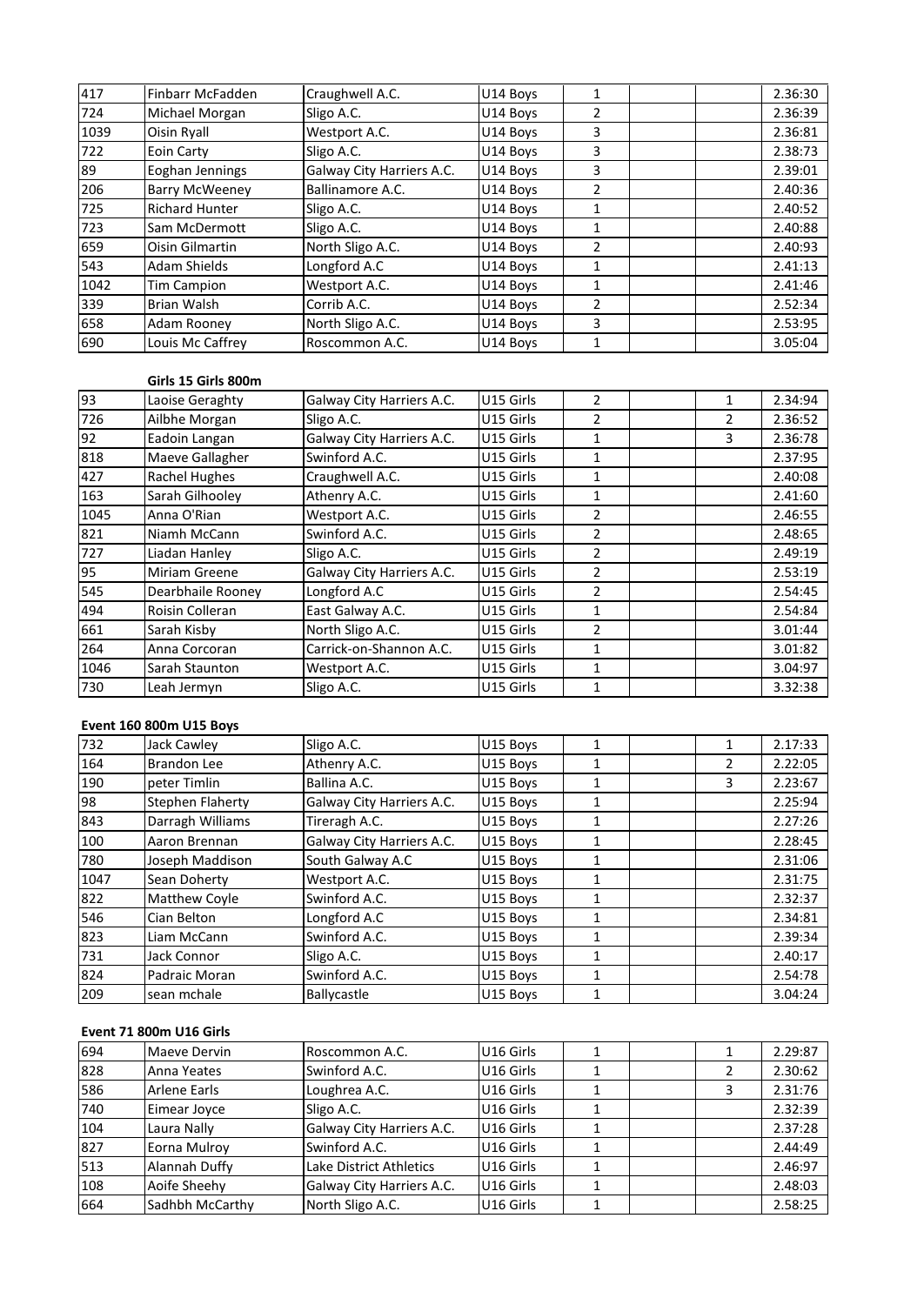| 551 | Sarah Sloane | Longford A.C | U16 Girls |  | 3.05:68 |
|-----|--------------|--------------|-----------|--|---------|

# Event 72 800m U16 Boys

| 551  | Sarah Sloane                  | Longford A.C              | U16 Girls | $\mathbf{1}$ |   | 3.05:68 |
|------|-------------------------------|---------------------------|-----------|--------------|---|---------|
|      |                               |                           |           |              |   |         |
|      | <b>Event 72 800m U16 Boys</b> |                           |           |              |   |         |
| 450  | Oisin Lyons                   | Craughwell A.C.           | U16 Boys  | 1            | 1 | 2.12:51 |
| 743  | Leo Doherty                   | Sligo A.C.                | U16 Boys  | 1            | 2 | 2.18:92 |
| 698  | Oisin Stephens                | Roscommon A.C.            | U16 Boys  | 1            | 3 | 2.27:62 |
| 592  | Shane Donnellnan              | Loughrea A.C.             | U16 Boys  | 1            |   | 2.30:69 |
| 742  | Mark Kilcawley                | Sligo A.C.                | U16 Boys  | 1            |   | 2.36:58 |
| 449  | Luke Finn                     | Craughwell A.C.           | U16 Boys  | 1            |   | 2.41:93 |
| 451  | Paul Molloy                   | Craughwell A.C.           | U16 Boys  | 1            |   | 2.55:57 |
| 211  | gerard murphy                 | Ballycastle               | U16 Boys  | 1            |   | 3.33:86 |
|      |                               |                           |           |              |   |         |
|      | Event 73 800m U17 Girls       |                           |           |              |   |         |
| 1052 | Aoife O'Brien                 | Westport A.C.             | U17 Girls | $\mathbf{1}$ | 1 | 2.30:62 |
| 118  | Maeve Hughes                  | Galway City Harriers A.C. | U17 Girls |              |   | 2.33:35 |

# Event 73 800m U17 Girls

| 451  | Paul Molloy             | Craughwell A.C.           | U16 Boys  |   |   | 2.55:57 |
|------|-------------------------|---------------------------|-----------|---|---|---------|
| 211  | gerard murphy           | Ballycastle               | U16 Boys  |   |   | 3.33:86 |
|      |                         |                           |           |   |   |         |
|      | Event 73 800m U17 Girls |                           |           |   |   |         |
| 1052 | Aoife O'Brien           | Westport A.C.             | U17 Girls |   |   | 2.30:62 |
| 118  | Maeve Hughes            | Galway City Harriers A.C. | U17 Girls |   |   | 2.33:35 |
| 119  | Sarah McDonnell         | Galway City Harriers A.C. | U17 Girls |   | 3 | 2.34:70 |
| 829  | <b>Alice Hynes</b>      | Swinford A.C.             | U17 Girls |   |   | 2.41:96 |
| 317  | Siobhan Lyons           | Claremorris A.C.          | U17 Girls |   |   | 2.42:85 |
| 115  | Aoife King              | Galway City Harriers A.C. | U17 Girls |   |   | 2.48:06 |
|      |                         |                           |           |   |   |         |
|      | Event 74 800m U17 Boys  |                           |           |   |   |         |
| 669  | Darragh Kelly           | North Sligo A.C.          | U17 Boys  | 1 | 1 | 2.06:73 |
| 1010 | Mathew Johnston         | Maree A.C.                | U17 Boys  |   |   | 2.12:11 |

# Event 74 800m U17 Boys

| 317  | Siobhan Lyons           | Claremorris A.C.          | U17 Girls |   |   | 2.42:85 |
|------|-------------------------|---------------------------|-----------|---|---|---------|
| 115  | Aoife King              | Galway City Harriers A.C. | U17 Girls |   |   | 2.48:06 |
|      |                         |                           |           |   |   |         |
|      | Event 74 800m U17 Boys  |                           |           |   |   |         |
| 669  | Darragh Kelly           | North Sligo A.C.          | U17 Boys  |   | 1 | 2.06:73 |
| 1010 | Mathew Johnston         | Maree A.C.                | U17 Boys  |   | 2 | 2.12:11 |
| 126  | Oisin Faherty           | Galway City Harriers A.C. | U17 Boys  |   | 3 | 2.14:26 |
| 196  | David Naylor            | Ballina A.C.              | U17 Boys  | 1 |   | 2.16:06 |
| 325  | Niall Colsh             | Corran A.C.               | U17 Boys  |   |   | 2.16:54 |
| 701  | <b>Brian O Malley</b>   | Roscommon A.C.            | U17 Boys  |   |   | 2.17:24 |
| 595  | Callum Reddington       | Loughrea A.C.             | U17 Boys  |   |   | 2.39:91 |
|      |                         |                           |           |   |   |         |
|      | Event 75 800m U18 Girls |                           |           |   |   |         |
| 318  | Aisling Joyce           | Claremorris A.C.          | U18 Girls |   |   | 2.26:00 |
| 1057 | Sorcha McAllister       | Westport A.C.             | U18 Girls |   |   | 2.29:75 |

# **Event 75 800m U18 Girls**

| 701  | Brian O Malley          | Roscommon A.C.            | U17 Boys             |  | 2.17:24 |
|------|-------------------------|---------------------------|----------------------|--|---------|
| 595  | Callum Reddington       | Loughrea A.C.             | U17 Boys             |  | 2.39:91 |
|      |                         |                           |                      |  |         |
|      | Event 75 800m U18 Girls |                           |                      |  |         |
| 318  | Aisling Joyce           | Claremorris A.C.          | U18 Girls            |  | 2.26:00 |
| 1057 | Sorcha McAllister       | Westport A.C.             | U18 Girls            |  | 2.29:75 |
| 750  | Laura Joyce             | Sligo A.C.                | U18 Girls            |  | 2.42:14 |
| 127  | <b>Ellie May Sutton</b> | Galway City Harriers A.C. | U18 Girls            |  | 2.46:01 |
|      |                         |                           |                      |  |         |
|      | Event 76 800m U18 Boys  |                           |                      |  |         |
| 998  | Oisin O'callaghan       | Guest                     | U18 Boys             |  | 2.04:87 |
| 469  | Oisin Dovle             | Craughwell A.C.           | U <sub>18</sub> Boys |  | 2.13:12 |

# Event 76 800m U18 Boys

| 750  | Laura Joyce             | Sligo A.C.                | U18 Girls | 3 | 2.42:14 |
|------|-------------------------|---------------------------|-----------|---|---------|
| 127  | <b>Ellie May Sutton</b> | Galway City Harriers A.C. | U18 Girls |   | 2.46:01 |
|      |                         |                           |           |   |         |
|      | Event 76 800m U18 Boys  |                           |           |   |         |
| 998  | Oisin O'callaghan       | Guest                     | U18 Boys  |   | 2.04:87 |
| 469  | Oisin Doyle             | Craughwell A.C.           | U18 Boys  |   | 2.13:12 |
| 1066 | James Frizzell          | Claremorris A.C.          | U18 Boys  |   | 2.13:82 |
| 130  | Cian McSweeney          | Galway City Harriers A.C. | U18 Boys  | 3 | 2.14:54 |
| 467  | Sean Garman             | Craughwell A.C.           | U18 Boys  |   | 2.27:83 |
| 464  | Jack Miskella           | Craughwell A.C.           | U18 Boys  |   | 2.27:97 |
|      |                         |                           |           |   |         |
|      | Event 77 800m U19 Girls |                           |           |   |         |
| 133  | Maebh Brannigan         | Galway City Harriers A.C. | U19 Girls |   | 2.25:27 |

# Event 77 800m U19 Girls

| <b>U15</b><br>TMaebh<br>Brannigan<br><b>Harriers</b><br><br>sialway '<br>Girls<br>$\mathbf{v}$<br>.11V<br>Brar<br>→ н.ч.<br>----- | 133 |  | - | $\overline{\phantom{0}}$<br>۱۵ |  |  |  |  |
|-----------------------------------------------------------------------------------------------------------------------------------|-----|--|---|--------------------------------|--|--|--|--|
|-----------------------------------------------------------------------------------------------------------------------------------|-----|--|---|--------------------------------|--|--|--|--|

# Jack Miskella Craughwell A.C. | U18 Boys 1 1 | 2.27:97<br> **00m U19 Girls**<br>
Maebh Brannigan Galway City Harriers A.C. | U19 Girls 1 | 2.25:27<br> **00m U19 Boys**<br>
Damian O'Boyle Craughwell A.C. | U19 Boys 1 | 1 | 1.58:08 Cathal Curry Claremorris A.C. U19 Boys <sup>1</sup> <sup>2</sup> 2.01:86 Tadgh McGinty Swinford A.C. U19 Boys <sup>1</sup> <sup>3</sup> 2.03:18 Maebh Brannigan Galway City Harriers A.C. U19 Girls 1 2.25:27<br>
1 2.25:27<br>
Damian O'Boyle Craughwell A.C. U19 Boys 1 1 1.58:08<br>
Cathal Curry Claremorris A.C. U19 Boys 1 2 2.01:86<br>
Tadgh McGinty Swinford A.C. U19 Boys 1 3 2. 00m U19 Boys<br>
Damian O'Boyle Craughwell A.C. U19 Boys 1<br>
Cathal Curry Claremorris A.C. U19 Boys 1 2 2.01:86<br>
Tadgh McGinty Swinford A.C. U19 Boys 1 3 2.03:18<br>
Naoise Leonard Swinford A.C. U19 Boys 1 2.10:17<br>
Cian McDonald **Event1999 Community Community Community Community Community Community Community Community Community Community Community Community Community Community Community Community Community Community Community Community Community Commun** 322 Cathal Curry Claremorris A.C. U19 Boys 1<br>
Tadgh McGinty Swinford A.C. U19 Boys 1<br>
Naoise Leonard Swinford A.C. U19 Boys 1<br>
Cian McDonald Guest U19 Boys 1<br> **DOm Senior Women**<br>
Jasmin Canning Guest Senior Wome 1  $\begin{array}{|c|c|} \hline 2&2.01:86 \ \hline 3&2.03:18 \ \hline 2.10:17 \ \hline 2.24:35 \ \hline \end{array}$ 837 **835** 978

| 835  | Naoise Leonard             | Swinford A.C. | U19 Boys    | 2.10:17 |
|------|----------------------------|---------------|-------------|---------|
| 978  | lCian McDonald             | Guest         | U19 Boys    | 2.24:35 |
|      |                            |               |             |         |
|      | Event 79 800m Senior Women |               |             |         |
| 1077 | Jasmin Canning             | Guest         | Senior Wome | 2.33:17 |
|      |                            |               |             |         |
|      | Event 80 800m Senior Men   |               |             |         |
| 1076 | Peter Gaffnev              | Guest         | Senior Men  | 2.00:31 |

|      | Event 79 800m Senior Women |       |                   |  |  |  |         |  |  |  |
|------|----------------------------|-------|-------------------|--|--|--|---------|--|--|--|
| 1077 | Jasmin Canning             | Guest | Senior Wome       |  |  |  | 2.33:17 |  |  |  |
|      |                            |       |                   |  |  |  |         |  |  |  |
|      | Event 80 800m Senior Men   |       |                   |  |  |  |         |  |  |  |
| 1076 | <b>Peter Gaffney</b>       | Guest | <b>Senior Men</b> |  |  |  | 2.00:31 |  |  |  |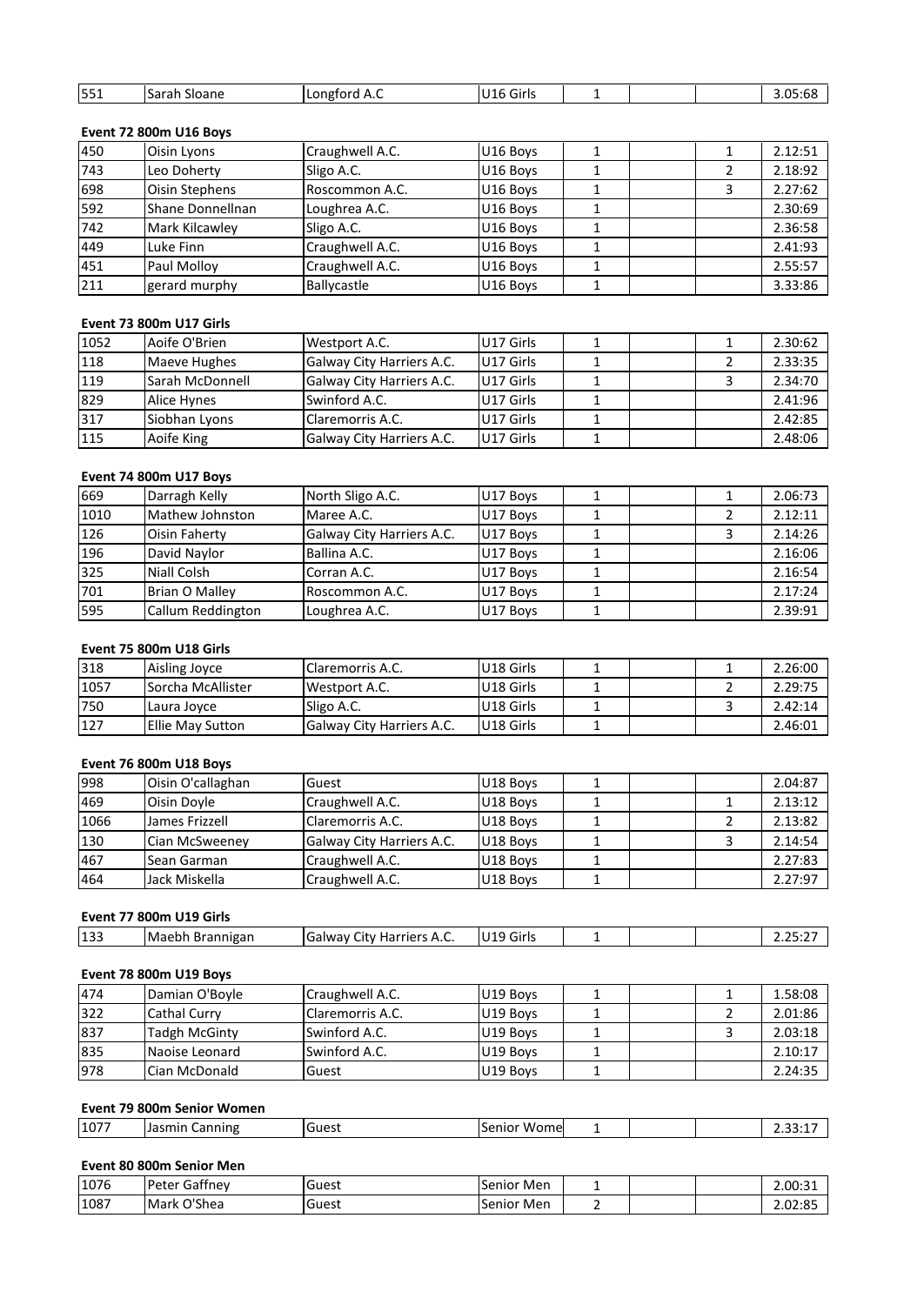| 477  | Peter O'Sullivan      | Craughwell A.C. | Senior Men | $\overline{2}$ | $\mathbf{1}$   | 2.02:97 |
|------|-----------------------|-----------------|------------|----------------|----------------|---------|
| 1008 | Sean Gill             | Guest           | Senior Men | $\mathbf{1}$   |                | 2.03:30 |
| 1011 | Ronan Kearns          | Guest           | Senior Men | $\overline{2}$ |                | 2.06:06 |
| 1082 | <b>Tim Grummell</b>   | Guest           | Senior Men | $\mathbf{1}$   |                | 2.06:20 |
| 763  | Kevin McGlone         | Sligo A.C.      | Senior Men | $\mathbf{1}$   | $\overline{2}$ | 2.06:66 |
| 1085 | lan O'reilly          | Guest           | Senior Men | $\overline{2}$ |                | 2.08:44 |
| 772  | Kilian O'Connor       | Sligo A.C.      | Senior Men | $\mathbf{1}$   | 3              | 2.08:64 |
| 1002 | Sean McCabe           | Guest           | Senior Men | $\mathbf{1}$   |                | 2.09:02 |
| 1063 | Alan Danagher         | Guest           | Senior Men | $\mathbf{1}$   |                | 2.09:47 |
| 987  | Cathal McLaughlin     | Guest           | Senior Men | 3              |                | 2.10:08 |
| 988  | Shaun Deery           | Guest           | Senior Men | 3              |                | 2.10:25 |
| 980  | <b>Thomas Dunne</b>   | Guest           | Senior Men | $\overline{2}$ |                | 2.13:21 |
| 1086 | <b>Robert Maher</b>   | Guest           | Senior Men | 3              |                | 2.13:97 |
| 1084 | <b>Enda Collins</b>   | Guest           | Senior Men | 3              |                | 2.14:87 |
| 989  | Robert Bigger         | Guest           | Senior Men | $\overline{2}$ |                | 2.15:00 |
| 350  | Ardal O'Neill         | Corrib A.C.     | Senior Men | $\mathbf{1}$   |                | 2.18:64 |
| 852  | David Danagher        | Guest           | Senior Men | $\overline{2}$ |                | 2.19:08 |
| 1088 | John Baldwin          | Guest           | Senior Men | 3              |                | 2.19:74 |
| 982  | John Kirwan           | Guest           | Senior Men | 3              |                | 2.20:07 |
| 1062 | Michael Cornyn        | Guest           | Senior Men | 3              |                | 2.21:67 |
| 1001 | Peter McGinley        | Guest           | Senior Men | $\mathbf{1}$   |                | 2.22:07 |
| 981  | Noel Burke            | Guest           | Senior Men | $\overline{2}$ |                | 2.26:76 |
| 979  | Martin McDonald       | Guest           | Senior Men | $\overline{2}$ |                | 2.31:66 |
| 1079 | Pol O'Murchu          | Guest           | Senior Men | 3              |                | 2.33:74 |
| 215  | <b>NOEL CAULFIELD</b> | Ballycastle     | Senior Men | 3              |                | 2.49:31 |
|      |                       |                 |            |                |                |         |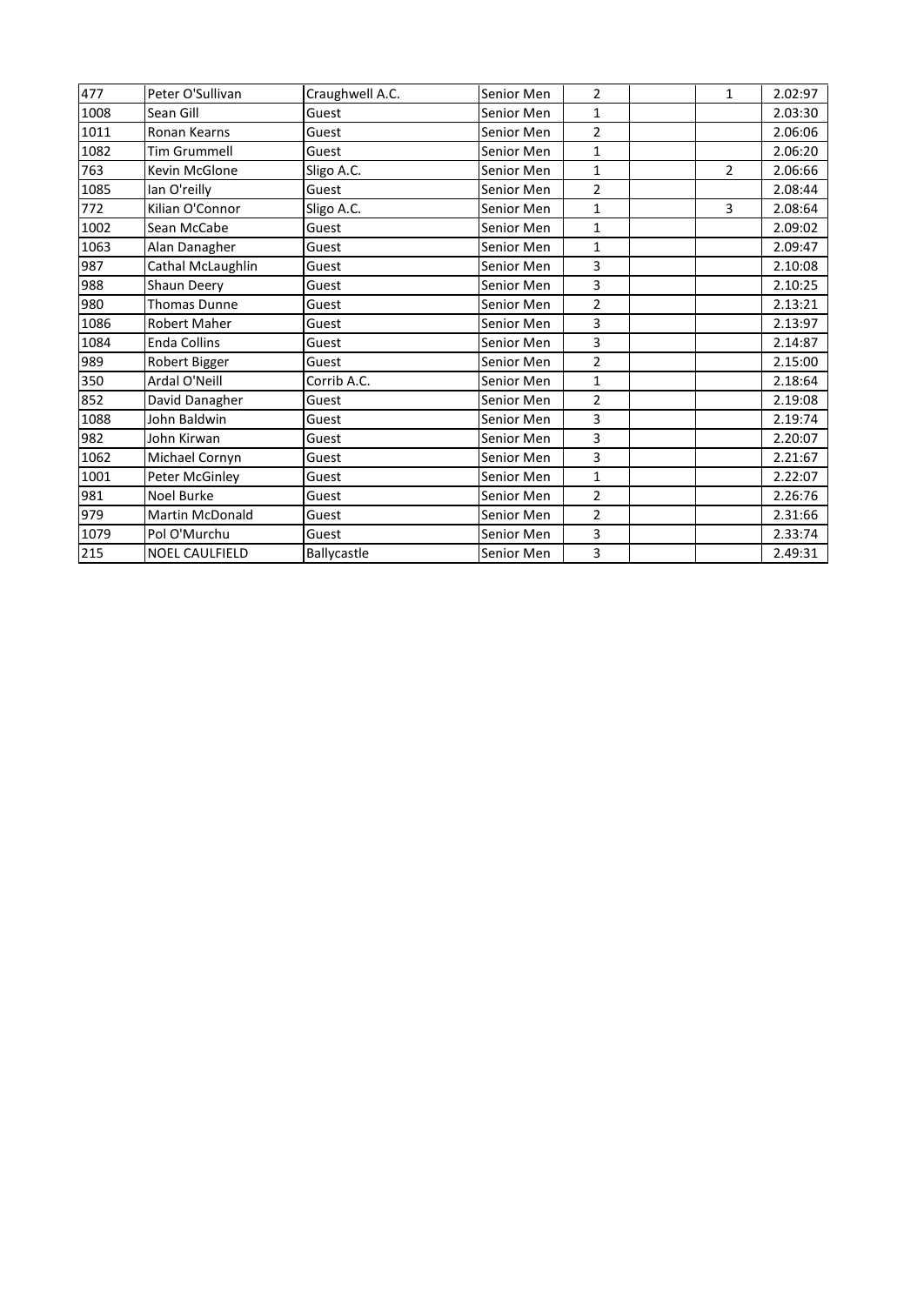# **<sup>49</sup> 1500m U16 Girls** Eve

|      | <b>Event 49 1500m U16 Girls</b> |                         |           |              |   |               |
|------|---------------------------------|-------------------------|-----------|--------------|---|---------------|
| 1067 | Maeve Dervin                    | Roscommon               | U16 Girls | $\mathbf{1}$ | 1 | 5.21:67       |
| 738  | Aoife Morris                    | Sligo A.C.              | U16 Girls | $\mathbf{1}$ | 2 | 5.23:04       |
| 513  | Alannah Duffy                   | Lake District Athletics | U16 Girls | 1            | 3 | 5.23:73       |
| 828  | Anna Yeates                     | Swinford A.C.           | U16 Girls | 1            |   | 5.32:79       |
| 827  | Eorna Mulroy                    | Swinford A.C.           | U16 Girls | 1            |   | 5.39:60       |
| 741  | Tara Carty                      | Sligo A.C.              | U16 Girls | $\mathbf{1}$ |   | 6.06:78       |
| 191  | Clara Gardiner                  | Ballina A.C.            | U16 Girls | 1            |   | 6.25:49       |
|      |                                 |                         |           |              |   |               |
|      | <b>Event 50 1500m U16 Boys</b>  |                         |           |              |   |               |
| 1050 | Aaron Doherty                   | Westport A.C.           | U16 Boys  |              |   | 1             |
| 1051 | Cian McAlister                  | Westport A.C.           | U16 Boys  |              | 2 | $\mathcal{P}$ |

| 741  | Tara Carty                      | Sligo A.C.       | U16 Girls |               | 6.06:78 |
|------|---------------------------------|------------------|-----------|---------------|---------|
| 191  | Clara Gardiner                  | Ballina A.C.     | U16 Girls |               | 6.25:49 |
|      |                                 |                  |           |               |         |
|      | <b>Event 50 1500m U16 Boys</b>  |                  |           |               |         |
| 1050 | Aaron Doherty                   | Westport A.C.    | U16 Boys  |               |         |
| 1051 | Cian McAlister                  | Westport A.C.    | U16 Boys  | $\mathcal{P}$ | 2       |
| 744  | Conor Melvin                    | Sligo A.C.       | U16 Boys  | 3             | 3       |
| 745  | Paddy McDermott                 | Sligo A.C.       | U16 Boys  | 4             |         |
| 665  | <b>Michael Gilmartin</b>        | North Sligo A.C. | U16 Boys  | 5             |         |
|      |                                 |                  |           |               |         |
|      | <b>Event 51 1500m U17 Girls</b> |                  |           |               |         |
| 1052 | Aoife O'Brien                   | Westport A.C.    | U17 Girls |               | 5.20.38 |
| 829  | Alice Hynes                     | Swinford A.C.    | U17 Girls |               | 5.28:87 |

| 745  | Paddy McDermott                 | Sligo A.C.                | U16 Boys  |   | 4 |         |
|------|---------------------------------|---------------------------|-----------|---|---|---------|
| 665  | Michael Gilmartin               | North Sligo A.C.          | U16 Boys  |   | 5 |         |
|      |                                 |                           |           |   |   |         |
|      | <b>Event 51 1500m U17 Girls</b> |                           |           |   |   |         |
| 1052 | Aoife O'Brien                   | Westport A.C.             | U17 Girls |   |   | 5.20.38 |
| 829  | <b>Alice Hynes</b>              | Swinford A.C.             | U17 Girls |   | 2 | 5.28:87 |
| 168  | Shannen Lee                     | Athenry A.C.              | U17 Girls |   | 3 | 5.33:37 |
| 115  | Aoife King                      | Galway City Harriers A.C. | U17 Girls | 1 |   | 5.39:06 |
| 746  | Riona Connor                    | Sligo A.C.                | U17 Girls | 1 |   | 6.19:96 |
|      |                                 |                           |           |   |   |         |
|      | <b>Event 52 1500m U17 Boys</b>  |                           |           |   |   |         |
| 1056 | Eoghan Mclaughlin               | Westport A.C.             | U17 Boys  |   |   |         |
| 749  | <b>Finley Daly</b>              | Sligo A.C.                | U17 Boys  |   |   |         |

# Event 52 1500m U17 Boys

| 115  | Aoife King                      | <b>Galway City Harriers A.C.</b> | U17 Girls |   |   | 5.39:06 |
|------|---------------------------------|----------------------------------|-----------|---|---|---------|
| 746  | Riona Connor                    | Sligo A.C.                       | U17 Girls | 1 |   | 6.19:96 |
|      |                                 |                                  |           |   |   |         |
|      | <b>Event 52 1500m U17 Boys</b>  |                                  |           |   |   |         |
| 1056 | Eoghan Mclaughlin               | Westport A.C.                    | U17 Boys  |   |   |         |
| 749  | <b>Finley Daly</b>              | Sligo A.C.                       | U17 Boys  |   | 2 | 2       |
| 1010 | Mathew Johnston                 | Maree A.C.                       | U17 Boys  |   | 3 | 3       |
| 701  | <b>Brian O Malley</b>           | Roscommon A.C.                   | U17 Boys  |   | 4 |         |
| 1055 | Alex O'Rian                     | Westport A.C.                    | U17 Boys  |   | 5 |         |
| 830  | Dylan Kelly                     | Swinford A.C.                    | U17 Boys  |   | 6 |         |
|      |                                 |                                  |           |   |   |         |
|      | <b>Event 53 1500m U18 Girls</b> |                                  |           |   |   |         |
| 1057 | Sorcha McAllister               | Westport A.C.                    | U18 Girls | 1 |   | 4.56:96 |
| 128  | Ann Moroney                     | Galway City Harriers A.C.        | U18 Girls |   |   | 5.24:83 |

| 1055 | Alex O'Rian                     | Westport A.C.             | U17 Boys  | 5 |         |
|------|---------------------------------|---------------------------|-----------|---|---------|
| 830  | Dylan Kelly                     | Swinford A.C.             | U17 Boys  | 6 |         |
|      |                                 |                           |           |   |         |
|      | <b>Event 53 1500m U18 Girls</b> |                           |           |   |         |
| 1057 | Sorcha McAllister               | Westport A.C.             | U18 Girls |   | 4.56:96 |
| 128  | Ann Moroney                     | Galway City Harriers A.C. | U18 Girls | 2 | 5.24:83 |
| 318  | Aisling Joyce                   | Claremorris A.C.          | U18 Girls | 3 | 5.23:08 |
| 752  | Caoimhe Brennan                 | Sligo A.C.                | U18 Girls |   | 5.24:83 |
| 754  | Kate Carty                      | Sligo A.C.                | U18 Girls |   | 5.31:96 |
|      |                                 |                           |           |   |         |
|      | <b>Event 54 1500m U18 Boys</b>  |                           |           |   |         |
| 1066 | James Frizzell                  | Claremorris A.C.          | U18 Boys  |   | 4.35:36 |
| 1068 |                                 |                           |           |   | 4.37:45 |

## Event 54 1500m U18 Boys

| 1752 | Caoimhe Brennan                 | Sligo A.C.       | U18 Girls |  | 5.24:83 |
|------|---------------------------------|------------------|-----------|--|---------|
| 754  | Kate Carty                      | Sligo A.C.       | U18 Girls |  | 5.31:96 |
|      |                                 |                  |           |  |         |
|      | <b>Event 54 1500m U18 Boys</b>  |                  |           |  |         |
| 1066 | James Frizzell                  | Claremorris A.C. | U18 Boys  |  | 4.35:36 |
| 1068 |                                 |                  |           |  | 4.37:45 |
| 341  | Glen McEvoy                     | Corrib A.C.      | U18 Boys  |  | 5.43:00 |
|      |                                 |                  |           |  |         |
|      | <b>Event 55 1500m U19 Girls</b> |                  |           |  |         |
| 470  | Ciara Greene                    | Craughwell A.C.  | U19 Girls |  | 5.33:91 |
| 672  | Cathy Devaney                   | North Sligo A.C. | U19 Girls |  | 5.34:30 |

# <u>Eve</u>

| 341  | Glen McEvoy                     | lCorrib A.C.     | U18 Boys  |  | 5.43:00 |
|------|---------------------------------|------------------|-----------|--|---------|
|      | <b>Event 55 1500m U19 Girls</b> |                  |           |  |         |
| 470  | Ciara Greene                    | Craughwell A.C.  | U19 Girls |  | 5.33:91 |
| 672  | Cathy Devaney                   | North Sligo A.C. | U19 Girls |  | 5.34:30 |
|      | <b>Event 56 1500m U19 Boys</b>  |                  |           |  |         |
| 1080 | Cillian Browne                  | Guest            | U19 Boys  |  | 4.16:69 |
| 993  | <b>Matt Doherty</b>             | Guest            | U19 Boys  |  | 4.21:18 |

| 470  | Ciara Greene                   | Craughwell A.C.  | IU19 Girls   |   | 5.33:91 |
|------|--------------------------------|------------------|--------------|---|---------|
| 672  | Cathy Devaney                  | North Sligo A.C. | U19 Girls    |   | 5.34:30 |
|      |                                |                  |              |   |         |
|      | <b>Event 56 1500m U19 Boys</b> |                  |              |   |         |
| 1080 | Cillian Browne                 | Guest            | U19 Boys     |   | 4.16:69 |
| 993  | Matt Doherty                   | Guest            | U19 Boys     |   | 4.21:18 |
| 836  | <b>William Hynes</b>           | Swinford A.C.    | U19 Boys     |   | 4.25:91 |
| 835  | Naoise Leonard                 | Swinford A.C.    | U19 Boys     | 2 | 4.36:75 |
| 978  | Cian McDonald                  | Guest            | U19 Boys     |   | 4.42:72 |
|      |                                |                  |              |   |         |
|      | Event 57 1500m Senior Women    |                  |              |   |         |
| 1078 | Mary Leech                     | Guest            | Senior Women |   | 5.03:90 |

|  | 1078 | l Marv<br>, pprr<br>- 661 | uest<br>. . | /omen<br>w.<br>aior<br>Sе |  |  | ٬۰۸٬<br>$\sim$<br>. |
|--|------|---------------------------|-------------|---------------------------|--|--|---------------------|
|--|------|---------------------------|-------------|---------------------------|--|--|---------------------|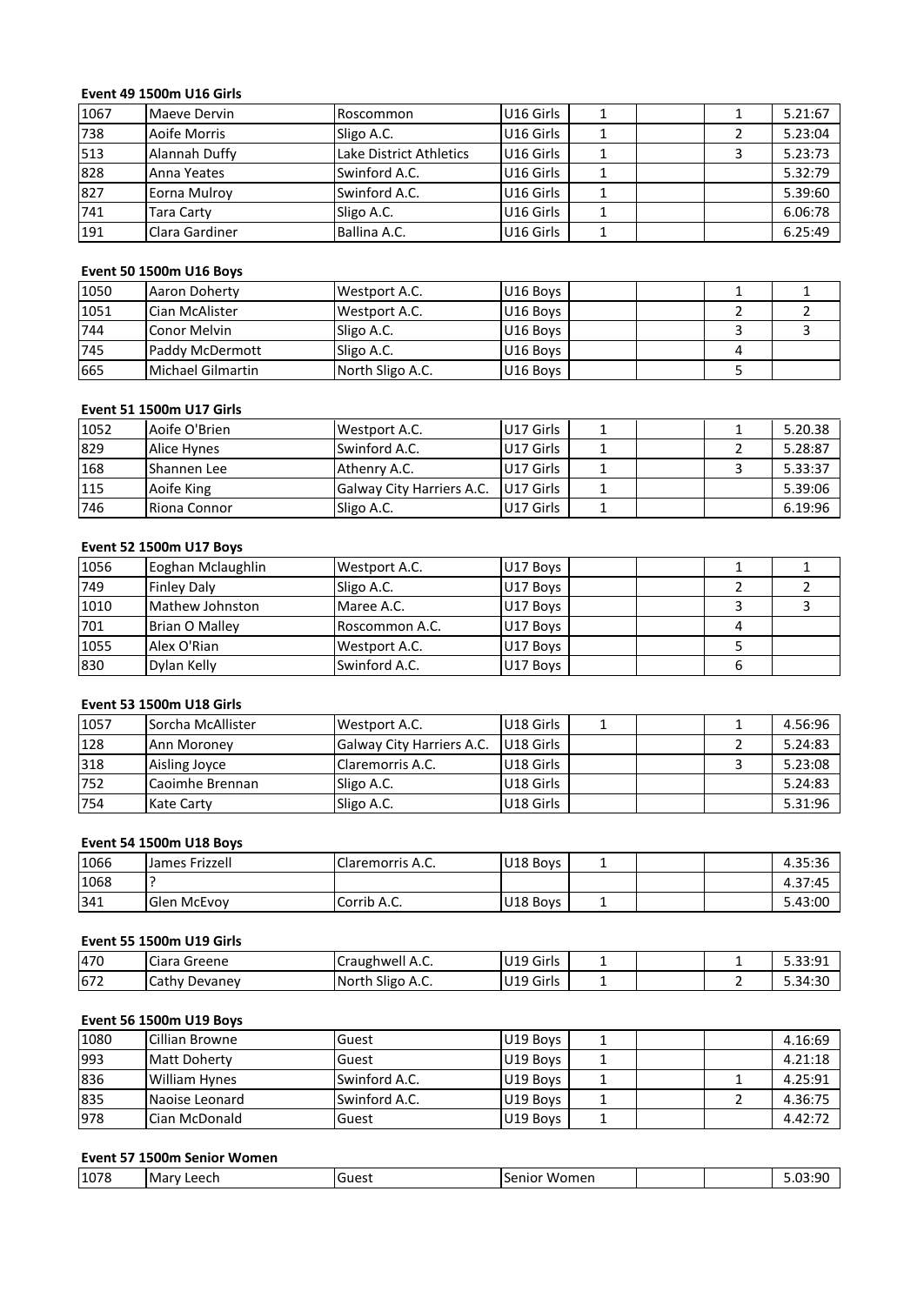# **<sup>58</sup> 1500m Senior Men**

|      | Event 58 1500m Senior Men |              |            |                |                |
|------|---------------------------|--------------|------------|----------------|----------------|
| 1082 | <b>Tim Grummell</b>       | Guest        | Senior Men | $\mathbf{1}$   |                |
| 1000 | Peter Fitzsimons          | Guest        | Senior Men | $\overline{2}$ |                |
| 990  | Jack Corbett              | Guest        | Senior Men | 3              |                |
| 987  | Cathal McLaughlin         | Guest        | Senior Men | 4              |                |
| 980  | <b>Thomas Dunne</b>       | Guest        | Senior Men | 5              |                |
| 350  | Ardal O'Neill             | Corrib A.C.  | Senior Men | 6              | 1              |
| 979  | <b>Martin McDonald</b>    | Guest        | Senior Men | 7              |                |
| 981  | Noel Burke                | Guest        | Senior Men | 8              |                |
| 1079 | Pol o'Murchu              | Guest        | Senior Men | 9              |                |
| 999  | <b>PATRICK TIMMONS</b>    | Guest        | Senior Men | 10             |                |
| 345  | Enda Gannon               | Corrib A.C.  | Senior Men | 11             | $\overline{2}$ |
| 201  | Anthony Gardiner          | Ballina A.C. | Senior Men | 12             | 3              |
| 1071 |                           |              |            | 13             |                |
| 215  | NOEL CAULFIELD            | Ballycastle  | Senior Men | 14             |                |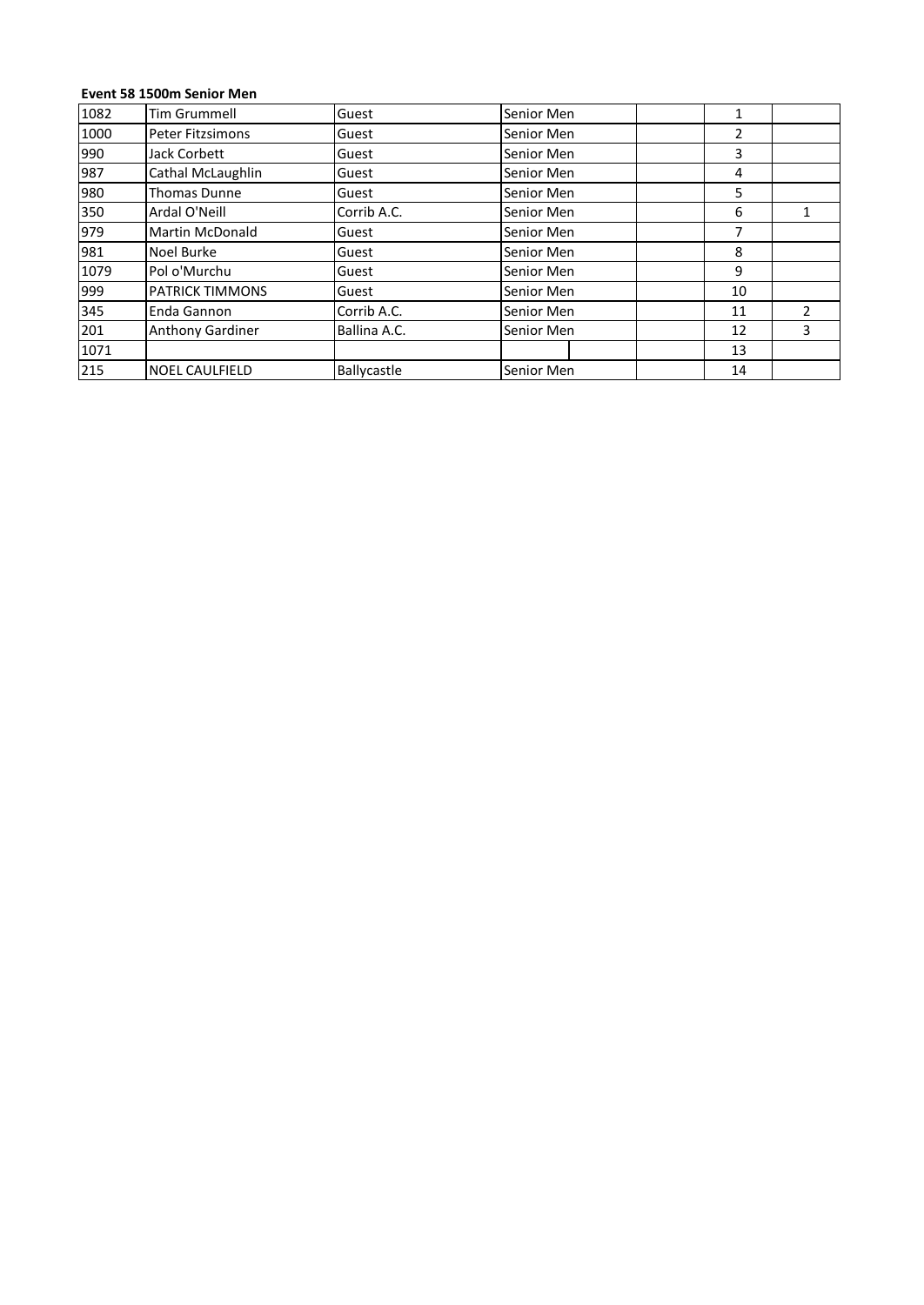# **<sup>59</sup> 1K Walk U14 Girls** Event 59 1K Walk U14 Girls

|     | Event 59 1K Walk U14 Girls |                         |           |   |         |
|-----|----------------------------|-------------------------|-----------|---|---------|
| 185 | <b>Finnola Collins</b>     | Ballina A.C.            | U14 Girls | 1 | 5.50:11 |
| 184 | Laura Tighe                | Ballina A.C.            | U14 Girls | 2 | 6.06:87 |
| 809 | Sian Kelly                 | Swinford A.C.           | U14 Girls | 3 | 6.13:97 |
| 508 | Zoe Forde                  | Lake District Athletics | U14 Girls |   | 6.21:12 |
| 811 | Ilana Phillips             | Swinford A.C.           | U14 Girls |   | 6.32:16 |
| 813 | Jessica Moran              | Swinford A.C.           | U14 Girls |   | 6.35:29 |
|     |                            |                         |           |   |         |
|     | Event 59 1K Walk U14 Boys  |                         |           |   |         |
| 690 | Louis Mc Caffrey           | Roscommon A.C.          | U14 Boys  |   | 6.39:30 |

# **6216 16 Walk** U14 Boys

| 1813 | IJessica Moran             | <b>Swinford A.C.</b> | IU14 Girls |  | 6.35:29 |
|------|----------------------------|----------------------|------------|--|---------|
|      | Event 59 1K Walk U14 Boys  |                      |            |  |         |
| 690  | Louis Mc Caffrey           | Roscommon A.C.       | U14 Boys   |  | 6.39:30 |
|      |                            |                      |            |  |         |
|      | Event 61 1K Walk U15 Girls |                      |            |  |         |
| 728  | l Eva Delahunt             | ISligo A.C.          | IU15 Girls |  | 5.09:97 |

# Event 61 1K Walk U15 Girls

|      | Event 59 1K Walk U14 Boys  |                |           |         |
|------|----------------------------|----------------|-----------|---------|
| 690  | Louis Mc Caffrey           | Roscommon A.C. | U14 Boys  | 6.39:30 |
|      | Event 61 1K Walk U15 Girls |                |           |         |
| 728  | Eva Delahunt               | Sligo A.C.     | U15 Girls | 5.09:97 |
| 1046 | Sarah Staunton             | Westport A.C.  | U15 Girls | 6.39:34 |
|      | Event 62 1K Walk U15 Boys  |                |           |         |
| 602  | Eoin Gaffey                | Mohill A.C.    | U15 Boys  | 5.18:71 |
| 733  | <b>Ryan Roberts</b>        | Sligo A.C.     | U15 Boys  | 5.46:24 |

| 1046 | lSarah Staunton              | Westport A.C. | IU15 Girls | ำ | 6.39:34 |
|------|------------------------------|---------------|------------|---|---------|
|      | Event 62 1K Walk U15 Boys    |               |            |   |         |
| 602  | Eoin Gaffey                  | Mohill A.C.   | U15 Boys   |   | 5.18:71 |
| 733  | <b>Ryan Roberts</b>          | Sligo A.C.    | U15 Boys   |   | 5.46:24 |
|      |                              |               |            |   |         |
|      | Event 66 1500m Walk U17 Boys |               |            |   |         |

| Event 66 1500m Walk U17 Boys |            |          |  |         |
|------------------------------|------------|----------|--|---------|
| Robbie Kelly                 | Sligo A.C. | U17 Boys |  | 7.41:69 |
|                              |            |          |  |         |

|     | Event 66 1500m Walk U17 Boys  |               |           |  |         |
|-----|-------------------------------|---------------|-----------|--|---------|
| 748 | Robbie Kelly                  | Sligo A.C.    | U17 Boys  |  | 7.41:69 |
|     | Event 67 1500m Walk U18 Girls |               |           |  |         |
| 751 | lOrlatith Delahunt            | Sligo A.C.    | U18 Girls |  | 7.26:24 |
| 832 | Anna Tierney                  | Swinford A.C. | U18 Girls |  | 8.55:34 |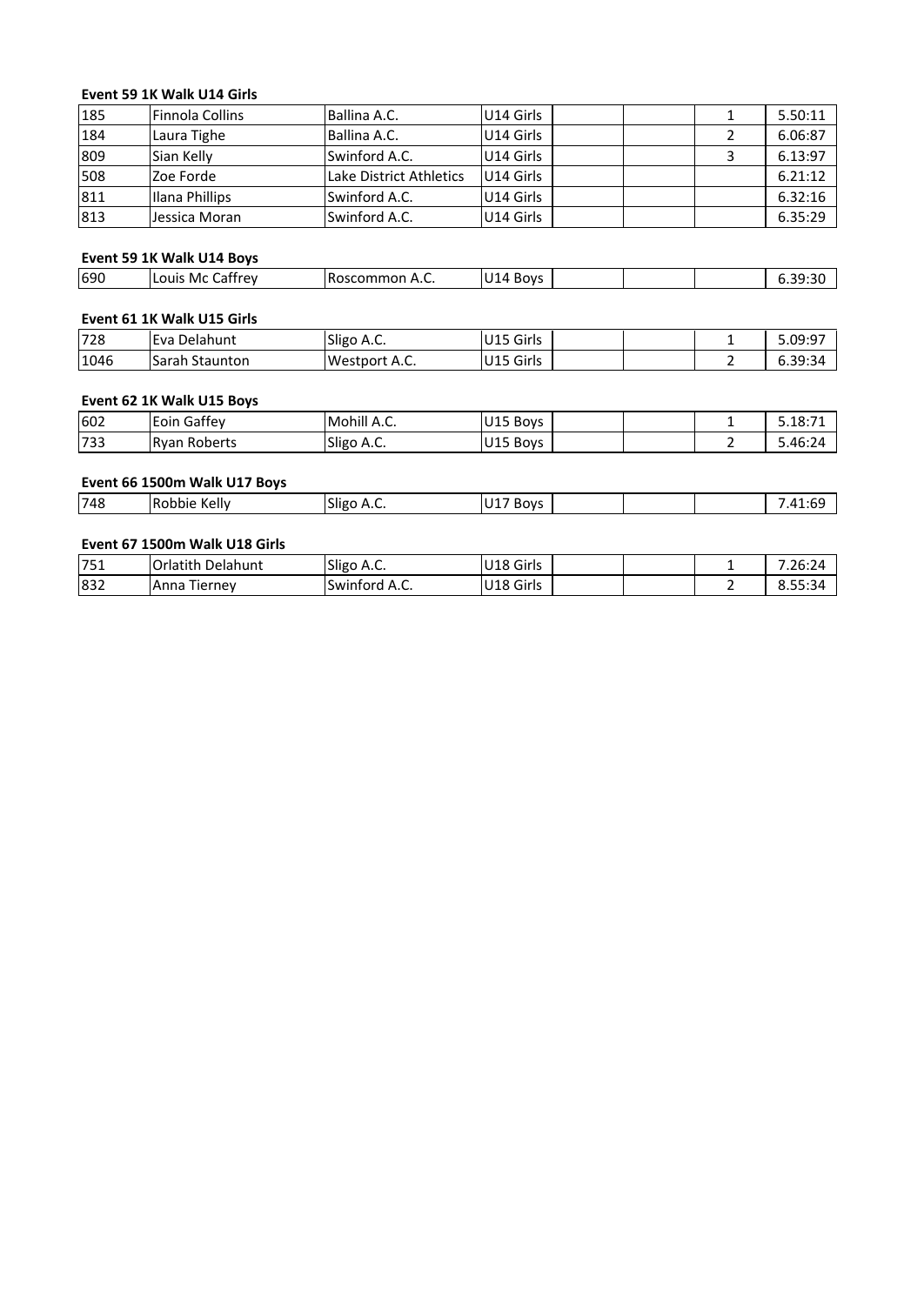| ID   |                          |                           |                  |      |              |         |           |          |    |      |    |                |
|------|--------------------------|---------------------------|------------------|------|--------------|---------|-----------|----------|----|------|----|----------------|
|      | Name                     | Team Name                 | <b>Age Categ</b> | #1   | #2           | #3      | Best of 3 | Re-order | #4 | #5   | #6 | <b>Best</b>    |
| 286  | Ava Flynn                | Claremorris A.C.          | U12 Girls        | 3.69 | X            | 3.80    | 3.80      |          |    | 3.80 |    | $\mathbf{1}$   |
| 282  | Rebecca Lyons            | Claremorris A.C.          | U12 Girls        | 3.46 | 3.47         | 3.65    | 3.65      |          |    | 3.65 |    | $\overline{2}$ |
| 498  | Moya O'Connell           | Lake District Athletics   | U12 Girls        | 3.21 | 3.64         | 3.57    | 3.57      |          |    | 3.64 |    | $\overline{3}$ |
| 60   | Gillian mcGrath          | Galway City Harriers A.C. | U12 Girls        | 3.57 | 3.31         | 3.32    | 3.57      |          |    | 3.57 |    |                |
| 353  | Caoimhe Connolly         | Craughwell A.C.           | U12 Girls        | 3.49 | 3.55         | X       | 3.55      |          |    | 3.55 |    |                |
| 357  | Rebecca Lynch            | Craughwell A.C.           | U12 Girls        | 3.43 | 3.30         | 3.46    | 3.46      |          |    | 3.46 |    |                |
| 37   | Elizabeth Tighe          | Corran A.C.               | U12 Girls        | x    | 3.41         | 3.32    | 3.41      |          |    | 3.41 |    |                |
| 283  | Jenna Mortimer           | Claremorris A.C.          | U12 Girls        | 3.11 | S            | 3.38    | 3.38      |          |    | 3.38 |    |                |
| 518  | Sarah Mc Phillips        | Longford A.C              | U12 Girls        | 3.38 | 3.38         | S       | 3.38      |          |    | 3.38 |    |                |
| 352  | Alex Slamas              | Craughwell A.C.           | U12 Girls        | 3.20 | 3.33         | S       | 3.33      |          |    | 3.33 |    |                |
| 285  | <b>Aisling Commons</b>   | Claremorris A.C.          | U12 Girls        | 2.96 | S            | 3.24    | 3.24      |          |    | 3.24 |    |                |
| 637  | Rachel McManus           | North Sligo A.C.          | U12 Girls        | 3.24 | S            | S       | 3.24      |          |    | 3.24 |    |                |
| 145  | Sophie O'Brien           | Athenry A.C.              | U12 Girls        | 3.20 | 3.14         | s       | 3.20      |          |    | 3.20 |    |                |
| 520  | Aideen Mulligan          | Longford A.C              | U12 Girls        | 3.16 | S            | S       | 3.16      |          |    | 3.16 |    |                |
| 358  | Rebekah Flynn            | Craughwell A.C.           | U12 Girls        | 3.12 | S            | S       | 3.12      |          |    | 3.12 |    |                |
| 355  | Eve Ayo                  | Craughwell A.C.           | U12 Girls        | 3.07 | X            | $\sf S$ | 3.07      |          |    | 3.07 |    |                |
| 354  | Emily Miskella           | Craughwell A.C.           | U12 Girls        | 2.93 | S            | S       | 2.93      |          |    | 2.93 |    |                |
| 786  | Hannah Farrell           | S.R.L. A.C.               | U12 Girls        | 2.93 | S            | S       | 2.93      |          |    | 2.93 |    |                |
| 635  | Caoimhe Gillespie        | North Sligo A.C.          | U12 Girls        | 2.86 | X            | S       | 2.86      |          |    | 2.86 |    |                |
| 605  | Niamh Carolan            | North Leitrim A.C.        | U12 Girls        | 2.84 | S            | S       | 2.84      |          |    | 2.84 |    |                |
| 630  | Rachel Kelly             | North Sligo A.C.          | U12 Girls        | 2.80 | S            | S       | 2.80      |          |    | 2.80 |    |                |
| 1016 | Abbey McGreal            | Westport A.C.             | U12 Girls        | 2.75 | S            | S       | 2.75      |          |    | 2.75 |    |                |
| 356  | Hannah Hynes             | Craughwell A.C.           | U12 Girls        | 2.62 | S            | X       | 2.62      |          |    | 2.62 |    |                |
| 328  | Peggy Ford               | Corrib A.C.               | U12 Girls        | 2.54 | S            | S       | 2.54      |          |    | 2.54 |    |                |
| 604  | <b>Erin Somers</b>       | North Leitrim A.C.        | U12 Girls        | 2.50 | S            | S       | 2.50      |          |    | 2.50 |    |                |
| 327  | Maebh Walsh              | Corrib A.C.               | U12 Girls        | 2.48 | S            | S       | 2.48      |          |    | 2.48 |    |                |
| 773  | Aoife Corless            | South Galway A.C          | U12 Girls        | 2.48 | S            | S       | 2.48      |          |    | 2.48 |    |                |
| 774  | Roisin Dalton            | South Galway A.C          | U12 Girls        | 2.44 | S            | S       | 2.48      |          |    | 2.48 |    |                |
| 556  | <b>Bronagh Kiely</b>     | Lough Ree A.C.            | U12 Girls        | 2.42 | S            | S       | 2.42      |          |    | 2.42 |    |                |
| 638  | Nicola Dunleavy          | North Sligo A.C.          | U12 Girls        | 2.35 | $\mathsf{x}$ | X       | 2.35      |          |    | 2.35 |    |                |
| 555  | <b>Blaithin McElgunn</b> | Lough Ree A.C.            | U12 Girls        | 2.22 | S            | x       | 2.22      |          |    | 2.22 |    |                |
| 39   | <b>Eimear Connolly</b>   | Corran A.C.               | U12 Girls        | 2.18 | $\sf s$      | $\sf S$ | 2.18      |          |    | 2.18 |    |                |
| 557  | Orla Cox                 | Lough Ree A.C.            | U12 Girls        | 2.08 | S            | Χ       | 2.08      |          |    | 2.08 |    |                |
| 636  | Aoife Hayes              | North Sligo A.C.          | U12 Girls        | 2.08 | X            | X       | 2.08      |          |    | 2.08 |    |                |
| 224  | Jane Carty               | Carrick-on-Shannon A.C.   | U12 Girls        | 2.06 | $\sf s$      | $\sf S$ | 2.06      |          |    | 2.06 |    |                |
| 631  | Eimear messenger         | North Sligo A.C.          | U12 Girls        | 1.77 | S            | S       | 1.77      |          |    | 1.77 |    |                |
| 220  | <b>Fleur Burns</b>       | Carrick-on-Shannon A.C.   | U12 Girls        | x    | s            | x       |           |          |    |      |    |                |
| 559  | Ella Hogan               | Lough Ree A.C.            | U12 Girls        | X    | S            | X       |           |          |    |      |    |                |
| 607  | <b>Emily Conlon</b>      | North Leitrim A.C.        | U12 Girls        | x    | S            | S       |           |          |    |      |    |                |
| 633  | Kiara Howley             | North Sligo A.C.          | U12 Girls        | Χ    | X            | S       |           |          |    |      |    |                |
| 634  | Eabhaoin Conneely        | North Sligo A.C.          | U12 Girls        | X    | S            | S       |           |          |    |      |    |                |

# Long Jump U12 Boys

|      |                             | North Sligo A.C.          | U12 Girls         | x    | x    | s    |           |          |      |      |    |                |
|------|-----------------------------|---------------------------|-------------------|------|------|------|-----------|----------|------|------|----|----------------|
| 634  | Eabhaoin Conneely           | North Sligo A.C.          | U12 Girls         | X    | S    | S    |           |          |      |      |    |                |
|      | Event 10 Long Jump U12 Boys |                           |                   |      |      |      |           |          |      |      |    |                |
| e    | <b>Name</b>                 | <b>Team Name</b>          | <b>Age Catego</b> | #1   | #2   | #3   | Best of 3 | Re-order | #4   | #5   | #6 | <b>Best</b>    |
| 366  | Sean Fox                    | Craughwell A.C.           | U12 Boys          | 3.77 |      | 3.78 | 4.02      | 4.04     | 4.22 | 4.22 |    | $\mathbf{1}$   |
| 227  | <b>Patrick Charles</b>      | Carrick-on-Shannon A.C.   | U12 Boys          | 3.82 | 3.85 | 4.06 | 4.11      | 3.67     | 4.16 | 4.16 |    | $\overline{2}$ |
| 374  | Lukas Schukat               | Craughwell A.C.           | U12 Boys          | 4.04 |      | 4.03 | X         | X        | 4.16 | 4.16 |    | $\overline{3}$ |
| 365  | Conor Hoade                 | Craughwell A.C.           | U12 Boys          |      | 3.70 |      | 3.94      | X        | X    | 3.94 |    |                |
| 152  | <b>Adam Molloy</b>          | Athenry A.C.              | U12 Boys          | 3.87 | 3.92 | 3.73 | 3.71      | 3.67     | X    | 3.92 |    |                |
| 288  | Cathal Finnerty             | Claremorris A.C.          | U12 Boys          | 3.29 | 3.68 | X    | X         | 3.13     | 3.35 | 3.68 |    |                |
| 363  | Liam McDonagh               | Craughwell A.C.           | U12 Boys          | 3.66 |      |      |           |          |      | 3.66 |    |                |
| 44   | Oisin Brennan               | Corran A.C.               | U12 Boys          | 3.62 |      |      |           |          |      | 3.62 |    |                |
| 368  | Robert Urguhart             | Craughwell A.C.           | U12 Boys          | 3.62 |      |      |           |          |      | 3.62 |    |                |
| 151  | Calum Healy                 | Athenry A.C.              | U12 Boys          | 3.61 |      |      |           |          |      | 3.61 |    |                |
| 45   | Dylan McKenna               | Corran A.C.               | U12 Boys          | 3.60 |      |      |           |          |      | 3.60 |    |                |
| 150  | <b>Fearghus Deeley</b>      | Athenry A.C.              | U12 Boys          | 3.57 |      |      |           |          |      | 3.57 |    |                |
| 608  | Hugo Filan                  | North Leitrim A.C.        | U12 Boys          | 3.57 |      |      |           |          |      | 3.57 |    |                |
| 149  | Darragh McNeelis            | Athenry A.C.              | U12 Boys          | 3.40 |      |      |           |          |      | 3.40 |    |                |
| 369  | Mathie Kennedy              | Craughwell A.C.           | U12 Boys          | 3.37 |      |      |           |          |      | 3.37 |    |                |
| 290  | larlaith Hogan              | Claremorris A.C.          | U12 Boys          | 3.34 |      |      |           |          |      | 3.34 |    |                |
| 570  | Leon Connaire               | Loughrea A.C.             | U12 Boys          | 3.28 |      |      |           |          |      | 3.28 |    |                |
| 572  | John Cosgrove               | Loughrea A.C.             | U12 Boys          | 3.12 |      |      |           |          |      | 3.12 |    |                |
| 1022 | Danny Brennnan              | Westport A.C.             | U12 Boys          | 3.10 |      |      |           |          |      | 3.10 |    |                |
| 46   | Rory Carr                   | Corran A.C.               | U12 Boys          | 2.99 |      |      |           |          |      | 2.99 |    |                |
| 362  | Joshua Ryan                 | Craughwell A.C.           | U12 Boys          | 2.95 |      |      |           |          |      | 2.95 |    |                |
| 364  | Eoin Connolly               | Craughwell A.C.           | U12 Boys          | 2.94 |      |      |           |          |      | 2.94 |    |                |
| 367  | Jack Kinane                 | Craughwell A.C.           | U12 Boys          | 2.85 |      |      |           |          |      | 2.85 |    |                |
| 571  | Darragh Donoghue            | Loughrea A.C.             | U12 Boys          | 2.84 |      |      |           |          |      | 2.84 |    |                |
| 527  | Jack Beirne                 | Longford A.C              | U12 Boys          | 2.80 |      |      |           |          |      | 2.80 |    |                |
| 522  | Dan Crossan                 | Longford A.C              | U12 Boys          | 2.79 |      |      |           |          |      | 2.79 |    |                |
| 639  | <b>Thomas Davis</b>         | North Sligo A.C.          | U12 Boys          | 2.78 |      |      |           |          |      | 2.78 |    |                |
| 375  | Noah Keane                  | Craughwell A.C.           | U12 Boys          | 2.72 |      |      |           |          |      | 2.72 |    |                |
| 481  | Cian Daly                   | Craughwell A.C.           | U12 Boys          | 2.70 |      |      |           |          |      | 2.70 |    |                |
| 676  | Brian Mc Loughlin           | Roscommon A.C.            | U12 Boys          | 2.70 |      |      |           |          |      | 2.70 |    |                |
| 574  | Cathal Ward                 | Loughrea A.C.             | U12 Boys          | 2.68 |      |      |           |          |      | 2.68 |    |                |
| 679  | Michael Hussey              | Roscommon A.C.            | U12 Boys          | 2.63 |      |      |           |          |      | 2.63 |    |                |
| 677  | Matthew Shally              | Roscommon A.C.            | U12 Boys          | 2.62 |      |      |           |          |      | 2.62 |    |                |
| 69   | Daithi Kilcommins           | Galway City Harriers A.C. | U12 Boys          | 2.60 |      |      |           |          |      | 2.60 |    |                |
| 560  | Aaron Kenny                 | Lough Ree A.C.            | U12 Boys          | 2.60 |      |      |           |          |      | 2.60 |    |                |
| 524  | Patrick Crossan             | Longford A.C              | U12 Boys          | 2.49 |      |      |           |          |      | 2.49 |    |                |
| 561  | Cian Walton                 | Lough Ree A.C.            | U12 Boys          | 2.49 |      |      |           |          |      | 2.49 |    |                |
| 775  | Ronan Larkin                | South Galway A.C          | U12 Boys          | 2.38 |      |      |           |          |      | 2.38 |    |                |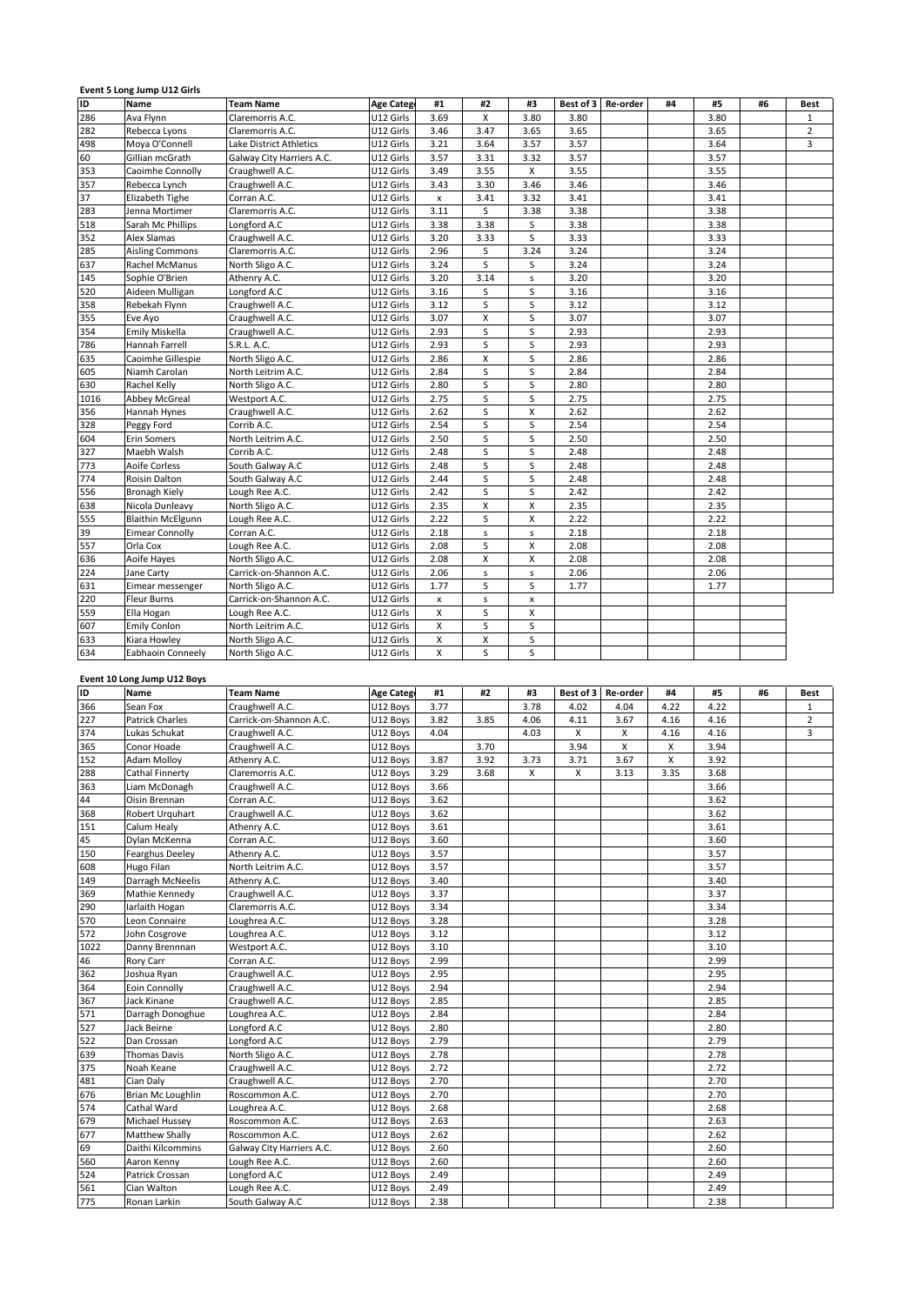| 526 | Michael Mc Donnell           | Longford A.C     | U12 Boys          | 2.14 |      |      |           |          |    | 2.14 |    |             |
|-----|------------------------------|------------------|-------------------|------|------|------|-----------|----------|----|------|----|-------------|
| 711 | Sean McLoughlin              | Sligo A.C.       | U12 Boys          | 2.09 |      |      |           |          |    | 2.09 |    |             |
| 42  | Mark Scanlon                 | Corran A.C.      | U12 Boys          | 1.74 |      |      |           |          |    | 1.74 |    |             |
| 41  | Callum Aldridge              | Corran A.C.      | U12 Boys          | 1.43 |      |      |           |          |    | 1.43 |    |             |
|     |                              |                  |                   |      |      |      |           |          |    |      |    |             |
|     | Event 16 Long Jump U13 Girls |                  |                   |      |      |      |           |          |    |      |    |             |
| ID  | <b>Name</b>                  | <b>Team Name</b> | <b>Age Catego</b> | #1   | #2   | #3   | Best of 3 | Re-order | #4 | #5   | #6 | <b>Best</b> |
| 153 | Saoirse Healey               | Athenry A.C.     | U13 Girls         | 3.81 | 3.79 | 4.06 |           |          |    | 4.06 |    |             |

# Long Jump U13 Girls

| 42                   | Mark Scanlon                 | Corran A.C.               | U12 Boys          | 1.74 |              |                         |           |          |    | 1.74 |    |                |
|----------------------|------------------------------|---------------------------|-------------------|------|--------------|-------------------------|-----------|----------|----|------|----|----------------|
| 41                   | Callum Aldridge              | Corran A.C.               | U12 Boys          | 1.43 |              |                         |           |          |    | 1.43 |    |                |
|                      |                              |                           |                   |      |              |                         |           |          |    |      |    |                |
| ID<br><b>Name</b>    | Event 16 Long Jump U13 Girls | <b>Team Name</b>          | <b>Age Categ</b>  | #1   | #2           | #3                      | Best of 3 | Re-order | #4 | #5   | #6 | <b>Best</b>    |
| 153                  | Saoirse Healey               | Athenry A.C.              | U13 Girls         | 3.81 | 3.79         | 4.06                    |           |          |    | 4.06 |    | 1              |
| 78                   | <b>Chellene Trill</b>        | Galway City Harriers A.C. | U13 Girls         | 3.94 | 3.98         | 4.03                    |           |          |    | 4.03 |    | $\overline{2}$ |
|                      | <b>Aisling Calvey</b>        | Aughagower A.C.           | U13 Girls         | 3.95 | 3.92         | 3.93                    |           |          |    | 3.95 |    | 3              |
| $\overline{2}$<br>48 | Erin Taheny                  | Corran A.C.               | U13 Girls         | 3.51 | 3.89         | 3.60                    |           |          |    | 3.89 |    |                |
| 18                   | Laura Tunney                 | Castlebar A.C.            | U13 Girls         | 3.61 | 3.75         | 3.85                    |           |          |    | 3.85 |    |                |
| 76                   | Ava McCleane                 | Galway City Harriers A.C. | U13 Girls         | 3.60 | 3.53         | 3.84                    |           |          |    | 3.84 |    |                |
| 73                   | Sinead Duggan                | Galway City Harriers A.C. | U13 Girls         | 3.69 | 3.68         | 3.82                    |           |          |    | 3.82 |    |                |
| 240                  | Eimear O'connell             | Carrick-on-Shannon A.C.   | U13 Girls         | 3.35 | 3.42         | 3.75                    |           |          |    | 3.75 |    |                |
| 383                  | Ava Finn                     | Craughwell A.C.           | U13 Girls         | 3.50 | 3.73         | 3.30                    |           |          |    | 3.73 |    |                |
| 613                  | Ella McDaid                  | North Leitrim A.C.        | U13 Girls         | 3.42 | 3.37         | 3.57                    |           |          |    | 3.57 |    |                |
| 386                  | Ciara Huges                  | Craughwell A.C.           | U13 Girls         | 3.32 | 3.52         | X                       |           |          |    | 3.52 |    |                |
| 576                  | Emma Stewart                 | Loughrea A.C.             | U13 Girls         | 3.38 | 3.45         | 3.48                    |           |          |    | 3.48 |    |                |
| 378                  | Aoife Kelly                  | Craughwell A.C.           | U13 Girls         | 3.06 | X            | 3.45                    |           |          |    | 3.45 |    |                |
| 681                  | <b>Emily Feeley</b>          | Roscommon A.C.            | U13 Girls         | 3.25 | X            | X                       |           |          |    | 3.25 |    |                |
| 77                   | Joanna Healy                 | Galway City Harriers A.C. | U13 Girls         | 2.66 | S            | 3.22                    |           |          |    | 3.22 |    |                |
| 381                  | kate Murphy                  | Craughwell A.C.           | U13 Girls         | X    | X            | 3.20                    |           |          |    | 3.20 |    |                |
| 529                  | Jenny Purdy                  | Longford A.C              | U13 Girls         | 3.18 | S            | X                       |           |          |    | 3.18 |    |                |
| 643                  | <b>Brid McSharry</b>         | North Sligo A.C.          | U13 Girls         | 3.07 | S            | S                       |           |          |    | 3.07 |    |                |
| 180                  | Catherine O'Reilly           | Ballina A.C.              | U13 Girls         | 3.06 | S            | S                       |           |          |    | 3.06 |    |                |
| 291                  | Leah Hunt                    | Claremorris A.C.          | U13 Girls         | 3.05 | S            | S                       |           |          |    | 3.05 |    |                |
| 390                  | Niamh Mvc Sweeney            | Craughwell A.C.           | U13 Girls         | 3.00 | S            | S                       |           |          |    | 3.00 |    |                |
| 242                  | Lauren Reynolds              | Carrick-on-Shannon A.C.   | U13 Girls         | 2.99 | S            | S                       |           |          |    | 2.99 |    |                |
| 581                  | Alisha Larkin                | Loughrea A.C.             | U13 Girls         | 2.96 | S            | S                       |           |          |    | 2.96 |    |                |
| 682                  | Ciara Carr                   | Roscommon A.C.            | U13 Girls         | 2.90 | S            | S                       |           |          |    | 2.90 |    |                |
| 649                  | Marianne Kelly               | North Sligo A.C.          | U13 Girls         | X    | $\mathsf{x}$ | 2.87                    |           |          |    | 2.87 |    |                |
| 385                  | Sophie Finn                  | Craughwell A.C.           | U13 Girls         | 2.86 | S            | S                       |           |          |    | 2.86 |    |                |
| 563                  | Aine Kiely                   | Lough Ree A.C.            | U13 Girls         | 2.84 | S            | S                       |           |          |    | 2.84 |    |                |
| 389                  | Maeve Mc Loughlin            | Craughwell A.C.           | U13 Girls         | X    | X            | 2.80                    |           |          |    | 2.80 |    |                |
| 612                  | Rachel Conlon                | North Leitrim A.C.        | U13 Girls         | 2.71 | S            | S                       |           |          |    | 2.71 |    |                |
| 384                  | <b>Edel Farrelly</b>         | Craughwell A.C.           | U13 Girls         | 2.68 | X            | S                       |           |          |    | 2.68 |    |                |
| 391                  | <b>Heather Hogan</b>         | Craughwell A.C.           | U13 Girls         | 2.59 | S            | S                       |           |          |    | 2.59 |    |                |
| 330                  | Maeve Ford                   | Corrib A.C.               | U13 Girls         | 2.58 | S            | S                       |           |          |    | 2.58 |    |                |
| 156                  | Laura Kenny                  | Athenry A.C.              | U13 Girls         | 2.46 | S            | $\overline{\mathsf{s}}$ |           |          |    | 2.46 |    |                |
| 239                  | Elsie Harman                 | Carrick-on-Shannon A.C.   | U13 Girls         | 2.29 | S            | S                       |           |          |    | 2.29 |    |                |
| 324                  | Clara Corcoran               | Corran A.C.               | U13 Girls         | 2.23 | S            | S                       |           |          |    | 2.23 |    |                |
| 243                  | Caelan Feely                 | Carrick-on-Shannon A.C.   | U13 Girls         | 2.19 | S            | S                       |           |          |    | 2.19 |    |                |
| 238                  | Lisa Burke                   | Carrick-on-Shannon A.C.   | U13 Girls         | 2.17 | S            | S                       |           |          |    | 2.17 |    |                |
| 379                  | Siofra Boland                | Craughwell A.C.           | U13 Girls         | 1.67 | X            | S                       |           |          |    | 1.67 |    |                |
| 565                  | <b>Noelle Carling</b>        | Lough Ree A.C.            | U13 Girls         | 1.54 | S            | S                       |           |          |    | 1.54 |    |                |
|                      | Event 22 Long Jump U13 Boys  |                           |                   |      |              |                         |           |          |    |      |    |                |
| ID<br>Name           |                              | <b>Team Name</b>          | <b>Age Catego</b> | #1   | #2           | #3                      | Best of 3 | Re-order | #4 | #5   | #6 | Best           |
| 79                   | Louis Corr                   | Galway City Harriers A.C. | U13 Boys          | 4.44 | 4.22         | 4.36                    |           |          |    | 4.44 |    | $\mathbf{1}$   |

# Long Jump U13 Boys

| 565       | <b>Noelle Carling</b>               | Lough Ree A.C.            | U13 Girls         | 1.54 | S    | S.   |           |          |    | 1.54 |    |                |
|-----------|-------------------------------------|---------------------------|-------------------|------|------|------|-----------|----------|----|------|----|----------------|
|           |                                     |                           |                   |      |      |      |           |          |    |      |    |                |
| <b>ID</b> | Event 22 Long Jump U13 Boys<br>Name | <b>Team Name</b>          | <b>Age Catego</b> | #1   | #2   | #3   | Best of 3 | Re-order | #4 | #5   | #6 | <b>Best</b>    |
| 79        | Louis Corr                          | Galway City Harriers A.C. | U13 Boys          | 4.44 | 4.22 | 4.36 |           |          |    | 4.44 |    | $\mathbf{1}$   |
| 616       | Diarmuid Giblin                     | North Leitrim A.C.        | U13 Boys          | 4.23 | 4.24 | 4.05 |           |          |    | 4.24 |    | $\overline{2}$ |
| 533       | <b>Brendan Finnan</b>               | Longford A.C              | U13 Boys          | 4.00 | 4.20 | 4.13 |           |          |    | 4.20 |    | 3              |
| 530       | Rory Farago                         | Longford A.C              | U13 Boys          | 3.63 | 4.09 |      |           |          |    | 4.09 |    |                |
| 536       | David Mc Donnell                    | Longford A.C              | U13 Boys          | 3.98 |      | 4.03 |           |          |    | 4.03 |    |                |
| 650       | Luke Casserly                       | North Sligo A.C.          | U13 Boys          | 3.82 | 3.94 | 3.99 |           |          |    | 3.99 |    |                |
| 401       | <b>Jack Farrell</b>                 | Craughwell A.C.           | U13 Boys          | 3.75 | 3.95 |      |           |          |    | 3.95 |    |                |
| 487       | Conor Trehy                         | Craughwell A.C.           | U13 Boys          |      | 3.94 | 3.73 |           |          |    | 3.94 |    |                |
| 396       | Jack Fitzgerald                     | Craughwell A.C.           | U13 Boys          | 3.78 | 3.90 |      |           |          |    | 3.90 |    |                |
| 404       | Padraig Martyn                      | Craughwell A.C.           | U13 Boys          | 3.83 |      |      |           |          |    | 3.83 |    |                |
| 297       | Jack Sheridan                       | Claremorris A.C.          | U13 Boys          | 3.60 | 3.75 | 3.47 |           |          |    | 3.75 |    |                |
| 403       | Gavin Lee                           | Craughwell A.C.           | U13 Boys          | 3.72 |      |      |           |          |    | 3.72 |    |                |
| 492       | Lennan Doyle                        | East Galway A.C.          | U13 Boys          | 3.72 |      |      |           |          |    | 3.72 |    |                |
| 537       | Evan Moran                          | Longford A.C              | U13 Boys          | 3.54 |      |      |           |          |    | 3.54 |    |                |
| 295       | <b>Brian King</b>                   | Claremorris A.C.          | U13 Boys          | 3.49 |      |      |           |          |    | 3.49 |    |                |
| 651       | <b>Augustine Watters</b>            | North Sligo A.C.          | U13 Boys          | 3.48 |      |      |           |          |    | 3.48 |    |                |
| 398       | oisin Davis                         | Craughwell A.C.           | U13 Boys          | 3.31 |      |      |           |          |    | 3.31 |    |                |
| 21        | Liam Coyne                          | Castlebar A.C.            | U13 Boys          | 3.15 |      |      |           |          |    | 3.15 |    |                |
| 279       | <b>Issac O'Grady</b>                | Clare Island A.C.         | U13 Boys          | 3.09 |      |      |           |          |    | 3.09 |    |                |
| 409       | Sean Cahill                         | Craughwell A.C.           | U13 Boys          | 2.92 |      |      |           |          |    | 2.92 |    |                |
| 335       | Cian Mullarkey                      | Corrib A.C.               | U13 Boys          | 2.61 |      |      |           |          |    | 2.61 |    |                |
| 531       | Christopher Conaty                  | Longford A.C              | U13 Boys          | 2.56 |      |      |           |          |    | 2.56 |    |                |
| 402       | Liam Leen                           | Craughwell A.C.           | U13 Boys          | 2.54 |      |      |           |          |    | 2.54 |    |                |
| 684       | Thomas Carr                         | Roscommon A.C.            | U13 Boys          | 2.49 |      |      |           |          |    | 2.49 |    |                |
|           |                                     |                           |                   |      |      |      |           |          |    |      |    |                |
|           | Event 137 Long Jump U14 Girls       |                           |                   |      |      |      |           |          |    |      |    |                |
| <b>ID</b> | Name                                | <b>Team Name</b>          | <b>Age Catego</b> | #1   | #2   | #3   | Best of 3 | Re-order | #4 | #5   | #6 | Best           |
| 81        | Zoe Moore                           | Galway City Harriers A.C. | U14 Girls         | 4.49 | 4.34 | 4.47 |           |          |    | 4.49 |    | 1              |

# Long Jump U14 Girls

| 402  | Liam Leen                             | Craughwell A.C.           | U13 Boys          | 2.54 |      |      |                      |    | 2.54 |    |             |
|------|---------------------------------------|---------------------------|-------------------|------|------|------|----------------------|----|------|----|-------------|
| 684  | Thomas Carr                           | Roscommon A.C.            | U13 Boys          | 2.49 |      |      |                      |    | 2.49 |    |             |
|      |                                       |                           |                   |      |      |      |                      |    |      |    |             |
| ID   | Event 137 Long Jump U14 Girls<br>Name | <b>Team Name</b>          | <b>Age Catego</b> | #1   | #2   | #3   | Best of 3   Re-order | #4 | #5   | #6 | <b>Best</b> |
| 81   | Zoe Moore                             | Galway City Harriers A.C. | U14 Girls         | 4.49 | 4.34 | 4.47 |                      |    | 4.49 |    |             |
| 412  | Leanagh Gilligan                      | Craughwell A.C.           | U14 Girls         | 4.27 | 4.14 | 4.44 |                      |    | 4.44 |    |             |
| 654  | Laoise McBrien                        | North Sligo A.C.          | U14 Girls         |      |      | 4.27 |                      |    | 4.27 |    |             |
|      | Caoimhe Gannon                        | Aughagower A.C.           | U14 Girls         | 3.96 | 4.17 | 4.08 |                      |    | 4.17 |    |             |
| 4.01 | Cliona McGreal                        | Claremorris A.C.          | U14 Girls         | 4.01 | 3.89 | 4.07 |                      |    | 4.07 |    |             |
| 413  | Mia Waters                            | Craughwell A.C.           | U14 Girls         | 4.03 | 4.07 | 3.93 |                      |    | 4.07 |    |             |
| 410  | Eva Kelly                             | Craughwell A.C.           | U14 Girls         | 3.93 | 3.94 | 4.06 |                      |    | 4.06 |    |             |
| 584  | Ava Power                             | Loughrea A.C.             | U14 Girls         |      |      | 4.00 |                      |    | 4.00 |    |             |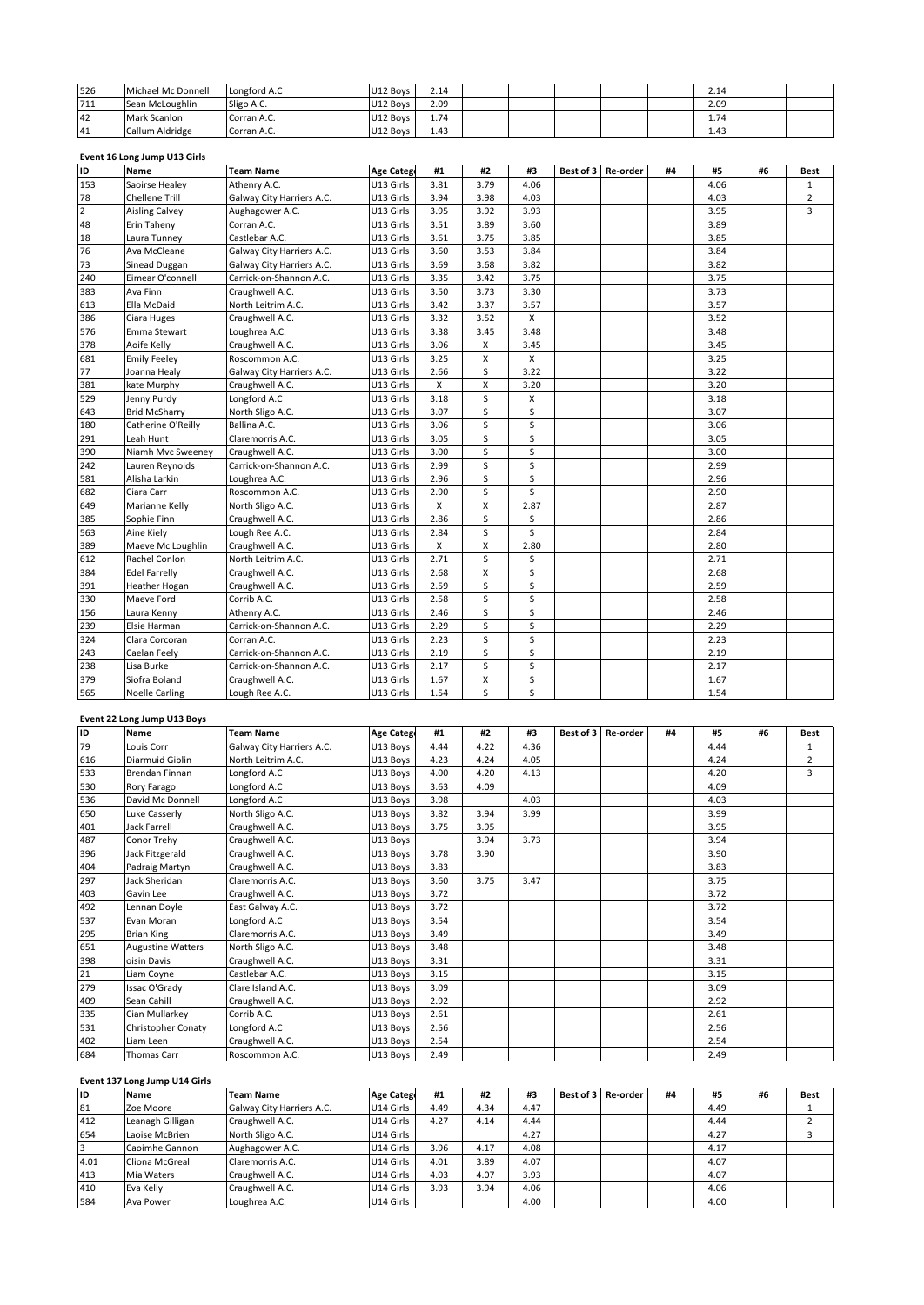| 655             | Seamie Keogh                 | North Sligo A.C.        | U14 Boys          | 4.96 | 4.79 | 4.75 |           |          |    | 4.96 |    | 1           |
|-----------------|------------------------------|-------------------------|-------------------|------|------|------|-----------|----------|----|------|----|-------------|
| ID              | <b>Name</b>                  | <b>Team Name</b>        | <b>Age Catego</b> | #1   | #2   | #3   | Best of 3 | Re-order | #4 | #5   | #6 | <b>Best</b> |
|                 | Event 138 Long Jump U14 Boys |                         |                   |      |      |      |           |          |    |      |    |             |
| 51              | Kate Brehony                 | Corran A.C.             | U14 Girls         | 1.92 |      |      |           |          |    | 1.92 |    |             |
| 619             | Hannah Gilmartin             | North Leitrim A.C.      | U14 Girls         | 1.95 |      |      |           |          |    | 1.95 |    |             |
| 252             | Ailbhe Cryan                 | Carrick-on-Shannon A.C. | U14 Girls         |      |      | 2.05 |           |          |    | 2.05 |    |             |
| 250             | Claire Moran                 | Carrick-on-Shannon A.C. | U14 Girls         | 2.35 |      |      |           |          |    | 2.35 |    |             |
| 255             | Sarah Carty                  | Carrick-on-Shannon A.C. | U14 Girls         | 2.45 |      |      |           |          |    | 2.45 |    |             |
| 28              | <b>Holly Reilly</b>          | Castlebar A.C.          | U14 Girls         | 2.63 |      |      |           |          |    | 2.63 |    |             |
| 53              | Erin O'Connor                | Corran A.C.             | U14 Girls         | 2.66 |      |      |           |          |    | 2.66 |    |             |
| 253             | Anna Crossley                | Carrick-on-Shannon A.C. | U14 Girls         | 2.96 |      |      |           |          |    | 2.96 |    |             |
| $\overline{27}$ | Aoife Moran                  | Castlebar A.C.          | U14 Girls         | 3.01 |      |      |           |          |    | 3.01 |    |             |
| 541             | Yemi Talabi                  | Longford A.C            | U14 Girls         | 3.05 |      |      |           |          |    | 3.05 |    |             |
| 338             | Emma Hogan                   | Corrib A.C.             | U14 Girls         | 3.06 |      |      |           |          |    | 3.06 |    |             |
| 254             | Caoimhe McGarry              | Carrick-on-Shannon A.C. | U14 Girls         | 3.08 |      |      |           |          |    | 3.08 |    |             |
| 52              | <b>Orlaith Connolly</b>      | Corran A.C.             | U14 Girls         | 3.09 |      |      |           |          |    | 3.09 |    |             |
| 1032            | <b>Ella Staunton</b>         | Westport A.C.           | U14 Girls         | 3.13 |      |      |           |          |    | 3.13 |    |             |
| 304             | Catherine Cantwell           | Claremorris A.C.        | U14 Girls         | 3.16 |      |      |           |          |    | 3.16 |    |             |
| 1033            | Kitty Harburn                | Westport A.C.           | U14 Girls         | 3.19 |      |      |           |          |    | 3.19 |    |             |
| 567             | Cait Kiely                   | Lough Ree A.C.          | U14 Girls         | 3.25 |      |      |           |          |    | 3.25 |    |             |
| 788             | Ella Dillon                  | S.R.L. A.C.             | U14 Girls         |      |      | 3.39 |           |          |    | 3.39 |    |             |
| 1031            | <b>Eimhear Corduff</b>       | Westport A.C.           | U14 Girls         | 3.51 |      |      |           |          |    | 3.51 |    |             |
| 303             | Michaela Hernon              | Claremorris A.C.        | U14 Girls         |      |      | 3.51 |           |          |    | 3.51 |    |             |
| 508             | Zoe Forde                    | Lake District Athletics | U14 Girls         | 3.31 |      | 3.52 |           |          |    | 3.52 |    |             |
| 337             | Eilis Keogh                  | Corrib A.C.             | U14 Girls         | 3.76 |      |      |           |          |    | 3.76 |    |             |
| 302             | Alana Bowens                 | Claremorris A.C.        | U14 Girls         | 3.75 | 3.93 |      |           |          |    | 3.93 |    |             |
| 160             | <b>Aoilbhe Deeley</b>        | Athenry A.C.            | U14 Girls         | 3.61 |      | 3.94 |           |          |    | 3.94 |    |             |
| 812             | <b>Emily Yeates</b>          | Swinford A.C.           | U14 Girls         | 3.83 | 4.00 |      |           |          |    | 4.00 |    |             |

### Ev

| 619  | Hannah Gilmartin              | North Leitrim A.C.        | U14 Girls         | 1.95 |      |      |           |                 |    | 1.95 |    |                |
|------|-------------------------------|---------------------------|-------------------|------|------|------|-----------|-----------------|----|------|----|----------------|
| 51   | Kate Brehony                  | Corran A.C.               | U14 Girls         | 1.92 |      |      |           |                 |    | 1.92 |    |                |
|      | Event 138 Long Jump U14 Boys  |                           |                   |      |      |      |           |                 |    |      |    |                |
| ID   | Name                          | <b>Team Name</b>          | <b>Age Catego</b> | #1   | #2   | #3   | Best of 3 | Re-order        | #4 | #5   | #6 | Best           |
| 655  | Seamie Keogh                  | North Sligo A.C.          | U14 Boys          | 4.96 | 4.79 | 4.75 |           |                 |    | 4.96 |    |                |
| 419  | Sean Connaughton              | Craughwell A.C.           | U14 Boys          | 4.07 | 4.46 | 4.20 |           |                 |    | 4.46 |    | $\overline{2}$ |
| 1039 | Oisin Ryall                   | Westport A.C.             | U14 Boys          | 4.01 | 3.89 | 4.20 |           |                 |    | 4.20 |    | 3              |
| 415  | Alex Evans                    | Craughwell A.C.           | U14 Boys          | 4.09 | 3.98 | 4.01 |           |                 |    | 4.09 |    |                |
| 88   | Jonathon McGrath              | Galway City Harriers A.C. | U14 Boys          | 4.06 | 4.08 | 3.70 |           |                 |    | 4.08 |    |                |
| 659  | Oisin Gilmartin               | North Sligo A.C.          | U14 Boys          | 3.84 | 3.87 | 3.62 |           |                 |    | 3.87 |    |                |
| 29   | <b>Oisin Tunney</b>           | Castlebar A.C.            | U14 Boys          | 3.84 | 3.76 | 3.56 |           |                 |    | 3.84 |    |                |
| 423  | Ciaran Connaughton            | Craughwell A.C.           | U14 Boys          | 3.83 | 3.46 | 3.72 |           |                 |    | 3.83 |    |                |
| 689  | Darragh Hynes                 | Roscommon A.C.            | U14 Boys          | 3.44 | 3.57 | 3.31 |           |                 |    | 3.57 |    |                |
| 657  | John Kerins                   | North Sligo A.C.          | U14 Boys          | 3.33 | 3.33 | 3.40 |           |                 |    | 3.40 |    |                |
| 340  | Kel Murphy                    | Corrib A.C.               | U14 Boys          | x    | 2.22 | 2.26 |           |                 |    | 2.26 |    |                |
| 690  | Louis Mc Caffrey              | Roscommon A.C.            | U14 Boys          |      | 1.75 | 1.54 |           |                 |    | 1.75 |    |                |
|      |                               |                           |                   |      |      |      |           |                 |    |      |    |                |
|      | Event 135 Long Jump U15 Girls |                           |                   |      |      |      |           |                 |    |      |    |                |
| ID   | Name                          | Team Name                 | <b>Age Catego</b> | #1   | #2   | #3   | Best of 3 | <b>Re-order</b> | #4 | #5   | #6 | Best           |
| 424  | Siona Lawless                 | Craughwell A.C.           | U15 Girls         |      | 4.66 | 4.73 |           |                 |    | 4.73 |    |                |

### Eve

| 340  | Kel Murphy                    | Corrib A.C.               | U14 Boys             | x    | 2.22 | 2.26 |           |          |    | 2.26 |    |                |
|------|-------------------------------|---------------------------|----------------------|------|------|------|-----------|----------|----|------|----|----------------|
| 690  | Louis Mc Caffrey              | Roscommon A.C.            | U14 Boys             |      | 1.75 | 1.54 |           |          |    | 1.75 |    |                |
|      | Event 135 Long Jump U15 Girls |                           |                      |      |      |      |           |          |    |      |    |                |
| ID   | <b>Name</b>                   | <b>Team Name</b>          | <b>Age Catego</b>    | #1   | #2   | #3   | Best of 3 | Re-order | #4 | #5   | #6 | <b>Best</b>    |
| 424  | Siona Lawless                 | Craughwell A.C.           | U15 Girls            |      | 4.66 | 4.73 |           |          |    | 4.73 |    |                |
| 163  | Sarah Gilhooley               | Athenry A.C.              | U15 Girls            | 4.22 | 4.13 | 4.24 |           |          |    | 4.24 |    | $\overline{2}$ |
| 1044 | Aishling Halpin Fahy          | Westport A.C.             | U15 Girls            | 4.17 |      |      |           |          |    | 4.17 |    | 3              |
| 427  | Rachel Hughes                 | Craughwell A.C.           | U15 Girls            | 3.98 | 3.99 | 4.02 |           |          |    | 4.02 |    |                |
| 425  | Tara Slattery                 | Craughwell A.C.           | U15 Girls            |      | 3.87 |      |           |          |    | 3.87 |    |                |
| 309  | Louise King                   | Claremorris A.C.          | U15 Girls            |      | 3.53 | 3.81 |           |          |    | 3.81 |    |                |
| 308  | Amy Gaynard                   | Claremorris A.C.          | U15 Girls            |      |      | 3.65 |           |          |    | 3.65 |    |                |
| 545  | Dearbhaile Rooney             | Longford A.C              | U15 Girls            | 3.64 | 3.62 | 3.57 |           |          |    | 3.64 |    |                |
| 661  | Sarah Kisby                   | North Sligo A.C.          | U15 Girls            | 3.30 | 3.49 | 3.41 |           |          |    | 3.49 |    |                |
| 95   | <b>MMIRIAM GREEN</b>          | Galway City Harriers A.C. | U15 Girls            | 3.21 | 3.43 | 3.26 |           |          |    | 3.43 |    |                |
| 94   | Mary Duggan                   | Galway City Harriers A.C. | U15 Girls            | 3.19 | 2.94 | 3.42 |           |          |    | 3.42 |    |                |
|      |                               |                           |                      |      |      |      |           |          |    |      |    |                |
|      | Event 136 Long Jump U15 Boys  |                           |                      |      |      |      |           |          |    |      |    |                |
| ID   | <b>Name</b>                   | <b>Team Name</b>          | <b>Age Catego</b>    | #1   | #2   | #3   | Best of 3 | Re-order | #4 | #5   | #6 | <b>Best</b>    |
| 432  | Ultan Sheerin                 | Craughwell A.C.           | U <sub>15</sub> Boys | 4.52 | 4.55 | 4.76 |           |          |    | 4.76 |    |                |

### Ev

| 95  | <b>MMIRIAM GREEN</b>          | Galway City Harriers A.C. | U15 Girls         | 3.21 | 3.43 | 3.26 |           |          |    | 3.43 |    |                |
|-----|-------------------------------|---------------------------|-------------------|------|------|------|-----------|----------|----|------|----|----------------|
| 94  | Mary Duggan                   | Galway City Harriers A.C. | U15 Girls         | 3.19 | 2.94 | 3.42 |           |          |    | 3.42 |    |                |
|     |                               |                           |                   |      |      |      |           |          |    |      |    |                |
|     | Event 136 Long Jump U15 Boys  |                           |                   |      |      |      |           |          |    |      |    |                |
| ID  | Name                          | <b>Team Name</b>          | <b>Age Catego</b> | #1   | #2   | #3   | Best of 3 | Re-order | #4 | #5   | #6 | <b>Best</b>    |
| 432 | <b>Ultan Sheerin</b>          | Craughwell A.C.           | U15 Boys          | 4.52 | 4.55 | 4.76 |           |          |    | 4.76 |    |                |
| 547 | Niall Moran                   | Longford A.C              | U15 Boys          | 4.74 | 4.64 | 4.63 |           |          |    | 4.74 |    | $\overline{2}$ |
| 166 | Aubery O Brien                | Athenry A.C.              | U15 Boys          | 4.48 | 4.71 | 4.68 |           |          |    | 4.71 |    | 3              |
| 31  | Kevin Coyne                   | Castlebar A.C.            | U15 Boys          | 4.37 | 3.63 | 4.49 |           |          |    | 4.49 |    |                |
| 99  | <b>Diarmuid Kilcommins</b>    | Galway City Harriers A.C. | U15 Boys          | 4.38 | 4.32 | 4.44 |           |          |    | 4.44 |    |                |
| 431 | Conor Hughes                  | Craughwell A.C.           | U15 Boys          | 4.02 | 4.10 | 3.88 |           |          |    | 4.10 |    |                |
| 781 | Carraig Murphy                | South Galway A.C          | U15 Boys          |      | 4.08 | 4.05 |           |          |    | 4.08 |    |                |
| 32  | <b>Emmett Geraghty</b>        | Castlebar A.C.            | U15 Boys          | 3.26 | 3.95 | 3.15 |           |          |    | 3.95 |    |                |
| 548 | Peter Parker                  | Longford A.C              | U15 Boys          | 3.81 | 3.54 | 3.67 |           |          |    | 3.81 |    |                |
| 209 | sean mchale                   | Ballycastle               | U15 Boys          | 3.62 | 3.75 | 3.16 |           |          |    | 3.75 |    |                |
| 662 | Shane O'Boyle                 | North Sligo A.C.          | U15 Boys          | 3.05 | 3.32 |      |           |          |    | 3.32 |    |                |
|     |                               |                           |                   |      |      |      |           |          |    |      |    |                |
|     | Event 133 Long Jump U16 Girls |                           |                   |      |      |      |           |          |    |      |    |                |
| lıd | Name                          | <b>Team Name</b>          | Age Catego        | #1   | #2   | #3   | Best of 3 | Re-order | #4 | #5   | #6 | <b>Best</b>    |
| 440 | Laura Cunningham              | Craughwell A.C.           | U16 Girls         | 4.58 | 4.65 |      |           |          |    | 4.65 |    |                |

### Eve

| 209 | sean mchale                   | Ballycastle          | U15 Boys             | 3.62 | 3.75 | 3.16 |           |                 |    | 3.75 |    |             |
|-----|-------------------------------|----------------------|----------------------|------|------|------|-----------|-----------------|----|------|----|-------------|
| 662 | Shane O'Boyle                 | North Sligo A.C.     | U15 Boys             | 3.05 | 3.32 |      |           |                 |    | 3.32 |    |             |
|     | Event 133 Long Jump U16 Girls |                      |                      |      |      |      |           |                 |    |      |    |             |
| ID  | Name                          | <b>Team Name</b>     | <b>Age Catego</b>    | #1   | #2   | #3   | Best of 3 | Re-order        | #4 | #5   | #6 | <b>Best</b> |
| 440 | Laura Cunningham              | Craughwell A.C.      | U16 Girls            | 4.58 | 4.65 |      |           |                 |    | 4.65 |    |             |
| 628 | <b>Ruth Cox</b>               | North Roscommon A.C. | U16 Girls            | 4.06 | 4.19 | 4.50 |           |                 |    | 4.50 |    |             |
| 587 | Emma Reynolds                 | Loughrea A.C.        | U16 Girls            | 4.38 | 4.48 | 4.20 |           |                 |    | 4.48 |    | 3           |
| 437 | Caoilin Milton                | Craughwell A.C.      | U16 Girls            |      | 4.26 | 4.24 |           |                 |    | 4.26 |    |             |
| 695 | Laura Hynes                   | Roscommon A.C.       | U16 Girls            | 3.82 | 3.68 | 4.05 |           |                 |    | 4.05 |    |             |
| 568 | Clodagh Kiely                 | Lough Ree A.C.       | U16 Girls            | 3.95 |      | 3.96 |           |                 |    | 3.96 |    |             |
| 590 | Lauren Stewart                | Loughrea A.C.        | U16 Girls            |      | 3.94 |      |           |                 |    | 3.94 |    |             |
| 441 | Shauna Tobin                  | Craughwell A.C.      | U16 Girls            | 3.80 | 3.79 | 3.91 |           |                 |    | 3.91 |    |             |
|     |                               |                      |                      |      |      |      |           |                 |    |      |    |             |
|     | Event 134 Long Jump U16 Boys  |                      |                      |      |      |      |           |                 |    |      |    |             |
| ID  | Name                          | <b>Team Name</b>     | <b>Age Catego</b>    | #1   | #2   | #3   | Best of 3 | <b>Re-order</b> | #4 | #5   | #6 | <b>Best</b> |
| 443 | Daniel Callanan-Forde         | Craughwell A.C.      | U <sub>16</sub> Boys |      | 5.50 | 5.49 | 5.50      |                 |    | 5.50 |    |             |

### **<sup>134</sup> Long Jump U16 Boys**

| 443 | Daniel Callanan-Forde        | Craughwell A.C.  | U16 Boys          |      | 5.50 | 5.49 | 5.50 |                    |    | 5.50 |    |             |
|-----|------------------------------|------------------|-------------------|------|------|------|------|--------------------|----|------|----|-------------|
|     |                              |                  |                   |      |      |      |      |                    |    |      |    |             |
| ID  | <b>Name</b>                  | <b>Team Name</b> | <b>Age Catego</b> | #1   | #2   | #3   |      | Best of 3 Re-order | #4 | #5   | #6 | <b>Best</b> |
|     | Event 134 Long Jump U16 Boys |                  |                   |      |      |      |      |                    |    |      |    |             |
|     |                              |                  |                   |      |      |      |      |                    |    |      |    |             |
| 441 | Shauna Tobin                 | Craughwell A.C.  | U16 Girls         | 3.80 | 3.79 | 3.91 |      |                    |    | 3.91 |    |             |
|     | Lauren Stewart               | Loughrea A.C.    | U16 Girls         |      | 3.94 |      |      |                    |    | 3.94 |    |             |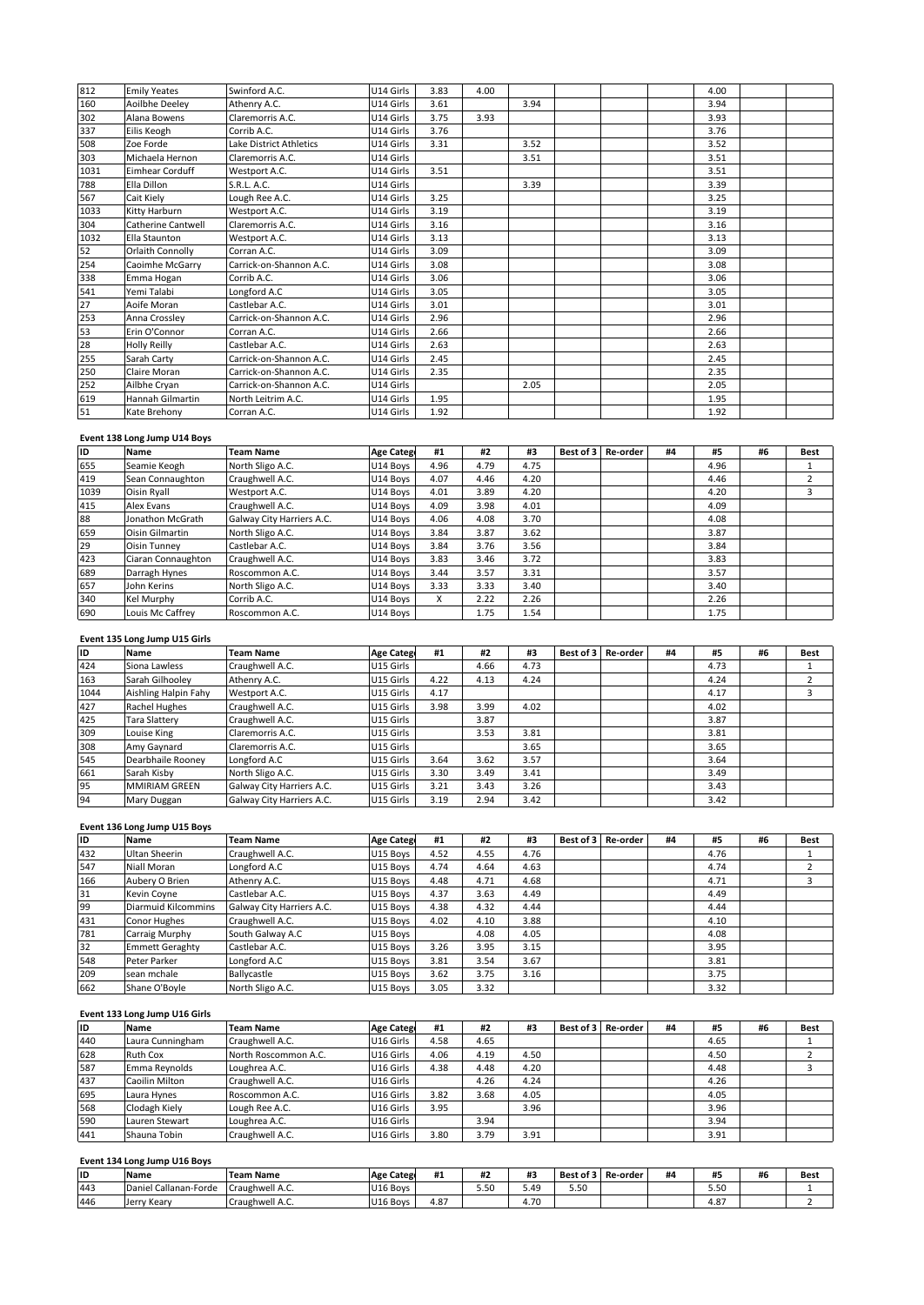| <b>ID</b> |                               |                  |                   |      |      |      |           |          |    |      |    |      |
|-----------|-------------------------------|------------------|-------------------|------|------|------|-----------|----------|----|------|----|------|
|           | <b>Name</b>                   | <b>Team Name</b> | <b>Age Catego</b> | #1   | #2   | #3   | Best of 3 | Re-order | #4 | #5   | #6 | Best |
|           | Event 125 Long Jump U17 Girls |                  |                   |      |      |      |           |          |    |      |    |      |
| 211       | gerard murphy                 | Ballycastle      | U16 Boys          | 2.68 | 2.54 | 2.08 |           |          |    | 2.68 |    |      |
| 444       | Alan Harrington               | Craughwell A.C.  | U16 Boys          | 3.58 |      | 3.74 |           |          |    | 3.74 |    |      |
| 697       | Orin Hoare                    | Roscommon A.C.   | U16 Boys          | 3.77 | 3.98 | 4.09 |           |          |    | 4.09 |    |      |
| 845       | Joshua Fairbrother            | Tireragh A.C.    | U16 Boys          | 4.03 | 4.14 | 3.93 |           |          |    | 4.14 |    |      |
| 448       | Cian Waters                   | Craughwell A.C.  | U16 Boys          | 4.11 | 4.56 |      |           |          |    | 4.56 |    |      |
| 591       | Stephen Doran                 | Loughrea A.C.    | U16 Boys          | 4.63 |      |      |           |          |    | 4.63 |    | 3    |

### <u>Eve</u>

| 444       | Alan Harrington                  | Craughwell A.C.  | U16 Boys          | 3.58 |      | 3.74 |           |          |    | 3.74 |    |                |
|-----------|----------------------------------|------------------|-------------------|------|------|------|-----------|----------|----|------|----|----------------|
| 211       | gerard murphy                    | Ballycastle      | U16 Boys          | 2.68 | 2.54 | 2.08 |           |          |    | 2.68 |    |                |
|           | Event 125 Long Jump U17 Girls    |                  |                   |      |      |      |           |          |    |      |    |                |
| ID        | Name                             | <b>Team Name</b> | <b>Age Catego</b> | #1   | #2   | #3   | Best of 3 | Re-order | #4 | #5   | #6 | Best           |
| 208       | Sibeal Reynolds                  | Ballinamore A.C. | U17 Girls         |      | 4.94 |      |           |          |    | 4.94 |    | $\mathbf{1}$   |
| 458       | Aisling Keady                    | Craughwell A.C.  | U17 Girls         | 4.46 | 4.34 | 4.30 |           |          |    | 4.46 |    | $\overline{2}$ |
| 454       | Aoife Greene                     | Craughwell A.C.  | U17 Girls         | 3.92 |      | 3.81 |           |          |    | 3.92 |    | 3              |
| 456       | Laura Keane                      | Craughwell A.C.  | U17 Girls         |      |      | 3.57 |           |          |    | 3.57 |    |                |
| 700       | Lauren England                   | Roscommon A.C.   | U17 Girls         | 3.43 | 3.44 | 3.13 |           |          |    | 3.44 |    |                |
|           | Event 126 Long Jump U17 Boys     |                  |                   |      |      |      |           |          |    |      |    |                |
| ID        | <b>Name</b>                      | <b>Team Name</b> | <b>Age Catego</b> | #1   | #2   | #3   | Best of 3 | Re-order | #4 | #5   | #6 | <b>Best</b>    |
| 596       | Brendan Lynch                    | Loughrea A.C.    | U17 Boys          | 5.14 | 5.30 | 4.70 |           |          |    | 5.30 |    | $\mathbf{1}$   |
|           | Event 127 Long Jump U18 Girls    |                  |                   |      |      |      |           |          |    |      |    |                |
| ID        | Name                             | <b>Team Name</b> | <b>Age Catego</b> | #1   | #2   | #3   | Best of 3 | Re-order | #4 | #5   | #6 | Best           |
| 831       | Aishling Forkan                  | Swinford A.C.    | U18 Girls         |      | 5.17 | 5.11 |           |          |    | 5.17 |    | $\mathbf{1}$   |
|           | Event 128 Long Jump U18 Boys     |                  |                   |      |      |      |           |          |    |      |    |                |
| ID        | Name                             | <b>Team Name</b> | <b>Age Catego</b> | #1   | #2   | #3   | Best of 3 | Re-order | #4 | #5   | #6 | <b>Best</b>    |
| 197       | <b>Eric Connolly</b>             | Ballina A.C.     | U18 Boys          | 5.84 | 5.75 | 5.53 |           |          |    | 5.84 |    | $\mathbf{1}$   |
|           | Event 129 Long Jump U19 Girls    |                  |                   |      |      |      |           |          |    |      |    |                |
| ID        | <b>Name</b>                      | <b>Team Name</b> | <b>Age Catego</b> | #1   | #2   | #3   | Best of 3 | Re-order | #4 | #5   | #6 | <b>Best</b>    |
| 471       | Sinead Treacy                    | Craughwell A.C.  | U19 Girls         |      | 4.86 | 4.68 |           |          |    | 4.86 |    | $\mathbf{1}$   |
|           | Event 130 Long Jump U19 Boys     |                  |                   |      |      |      |           |          |    |      |    |                |
| <b>ID</b> | Name                             | <b>Team Name</b> | <b>Age Catego</b> | #1   | #2   | #3   | Best of 3 | Re-order | #4 | #5   | #6 | Best           |
| 321       | Sean Carrick                     | Claremorris A.C. | U19 Boys          | 5.93 |      | 5.70 |           |          |    | 5.93 |    | $\mathbf{1}$   |
| 323       | Daniel Hernon                    | Claremorris A.C. | U19 Boys          | 5.36 | 5.60 | 5.72 |           |          |    | 5.72 |    | $\overline{2}$ |
|           | Event 131 Long Jump Senior Women |                  |                   |      |      |      |           |          |    |      |    |                |
| ID        | Name                             | <b>Team Name</b> | <b>Age Catego</b> | #1   | #2   | #3   | Best of 3 | Re-order | #4 | #5   | #6 | Best           |
| 475       | Cathriona Farrell                | Craughwell A.C.  | Senior Wom        | 5.02 | 5.14 | 5.19 |           |          |    | 5.19 |    | $\mathbf{1}$   |
|           | Event 132 Long Jump Senior Men   |                  |                   |      |      |      |           |          |    |      |    |                |
| <b>ID</b> | Name                             | <b>Team Name</b> | <b>Age Catego</b> | #1   | #2   | #3   | Best of 3 | Re-order | #4 | #5   | #6 | <b>Best</b>    |
| 764       | Colm Bourke                      | sligo            | Senior Men        |      | 6.91 |      |           |          |    | 6.91 |    | $\mathbf{1}$   |
| 1005      | tomas griffin                    | Guest            | Senior Men        | 5.86 | 5.82 | 4.85 |           |          |    | 5.86 |    | $\overline{2}$ |
|           |                                  |                  |                   |      |      |      |           |          |    |      |    | 3              |
| 1004      | Danny Meaney                     | Guest            | Senior Men        | 5.22 | 5.44 | 5.30 |           |          |    | 5.44 |    |                |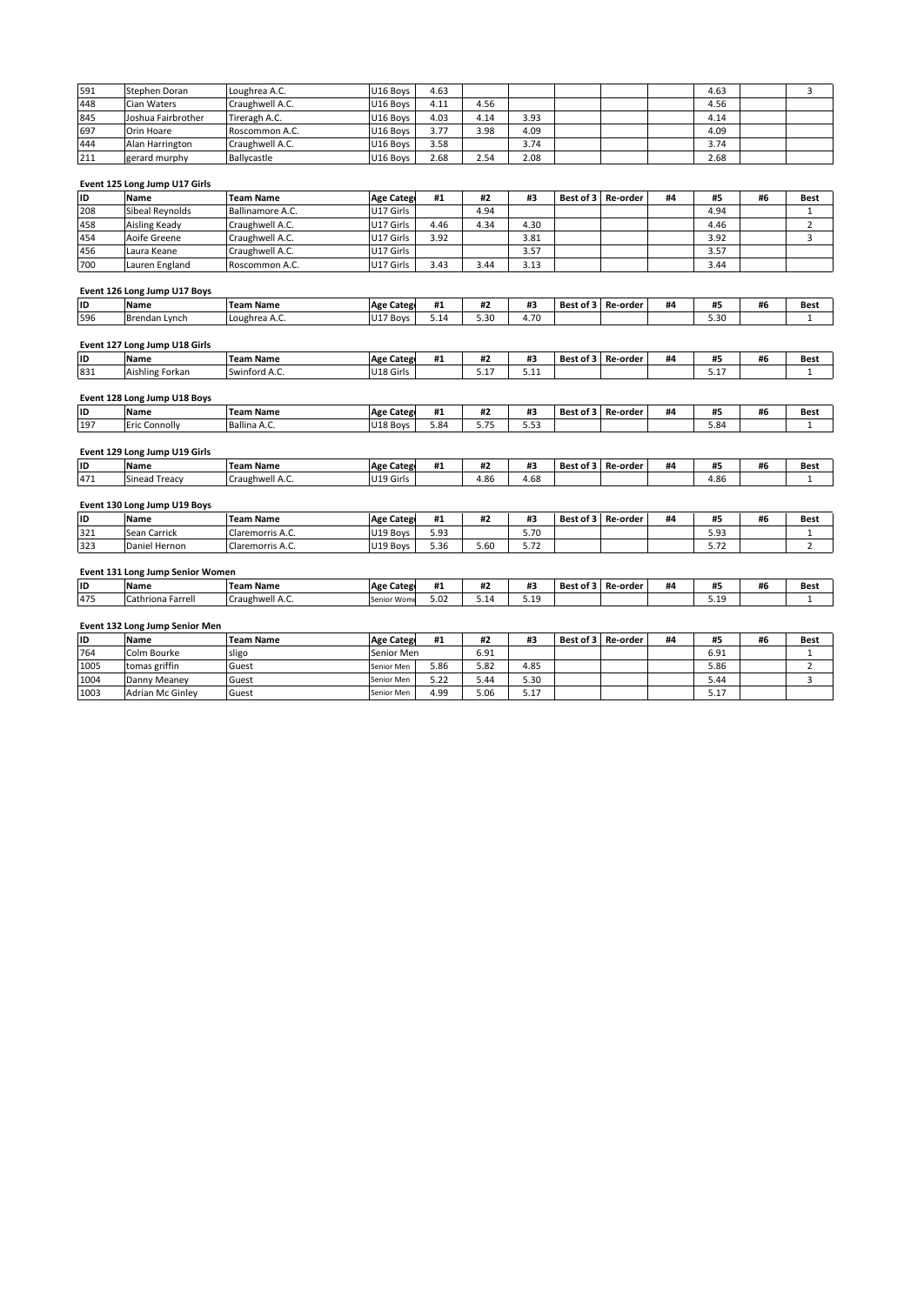|           | Event 140 Triple Jump U18 Boys |                  |                   |    |    |    |    |    |    |      |
|-----------|--------------------------------|------------------|-------------------|----|----|----|----|----|----|------|
| <b>ID</b> | Name                           | <b>Team Name</b> | <b>Age Catego</b> | #1 | #2 | #3 | #4 | #5 | #6 | Best |

|  |  |  | Event 141 Triple Jump U19 Girls |  |  |  |  |
|--|--|--|---------------------------------|--|--|--|--|
|--|--|--|---------------------------------|--|--|--|--|

|           | Event 140 Triple Jump U18 Boys  |                  |                           |    |       |       |    |    |    |             |
|-----------|---------------------------------|------------------|---------------------------|----|-------|-------|----|----|----|-------------|
| ID        | <b>Name</b>                     | <b>Team Name</b> | <b>Age Catego</b>         | #1 | #2    | #3    | #4 | #5 | #6 | <b>Best</b> |
| 197       | Eric Connolly                   | Ballina A.C.     | U18 Boys 11.4             |    | 11.46 | 11.39 |    |    |    | 11.46       |
|           | Event 141 Triple Jump U19 Girls |                  |                           |    |       |       |    |    |    |             |
| ID        | <b>Name</b>                     | <b>Team Name</b> | <b>Age Catego</b>         | #1 | #2    | #3    | #4 | #5 | #6 | <b>Best</b> |
| 320       | Connie Jennings                 | Claremorris A.C. | U <sub>19</sub> Girls   x |    |       | 9.52  |    |    |    | 9.52        |
|           | Event 142 Triple Jump U19 Boys  |                  |                           |    |       |       |    |    |    |             |
| <b>ID</b> | <b>Name</b>                     | <b>Team Name</b> | <b>Age Catego</b>         | #1 | #2    | #3    | #4 | #5 | #6 | <b>Best</b> |
| 321       | Sean Carrick                    | Claremorris A.C. | $U19$ Boys $x$            |    | 11.07 | 11.38 |    |    |    | 11.38       |

| ID  | <b>Name</b>            | <b>Name</b><br>Team               | Categ<br><b>Age</b> | <br><b>TT</b> + | ,,,<br>11 L | $\cdots$<br>π.,   | ĦΔ | <br>Ħ. | #6 | Best                          |
|-----|------------------------|-----------------------------------|---------------------|-----------------|-------------|-------------------|----|--------|----|-------------------------------|
| 321 | <b>Sean</b><br>Carrick | $\sim$<br>้าremorris A.C.<br>Ciar | $119$ Boys A        |                 | .11.07      | $\Omega$<br>11.38 |    |        |    | ີດ<br>$\blacksquare$<br>11.30 |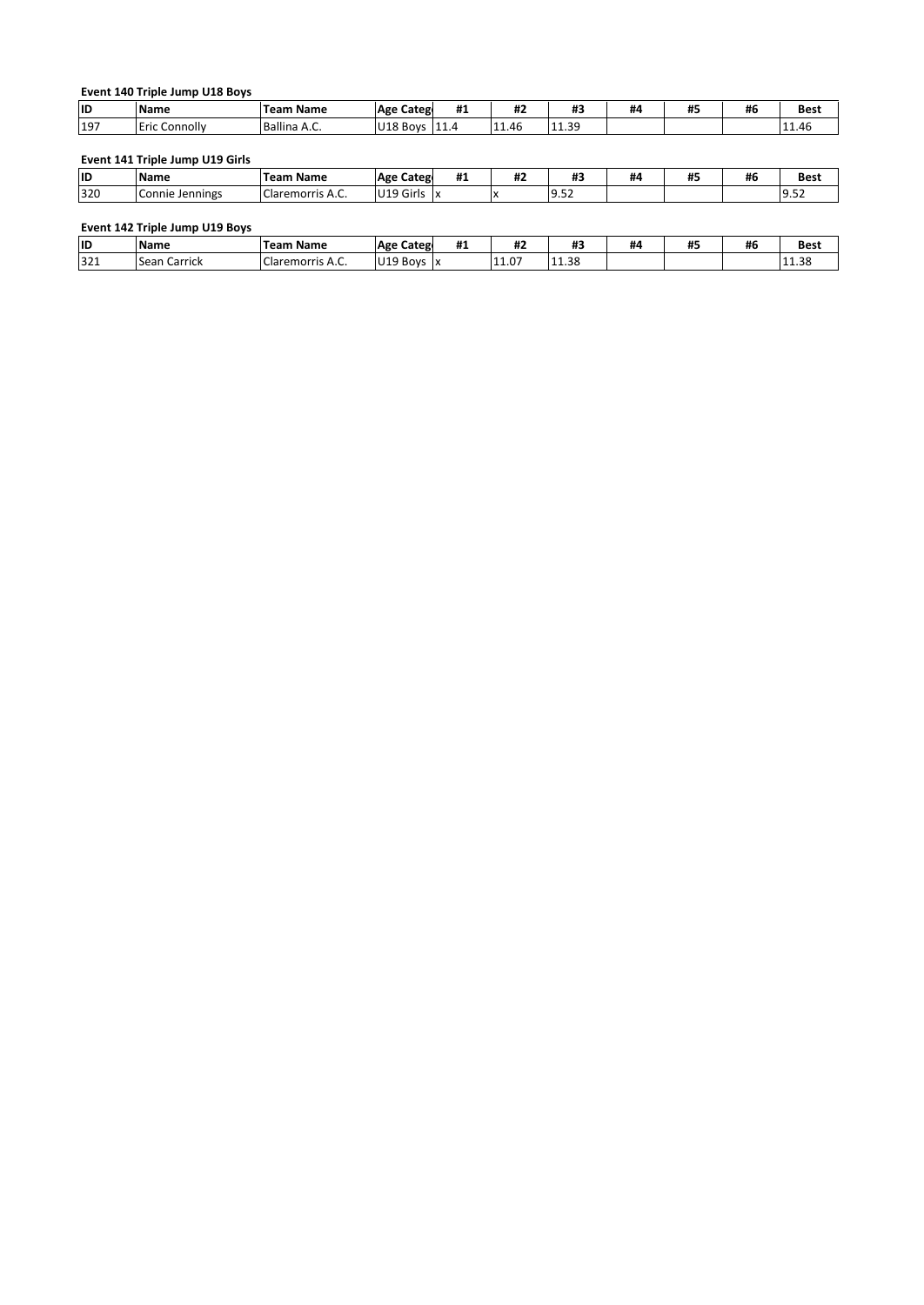| Event 105 Pole Vault U15 Girls |  |
|--------------------------------|--|

|     | Event 105 Pole Vault U15 Girls |                  |                     |  |  |  |  |  |
|-----|--------------------------------|------------------|---------------------|--|--|--|--|--|
| ID  | <b>Name</b>                    | <b>Team Name</b> | <b>Age Category</b> |  |  |  |  |  |
| 789 | Aileen Egan                    | S.R.L. A.C.      | U15 Girls           |  |  |  |  |  |
|     |                                |                  |                     |  |  |  |  |  |
|     | Event 109 Pole Vault U17 Girls |                  |                     |  |  |  |  |  |
| ID  | <b>Name</b>                    | <b>Team Name</b> | <b>Age Category</b> |  |  |  |  |  |
| 699 | Shannon Quigley                | Roscommon A.C.   | U17 Girls           |  |  |  |  |  |

| 789 | Aileen Egan                    | S.R.L. A.C.                     | U15 Girls           |      |      |      |      |      |      |      |      |            |     |
|-----|--------------------------------|---------------------------------|---------------------|------|------|------|------|------|------|------|------|------------|-----|
|     |                                |                                 |                     |      |      |      |      |      |      |      |      |            |     |
|     | Event 109 Pole Vault U17 Girls |                                 |                     |      |      |      |      |      |      |      |      |            |     |
| lıD | <b>Name</b>                    | <b>Team Name</b>                | <b>Age Category</b> |      |      |      |      |      |      |      |      |            |     |
| 699 | Shannon Quigley                | Roscommon A.C.                  | U17 Girls           |      |      |      |      |      |      |      |      |            |     |
|     |                                |                                 |                     |      |      |      |      |      |      |      |      |            |     |
|     | Event 4 High Jump U12 Girls    |                                 |                     |      |      |      |      |      |      |      |      |            |     |
| lıD | Name                           | <b>Team Name</b>                | <b>Age Category</b> | 1.05 | 1.10 | 1.15 | 1.20 | 1.25 | 1.28 | 1.30 | 1.32 | 1.34       |     |
| 59  | Emma Moore                     | Galway City Harriers AU12 Girls |                     |      |      |      |      | XO   | ⌒    | XO   | XO   | <b>XXX</b> | 1ST |

| ID  | Name                        | Team Name                        | <b>Age Category</b> |            |          |            |            |            |          |            |      |            |     |
|-----|-----------------------------|----------------------------------|---------------------|------------|----------|------------|------------|------------|----------|------------|------|------------|-----|
| 699 | Shannon Quigley             | Roscommon A.C.                   | U17 Girls           |            |          |            |            |            |          |            |      |            |     |
|     |                             |                                  |                     |            |          |            |            |            |          |            |      |            |     |
|     | Event 4 High Jump U12 Girls |                                  |                     |            |          |            |            |            |          |            |      |            |     |
| İID | Name                        | <b>Team Name</b>                 | <b>Age Category</b> | 1.05       | 1.10     | 1.15       | 1.20       | 1.25       | 1.28     | 1.30       | 1.32 | 1.34       |     |
| 59  | Emma Moore                  | Galway City Harriers A U12 Girls |                     | 0          | $\Omega$ | 0          | 0          | XO         | O        | XO         | XO   | <b>XXX</b> | 1ST |
| 218 | <b>Eleanor McDermott</b>    | Carrick-on-Shannon A. U12 Girls  |                     | <b>XXX</b> |          |            |            |            |          |            |      |            |     |
| 283 | Jenna Mortimer              | Claremorris A.C.                 | U12 Girls           | O          | $\Omega$ | $\Omega$   | <b>XXX</b> |            |          |            |      |            | 3RD |
| 286 | Ava Flynn                   | Claremorris A.C.                 | U12 Girls           | $\circ$    | $\Omega$ | $\Omega$   | XO         | <b>XXX</b> |          |            |      |            | 2ND |
| 352 | Alex Slamas                 | Craughwell A.C.                  | U12 Girls           | $\circ$    | $\circ$  | <b>XXX</b> |            |            |          |            |      |            |     |
| 355 | Eve Ayo                     | Craughwell A.C.                  | U12 Girls           | <b>XXX</b> |          |            |            |            |          |            |      |            |     |
| 358 | Rebekah Flynn               | Craughwell A.C.                  | U12 Girls           | O          | $\Omega$ | XO         | <b>XXX</b> |            |          |            |      |            |     |
| 361 | Oliwia Koman                | Craughwell A.C.                  | U12 Girls           | <b>XXX</b> |          |            |            |            |          |            |      |            |     |
| 558 | Shauna Mimnagh              | Lough Ree A.C.                   | U12 Girls           | <b>XXX</b> |          |            |            |            |          |            |      |            |     |
|     |                             |                                  |                     |            |          |            |            |            |          |            |      |            |     |
|     | Event 9 High Jump U12 Boys  |                                  |                     |            |          |            |            |            |          |            |      |            |     |
| İID | Name                        | Team Name                        | <b>Age Category</b> | 1.05       | 1.10     | 1.15       | 1.20       | 1.25       | 1.30     | 1.33       |      |            |     |
|     | <b>Tomas Gannon</b>         | Aughagower A.C.                  | U12 Boys            | $\Omega$   | O        | $\Omega$   | O          | O          | $\Omega$ | <b>XXX</b> |      |            | 2ND |

### Eve

| 361  | lOliwia Koman                | Craughwell A.C.                  | U12 Girls           | <b>XXX</b> |            |            |            |          |            |            |            |      |     |
|------|------------------------------|----------------------------------|---------------------|------------|------------|------------|------------|----------|------------|------------|------------|------|-----|
| 558  | Shauna Mimnagh               | Lough Ree A.C.                   | U12 Girls           | <b>XXX</b> |            |            |            |          |            |            |            |      |     |
|      | Event 9 High Jump U12 Boys   |                                  |                     |            |            |            |            |          |            |            |            |      |     |
| İID  | Name                         | Team Name                        | <b>Age Category</b> | 1.05       | 1.10       | 1.15       | 1.20       | 1.25     | 1.30       | 1.33       |            |      |     |
| 1    | Tomas Gannon                 | Aughagower A.C.                  | U12 Boys            | $\circ$    | $\Omega$   | $\Omega$   | O          | $\Omega$ | $\Omega$   | <b>XXX</b> |            |      | 2ND |
| 151  | Calum Healy                  | Athenry A.C.                     | U12 Boys            | $\circ$    | O          | XO         | XO         | O        | <b>XXX</b> |            |            |      | 3RD |
| 237  | Shane Finn                   | Carrick-on-Shannon A. U12 Boys   |                     | $\circ$    | O          | <b>XXX</b> |            |          |            |            |            |      |     |
| 363  | Liam McDonagh                | Craughwell A.C.                  | U12 Boys            | XO         | $\circ$    | XO         | XO         | O        | <b>XXX</b> |            |            |      |     |
| 365  | Conor Hoade                  | Craughwell A.C.                  | U12 Boys            | $\circ$    | O          | XO         | XXO        | XO       | <b>XXX</b> |            |            |      |     |
| 369  | Mathie Kennedy               | Craughwell A.C.                  | U12 Boys            | $\circ$    | O          | $\Omega$   | <b>XXX</b> |          |            |            |            |      |     |
| 371  | Oisin Keane                  | Craughwell A.C.                  | U12 Boys            | $\circ$    | O          | $\Omega$   | <b>XXX</b> |          |            |            |            |      |     |
| 374  | Lukas Schukat                | Craughwell A.C.                  | U12 Boys            | $\circ$    | $\Omega$   | $\circ$    | 0          | O        | XXO        | XXO        |            |      | 1ST |
| 482  | Liam Mulveen                 | Craughwell A.C.                  | U12 Boys            | $\circ$    | XO         | X          |            |          |            |            |            |      |     |
| 504  | James Marrey                 | Lake District Athletics U12 Boys |                     | $\circ$    | XO         | XXO        | <b>XXX</b> |          |            |            |            |      |     |
| 525  | Tommy Corcoran               | Longford A.C                     | U12 Boys            | $\circ$    | O          | $\Omega$   | O          | XXO      | <b>XXX</b> |            |            |      |     |
| 710  | Ross Doherty                 | Sligo A.C.                       | U12 Boys            | $\circ$    | <b>XXX</b> |            |            |          |            |            |            |      |     |
| 1024 | Niall McLoughlin             | Westport A.C.                    | U12 Boys            | $\circ$    | $\circ$    | XXO        | <b>XXX</b> |          |            |            |            |      |     |
|      |                              |                                  |                     |            |            |            |            |          |            |            |            |      |     |
|      | Event 15 High Jump U13 Girls |                                  |                     |            |            |            |            |          |            |            |            |      |     |
| İID  | Name                         | Team Name                        | <b>Age Category</b> | 1.05       | 1.10       | 1.15       | 1.20       | 1.25     | 1.28       | 1.31       | 1.34       | 1.37 |     |
| 153  | Saoirse Healev               | Athenry A.C.                     | U13 Girls           |            | $\Omega$   | $\Omega$   | XO         | XO       | $\Omega$   | $\Omega$   | <b>XXX</b> |      | 2ND |

| 710  | <b>Ross Doherty</b>          | Sligo A.C.                        | U12 Boys            | 0        | <b>XXX</b> |            |            |            |          |      |            |      |     |
|------|------------------------------|-----------------------------------|---------------------|----------|------------|------------|------------|------------|----------|------|------------|------|-----|
| 1024 | Niall McLoughlin             | Westport A.C.                     | U12 Boys            | O        | O          | XXO        | <b>XXX</b> |            |          |      |            |      |     |
|      |                              |                                   |                     |          |            |            |            |            |          |      |            |      |     |
|      | Event 15 High Jump U13 Girls |                                   |                     |          |            |            |            |            |          |      |            |      |     |
| İID  | Name                         | <b>Team Name</b>                  | <b>Age Category</b> | 1.05     | 1.10       | 1.15       | 1.20       | 1.25       | 1.28     | 1.31 | 1.34       | 1.37 |     |
| 153  | Saoirse Healev               | Athenry A.C.                      | U13 Girls           |          | $\circ$    | $\Omega$   | XO         | XO         | $\Omega$ | O    | <b>XXX</b> |      | 2ND |
| 154  | Aileen Evans                 | Athenry A.C.                      | U13 Girls           | $\circ$  | O          | <b>XXX</b> |            |            |          |      |            |      |     |
| 378  | Aoife Kelly                  | Craughwell A.C.                   | U13 Girls           | 0        | XO         | <b>XXX</b> |            |            |          |      |            |      |     |
| 383  | Ava Finn                     | Craughwell A.C.                   | U13 Girls           |          | O          | $\circ$    | O          | O          | $\circ$  | XXO  | XXO        | X    | 1ST |
| 392  | Lauren Mc Nally              | Craughwell A.C.                   | U13 Girls           | $\circ$  | $\circ$    | XO         | <b>XXX</b> |            |          |      |            |      |     |
| 505  | Aoibhinn Barrett             | Lake District Athletics U13 Girls |                     | O        | X          |            |            |            |          |      |            |      |     |
| 562  | Roisin Brennan               | Lough Ree A.C.                    | U13 Girls           | O        | XO         | <b>XXX</b> |            |            |          |      |            |      |     |
| 564  | Caoilinn Flood               | Lough Ree A.C.                    | U13 Girls           | O        | $\Omega$   | $\Omega$   | XXO        | <b>XXX</b> |          |      |            |      | 3RD |
| 681  | <b>Emily Feeley</b>          | Roscommon A.C.                    | U13 Girls           | XO       | <b>XXX</b> |            |            |            |          |      |            |      |     |
|      |                              |                                   |                     |          |            |            |            |            |          |      |            |      |     |
|      | Event 21 High Jump U13 Boys  |                                   |                     |          |            |            |            |            |          |      |            |      |     |
| İID  | Name                         | Team Name                         | <b>Age Category</b> | 1.10     | 1.15       | 1.20       | 1.25       | 1.30       | 1.33     |      |            |      |     |
| 297  | Jack Sheridan                | Claremorris A.C.                  | U13 Boys            | $\Omega$ | O          | XXO        | <b>XXX</b> |            |          |      |            |      |     |

### Eve

| 564            | Caoilinn Flood              | Lough Ree A.C.   | U13 Girls           |      | O    | $\Omega$   | Ω       | XXO        | XXX        |            | 3RD              |
|----------------|-----------------------------|------------------|---------------------|------|------|------------|---------|------------|------------|------------|------------------|
| 681            | <b>Emily Feeley</b>         | Roscommon A.C.   | U13 Girls           |      | XO   | <b>XXX</b> |         |            |            |            |                  |
|                |                             |                  |                     |      |      |            |         |            |            |            |                  |
|                | Event 21 High Jump U13 Boys |                  |                     |      |      |            |         |            |            |            |                  |
| ID             | Name                        | Team Name        | <b>Age Category</b> |      | 1.10 | 1.15       | 1.20    | 1.25       | 1.30       | 1.33       |                  |
| 297            | Jack Sheridan               | Claremorris A.C. | U13 Boys            |      | O    | $\circ$    | XXO     | <b>XXX</b> |            |            |                  |
| 394            | Lewis Ryan                  | Craughwell A.C.  | U13 Boys            |      | O    | $\circ$    | XO      | XXO        | <b>XXX</b> |            | <b>3RD JOINT</b> |
| 487            | Conor Trehv                 | Craughwell A.C.  | U13 Boys            |      | O    | XO         | XXO     | <b>XXX</b> |            |            |                  |
| 530            | Rory Farago                 | Longford A.C     | U13 Boys            |      | O    | <b>XXX</b> |         |            |            |            |                  |
| 533            | Brendan Finnan              | Longford A.C     | U13 Boys            |      | O    | $\circ$    | $\circ$ | $\circ$    | <b>XXX</b> |            | 2ND              |
| 806            | Danny McCann                | Swinford A.C.    | U13 Boys            |      | O    | XO         | O       | XXO        | <b>XXX</b> |            | <b>3RD JOINT</b> |
| 808            | Shane Moran                 | Swinford A.C.    | U13 Boys            |      | XO   | O          | XXO     | <b>XXX</b> |            |            |                  |
| 1027           | Con McNamara                | Westport A.C.    | U13 Boys            |      | XO   | $\circ$    | $\circ$ | <b>XXX</b> |            |            |                  |
| 1029           | <b>Malcom MacEvilly</b>     | Westport A.C.    | U13 Boys            |      | O    | $\circ$    | $\circ$ | XXO        | XXO        | <b>XXX</b> | 1ST              |
|                |                             |                  |                     |      |      |            |         |            |            |            |                  |
|                | Event High Jump U14 Girls   |                  |                     |      |      |            |         |            |            |            |                  |
| ID             | Name                        | Team Name        | <b>Age Categ</b>    | 1.10 | 1.15 | 1.20       | 1.25    | 1.30       | 1.35       | 1.40       |                  |
| $\overline{3}$ | Caoimhe Gannon              | Aughagower A.C.  | U14 Girls           |      |      |            |         |            | <b>XO</b>  | <b>XXX</b> |                  |

### Hig

| 1027           | Con McNamara              | Westport A.C.    | U13 Boys         |          | XO        | 0          | O          | <b>XXX</b> |            |            |  |     |
|----------------|---------------------------|------------------|------------------|----------|-----------|------------|------------|------------|------------|------------|--|-----|
| 1029           | Malcom MacEvilly          | Westport A.C.    | U13 Boys         |          | O         | O          | O          | XXO        | XXO        | <b>XXX</b> |  | 1ST |
|                | Event High Jump U14 Girls |                  |                  |          |           |            |            |            |            |            |  |     |
| İID            | Name                      | <b>Team Name</b> | <b>Age Categ</b> | 1.10     | 1.15      | 1.20       | 1.25       | 1.30       | 1.35       | 1.40       |  |     |
| $\overline{3}$ | Caoimhe Gannon            | Aughagower A.C.  | U14 Girls        |          |           |            |            |            | <b>XO</b>  | <b>XXX</b> |  |     |
|                | 159 Jessica Reilly        | Athenry A.C.     | U14 Girls        | $\Omega$ | O         | $\Omega$   | XO         | <b>XXX</b> |            |            |  |     |
|                | 302 Alana Bowens          | Claremorris A.C. | U14 Girls        | $\Omega$ | O         | $\Omega$   | <b>XXX</b> |            |            |            |  |     |
|                | 305 Ciara McHugh Murphy   | Claremorris A.C. | U14 Girls        | O        | O         | $\circ$    | <b>XXX</b> |            |            |            |  |     |
|                | 410 Eva Kelly             | Craughwell A.C.  | U14 Girls        | $\Omega$ | XO        | $\Omega$   | XO         | $\circ$    | <b>XXX</b> |            |  | 3   |
|                | 412 Leanagh Gilligan      | Craughwell A.C.  | U14 Girls        | $\Omega$ | O         | $\Omega$   | $\Omega$   | $\Omega$   | O          | O          |  |     |
|                | 788 Ella Dillon           | S.R.L. A.C.      | U14 Girls        | $\Omega$ | O         | $\Omega$   | XO         | XXO        | <b>XXX</b> |            |  |     |
|                | 1033 Kitty Harburn        | Westport A.C.    | U14 Girls        | O        | O         | O          | XO         | <b>XXX</b> |            |            |  |     |
|                | Event High Jump U14 Boys  |                  |                  |          |           |            |            |            |            |            |  |     |
| ID             | Name                      | <b>Team Name</b> | <b>Age Categ</b> | 1.20     | 1.25      | 1.30       | 1.35       | 1.40       | 1.45       | 1.48       |  |     |
| 162            | Adam Reilly               | Athenry A.C.     | U14 Boys O       |          | <b>XO</b> | <b>XXX</b> |            |            |            |            |  |     |

### Hig

|           | 788 Ella Dillon           | S.R.L. A.C.                      | U14 Girls        | O        | Ω          |            | XO       | XXO        | <b>XXX</b> |            |      |      |      |   |
|-----------|---------------------------|----------------------------------|------------------|----------|------------|------------|----------|------------|------------|------------|------|------|------|---|
|           | 1033 Kitty Harburn        | Westport A.C.                    | U14 Girls        | O        | $\Omega$   |            | XO       | <b>XXX</b> |            |            |      |      |      |   |
|           | Event High Jump U14 Boys  |                                  |                  |          |            |            |          |            |            |            |      |      |      |   |
| <b>ID</b> | Name                      | <b>Team Name</b>                 | <b>Age Categ</b> | 1.20     | 1.25       | 1.30       | 1.35     | 1.40       | 1.45       | 1.48       |      |      |      |   |
| 162       | Adam Reilly               | Athenry A.C.                     | U14 Boys O       |          | XO         | <b>XXX</b> |          |            |            |            |      |      |      |   |
|           | 416 Ryan Gallagher        | Craughwell A.C.                  | U14 Boys         |          |            | O          | $\Omega$ | XXO        | <b>XXX</b> |            |      |      |      | 3 |
|           | 422 Garvin Surlis         | Craughwell A.C.                  | U14 Boys         | $\Omega$ | XO         | <b>XXX</b> |          |            |            |            |      |      |      |   |
|           | 509 Robert Biggins        | Lake District Athletics U14 Boys |                  | O        | $\Omega$   | O          | $\Omega$ | XO         | O          |            |      |      |      |   |
|           | 511 Conor Cusack          | Lake District Athletics U14 Boys |                  | $\Omega$ | $\Omega$   | O          | $\Omega$ | $\circ$    | <b>XXX</b> |            |      |      |      |   |
|           | 1039 Oisin Ryall          | Westport A.C.                    | U14 Bovs         | $\Omega$ | $\Omega$   | <b>XXX</b> |          |            |            |            |      |      |      |   |
|           | 1041 Rossa McAllister     | Westport A.C.                    | U14 Boys         | $\Omega$ | <b>XXX</b> |            |          |            |            |            |      |      |      |   |
|           | Event High Jump U15 Girls |                                  |                  |          |            |            |          |            |            |            |      |      |      |   |
| lıD       | Name                      | <b>Team Name</b>                 | <b>Age Categ</b> | 1.15     | 1.20       | 1.25       | 1.30     | 1.35       | 1.40       | 1.45       | 1.50 | 1.55 | 1.60 |   |
| 265       | <b>Filis Conway</b>       | Carrick-on-Shannon A.U15 Girls   |                  |          |            |            |          |            |            | <b>XXX</b> |      |      |      |   |

# 039 Oisin Ryall<br>
041 Rossa McAllister Westport A.C. U14 Boys O XXX<br>
19 High Jump U15 Girls<br>
19 Name Team Name Age Categ 1.15 1.20 1.25 1.30 1.35 1.40 1.45 1.50 1.55 1.60<br>
19 Name Carrick-on-Shannon A.LU15 Girls O O O O XXX Rossa McAllister Westport A.C. U14 Boys O XXX<br>
1 Jump U15 Girls<br>
Ellis Conway Team Name Age Categ 1.15 1.20 1.25 1.30 1.35 1.40 1.45 1.50 1.55 1.60<br>
Ellis Conway Carrick-on-Shannon A U15 Girls O O O O O XXX<br>
Orlaith McDerm **High Jump U15 Girls<br>
Name Team Name Age Categ 1.15 1.20 1.25 1.30 1.35 1.40 1.45 1.50 1.55 1.60<br>
Ellis Conway Carrick-on-Shannon A, U15 Girls O O XO XXX 2 3jt<br>
266 Orlaith McDermott Carrick-on-Shannon A, U15 Girls O O O X** The Team Name Age Categ 1.15 1.20 1.25 1.30<br>
Tara Chilis Convey Carrick-on-Shannon A U15 Girls O O O XO O XO XO Carrick-on-Shannon A U15 Girls O O O XO XO Chilis A Convey Claremorris A.C. U15 Girls O O O XO XO 425 Tara Sla ID  $.65$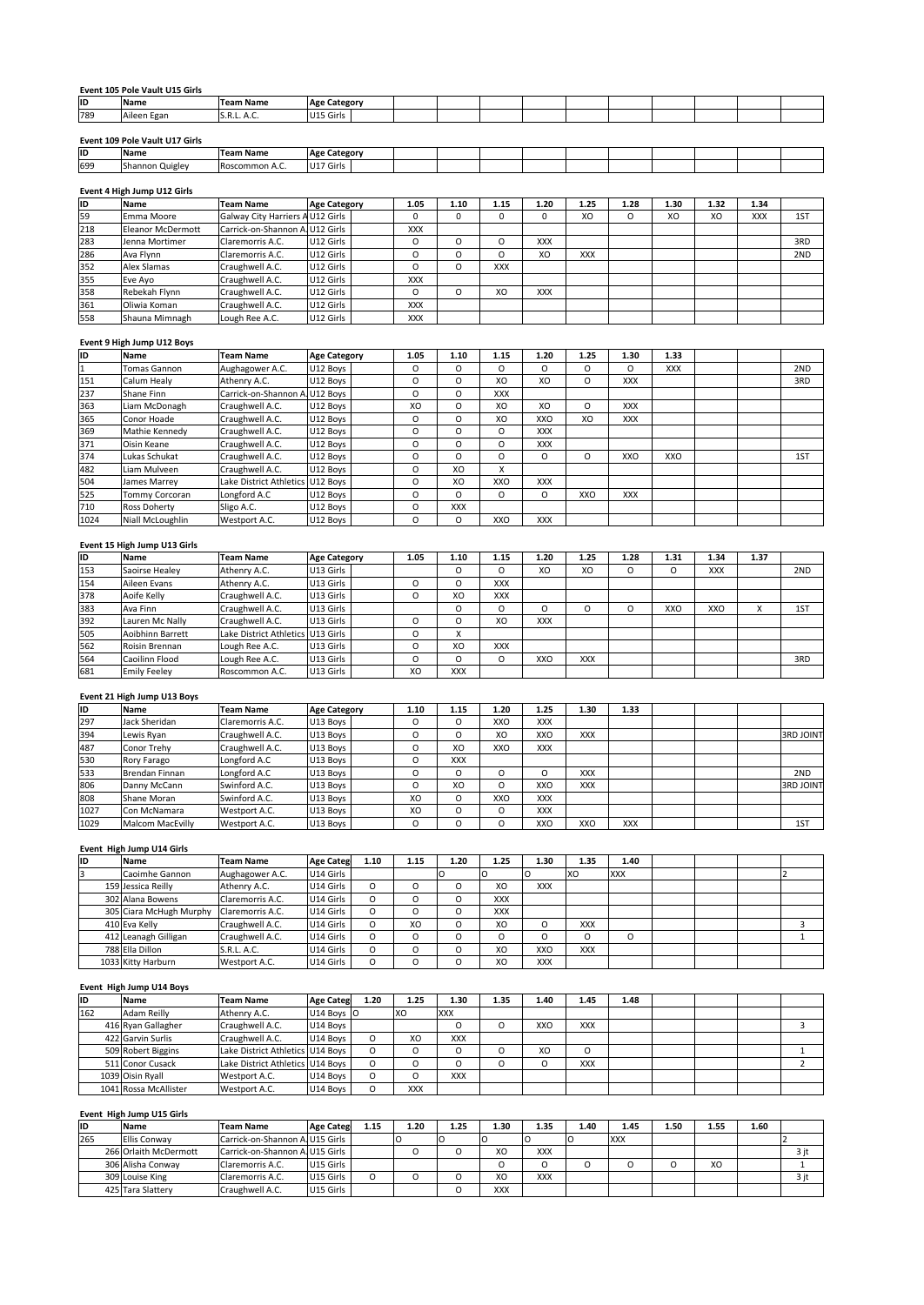# **High Jump U15 Boys** 790Hig

|     | Event High Jump U15 Boys              |                  |                  |            |      |          |            |          |      |            |      |            |   |
|-----|---------------------------------------|------------------|------------------|------------|------|----------|------------|----------|------|------------|------|------------|---|
| ID  | Name                                  | <b>Team Name</b> | <b>Age Categ</b> | 1.25       | 1.30 | 1.35     | 1.40       | 1.45     | 1.50 | 1.55       | 1.60 | 1.65       |   |
| 165 | Dean Treacy                           | Athenry A.C.     | U15 Boys O       |            | XO   | O        | <b>XXX</b> |          |      |            |      |            |   |
|     | 549 Martin Parker                     | Longford A.C     | U15 Boys         | <b>XXX</b> |      |          |            |          |      |            |      |            |   |
|     | 693 Jack Mc Nally                     | Roscommon A.C.   | U15 Boys         | $\circ$    | O    | $\Omega$ | O          | XO       | XO   | <b>XXX</b> |      |            | 3 |
|     | 790 Daniel Farrell                    | S.R.L. A.C.      | U15 Boys         |            |      | $\Omega$ | $\Omega$   | $\Omega$ | O    | O          | XXO  | <b>XXX</b> |   |
|     | 822 Matthew Coyle                     | Swinford A.C.    | U15 Boys         |            |      | $\Omega$ | O          | $\circ$  | O    | O          | XO   | XXX        |   |
|     |                                       |                  |                  |            |      |          |            |          |      |            |      |            |   |
|     | Event High Jump U16 Girls             |                  |                  |            |      |          |            |          |      |            |      |            |   |
| İID | Name                                  | <b>Team Name</b> | <b>Age Categ</b> | 1.15       | 1.20 | 1.25     | 1.30       | 1.35     | 1.40 | 1.45       | 1.50 | 1.55       |   |
| 313 | Molly Quinn Monaghan Claremorris A.C. |                  | U16 Girls        |            | n    |          |            |          | חו   | <b>XXX</b> |      |            |   |

|     | 790 Daniel Farrell                    | S.R.L. A.C.      | U15 Bovs                |      |      | O          | O        | O        | O          | O          | XXO        | <b>XXX</b> |      |  |
|-----|---------------------------------------|------------------|-------------------------|------|------|------------|----------|----------|------------|------------|------------|------------|------|--|
|     | 822 Matthew Coyle                     | Swinford A.C.    | U15 Boys                |      |      | Ω          | O        | O        | O          | O          | XO         | <b>XXX</b> |      |  |
|     |                                       |                  |                         |      |      |            |          |          |            |            |            |            |      |  |
|     | Event High Jump U16 Girls             |                  |                         |      |      |            |          |          |            |            |            |            |      |  |
| İID | <b>Name</b>                           | Team Name        | <b>Age Categ</b>        | 1.15 | 1.20 | 1.25       | 1.30     | 1.35     | 1.40       | 1.45       | 1.50       | 1.55       |      |  |
| 313 | Molly Quinn Monaghan Claremorris A.C. |                  | U16 Girls               |      |      |            |          |          |            | <b>XXX</b> |            |            |      |  |
|     | 439 Lorraine Delaney                  | Craughwell A.C.  | U16 Girls               |      |      | O          | $\Omega$ | $\Omega$ | O          | XO         | 0          | XX         |      |  |
|     | 440 Laura Cunningham                  | Craughwell A.C.  | U16 Girls               |      |      |            | $\Omega$ | $\Omega$ | O          | XXO        | <b>XXX</b> |            |      |  |
|     | 695 Laura Hynes                       | Roscommon A.C.   | U16 Girls               | XO   | XXO  | <b>XXX</b> |          |          |            |            |            |            |      |  |
|     |                                       |                  |                         |      |      |            |          |          |            |            |            |            |      |  |
|     | Event High Jump U16 Boys              |                  |                         |      |      |            |          |          |            |            |            |            |      |  |
| İID | Name                                  | <b>Team Name</b> | <b>Age Categ</b>        | 1.30 | 1.35 | 1.40       | 1.45     | 1.50     | 1.55       | 1.6        | 1.65       | 1.7        | 1.75 |  |
| 167 | <b>Ryan McNelis</b>                   | Athenry A.C.     | U <sub>16</sub> Boys 10 |      |      |            |          |          | <b>XXX</b> |            |            |            |      |  |

### Hig

|     | 440 Laura Cunningham          | Craughwell A.C.  | IU16 Girls          |          |            | Ο          | Ω          |            | o          | XXO        | XXX  |            |      |  |
|-----|-------------------------------|------------------|---------------------|----------|------------|------------|------------|------------|------------|------------|------|------------|------|--|
|     | 695 Laura Hynes               | Roscommon A.C.   | U16 Girls           | XO       | <b>XXO</b> | <b>XXX</b> |            |            |            |            |      |            |      |  |
|     | Event High Jump U16 Boys      |                  |                     |          |            |            |            |            |            |            |      |            |      |  |
| İID | Name                          | <b>Team Name</b> | <b>Age Categ</b>    | 1.30     | 1.35       | 1.40       | 1.45       | 1.50       | 1.55       | 1.6        | 1.65 | 1.7        | 1.75 |  |
| 167 | <b>Ryan McNelis</b>           | Athenry A.C.     | U16 Boys O          |          | O          |            |            |            | <b>XXX</b> |            |      |            |      |  |
|     | 446 Jerry Keary               | Craughwell A.C.  | U16 Boys            |          |            |            |            |            | XO         | O          | O    | <b>XXX</b> |      |  |
|     | 667 Colm McBrien              | North Sligo A.C. | U16 Bovs            | O        | O          | $\Omega$   | $\Omega$   | <b>XXX</b> |            |            |      |            |      |  |
|     | 696 Callum Kennedy            | Roscommon A.C.   | U16 Boys            | O        | O          | $\Omega$   | <b>XXX</b> |            |            |            |      |            |      |  |
|     | 743 Leo Doherty               | Sligo A.C.       | U16 Boys            | $\Omega$ | O          | $\Omega$   | O          | O          | XO         | <b>XXX</b> |      |            |      |  |
|     |                               |                  |                     |          |            |            |            |            |            |            |      |            |      |  |
|     | Event 117 High Jump U17 Girls |                  |                     |          |            |            |            |            |            |            |      |            |      |  |
| İID | Name                          | <b>Team Name</b> | <b>Age Category</b> |          | 1.15       | 1.20       | 1.25       | 1.30       | 1.35       | 1.40       | 1.45 |            |      |  |
| 173 | Alannah Gannon                | Aughagower A.C.  | U17 Girls           |          |            |            |            |            |            |            |      |            |      |  |

|            | 696 Callum Kennedy            | Roscommon A.C.                | U16 Boys            |          | Ω              |          | <b>XXX</b> |      |      |            |            |  |  |
|------------|-------------------------------|-------------------------------|---------------------|----------|----------------|----------|------------|------|------|------------|------------|--|--|
|            | 743 Leo Doherty               | Sligo A.C.                    | U16 Boys            | $\Omega$ | O              | $\Omega$ | O          | O    | XO   | <b>XXX</b> |            |  |  |
|            |                               |                               |                     |          |                |          |            |      |      |            |            |  |  |
|            | Event 117 High Jump U17 Girls |                               |                     |          |                |          |            |      |      |            |            |  |  |
| İID        | Name                          | <b>Team Name</b>              | <b>Age Category</b> |          | 1.15           | 1.20     | 1.25       | 1.30 | 1.35 | 1.40       | 1.45       |  |  |
| 173        | Alannah Gannon                | Aughagower A.C.               | U17 Girls           |          | $\lambda$<br>л |          |            |      |      |            |            |  |  |
| 458        | Aisling Keady                 | Craughwell A.C.               | U17 Girls           |          | O              |          |            |      | O    | XXO        | <b>XXX</b> |  |  |
| 593        | Anja Quinn                    | Loughrea A.C.                 | U17 Girls           |          | O              | $\Omega$ | O          | O    | XXO  | <b>XXX</b> |            |  |  |
|            |                               |                               |                     |          |                |          |            |      |      |            |            |  |  |
|            |                               |                               |                     |          |                |          |            |      |      |            |            |  |  |
|            | Event 118 High Jump U17 Boys  |                               |                     |          |                |          |            |      |      |            |            |  |  |
|            | Name                          | <b>Team Name</b>              | <b>Age Category</b> |          | 1.40           | 1.50     | 1.55       | 1.60 | 1.65 | 1.70       | 1.75       |  |  |
| IID<br>269 | Brian Finn                    | Carrick-on-Shannon A.U17 Boys |                     |          | O              |          |            | O    | XXO  | <b>XXX</b> |            |  |  |

### **ID**

| 458 | Aisling Keady                | Craughwell A.C.               | U17 Girls           | C    |      |      |            | O    | XXO        | <b>XXX</b> |  |  |
|-----|------------------------------|-------------------------------|---------------------|------|------|------|------------|------|------------|------------|--|--|
| 593 | Anja Quinn                   | Loughrea A.C.                 | U17 Girls           |      |      | Ω    | O          | XXO  | <b>XXX</b> |            |  |  |
|     | Event 118 High Jump U17 Boys |                               |                     |      |      |      |            |      |            |            |  |  |
| lıd | <b>Name</b>                  | <b>Team Name</b>              | <b>Age Category</b> | 1.40 | 1.50 | 1.55 | 1.60       | 1.65 | 1.70       | 1.75       |  |  |
| 269 | <b>Brian Finn</b>            | Carrick-on-Shannon A.U17 Bovs |                     |      |      |      | O          | XXO  | <b>XXX</b> |            |  |  |
| 596 | Brendan Lynch                | Loughrea A.C.                 | U17 Boys            |      |      | C    | O          | XO   | O          | XXX        |  |  |
|     | Event 120 High Jump U18 Boys |                               |                     |      |      |      |            |      |            |            |  |  |
| lıd | <b>Name</b>                  | <b>Team Name</b>              | <b>Age Category</b> | 1.20 | 1.30 | 1.40 | 1.50       | 1.65 | 1.70       | 1.75       |  |  |
| 212 | <b>CHRIS MURRAY</b>          | Ballycastle                   | U18 Boys            |      |      |      | <b>XXX</b> |      |            |            |  |  |

## **Event 120 High Jump U18 Boys**

| 269 | Brian Finn                   | Carrick-on-Shannon A.U17 Boys  |                     |      |      |            | $\Omega$   | XXO  | <b>XXX</b> |      |  |  |
|-----|------------------------------|--------------------------------|---------------------|------|------|------------|------------|------|------------|------|--|--|
| 596 | Brendan Lynch                | Loughrea A.C.                  | U17 Boys            |      |      | Ω          |            | XO   | O          | XXX  |  |  |
|     |                              |                                |                     |      |      |            |            |      |            |      |  |  |
|     | Event 120 High Jump U18 Boys |                                |                     |      |      |            |            |      |            |      |  |  |
| ID  | Name                         | <b>Team Name</b>               | <b>Age Category</b> | 1.20 | 1.30 | 1.40       | 1.50       | 1.65 | 1.70       | 1.75 |  |  |
| 212 | <b>CHRIS MURRAY</b>          | Ballycastle                    | U18 Boys            | U    | Ω    | O          | <b>XXX</b> |      |            |      |  |  |
| 213 | <b>DAVID MCHALE</b>          | Ballycastle                    | U18 Boys            |      |      | Ω          | XXX        |      |            |      |  |  |
| 273 | Stephen McDermott            | Carrick-on-Shannon A. U18 Boys |                     |      |      |            |            | O    | O          | XXX  |  |  |
|     |                              |                                |                     |      |      |            |            |      |            |      |  |  |
|     | Event 122 High Jump U19 Boys |                                |                     |      |      |            |            |      |            |      |  |  |
| İID | Name                         | <b>Team Name</b>               | <b>Age Category</b> | 1.65 | 1.70 | 1.75       |            |      |            |      |  |  |
| 323 | Daniel Hernon                | Claremorris A.C.               | U19 Boys            |      |      | <b>XXX</b> |            |      |            |      |  |  |

### Eve

|     | Event 122 High Jump U19 Boys     |                  |                     |      |      |            |     |      |     |      |            |            |            |
|-----|----------------------------------|------------------|---------------------|------|------|------------|-----|------|-----|------|------------|------------|------------|
| ID  | Name                             | Team Name        | <b>Age Category</b> | 1.65 | 1.70 | 1.75       |     |      |     |      |            |            |            |
| 323 | Daniel Hernon                    | Claremorris A.C. | U19 Boys            |      |      | <b>XXX</b> |     |      |     |      |            |            |            |
|     |                                  |                  |                     |      |      |            |     |      |     |      |            |            |            |
|     | Event 123 High Jump Senior Women |                  |                     |      |      |            |     |      |     |      |            |            |            |
| ID  | Name                             | Team Name        | <b>Age Category</b> | 1.15 | 1.2  | 1.25       | 1.3 | 1.35 | 1.6 | 1.65 | 1.7        | 1.75       | 1.8        |
| 475 | Cathriona Farrell                | Craughwell A.C.  | Senior Women        |      |      |            |     |      |     |      | <b>IXC</b> | <b>XXO</b> | <b>XXX</b> |

## **<sup>123</sup> High Jump Senior Women**

| ID  | Name                             | Team Name        | <b>Age Category</b> | 1.65 | 1.70 | 1.75 |            |            |     |      |            |            |            |
|-----|----------------------------------|------------------|---------------------|------|------|------|------------|------------|-----|------|------------|------------|------------|
| 323 | Daniel Hernon                    | Claremorris A.C. | U19 Bovs            |      |      | XXX  |            |            |     |      |            |            |            |
|     | Event 123 High Jump Senior Women |                  |                     |      |      |      |            |            |     |      |            |            |            |
| ID  | Name                             | <b>Team Name</b> | <b>Age Category</b> | 1.15 | 1.2  | 1.25 | 1.3        | 1.35       | 1.6 | 1.65 | 1.7        | 1.75       | 1.8        |
| 475 | Cathriona Farrell                | Craughwell A.C.  | Senior Women        |      |      |      |            |            |     |      | <b>IXC</b> | <b>XXO</b> | <b>XXX</b> |
| 598 | Mary Barrett                     | Loughrea A.C.    | Senior Women        |      | ١o   |      | <b>XXO</b> | <b>XXX</b> |     |      |            |            |            |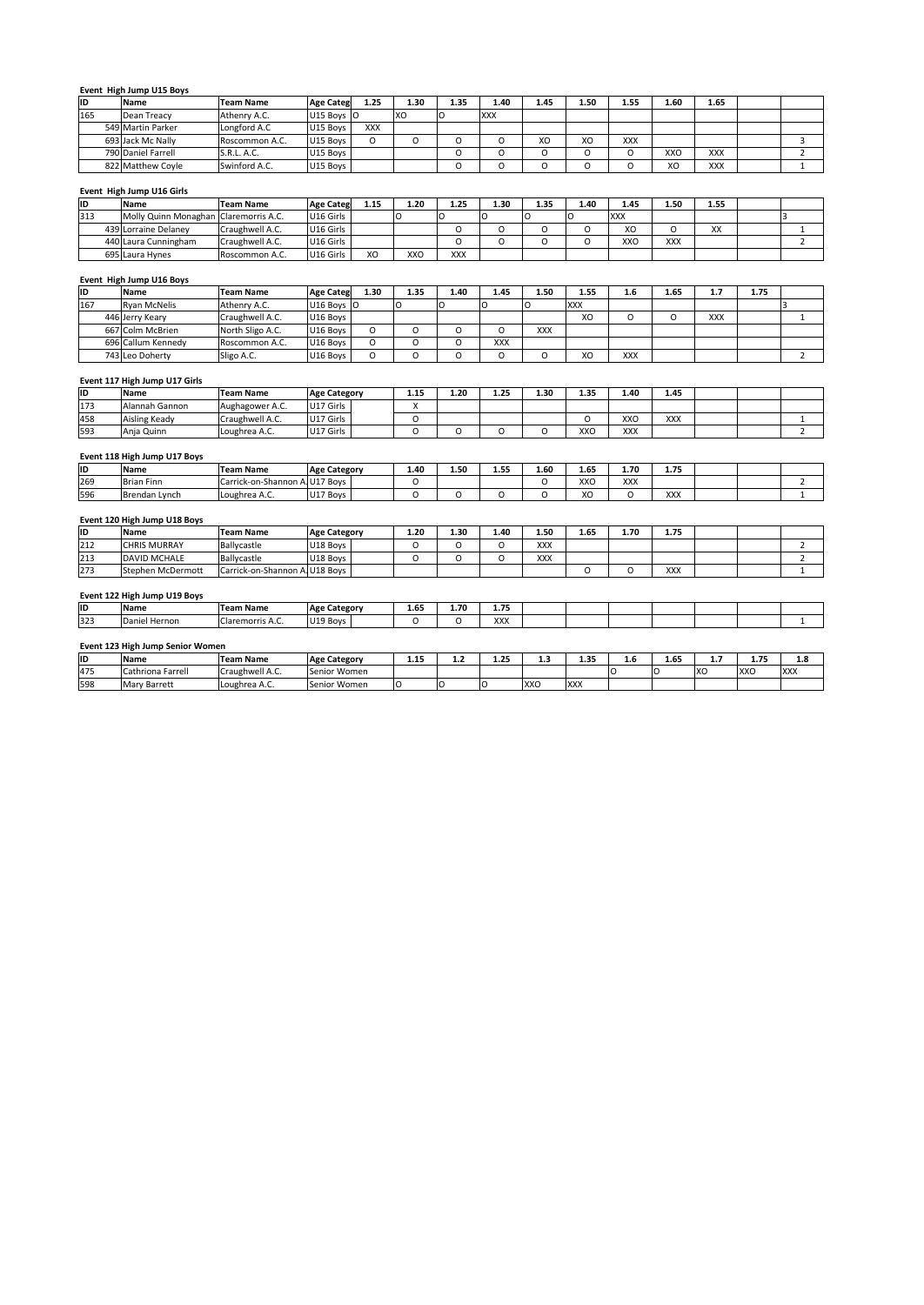# **<sup>6</sup> Shot Put (2kg) U12 Girls** 499<u>Eve</u>

| ID  | Event 6 Shot Put (2kg) U12 Girls<br><b>Name</b> | <b>Team Name</b>        | <b>Age Categ</b> | #1   | #2   | #3   | Best of 3 | Re-order | #4 | #5   | #6 | <b>Best</b>    |
|-----|-------------------------------------------------|-------------------------|------------------|------|------|------|-----------|----------|----|------|----|----------------|
| 791 | Danielle Brennan                                | Swinford A.C.           | U12 Girls        | 5.65 | 5.68 | 6.04 |           |          |    | 6.04 |    | 1              |
| 328 | Peggy Ford                                      | Corrib A.C.             | U12 Girls        | 5.99 | 5.95 | 6.00 |           |          |    | 6.00 |    | $\overline{2}$ |
| 281 | Ciara Bownens                                   | Claremorris A.C.        | U12 Girls        | x    | 5.47 | x    |           |          |    | 5.47 |    | 3              |
| 499 | Lilli Smith                                     | Lake District Athletics | U12 Girls        | 4.97 | 5.27 | x    |           |          |    | 5.27 |    |                |
| 287 | Leah Sheridan                                   | Claremorris A.C.        | U12 Girls        | 5.13 | x    | X    |           |          |    | 5.13 |    |                |
| 517 | Melissa O Kane                                  | Longford A.C            | U12 Girls        | 4.48 | x    | 5.01 |           |          |    | 5.01 |    |                |
| 631 | Eimear messenger                                | North Sligo A.C.        | U12 Girls        | 4.36 | 4.24 | 4.88 |           |          |    | 4.88 |    |                |
| 361 | Oliwia Koman                                    | Craughwell A.C.         | U12 Girls        | 4.55 | 4.82 | 4.45 |           |          |    | 4.82 |    |                |
| 218 | <b>Eleanor McDermott</b>                        | Carrick-on-Shannon A.C. | U12 Girls        | 4.41 | x    | 4.57 |           |          |    | 4.57 |    |                |
| 354 | Emily Miskella                                  | Craughwell A.C.         | U12 Girls        | 4.52 | 4.03 | 4.16 |           |          |    | 4.52 |    |                |
| 356 | Hannah Hynes                                    | Craughwell A.C.         | U12 Girls        | x    | 3.93 | 3.95 |           |          |    | 3.95 |    |                |
| 358 | Regina Maduka                                   | Craughwell A.C.         | U12 Girls        | 4.32 | x    | 4.34 |           |          |    | 4.34 |    |                |
| 352 | Alex Slanias                                    | Craughwell A.C.         | U12 Girls        | 3.73 | 4.56 | 4.13 |           |          |    | 4.56 |    |                |
|     | Event 11 Shot Put (2kg) U12 Boys                |                         |                  |      |      |      |           |          |    |      |    |                |
| ID  | <b>Name</b>                                     | <b>Team Name</b>        | <b>Age Categ</b> | #1   | #2   | #3   | Best of 3 | Re-order | #4 | #5   | #6 | <b>Best</b>    |
| 64  | DARAGH Jennings                                 | gch                     | U12 Boys         | 7.49 | 6.90 | 7.61 |           |          |    | 7.61 |    |                |

### Eve

| 358  | Regina Maduka                                   | Craughwell A.C.    | U12 Girls        | 4.32 | x    | 4.34 |           |          |    | 4.34 |    |                |
|------|-------------------------------------------------|--------------------|------------------|------|------|------|-----------|----------|----|------|----|----------------|
| 352  | <b>Alex Slanias</b>                             | Craughwell A.C.    | U12 Girls        | 3.73 | 4.56 | 4.13 |           |          |    | 4.56 |    |                |
|      |                                                 |                    |                  |      |      |      |           |          |    |      |    |                |
| ID   | Event 11 Shot Put (2kg) U12 Boys<br><b>Name</b> | <b>Team Name</b>   | <b>Age Categ</b> | #1   | #2   | #3   | Best of 3 | Re-order | #4 | #5   | #6 | <b>Best</b>    |
| 64   | <b>DARAGH Jennings</b>                          | gch                | U12 Boys         | 7.49 | 6.90 | 7.61 |           |          |    | 7.61 |    | -1             |
| 1025 | Harry Sheridan                                  | Westport A.C.      | U12 Bovs         | 6.70 | 6.85 | 6.91 |           |          |    | 6.91 |    | 2              |
| 525  | Tommy Corcoran                                  | Longford A.C       | U12 Boys         | X    | 6.89 | X    |           |          |    | 6.89 |    | $\overline{3}$ |
| 363  | Liam McDonagh                                   | Craughwell A.C.    | U12 Boys         | 6.35 | 6.70 | 6.54 |           |          |    | 6.70 |    |                |
| 371  | Oisin Keane                                     | Craughwell A.C.    | U12 Bovs         | 5.95 | 6.35 | X    |           |          |    | 6.35 |    |                |
| 792  | Rory Gallagher                                  | Swinford A.C.      | U12 Boys         | 5.29 | 6.19 | X    |           |          |    | 6.19 |    |                |
| 1024 | Niall McLoughlin                                | Westport A.C.      | U12 Boys         | 5.60 | 6.18 | 5.42 |           |          |    | 6.18 |    |                |
| 608  | Hugo Filan                                      | North Leitrim A.C. | U12 Boys         | X    | 6.01 | 5.75 |           |          |    | 6.01 |    |                |
| 42   | <b>Mark Scanlon</b>                             | Corran A.C.        | U12 Boys         | 4.86 | x    | 5.92 |           |          |    | 5.92 |    |                |
| 376  | Mark Egan                                       | Craughwell A.C.    | U12 Boys         | 4.57 | 5.43 | 4.54 |           |          |    | 5.43 |    |                |
| 370  | <b>Ben Cunniffe</b>                             | Craughwell A.C.    | U12 Boys         | 5.15 | 5.31 | 5.07 |           |          |    | 5.31 |    |                |
| 69   | daithi Kilcommoings                             | gch                | U12 Boys         | 4.79 | 4.92 | 5.15 |           |          |    | 5.15 |    |                |
| 527  | Jack Beirne                                     | Longford A.C       | U12 Boys         | 4.75 | 4.69 | 4.40 |           |          |    | 4.75 |    |                |
| 561  | Cian Walton                                     | Lough Ree A.C.     | U12 Boys         | 4.48 | 4.42 | 4.19 |           |          |    | 4.48 |    |                |
| 367  | Jack Kinane                                     | Craughwell A.C.    | U12 Boys         | 3.37 | x    | 4.46 |           |          |    | 4.46 |    |                |
| 484  | Ben Brady                                       | Craughwell A.C.    | U12 Boys         | X    | 4.16 | 4.32 |           |          |    | 4.32 |    |                |
| 41   | Callum Aldridge                                 | Corran A.C.        | U12 Boys         | x    | 3.58 | 3.66 |           |          |    | 3.66 |    |                |
|      |                                                 |                    |                  |      |      |      |           |          |    |      |    |                |
|      | Event 17 Shot Put (2kg) U13 Girls               |                    |                  |      |      |      |           |          |    |      |    |                |
| ID   | <b>Name</b>                                     | <b>Team Name</b>   | <b>Age Categ</b> | #1   | #2   | #3   | Best of 3 | Re-order | #4 | #5   | #6 | <b>Best</b>    |
| 12   | <b>Aisling Calvey</b>                           | Aughagower A.C.    | U13 Girls        | 9.05 | 9.47 | 9.29 |           |          |    | 9.47 |    |                |

### Eve

|                | Ben Brady                         | Craughwell A.C.    | U12 Boys         | X            | 4.16 | 4.32 |           |          |    | 4.32 |    |                |
|----------------|-----------------------------------|--------------------|------------------|--------------|------|------|-----------|----------|----|------|----|----------------|
| 484<br>41      | Callum Aldridge                   | Corran A.C.        | U12 Boys         | x            | 3.58 | 3.66 |           |          |    | 3.66 |    |                |
|                |                                   |                    |                  |              |      |      |           |          |    |      |    |                |
|                | Event 17 Shot Put (2kg) U13 Girls |                    |                  |              |      |      |           |          |    |      |    |                |
| ID             | <b>Name</b>                       | <b>Team Name</b>   | <b>Age Categ</b> | #1           | #2   | #3   | Best of 3 | Re-order | #4 | #5   | #6 | <b>Best</b>    |
| $\overline{2}$ | <b>Aisling Calvey</b>             | Aughagower A.C.    | U13 Girls        | 9.05         | 9.47 | 9.29 |           |          |    | 9.47 |    | $\mathbf{1}$   |
| 798            | Sheena Gallagher                  | Swinford A.C.      | U13 Girls        | 5.85         | 6.35 | 6.77 |           |          |    | 6.77 |    | $\overline{2}$ |
| 330            | Maeve Ford                        | Corrib A.C.        | U13 Girls        | 6.49         | 6.57 | 6.15 |           |          |    | 6.57 |    | 3              |
| 802            | Orla McNicholas                   | Swinford A.C.      | U13 Girls        | 6.42         | 6.12 | 6.22 |           |          |    | 6.42 |    |                |
| 644            | Lorraine Oates                    | North Sligo A.C.   | U13 Girls        | 6.25         | 5.79 | 5.53 |           |          |    | 6.25 |    |                |
| 562            | Roisin Brennan                    | Lough Ree A.C.     | U13 Girls        | 5.23         | 5.45 | 5.88 |           |          |    | 5.88 |    |                |
| 614            | Abigail Barrett                   | North Leitrim A.C. | U13 Girls        | 4.93         | 5.29 | 5.69 |           |          |    | 5.69 |    |                |
| 647            | Cathy Harrison                    | North Sligo A.C.   | U13 Girls        | 5.25         | 5.17 | 5.65 |           |          |    | 5.65 |    |                |
| 329            | Maeve Keogh                       | Corrib A.C.        | U13 Girls        | 5.45         | 5.45 | 5.50 |           |          |    | 5.50 |    |                |
| 392            | Lauren Mc Nally                   | Craughwell A.C.    | U13 Girls        | 5.28         | 5.11 | 5.36 |           |          |    | 5.36 |    |                |
| 294            | <b>Abigail Gibbons</b>            | Claremorris A.C.   | U13 Girls        | 5.27         | 5.29 | 5.05 |           |          |    | 5.29 |    |                |
| 324            | Clara Corcoran                    | Corran A.C.        | U13 Girls        | x            | 5.00 | 5.17 |           |          |    | 5.17 |    |                |
| 645            | Sarah Kiernan                     | North Sligo A.C.   | U13 Girls        | 5.15         | X    | 4.92 |           |          |    | 5.15 |    |                |
| 610            | Lara Mulvanev Kelly               | North Leitrim A.C. | U13 Girls        | 4.63         | 4.95 | 5.09 |           |          |    | 5.09 |    |                |
|                | Ailbhe Doyle                      | Craughwell A.C.    | U13 Girls        | $\mathsf{x}$ | 4.77 | x    |           |          |    | 4.77 |    |                |
| 382<br>648     | Lauren Lindsay                    | North Sligo A.C.   | U13 Girls        | 4.70         | 4.29 | 4.60 |           |          |    | 4.70 |    |                |
| 384            | <b>Edel Farrelly</b>              | Craughwell A.C.    | U13 Girls        | 4.64         | 3.79 | 3.85 |           |          |    | 4.64 |    |                |
| 800            | <b>Hazel Brennan</b>              | Swinford A.C.      | U13 Girls        | 3.84         | 4.27 | 4.51 |           |          |    | 4.51 |    |                |
| 388            | Emma Jane Moran                   | Craughwell A.C.    | U13 Girls        | X            | X    | 3.66 |           |          |    | 3.66 |    |                |
|                |                                   |                    |                  |              |      |      |           |          |    |      |    |                |
|                | Event 23 Shot Put (2kg) U13 Boys  |                    |                  |              |      |      |           |          |    |      |    |                |
| ID             | <b>Name</b>                       | <b>Team Name</b>   | <b>Age Categ</b> | #1           | #2   | #3   | Best of 3 | Re-order | #4 | #5   | #6 | Best           |
| 838            | Canice Mulligan                   | Tireragh A.C.      | U13 Boys         | 7.91         | 8.60 | 7.62 |           |          |    | 8.60 |    | -1             |

### Eve

| 800 | Hazel Brennan                      | Swinford A.C.           | U13 Girls        | 3.84 | 4.27 | 4.51  |           |          |    | 4.51  |    |                |
|-----|------------------------------------|-------------------------|------------------|------|------|-------|-----------|----------|----|-------|----|----------------|
| 388 | Emma Jane Moran                    | Craughwell A.C.         | U13 Girls        | X    | X    | 3.66  |           |          |    | 3.66  |    |                |
|     |                                    |                         |                  |      |      |       |           |          |    |       |    |                |
|     | Event 23 Shot Put (2kg) U13 Boys   |                         |                  |      |      |       |           |          |    |       |    |                |
| ID  | <b>Name</b>                        | <b>Team Name</b>        | <b>Age Categ</b> | #1   | #2   | #3    | Best of 3 | Re-order | #4 | #5    | #6 | <b>Best</b>    |
| 838 | Canice Mulligan                    | Tireragh A.C.           | U13 Boys         | 7.91 | 8.60 | 7.62  |           |          |    | 8.60  |    | 1              |
| 298 | Jason Morlev                       | Claremorris A.C.        | U13 Boys         | 7.36 | 8.39 | X     |           |          |    | 8.39  |    | $\overline{2}$ |
| 183 | Sean Murphy                        | Ballina A.C.            | U13 Boys         | 8.00 | 8.26 | 8.19  |           |          |    | 8.26  |    | 3              |
| 492 | Lennan Doyle                       | East Galway A.C.        | U13 Boys         | 7.38 | 7.06 | 7.61  |           |          |    | 7.61  |    |                |
| 297 | Jack Sheridan                      | Claremorris A.C.        | U13 Boys         | 6.78 | 6.68 | 7.06  |           |          |    | 7.06  |    |                |
| 205 | Danny McWeeney                     | Ballinamore A.C.        | U13 Boys         | 6.59 | 5.76 | 6.14  |           |          |    | 6.59  |    |                |
| 248 | Daniel Bosquette                   | Carrick-on-Shannon A.C. | U13 Boys         | 6.55 | 5.84 | 5.85  |           |          |    | 6.55  |    |                |
| 333 | <b>Tiernan Conneely</b>            | Corrib A.C.             | U13 Boys         | 6.51 | x    | X     |           |          |    | 6.51  |    |                |
| 409 | Sean Cahill                        | Craughwell A.C.         | U13 Boys         | 6.17 | 6.50 | 6.23  |           |          |    | 6.50  |    |                |
| 296 | Conor Og Dennedy                   | Claremorris A.C.        | U13 Boys         | X    | 5.86 | 6.39  |           |          |    | 6.39  |    |                |
| 182 | Ronan McLoughlin                   | Ballina A.C.            | U13 Boys         | 6.24 | 5.40 | 6.18  |           |          |    | 6.24  |    |                |
| 491 | Callum Stanley                     | East Galway A.C.        | U13 Boys         | 5.67 | 6.20 | X     |           |          |    | 6.20  |    |                |
| 334 | Cian Davis King                    | Corrib A.C.             | U13 Boys         | X    | 6.06 | X     |           |          |    | 6.06  |    |                |
| 49  | Jim Sweenev                        | Corran A.C.             | U13 Boys         | X    | 5.18 | 5.82  |           |          |    | 5.82  |    |                |
| 50  | Danny Kerins                       | Corran A.C.             | U13 Boys         | X    | 5.40 | X     |           |          |    | 5.40  |    |                |
| 331 | Fintan Henderson                   | Corrib A.C.             | U13 Boys         | 4.75 | 4.17 | 4.61  |           |          |    | 4.75  |    |                |
| 684 | <b>Thomas Carr</b>                 | Roscommon A.C.          | U13 Boys         | 4.42 | 4.35 | 3.62  |           |          |    | 4.42  |    |                |
| 335 | Cian Mullarkey                     | Corrib A.C.             | U13 Boys         | 4.41 | x    | X     |           |          |    | 4.41  |    |                |
|     |                                    |                         |                  |      |      |       |           |          |    |       |    |                |
|     | Event 155 Shot Put (2kg) U14 Girls |                         |                  |      |      |       |           |          |    |       |    |                |
| ID  | <b>Name</b>                        | <b>Team Name</b>        | <b>Age Categ</b> | #1   | #2   | #3    | Best of 3 | Re-order | #4 | #5    | #6 | <b>Best</b>    |
| 583 | Chloe Casey                        | Loughrea A.C.           | U14 Girls        | 9.07 |      | 10.21 |           |          |    | 10.21 |    |                |

# **<sup>155</sup> Shot Put (2kg) U14 Girls**

| 684 | Thomas Carr                        | Roscommon A.C.          | U13 Boys         | 4.42 | 4.35      | 3.62      |                      |    | 4.42  |    |             |
|-----|------------------------------------|-------------------------|------------------|------|-----------|-----------|----------------------|----|-------|----|-------------|
| 335 | Cian Mullarkev                     | Corrib A.C.             | U13 Boys         | 4.41 | $\lambda$ | $\lambda$ |                      |    | 4.41  |    |             |
|     | Event 155 Shot Put (2kg) U14 Girls |                         |                  |      |           |           |                      |    |       |    |             |
| lid | <b>Name</b>                        | <b>Team Name</b>        | <b>Age Categ</b> | #1   | #2        | #3        | Best of 3   Re-order | #4 | #5    | #6 | <b>Best</b> |
| 583 | Chloe Casev                        | Loughrea A.C.           | U14 Girls        | 9.07 |           | 10.21     |                      |    | 10.21 |    |             |
| 258 | <b>Caitlin Surlis</b>              | Carrick-on-Shannon A.C. | U14 Girls        | 9.31 | 8.93      | 8.81      |                      |    | 9.31  |    |             |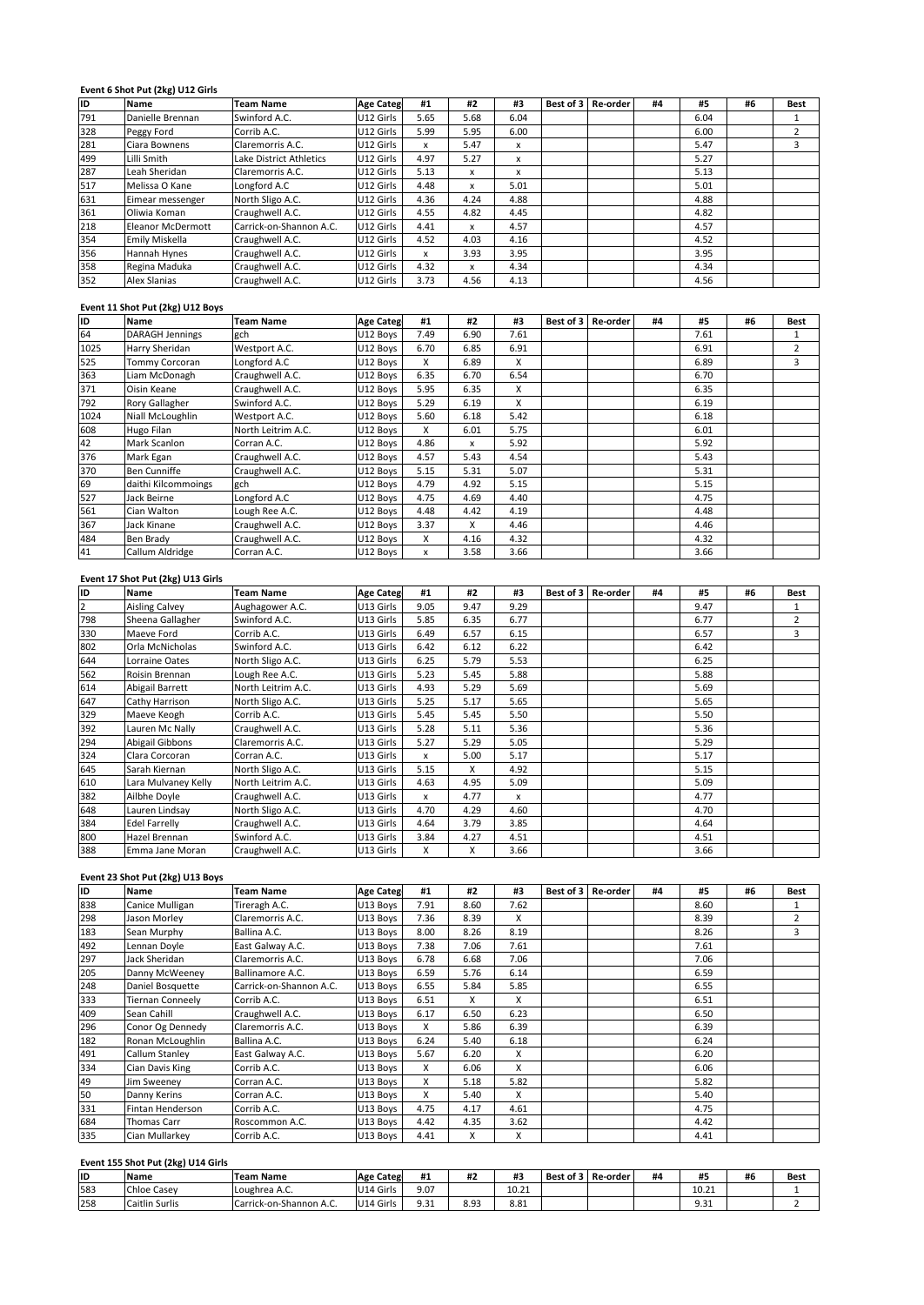| 1035 | Adam Sheridan                        | Westport A.C.           | U14 Boys         | 11.08 | 11.58 | 10.82 |           |          |    | 11.58 |    |      |
|------|--------------------------------------|-------------------------|------------------|-------|-------|-------|-----------|----------|----|-------|----|------|
| ID   | <b>Name</b>                          | Team Name               | <b>Age Categ</b> | #1    | #2    | #3    | Best of 3 | Re-order | #4 | #5    | #6 | Best |
|      | Event 156 Shot Put (2.72Kg) U14 Boys |                         |                  |       |       |       |           |          |    |       |    |      |
| 654  | <b>ALOISE MCBRIEN</b>                | <b>NORTH SLIGO</b>      | U14 Girls        |       |       | 6.31  |           |          |    | 6.31  |    |      |
| 28   | <b>Holly Reilly</b>                  | Castlebar A.C.          | U14 Girls        | 4.93  | 4.05  |       |           |          |    | 4.93  |    |      |
| 51   | Kate Brehony                         | Corran A.C.             | U14 Girls        | 4.49  | 4.73  | 5.14  |           |          |    | 5.14  |    |      |
| 27   | Aoife Moran                          | Castlebar A.C.          | U14 Girls        | 5.63  | 5.91  |       |           |          |    | 5.91  |    |      |
| 813  | Jessica Moran                        | Swinford A.C.           | U14 Girls        | 5.93  | 5.69  | 5.73  |           |          |    | 5.93  |    |      |
| 259  | Chloe O'Dowd                         | Carrick-on-Shannon A.C. | U14 Girls        | 6.12  | 4.65  | 6.23  |           |          |    | 6.23  |    |      |
| 158  | Sinead Lyons                         | Athenry A.C.            | U14 Girls        | 6.24  | 5.51  | 5.94  |           |          |    | 6.24  |    |      |
| 508  | Zoe Forde                            | Lake District Athletics | U14 Girls        | 6.63  | 7.00  | 6.88  |           |          |    | 7.00  |    |      |
| 814  | <b>Elise Phillips</b>                | Swinford A.C.           | U14 Girls        | 7.16  | 6.92  | 6.90  |           |          |    | 7.16  |    |      |
| 305  | Ciara McHugh Murphy                  | Claremorris A.C.        | U14 Girls        | 8.49  |       | 8.67  |           |          |    | 8.67  |    |      |
| 617  | Shannon O Hagan                      | North Leitrim A.C.      | U14 Girls        | 8.81  | 8.52  | 8.46  |           |          |    | 8.81  |    |      |
| 410  | Eva Kelly                            | Craughwell A.C.         | U14 Girls        | 8.20  | 8.89  | 8.11  |           |          |    | 8.89  |    | 3    |

### Eve

| 28   | <b>Holly Reilly</b>                   | Castlebar A.C.            | U14 Girls        | 4.93  | 4.05  |       |           |          |    | 4.93  |    |                |
|------|---------------------------------------|---------------------------|------------------|-------|-------|-------|-----------|----------|----|-------|----|----------------|
| 654  | <b>ALOISE MCBRIEN</b>                 | <b>NORTH SLIGO</b>        | U14 Girls        |       |       | 6.31  |           |          |    | 6.31  |    |                |
|      |                                       |                           |                  |       |       |       |           |          |    |       |    |                |
|      | Event 156 Shot Put (2.72Kg) U14 Boys  |                           |                  |       |       |       |           |          |    |       |    |                |
| ID   | <b>Name</b>                           | <b>Team Name</b>          | <b>Age Categ</b> | #1    | #2    | #3    | Best of 3 | Re-order | #4 | #5    | #6 | Best           |
| 1035 | Adam Sheridan                         | Westport A.C.             | U14 Boys         | 11.08 | 11.58 | 10.82 |           |          |    | 11.58 |    |                |
| 419  | Sean Connaughton                      | Craughwell A.C.           | U14 Boys         | 9.56  | 8.54  | 9.31  |           |          |    | 9.56  |    | $\overline{2}$ |
| 511  | Conor Cusack                          | Lake District Athletics   | U14 Boys         | 8.65  | 8.51  | 8.50  |           |          |    | 8.65  |    | 3              |
| 89   | Eoghan Jennings                       | Galway City Harriers A.C. | U14 Boys         | 8.23  | 8.27  | 8.54  |           |          |    | 8.54  |    |                |
| 421  | Eoin Lyons                            | Craughwell A.C.           | U14 Boys         | 7.51  | 6.93  | 8.04  |           |          |    | 8.04  |    |                |
| 29   | <b>OISIN TUNNEY</b>                   | CASTLEBAR                 | U14 Boys         | 7.61  | 7.90  | 7.91  |           |          |    | 7.91  |    |                |
| 656  | Ronan Gilmartin                       | North Sligo A.C.          | U14 Boys         | 7.79  | 7.24  | 7.81  |           |          |    | 7.81  |    |                |
| 260  | Cian Singleton                        | Carrick-on-Shannon A.C.   | U14 Boys         | 7.00  | 6.72  | 7.06  |           |          |    | 7.06  |    |                |
| 206  | <b>Barry McWeeney</b>                 | Ballinamore A.C.          | U14 Boys         | 6.74  | 6.15  | 6.10  |           |          |    | 6.74  |    |                |
| 339  | <b>Brian Walsh</b>                    | Corrib A.C.               | U14 Boys         | 5.62  | 5.40  | 6.13  |           |          |    | 6.13  |    |                |
| 691  | Eoin Kiernan                          | Roscommon A.C.            | U14 Boys         | 4.98  |       | 4.08  |           |          |    | 4.98  |    |                |
| 340  | Kel Murphy                            | Corrib A.C.               | U14 Boys         | 3.91  |       | 4.20  |           |          |    | 4.20  |    |                |
|      |                                       |                           |                  |       |       |       |           |          |    |       |    |                |
|      | Event 153 Shot Put (2.72Kg) U15 Girls |                           |                  |       |       |       |           |          |    |       |    |                |
| ID   | Name                                  | <b>Team Name</b>          | <b>Age Categ</b> | #1    | #2    | #3    | #4        | #5       | #6 | Best  |    |                |
| 841  | <b>Holly Davis</b>                    | Tireragh A.C.             | U15 Girls 8.17   |       | 8.65  | 8.81  |           |          |    | 8.81  |    |                |

| 691      | Eoin Kiernan                          | Roscommon A.C.          | U14 Boys         | 4.98 |      | 4.08 |    |    |    | 4.98 |   |
|----------|---------------------------------------|-------------------------|------------------|------|------|------|----|----|----|------|---|
| 340      | Kel Murphy                            | Corrib A.C.             | U14 Boys         | 3.91 |      | 4.20 |    |    |    | 4.20 |   |
|          |                                       |                         |                  |      |      |      |    |    |    |      |   |
|          | Event 153 Shot Put (2.72Kg) U15 Girls |                         |                  |      |      |      |    |    |    |      |   |
| ID       | <b>Name</b>                           | <b>Team Name</b>        | <b>Age Categ</b> | #1   | #2   | #3   | #4 | #5 | #6 | Best |   |
| 841      | <b>Holly Davis</b>                    | Tireragh A.C.           | U15 Girls 8.17   |      | 8.65 | 8.81 |    |    |    | 8.81 |   |
| 265      | <b>Ellis Conway</b>                   | Carrick-on-Shannon A.C. | U15 Girls 7.4    |      | 7.35 | 8.01 |    |    |    | 8.01 |   |
|          |                                       |                         |                  |      |      |      |    |    |    |      |   |
| 660      | Katie McGreal                         | North Sligo A.C.        | U15 Girls 7.76   |      | 7.04 |      |    |    |    | 7.76 | 3 |
|          |                                       |                         |                  |      |      |      |    |    |    |      |   |
|          | Event 154 Shot Put (3.25Kg) U15 Boys  |                         |                  |      |      |      |    |    |    |      |   |
|          | <b>Name</b>                           | <b>Team Name</b>        | <b>Age Categ</b> | #1   | #2   | #3   | #4 | #5 | #6 | Best |   |
| ID<br>32 | <b>Emmett Geraghty</b>                | Castlebar A.C.          | U15 Boys 6.7     |      | 7.21 |      |    |    |    | 7.21 |   |

### **ID**

| 265  | <b>Ellis Conway</b>                  | Carrick-on-Shannon A.C. | U15 Girls 7.4              |    | 7.35  | 8.01  |    |    |    | 8.01  |  |
|------|--------------------------------------|-------------------------|----------------------------|----|-------|-------|----|----|----|-------|--|
| 660  | Katie McGreal                        | North Sligo A.C.        | U15 Girls 7.76             |    | 7.04  |       |    |    |    | 7.76  |  |
|      |                                      |                         |                            |    |       |       |    |    |    |       |  |
|      | Event 154 Shot Put (3.25Kg) U15 Boys |                         |                            |    |       |       |    |    |    |       |  |
| ID   | <b>Name</b>                          | <b>Team Name</b>        | <b>Age Categ</b>           | #1 | #2    | #3    | #4 | #5 | #6 | Best  |  |
| 32   | <b>Emmett Geraghty</b>               | Castlebar A.C.          | U15 Boys 6.7               |    | 7.21  |       |    |    |    | 7.21  |  |
| 842  | Jamie O'Carroll                      | Tireragh A.C.           | U15 Boys 11.56             |    | 12.41 | 13.19 |    |    |    | 13.19 |  |
|      |                                      |                         |                            |    |       |       |    |    |    |       |  |
|      | Event 151 Shot Put (3Kg) U16 Girls   |                         |                            |    |       |       |    |    |    |       |  |
| ID   | <b>Name</b>                          | <b>Team Name</b>        | <b>Age Categ</b>           | #1 | #2    | #3    | #4 | #5 | #6 | Best  |  |
| 1049 | Kate O'Malley                        | Westport A.C.           | U <sub>16</sub> Girls 8.99 |    | 8.6   | 9.52  |    |    |    | 9.52  |  |

### Eve

| 32        | <b>Emmett Geraghty</b>             | Castlebar A.C.   | U15 Boys 6.7     |      | 7.21  | $\boldsymbol{\mathsf{x}}$ |    |    |    | 7.21        |
|-----------|------------------------------------|------------------|------------------|------|-------|---------------------------|----|----|----|-------------|
| 842       | Jamie O'Carroll                    | Tireragh A.C.    | U15 Boys 11.56   |      | 12.41 | 13.19                     |    |    |    | 13.19       |
|           | Event 151 Shot Put (3Kg) U16 Girls |                  |                  |      |       |                           |    |    |    |             |
| lıp.      | <b>Name</b>                        | <b>Team Name</b> | <b>Age Categ</b> | #1   | #2    | #3                        | #4 | #5 | #6 | <b>Best</b> |
| 1049      | Kate O'Mallev                      | Westport A.C.    | U16 Girls 8.99   |      | 8.6   | 9.52                      |    |    |    | 9.52        |
| 440       | Laura Cunningham                   | Craughwell A.C.  | U16 Girls        |      | 7.4   | 7.92                      |    |    |    | 7.92        |
| 441       | Shauna Tobin                       | Craughwell A.C.  | U16 Girls        | 5.64 | 6.52  | 5.65                      |    |    |    | 6.52        |
| 192       | amanda walsh                       | Ballina A.C.     | U16 Girls   x    |      | 3.03  | 5.98                      |    |    |    | 5.98        |
| 551       | Sarah Sloane                       | Longford A.C     | U16 Girls 5.09   |      | 5.49  | х                         |    |    |    | 5.49        |
|           |                                    |                  |                  |      |       |                           |    |    |    |             |
|           | Event 152 Shot Put (4Kg) U16 Boys  |                  |                  |      |       |                           |    |    |    |             |
| <b>ID</b> | <b>Name</b>                        | <b>Team Name</b> | <b>Age Categ</b> | #1   | #2    | #3                        | #4 | #5 | #6 | <b>Best</b> |
| 448       | Cian Waters                        | Craughwell A.C.  | U16 Boys 9.61    |      | 9.94  | 9.93                      |    |    |    | 9.94        |

### Eve

| 192 | amanda walsh                       | Ballina A.C.     | U16 Girls x      |      | 3.03 | 5.98 |           |          |    | 5.98 |    |      |
|-----|------------------------------------|------------------|------------------|------|------|------|-----------|----------|----|------|----|------|
| 551 | Sarah Sloane                       | Longford A.C     | U16 Girls 5.09   |      | 5.49 |      |           |          |    | 5.49 |    |      |
|     |                                    |                  |                  |      |      |      |           |          |    |      |    |      |
|     | Event 152 Shot Put (4Kg) U16 Boys  |                  |                  |      |      |      |           |          |    |      |    |      |
| ID  | <b>Name</b>                        | <b>Team Name</b> | <b>Age Categ</b> | #1   | #2   | #3   | #4        | #5       | #6 | Best |    |      |
| 448 | Cian Waters                        | Craughwell A.C.  | U16 Boys 9.61    |      | 9.94 | 9.93 |           |          |    | 9.94 |    |      |
| 167 | <b>Ryan McNelis</b>                | Athenry A.C.     | U16 Boys 7.36    |      | 7.89 | 7.85 |           |          |    | 7.89 |    |      |
| 444 | Alan Harrington                    | Craughwell A.C.  | U16 Boys 7.39    |      | 7.31 | 7.58 |           |          |    | 7.58 |    |      |
| 666 | <b>Conor Herity</b>                | North Sligo A.C. | U16 Boys 7.34    |      | 7.23 | 6.9  |           |          |    | 7.34 |    |      |
| 591 | Stephen Doran                      | Loughrea A.C.    | U16 Boys 6.9     |      | 7.05 | 7.13 |           |          |    | 7.13 |    |      |
|     |                                    |                  |                  |      |      |      |           |          |    |      |    |      |
|     | Event 149 Shot Put (3Kg) U17 Girls |                  |                  |      |      |      |           |          |    |      |    |      |
| ID  | <b>Name</b>                        | <b>Team Name</b> | <b>Age Categ</b> | #1   | #2   | #3   | Best of 3 | Re-order | #4 | #5   | #6 | Best |
| 700 | Lauren England                     | Roscommon A.C.   | U17 Girls        | 9.14 |      | 8.26 |           |          |    | 9.14 |    |      |

### Eve

| 666       | Conor Herity                       | North Sligo A.C. | U16 Boys 7.34    |      | 7.23  | 6.9   |           |          |    | 7.34  |    |      |
|-----------|------------------------------------|------------------|------------------|------|-------|-------|-----------|----------|----|-------|----|------|
| 591       | Stephen Doran                      | Loughrea A.C.    | U16 Boys 6.9     |      | 7.05  | 7.13  |           |          |    | 7.13  |    |      |
|           | Event 149 Shot Put (3Kg) U17 Girls |                  |                  |      |       |       |           |          |    |       |    |      |
| <b>ID</b> | <b>Name</b>                        | <b>Team Name</b> | <b>Age Categ</b> | #1   | #2    | #3    | Best of 3 | Re-order | #4 | #5    | #6 | Best |
| 700       | Lauren England                     | Roscommon A.C.   | U17 Girls        | 9.14 |       | 8.26  |           |          |    | 9.14  |    |      |
| 193       | Emma Loftus                        | Ballina A.C.     | U17 Girls        | 7.47 | 7.79  | 7.93  |           |          |    | 7.93  |    |      |
| 668       | Aimee Oates                        | North Sligo A.C. | U17 Girls        | 7.20 | 6.92  | 6.83  |           |          |    | 7.20  |    | 3    |
| 593       | Anja Quinn                         | Loughrea A.C.    | U17 Girls        | 6.64 | 6.63  | 6.56  |           |          |    | 6.64  |    |      |
| 454       | Aoife Greene                       | Craughwell A.C.  | U17 Girls        | 5.78 | 6.15  | 6.08  |           |          |    | 6.15  |    |      |
|           | Event 150 Shot Put (5Kg) U17 Boys  |                  |                  |      |       |       |           |          |    |       |    |      |
| <b>ID</b> | <b>Name</b>                        | <b>Team Name</b> | <b>Age Categ</b> | #1   | #2    | #3    | Best of 3 | Re-order | #4 | #5    | #6 | Best |
| 33        | Michael Heneghan                   | Castlebar A.C.   | U17 Boys         |      | 10.13 | 10.12 |           |          |    | 10.13 |    |      |

| 1593      | Anja Quinn                         | Loughrea A.C.    | U17 Girls        | 6.64  | 6.63  | 6.56  |                      |    | 6.64  |    |             |
|-----------|------------------------------------|------------------|------------------|-------|-------|-------|----------------------|----|-------|----|-------------|
| 454       | Aoife Greene                       | Craughwell A.C.  | U17 Girls        | 5.78  | 6.15  | 6.08  |                      |    | 6.15  |    |             |
|           |                                    |                  |                  |       |       |       |                      |    |       |    |             |
|           | Event 150 Shot Put (5Kg) U17 Boys  |                  |                  |       |       |       |                      |    |       |    |             |
| ID        | <b>Name</b>                        | <b>Team Name</b> | <b>Age Categ</b> | #1    | #2    | #3    | Best of 3   Re-order | #4 | #5    | #6 | <b>Best</b> |
| 33        | Michael Heneghan                   | Castlebar A.C.   | U17 Boys         |       | 10.13 | 10.12 |                      |    | 10.13 |    |             |
| 554       | Sean Mc Manus                      | Longford A.C     | U17 Boys         | 7.34  | 8.81  | 9.18  |                      |    | 9.18  |    |             |
| 195       | James Egan                         | Ballina A.C.     | U17 Boys         | 7.87  | 8.10  | 7.74  |                      |    | 8.10  |    |             |
|           |                                    |                  |                  |       |       |       |                      |    |       |    |             |
|           | Event 147 Shot Put (3Kg) U18 Girls |                  |                  |       |       |       |                      |    |       |    |             |
| <b>ID</b> | <b>Name</b>                        | <b>Team Name</b> | <b>Age Categ</b> | #1    | #2    | #3    | Best of 3   Re-order | #4 | #5    | #6 | Best        |
| 833       | Michaela Walsh                     | Swinford A.C.    | U18 Girls        | 15.51 | 15.91 | 13.91 |                      |    | 15.91 |    |             |

| 195 | James Egan                         | Ballina A.C.            | U17 Boys         | 7.87  | 8.10  | 7.74  |           |                      |    | 8.10  |    |             |
|-----|------------------------------------|-------------------------|------------------|-------|-------|-------|-----------|----------------------|----|-------|----|-------------|
|     | Event 147 Shot Put (3Kg) U18 Girls |                         |                  |       |       |       |           |                      |    |       |    |             |
| ID  | <b>Name</b>                        | <b>Team Name</b>        | <b>Age Categ</b> | #1    | #2    | #3    |           | Best of 3   Re-order | #4 | #5    | #6 | <b>Best</b> |
| 833 | Michaela Walsh                     | Swinford A.C.           | U18 Girls        | 15.51 | 15.91 | 13.91 |           |                      |    | 15.91 |    |             |
| lıd | <b>Name</b>                        | <b>Team Name</b>        | <b>Age Categ</b> | #1    | #2    | #3    | Best of 3 | Re-order             | #4 | #5    | #6 | <b>Best</b> |
| 274 | Callum Whelan                      | Carrick-on-Shannon A.C. | U18 Boys         | 9.37  |       |       |           |                      |    | 9.37  |    |             |
|     |                                    |                         |                  |       |       |       |           |                      |    |       |    |             |
|     | Event 145 Shot Put (4Kg) U19 Girls |                         |                  |       |       |       |           |                      |    |       |    |             |
| ID  | <b>Name</b>                        | <b>Team Name</b>        | Age Categ        | #1    | #2    | #3    |           | Best of 3 Re-order   | #4 | #5    | #6 | <b>Best</b> |

# Shot Put (SKg) U18 Boys<br>
Name Team Name Age Categ #1 #2 #3 Best of 3 Re-order #4 #5 #6 Best<br>
Callum Whelan Carrick-on-Shannon A.C. U18 Boys 9.37<br>
Shot Put (4Kg) U19 Girls<br>
Name Team Name Age Categ #1 #2 #3 Best of 3 Re-ord **145** Shot Put (4Kg) U19 Girls<br> **145** Shot Put (4Kg) U19 Girls<br> **145** Rachel Oates<br> **145** Shot Put (4Kg) U19 Girls **Name Team Name Age Category / 19 Girls**<br> **Name Agel Category / 19 Girls Ager Category 2019** Girls **Contained a to the Category of the Category of the Category of the Category of the Category of the Category of t**  $\overline{D}$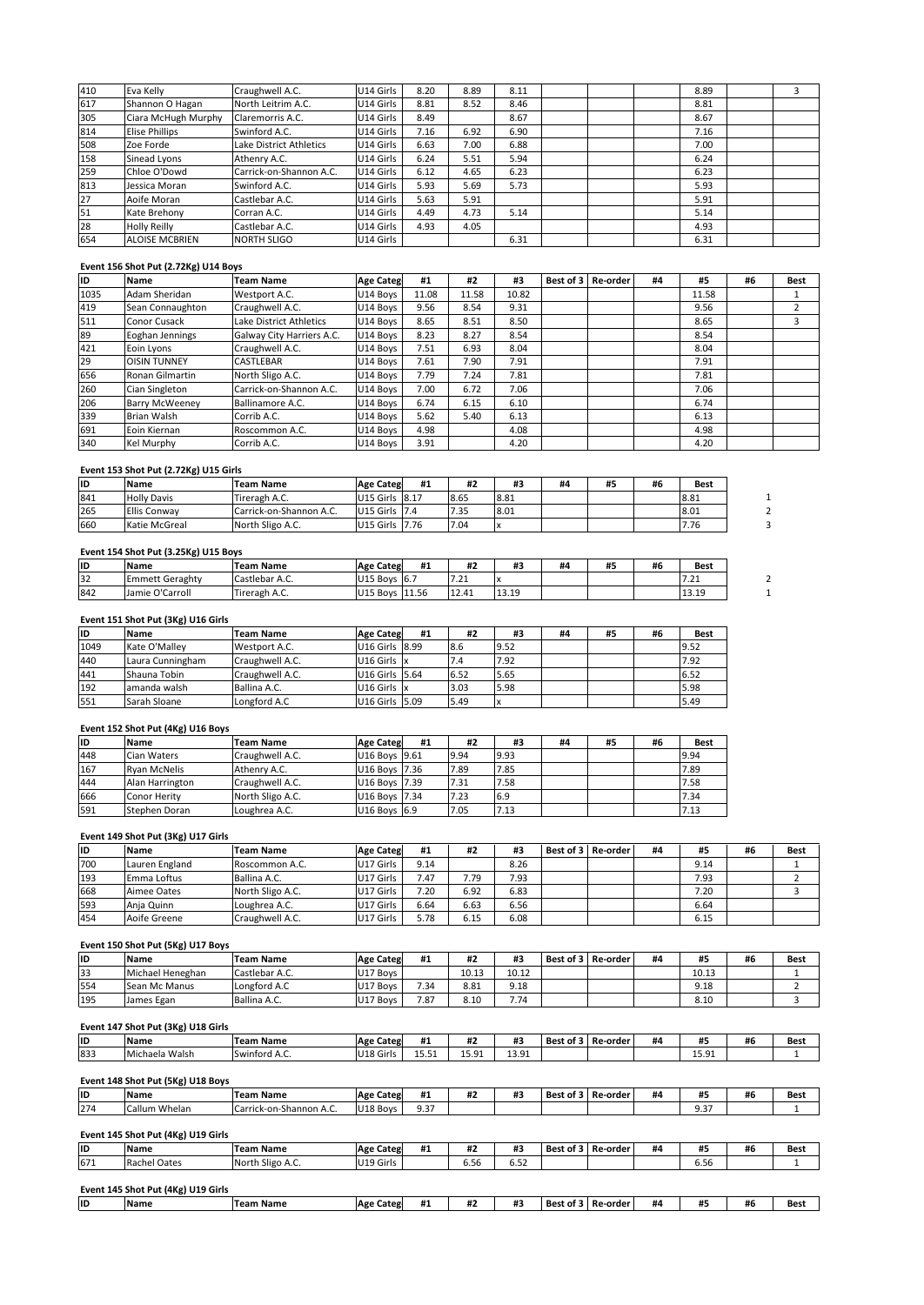### **ID**

| 671 | Rachel Oates                          | North Sligo A.C. | U19 Girls        |      | 6.56  | 6.52  |           |          |    | 6.56  |    |      |
|-----|---------------------------------------|------------------|------------------|------|-------|-------|-----------|----------|----|-------|----|------|
|     | Event 143 Shot Put (4Kg) Senior Women |                  |                  |      |       |       |           |          |    |       |    |      |
| ID  | <b>Name</b>                           | <b>Team Name</b> | <b>Age Categ</b> | #1   | #2    | #3    | Best of 3 | Re-order | #4 | #5    | #6 | Best |
| 598 | Mary Barrett                          | Loughrea A.C.    | Senior Womer     | 9.31 | 10.41 | 10.52 |           |          |    | 10.52 |    |      |
|     | Andrea Sellers                        | Loughrea A.C.    | Senior Wo        | 7.59 | 7.81  | 8.02  |           |          |    | 8.02  |    |      |
|     |                                       |                  |                  |      |       |       |           |          |    |       |    |      |
|     |                                       |                  |                  |      |       |       |           |          |    |       |    |      |
|     | Event 144 Shot Put(7.26Kg) Senior Men |                  |                  |      |       |       |           |          |    |       |    |      |
| ID  | <b>Name</b>                           | <b>Team Name</b> | <b>Age Categ</b> | #1   | #2    | #3    | Best of 3 | Re-order | #4 | #5    | #6 | Best |

### Eve

| 1598      | <b>Mary Barrett</b>                   | Loughrea A.C.             | Senior Womer     | 9.31  | 10.41 | 10.52 |                    |    | 10.52 |    |      |
|-----------|---------------------------------------|---------------------------|------------------|-------|-------|-------|--------------------|----|-------|----|------|
|           | Andrea Sellers                        | Loughrea A.C.             | Senior Wo        | 7.59  | 7.81  | 8.02  |                    |    | 8.02  |    | h    |
|           |                                       |                           |                  |       |       |       |                    |    |       |    |      |
|           | Event 144 Shot Put(7.26Kg) Senior Men |                           |                  |       |       |       |                    |    |       |    |      |
| <b>ID</b> | <b>Name</b>                           | <b>Team Name</b>          | <b>Age Categ</b> | #1    | #2    | #3    | Best of 3 Re-order | #4 | #5    | #6 | Best |
| 569       | Mark Brady                            | Lough Ree A.C.            | Senior Men       | 9.03  | 10.69 | 10.28 |                    |    | 10.69 |    |      |
| 142       | Brendan Staunton                      | Galway City Harriers A.C. | Senior Men       | 10.15 |       | 9.84  |                    |    | 10.15 |    |      |
| 1070      | cliff jennings                        | Galway City Harriers A.C. | Senior Me        | 9.33  |       | 9.37  |                    |    | 9.37  |    |      |
| 1081      | Thomas Farragher                      | corofin                   | Senior Me        | 8.70  | 8.72  | 8.58  |                    |    | 8.72  |    |      |
| 351       | <b>Martin Maloney</b>                 | Corrib A.C.               | Senior Men       | 7.63  |       | 7.70  |                    |    | 7.70  |    |      |
| 347       | Ivan Gannon                           | Corrib A.C.               | Senior Men       |       | 7.64  | 6.93  |                    |    | 7.64  |    |      |
| 199       | Michael Egan                          | Ballina A.C.              | Senior Men       |       | 6.79  | 7.19  |                    |    | 7.19  |    |      |
| 172       | Peter Lyons                           | Athenry A.C.              | Senior Men       | 6.66  | 6.25  |       |                    |    | 6.66  |    |      |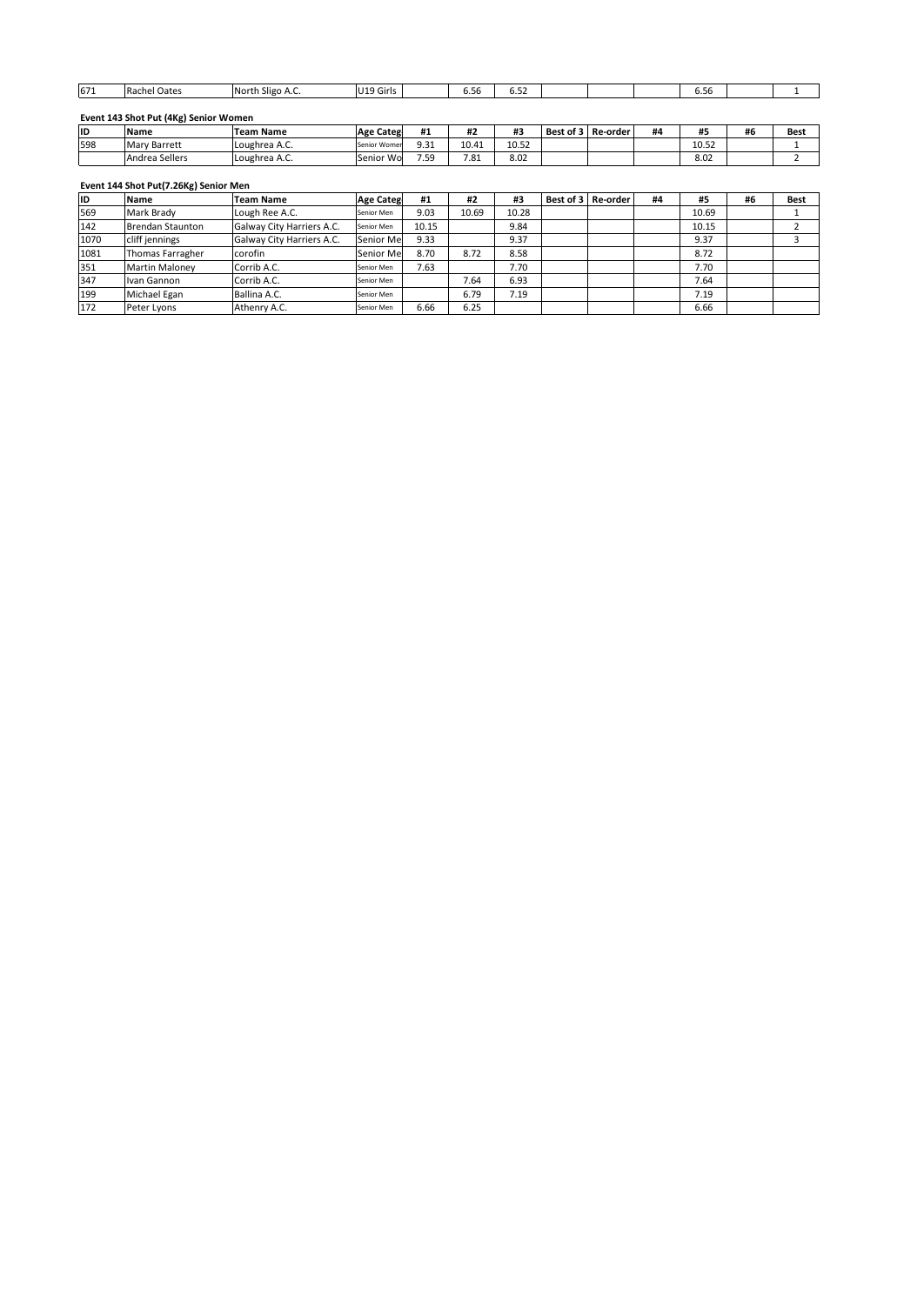# **<sup>1</sup> 4x100m U12 Girls** <u>Eve</u>

|     | Event 1 4x100m U12 Girls          |           |                |                |                |         |
|-----|-----------------------------------|-----------|----------------|----------------|----------------|---------|
| 904 | GCH                               | U12 Girls | $\overline{2}$ | 2              | $\mathbf 1$    | 0.60:02 |
| 924 | Longford                          | U12 Girls | 1              | 3              | $\overline{2}$ | 0.61:06 |
| 876 | Claremorris                       | U12 Girls | $\overline{2}$ | 5              | 3              | 0.61:44 |
| 883 | Craughwell                        | U12 Girls | 1              | 2              |                | 0.62:42 |
| 968 | Westport                          | U12 Girls | $\overline{2}$ | 1              |                | 0.63:59 |
| 861 | <b>Ballinasloe &amp; District</b> | U12 Girls | 3              | 3              |                | 0.64:37 |
| 878 | Corran                            | U12 Girls | 3              | 1              |                | 0.64:43 |
| 938 | North Leitrim                     | U12 Girls | 2              | 3              |                | 0.65.61 |
| 864 | Carrick-on-Shannon                | U12 Girls | 3              | $\overline{2}$ |                | 0.65:11 |
| 863 | Carrick-on-Shannon                | U12 Girls | 1              | $\mathbf{1}$   |                | 0.66:41 |
| 925 | Longford                          | U12 Girls | $\overline{2}$ | 4              |                | 0.67:35 |
| 951 | Sligo                             | U12 Girls | 1              | 4              |                | 0.68:28 |
| 941 | North Sligo                       | U12 Girls | 1              | 5              |                | 0.73:11 |
|     |                                   |           |                |                |                |         |
|     | Event 2 4x100m U12 Boys           |           |                |                |                |         |
| 862 | <b>Ballinasloe &amp; District</b> | U12 Boys  | 1              | 4              | 1              | 0.56:93 |
| 885 | Craughwell                        | U12 Bovs  | $\overline{2}$ | 4              | $\overline{2}$ | 0.58:10 |

# Event 2 4x100m U12 Boys

| 951 | Sligo                             |                            | U12 Girls | 1              | 4              |                | 0.68:28 |
|-----|-----------------------------------|----------------------------|-----------|----------------|----------------|----------------|---------|
| 941 | North Sligo                       |                            | U12 Girls | 1              | 5              |                | 0.73:11 |
|     | Event 2 4x100m U12 Boys           |                            |           |                |                |                |         |
| 862 | <b>Ballinasloe &amp; District</b> |                            | U12 Boys  | 1              | 4              | $\mathbf{1}$   | 0.56:93 |
| 885 | Craughwell                        |                            | U12 Boys  | 2              | 4              | 2              | 0.58:10 |
| 879 | Corran                            |                            | U12 Boys  | 3              | 3              | 3              | 0.58:50 |
| 854 | Athenry                           |                            | U12 Boys  | $\overline{2}$ | 2              |                | 0.58:54 |
| 926 | Longford                          |                            | U12 Boys  | 3              | 3              |                | 0.59:77 |
| 886 | Craughwell                        |                            | U12 Boys  | $\overline{2}$ | $\mathbf{1}$   |                | 0.60:98 |
| 858 | <b>Ballina</b>                    |                            | U12 Boys  | 1              | 3              |                | 0.61:46 |
| 931 | Loughrea                          |                            | U12 Boys  | 2              | 3              |                | 0.61:53 |
| 905 | GCH                               |                            | U12 Boys  | $\overline{2}$ | 4              |                | 0.61:99 |
| 877 | Claremorris                       |                            | U12 Boys  | 1              | $\overline{2}$ |                | 0.62:84 |
| 873 | Castlebar                         |                            | U12 Boys  | 3              | $\mathbf{1}$   |                | 0.63:04 |
| 969 | Westport                          |                            | U12 Boys  | 3              | $\overline{2}$ |                | 0.63:57 |
| 946 | Roscommon                         |                            | U12 Boys  | 3              | 5              |                | 0.66:13 |
| 887 | Craughwell                        |                            | U12 Boys  | $\mathbf 1$    | 5              |                | 0.67:66 |
| 888 | Craughwell                        |                            | U12 Boys  | 1              | 1              |                | 0.67:79 |
|     | Event 161 4x100m U13 Girls        |                            |           |                |                |                |         |
| 73  | Sinead Duggan                     | Galway City Harr U13 Girls |           | 1              | 4              | 1              | 54.86   |
| 78  | <b>Chellene Trill</b>             | Galway City Harr U13 Girls |           | 3              | 3              | $\overline{2}$ | 58.51   |

# Event 161 4x100m U13 Girls

|                       |                            | U12 Boys  |                                                                                                                                                                                                           | 5            |                | 0.67:66 |
|-----------------------|----------------------------|-----------|-----------------------------------------------------------------------------------------------------------------------------------------------------------------------------------------------------------|--------------|----------------|---------|
| Craughwell            |                            | U12 Boys  | 1                                                                                                                                                                                                         | $\mathbf{1}$ |                | 0.67:79 |
|                       |                            |           |                                                                                                                                                                                                           |              |                |         |
|                       |                            |           |                                                                                                                                                                                                           |              |                |         |
| Sinead Duggan         |                            |           | $\mathbf{1}$                                                                                                                                                                                              | 4            | 1              | 54.86   |
| <b>Chellene Trill</b> |                            |           | 3                                                                                                                                                                                                         | 3            | $\overline{2}$ | 58.51   |
| Loughrea              |                            | U13 Girls | $\mathbf{1}$                                                                                                                                                                                              | 2            | 3              | 59.35   |
| Craughwell            |                            | U13 Girls | $\mathbf{1}$                                                                                                                                                                                              | $\mathbf{1}$ |                | 59.99   |
| <b>Erin Somers</b>    |                            |           | $\mathbf{1}$                                                                                                                                                                                              | 5            |                | 61.6    |
| Hazel Stratford       | Loughrea A.C.              |           | $\overline{2}$                                                                                                                                                                                            | 4            |                | 62.32   |
| North Sligo           |                            | U13 Girls | 2                                                                                                                                                                                                         | 2            |                | 62.98   |
| Ciara Dunne           |                            |           | $\overline{2}$                                                                                                                                                                                            | 5            |                | 63.06   |
| Sligo                 |                            | U13 Girls | $\mathbf{1}$                                                                                                                                                                                              | 6            |                | 63.25   |
| Kate Brady            |                            |           | 3                                                                                                                                                                                                         | 4            |                | 63.42   |
| Swinford              |                            |           | $\overline{2}$                                                                                                                                                                                            | 3            |                | 63.51   |
| Caelan Feely          |                            |           | $\mathbf{1}$                                                                                                                                                                                              | 3            |                | 63.65   |
| Craughwell            |                            | U13 Girls | 3                                                                                                                                                                                                         | $\mathbf{1}$ |                | 64.93   |
| Roscommon             |                            | U13 Girls | 3                                                                                                                                                                                                         | 5            |                | 65.33   |
| aoife Wall            | Athenry A.C.               | U12 Girls | $\overline{2}$                                                                                                                                                                                            | 1            |                | 65.97   |
| Maebh Walsh           | Corrib A.C.                | U12 Girls | 3                                                                                                                                                                                                         | 2            |                | 66.34   |
|                       |                            |           |                                                                                                                                                                                                           |              |                |         |
|                       | Event 161 4x100m U13 Girls |           | Galway City Harr U13 Girls<br>Galway City Harr U13 Girls<br>North Leitrim A. U12 Girls<br>U13 Girls<br>Galway City Harr U13 Girls<br>Carrick-on-ShannU13 Girls<br>U13 Girls<br>Carrick-on-Shann U13 Girls |              |                |         |

| 246<br>$-1$<br>-<br>--<br><b>SAMPLE</b><br>Jliver<br>:harles<br>$n \cdot n$<br>Boys<br>k-∩n-'<br>31141111<br>. I I d<br>-<br>. |
|--------------------------------------------------------------------------------------------------------------------------------|
|--------------------------------------------------------------------------------------------------------------------------------|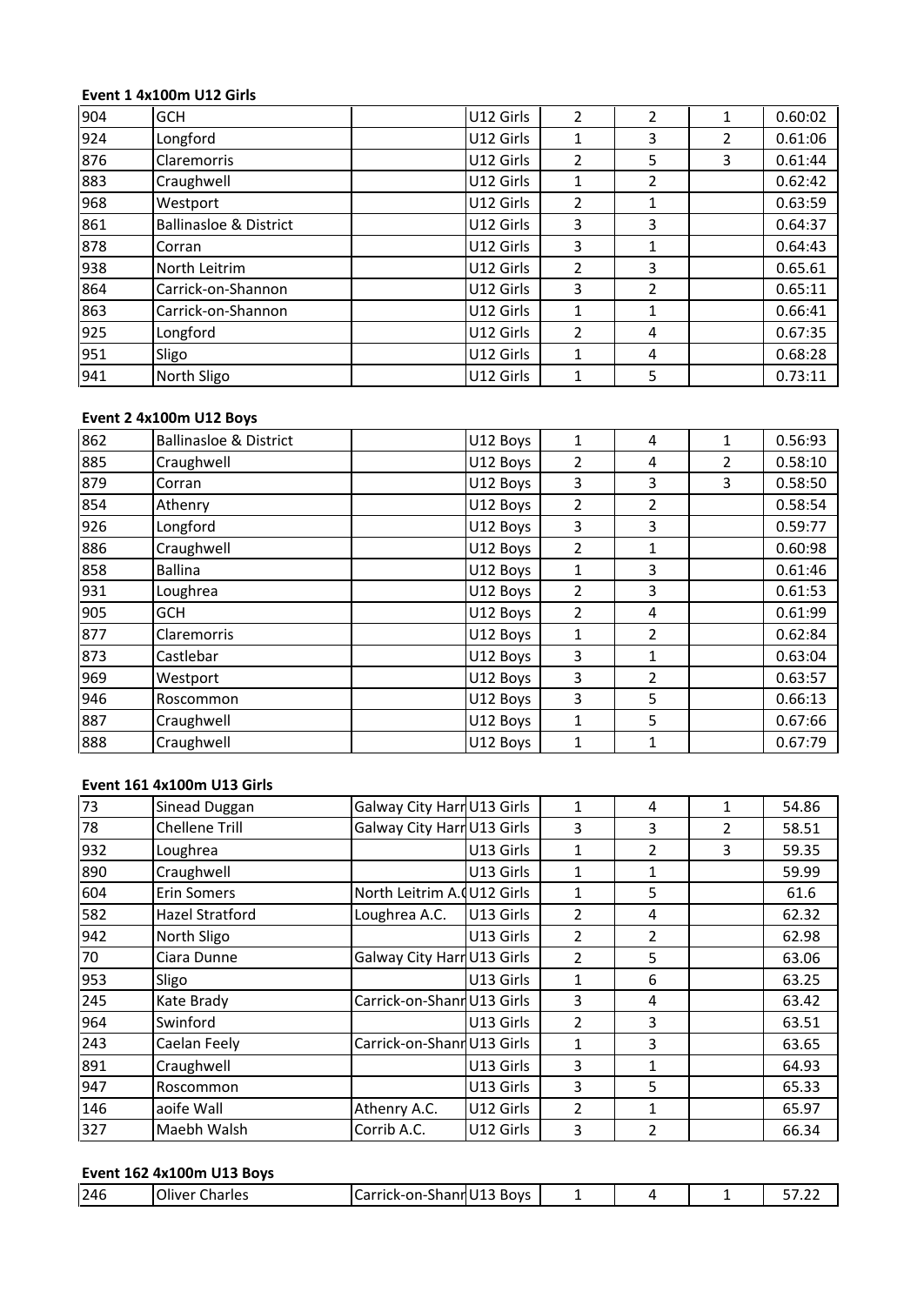| 892   | Craughwell              |             | U13 Boys  | 1              | 1 | $\overline{2}$ | 58.00   |
|-------|-------------------------|-------------|-----------|----------------|---|----------------|---------|
| 927   | Longford                |             | U13 Boys  | $\mathbf{1}$   | 5 | 3              | 58.16   |
| 874   | Castlebar               |             | U13 Boys  | 1              | 3 |                | 60.29   |
| 893   | Craughwell              |             | U13 Boys  | 1              | 2 |                | 60.29   |
| 965   | Swinford                |             | U13 Boys  | 2              | 3 |                | 61.10   |
| 894   | Craughwell              |             | U13 Boys  | $\overline{2}$ | 1 |                | 61.67   |
| 970   | Westport                |             | U13 Boys  | 2              | 2 |                | 62.42   |
| 333   | <b>Tiernan Conneely</b> | Corrib A.C. | U13 Boys  | $\overline{2}$ | 4 |                | 69.2    |
|       |                         |             |           |                |   |                |         |
| Event | 4x200m U14 Girls        |             |           |                |   |                |         |
| 909   | <b>GCH</b>              |             | U14 Girls | 1              |   | 1              | 1.59:89 |
| 857   | Aughagower              |             | U14 Girls | $\overline{2}$ |   | $\overline{2}$ | 2.00:68 |

| 970   | Westport                |             | U13 Boys  | 2              | 2 |                | 62.42   |
|-------|-------------------------|-------------|-----------|----------------|---|----------------|---------|
| 333   | <b>Tiernan Conneely</b> | Corrib A.C. | U13 Boys  | $\overline{2}$ | 4 |                | 69.2    |
| Event | 4x200m U14 Girls        |             |           |                |   |                |         |
| 909   | <b>GCH</b>              |             | U14 Girls | 1              |   | 1              | 1.59:89 |
| 857   | Aughagower              |             | U14 Girls | 2              |   | 2              | 2.00:68 |
| 934   | Loughrea                |             | U14 Girls | 1              |   | 3              | 2.02:32 |
| 855   | Athenry                 |             | U13 Girls | 3              |   |                | 2.05:34 |
| 895   | Craughwell              |             | U14 Girls | 1              |   |                | 2.05:35 |
| 910   | <b>GCH</b>              |             | U14 Girls | $\overline{2}$ |   |                | 2.08:64 |
| 875   | Castlebar               |             | U14 Girls | 2              |   |                | 2.09:71 |
| 870   | Carrick-on-Shannon      |             | U14 Girls | 1              |   |                | 2.12:01 |
| 966   | Swinford                |             | U14 Girls | $\overline{2}$ |   |                | 2.13:89 |
| 882   | Corrib                  |             | U14 Girls | $\overline{2}$ |   |                | 2.14:65 |
| 954   | Sligo                   |             | U14 Girls | 1              |   |                | 2.19:04 |
| 940   | North Leitrim           |             | U14 Girls | 3              |   |                | 2.20:55 |
| 859   | <b>Ballina</b>          |             | U14 Girls | $\overline{3}$ |   |                | DQ.     |
| 971   | Westport                |             | U14 Girls | 3              |   |                | DQ      |
|       |                         |             |           |                |   |                |         |
| Event | 4x200m U14 Boys         |             |           |                |   |                |         |
| 896   | Craughwell              |             | U14 Boys  | 1              |   | 1              | 1.52:27 |
| 911   | <b>GCH</b>              |             | U14 Boys  | 1              |   | $\overline{2}$ | 1.52:61 |

| 859   | <b>Ballina</b>   |                            | U14 Girls | 3              |                | DQ        |
|-------|------------------|----------------------------|-----------|----------------|----------------|-----------|
| 971   | Westport         |                            | U14 Girls | 3              |                | <b>DQ</b> |
|       |                  |                            |           |                |                |           |
| Event | 4x200m U14 Boys  |                            |           |                |                |           |
| 896   | Craughwell       |                            | U14 Boys  | $\mathbf{1}$   | 1              | 1.52:27   |
| 911   | <b>GCH</b>       |                            | U14 Boys  | 1              | $\overline{2}$ | 1.52:61   |
| 928   | Longford         |                            | U14 Boys  | 1              | 3              | 1.55:96   |
| 972   | Westport         |                            | U14 Boys  | $\overline{2}$ |                | 1.56:61   |
| 923   | Lake District    |                            | U14 Boys  | 1              |                | 1.57:08   |
| 943   | North Sligo      |                            | U14 Boys  | 2              |                | 1.57:19   |
| 973   | Westport         |                            | U14 Boys  | 1              |                | 2.03:64   |
| 897   | Craughwell       |                            | U14 Boys  | $\overline{2}$ |                | 2.03:65   |
| 955   | Sligo            |                            | U14 Boys  | 2              |                | 2.07:00   |
| 948   | Roscommon        |                            | U14 Boys  | 2              |                | 2.13:99   |
|       |                  |                            |           |                |                |           |
| Event | 4x200m U15 Girls |                            |           |                |                |           |
| 93    | Laoise Geraghty  | Galway City Harr U15 Girls |           |                | 1              | 1.56:43   |
| 898   | Craughwell       |                            | U15 Girls |                | 2              | 1.59:09   |

| 1955  | Sligo            |                            | IU14 Boys | 2 |   | 2.07:00 |
|-------|------------------|----------------------------|-----------|---|---|---------|
| 948   | Roscommon        |                            | U14 Boys  | 2 |   | 2.13:99 |
| Event | 4x200m U15 Girls |                            |           |   |   |         |
| 93    | Laoise Geraghty  | Galway City Harr U15 Girls |           |   | 1 | 1.56:43 |
| 898   | Craughwell       |                            | U15 Girls |   | 2 | 1.59:09 |
| 1034  | Saoirse O'Brien  | Westport A.C.              | U14 Girls |   | 3 | 2.06:99 |
| 818   | Maeve Gallagher  | Swinford A.C.              | U15 Girls |   |   | 2.08:39 |
| 956   | Sligo            |                            | U15 Girls |   |   | 2.12:58 |
| 860   | <b>Ballina</b>   |                            | U15 Girls |   |   | 2.15:84 |
|       |                  |                            |           |   |   |         |
| Event | 4x200m U15 Boys  |                            |           |   |   |         |
| 899   | Craughwell       |                            | U15 Boys  |   |   | 1.48:97 |
| 929   | Longford         |                            | U15 Boys  |   |   | 1.50:72 |

# **4x200m U15 Boys**

| 1956            | Sligo               |                           | IU15 Girls | 2.12:58 |
|-----------------|---------------------|---------------------------|------------|---------|
| 860             | <b>Ballina</b>      |                           | U15 Girls  | 2.15:84 |
|                 |                     |                           |            |         |
| Event           | 4x200m U15 Boys     |                           |            |         |
| 899             | Craughwell          |                           | U15 Boys   | 1.48:97 |
| 929             | Longford            |                           | U15 Boys   | 1.50:72 |
| 957             | Sligo               |                           | U15 Boys   | 1.56:18 |
| $\overline{99}$ | Diarmuid Kilcommins | Galway City Harr U15 Boys |            | 1.48:36 |

Event